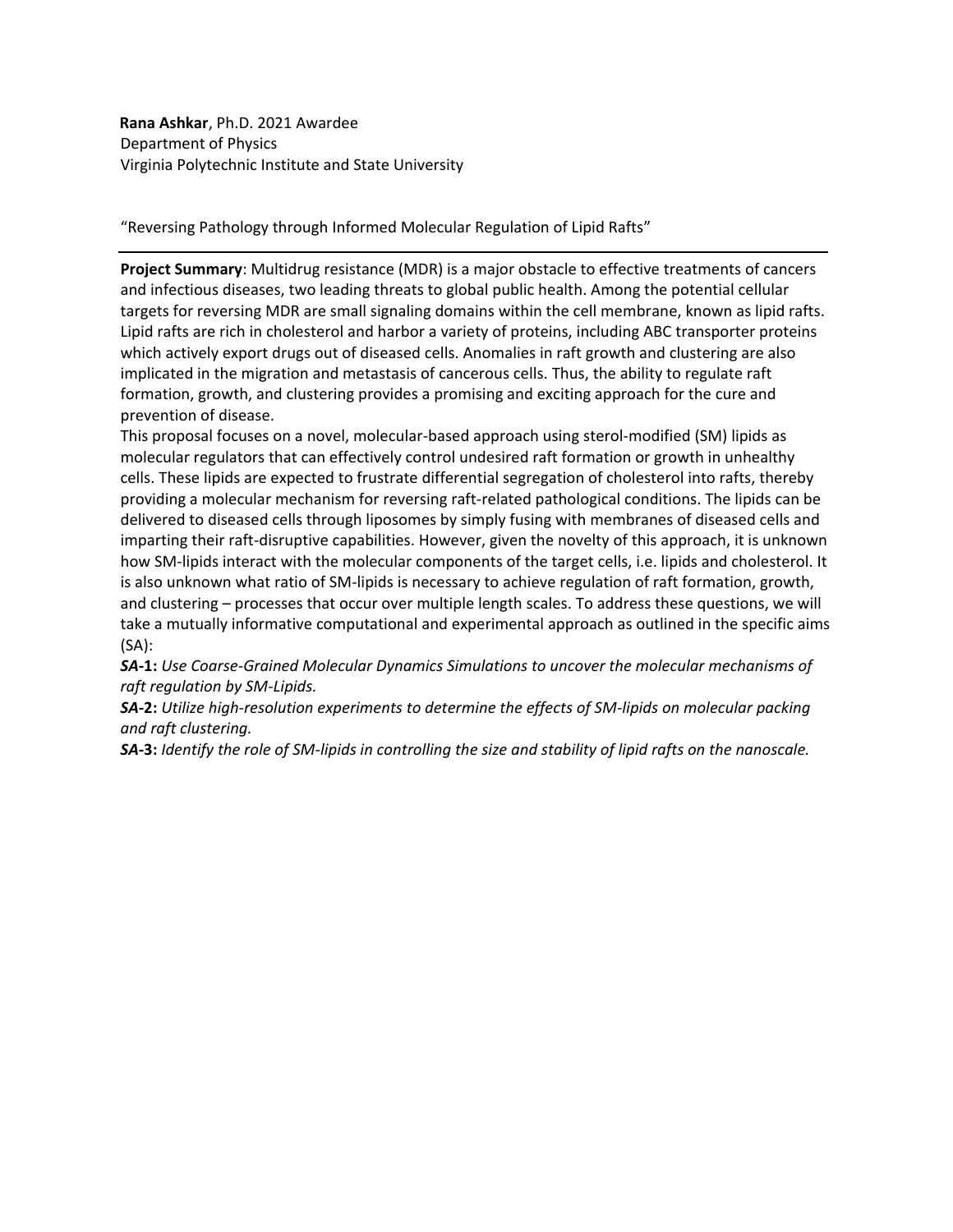**Elyas Bakhtiari, Ph.D.** 2021 Awardee

Department of Sociology

College of William and Mary

"Using Machine Learning to Study Middle Eastern and North African Populations in Health Disparities Research"

**Project Summary**: Populations with ancestry from the Middle East and North Africa (MENA) have been understudied in research on health and mortality disparities, in part due to their ambiguous ethno-racial classification in the United States. Formally considered white according to the Office of Management and Budget, individuals with MENA ancestry are often "statistically invisible" in vital statistics reports, health records, Census data, and other sources of existing data. However, recent research suggests MENA Americans experience many social determinants that shape health disparities for other populations, including ethno-racial discrimination. This study aims to incorporate MENA populations into health disparities research by developing a machine-learning algorithm for categorizing MENA individuals using given name and surname information in administrative data. The two-part classification algorithm will match names unique to MENA origin countries and also detect linguistic and ethnic naming patterns based on textual characteristics of full name sequences using a long short-term memory model. The algorithm will be applied to two datasets spanning 20 years in order to study both adult mortality and birth outcomes in Virginia, which has one of the largest MENA populations in the United States. The results will not only advance our epidemiological understanding of MENA population health outcomes, but it will also contribute to a growing literature on the links between discrimination, stress, and health. The final step of the analysis will rely on a natural experimental research design to test the effects of heightened discrimination on birth outcomes in two key periods—the months following September 11, 2001 and the months following a 2017 executive order banning travel from select Muslimmajority countries.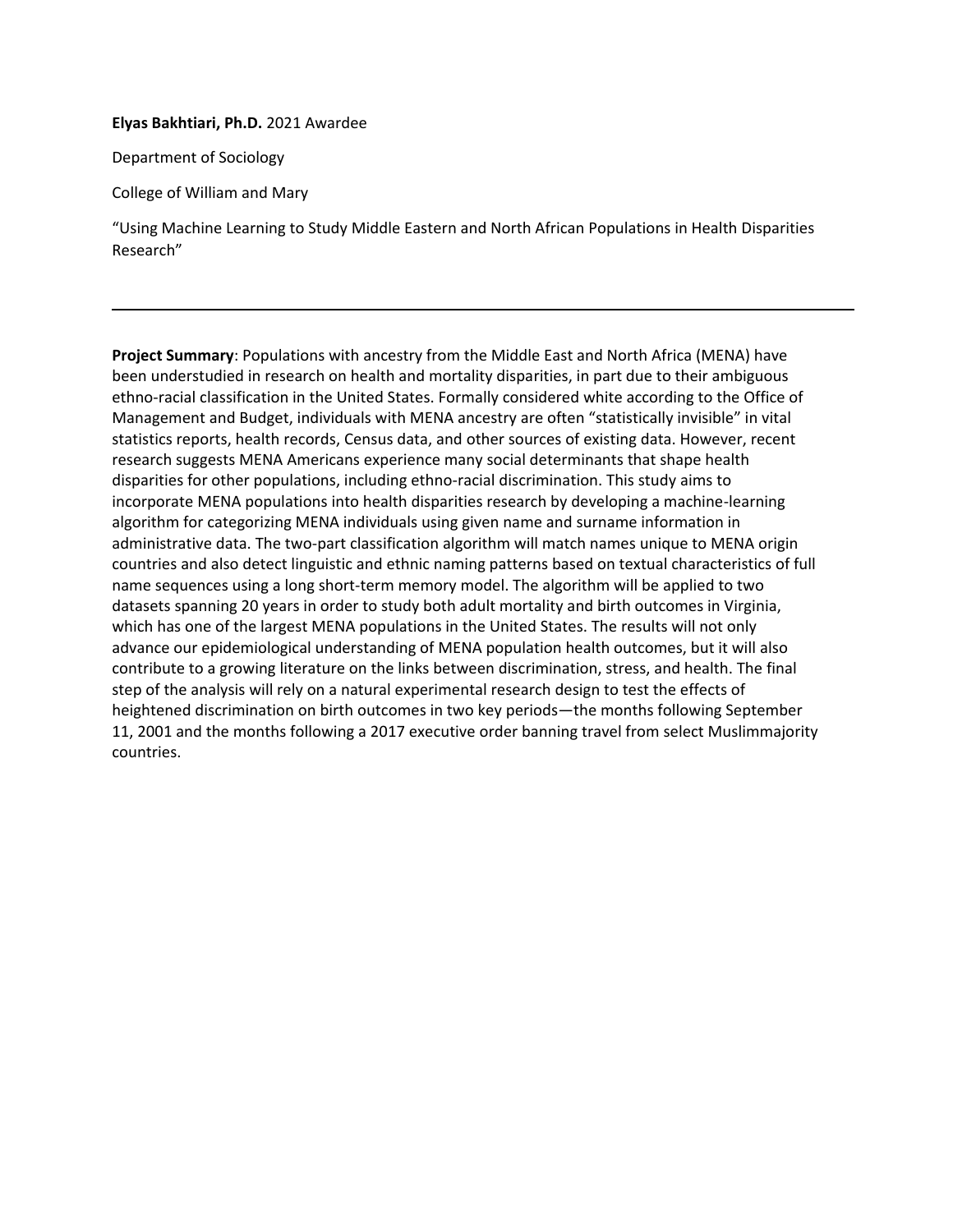### **Stephanie Coster,** Ph.D. 2021 Awardee

Department of Biology

Randolph-Macon College

"Surveying Pollinator Assemblies and Modeling Occupancy at Native Plant Gardens, a Comparative Approach"

**Project Summary**: Pollination is an essential ecosystem service that supports the reproduction and propagation of over 87% of the world's flowering plants. The dramatic decline in pollinators, especially insect pollinators, due to climate change and pesticide use threatens not only our food supply, but also the diversity of native plants. Urban and suburban areas, if well managed, can serve as corridors and reserves for pollinator species and benefit agricultural and natural ecosystems well beyond the urban environment. In this study, we aim to explore the characteristics of urban and suburban native plant gardens that maximize native pollinator richness to inform recommendations for natural resource management. To do this, we will employ the common monitoring methodology of visual surveys in collaboration with the innovative application of using environmental DNA (eDNA) in a community metabarcoding analysis. We will then build a novel occupancy model that uses site and survey covariates to evaluate the variables that maximize pollinator richness and use this model to investigate detection biases associated with each monitoring method.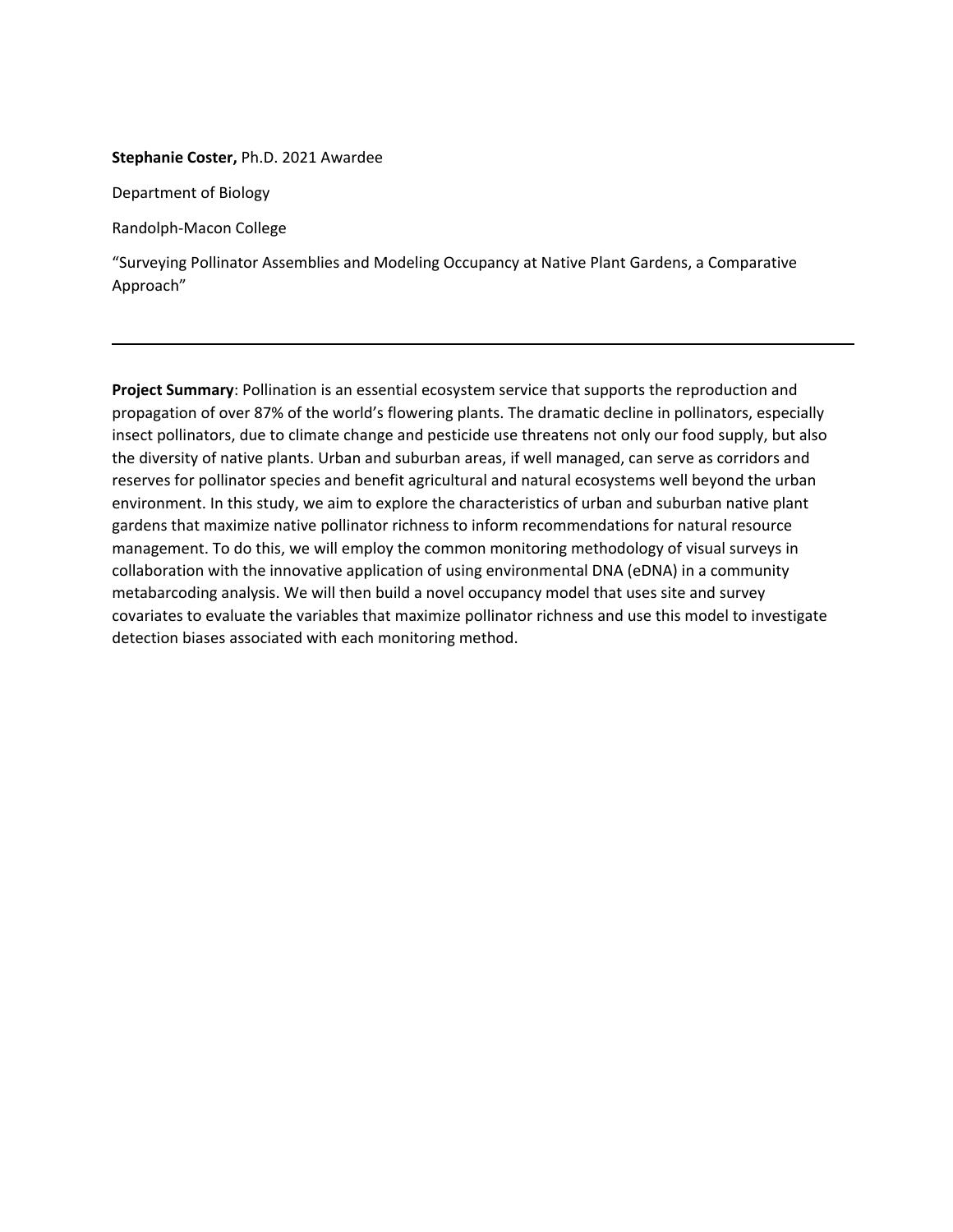### **Sepideh Dolatshahi, Ph.D.** 2021 Awardee

Department of Biomedical Engineering

The Rector and Visitors of the University of Virginia

"A Systems Immunology Approach to Uncover Key Maternal and Placental Immune Regulatory Mechanisms Differentially Affecting Antibody Transfer During Pregnancy across Racial Groups"

In the United States, 2018 mortality rates were 2.44 and 2.36 times higher among black compared to white infants and neonates, respectively. The disparity in mortality rates between white Americans and black Americans are larger today than in 1850. Our central hypothesis is that the trans-placental transfer of antibodies varies during gestation and its selectivity and efficiency is controlled by glycosylation, subclass and antigen-specific repertoire of maternal antibodies, and the changes in cellular composition and receptor expression on the placental barrier. We further hypothesize that racial groups exhibit immune phenotypic differences reflected in these maternal, cord, and placental features that might be transcriptionally and epigenetically regulated. Our proposed project aims to take a system immunology approach to combine systematic sample collection during pregnancy and at birth with multiplexed measurements and computational analysis to study the regulation of maternal humoral response during pregnancy, at the maternal-placentalfetal interface and in cord blood. To this end, we propose to (1) Identify key glycosylationmediated immune phenotypic regulators of antibody transfer during gestation using (1A) comprehensive quantitative profiling of immunoglobulin G (IgG) antibodies, (1B) quantitative characterization of cellular and receptor expression profiles of placental tissue using the multiplex immunohistochemistry and (1C) the development of a mechanistic mathematical model that integrates these multiplexed experiments. We will then (2) develop and use multivariate computational statistical learning approaches to identify key features that differentially affect the transfer of antibodies in black and white populations. Finally, we will (3) investigate the transcriptional regulatory mechanisms underlying the identified differential immune phenotypes. Given emerging data that vaccination may direct antibody glycosylation, our study provides insights for the development of next-generation maternal vaccines designed to elicit antibodies that will most effectively promote neonatal health and alleviate the disparities in child health outcome in black and white infants.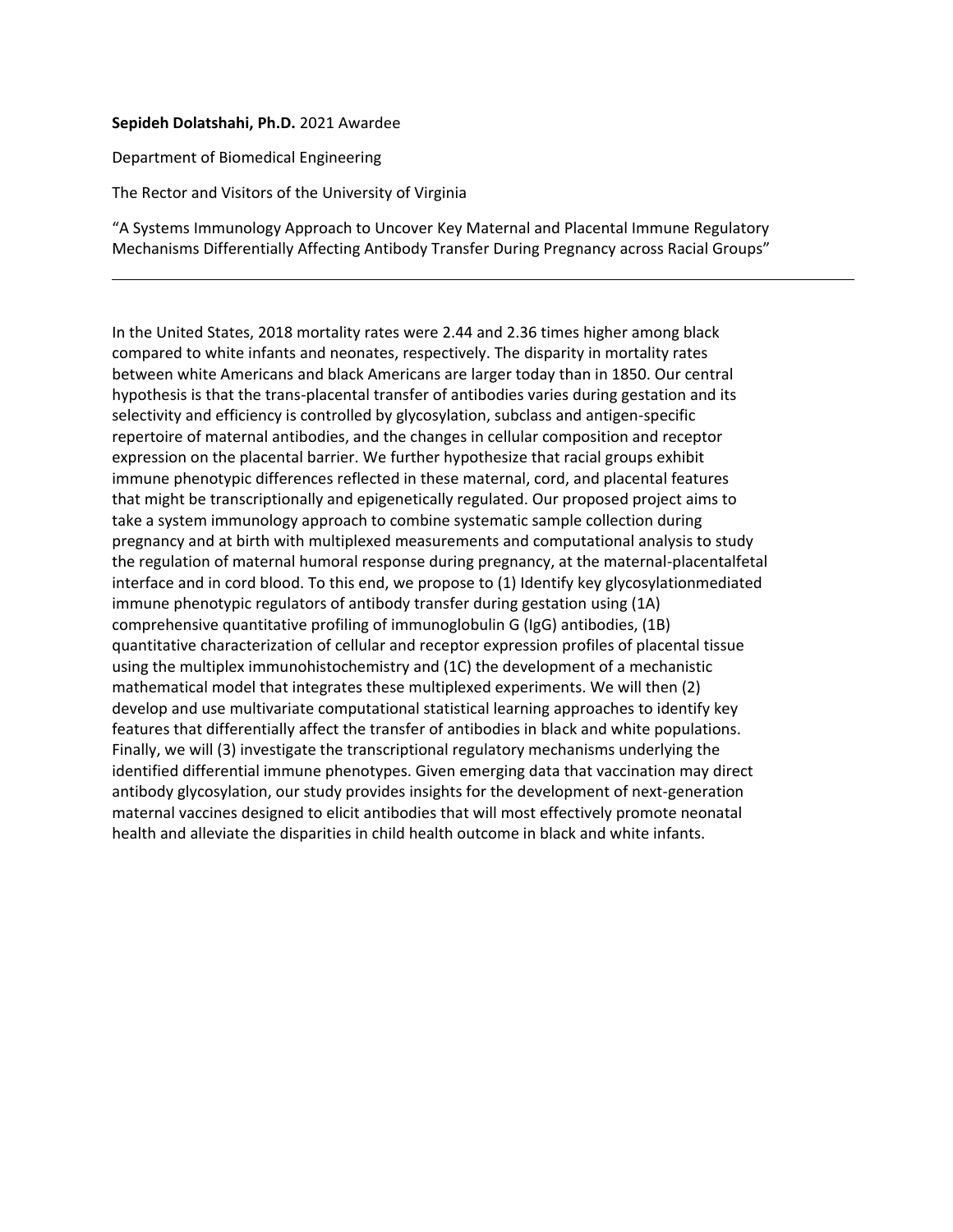### **Gillian Eastwood, Ph.D.** 2021 Awardee

Department of Entomology Virginia Polytechnic Institute and State University [Virginia Tech]

"Assessing Tick-borne viruses circulating in Virginia through a One- Health lens"

Of the multiple tick species present in Virginia, at least two common ticks are competent vectors of viral pathogens. Such arboviruses (i.e. Powassan, Heartland, and Bourbon virus) are capable of causing fatal clinical infections or long-term neurological sequelae, and exist in neighboring U.S. states. Yet while Lyme disease is well-recognized, little is known about the prevalence of tick-borne viruses circulating in the United States. Our broad long-term objectives take a One Health approach (integration of human, animal and ecosystem health) to understand the presence of tick-borne viruses in the western Virginia region, and mathematically simulate how prevalence varies in species and geographical region. Incorporating undergraduate researchers, the project will monitor active infection or evidence of past exposure to these tick-borne viruses in ticks, potential wildlife mammal hosts, and livestock, in at least four regions of the Commonwealth. Our Specific Aims are:

1: To sample for evidence of tick-borne virus circulation in at least four regions of the Commonwealth, in i) cattle sera, ii) potential small-mammal wildlife hosts, iii) tick vectors in the environment of Fauquier, Augusta, Roanoke and Patrick counties.

2: Calculate the prevalence of each virus, and simulate the relative risk of exposure in key species (of livestock, wild-mammal, ticks) by region and season, developing a network ordinary differential equations model.

3: Generate better awareness of emerging tick-borne viruses, and act as a platform for outreach by educating the participants involved in this project; including enhanced VT Extension tick products and student curricula, as well as undergraduate research capacity. The proposed project centers on monitoring for emerging infectious diseases and ensuring healthy populations of people in Virginia.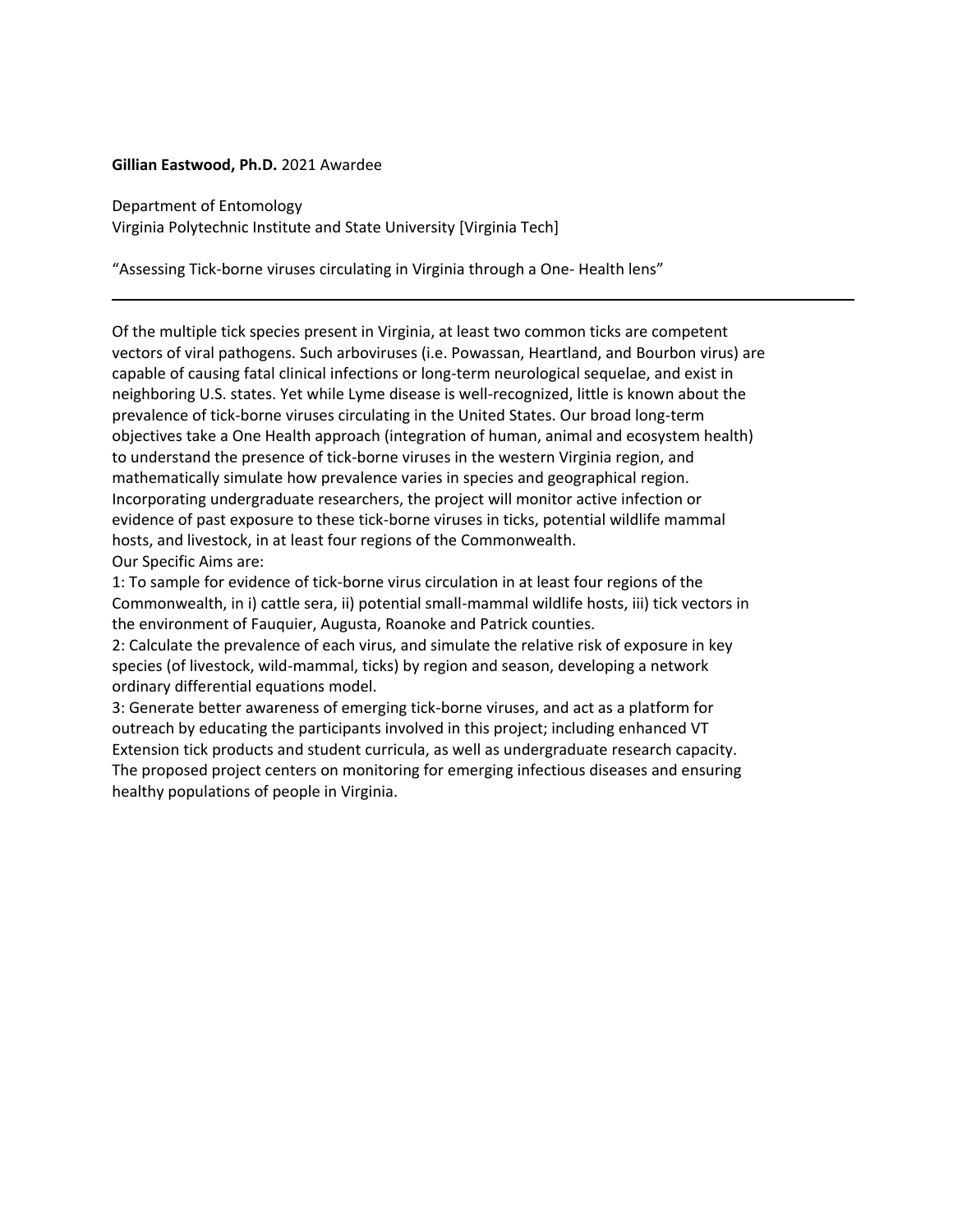### **Michelle Gervasio, Ph.D.** 2021 Awardee

Margaret Jones Wyllie '45 Engineering Program Sweet Briar College

"Monte Carlo Simulation of Microplastic Suspension Behavior in the Presence of Coagulants"

Microplastics have become of great environmental and human health concern in recent years as the production and use of inexpensive, single‐use plastics has increased. Much research has been conducted in the hopes of identifying protocols for removing aqueous microplastics and while some mathematical models have been proposed in order to model the behavior of microplastics, one area ripe for further study is the development of models that do so in the presence of coagulants. Such a model would enable rapid, preliminary evaluation of coagulants and potentially offer insights into improving existing coagulation protocols. This study hopes to accurately capture and predict the coagulation behavior of synthetic organic polymer particles that are suspended in water in the presence of coagulating agents by using a modified DLVO model to drive a constant‐number Monte Carlo simulation. The total interaction parameters between particles will be calculated as superposition of Van der Waals, electric double layer, and depletion forces. Once the total interaction potential between each particle pair is known, Smoluchowski coagulation theory will be employed to determine the agglomeration frequency for all possible pairs. The agglomeration frequency will be used to construct a probability density function from which the particle pair to be agglomerated will be selected. The amount of simulated time that "passes" for each agglomeration event will be based on the average agglomeration frequency across all particle pairs. Considerations for Brownian motion and Stokes settling will also be included. The simulation will be validated by comparing the final predicted sedimentation and final particle size distribution with physical experiments of suspended poly(ethylene) particles in the presence of Fe(OH)3 or Al(OH)3 salts. If successful, the model would shed light on the coagulation process and pave the way for discovering novel coagulants to aid in the removal of microplastics from our water.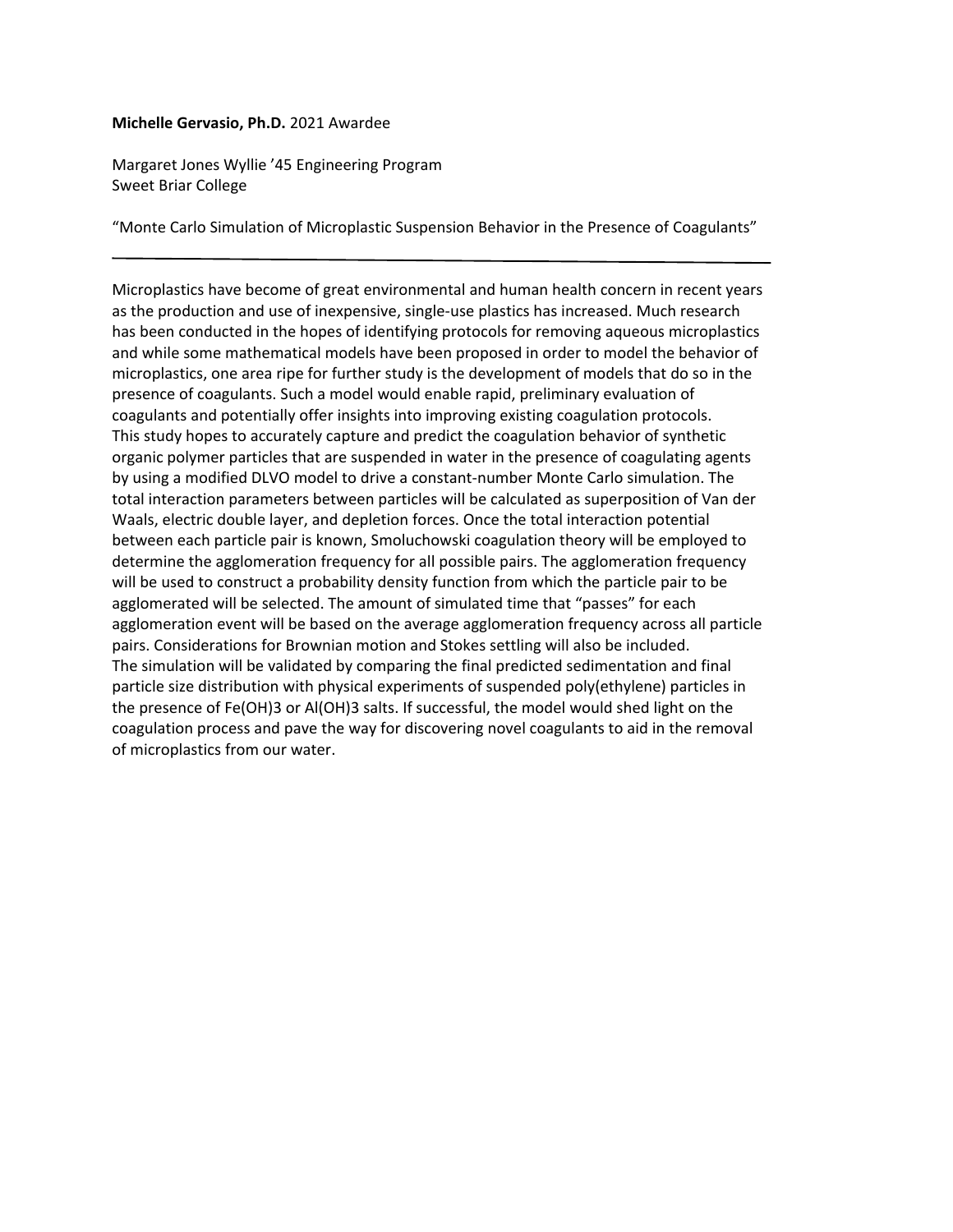## **Lucas RF Henneman, Ph.D.** 2021 Awardee

Civil, Environmental, and Infrastructure Engineering George Mason University

"Detailed Emissions in Virginia (DEVA): Identifying air pollution sources for environmental justice"

We propose a project to inform ongoing efforts by Virginia lawmakers to address air pollution health impacts and inequities through environmental and energy regulations. Using data assimilation and emissions modeling, will create the most detailed air pollution emissions inventory available in Virginia between 2011-2020. With this dataset, we will quantify the extent that emissions source categories (e.g., power plants, automobiles, and various industries) each contribute to environmental injustice by disproportionally affecting some population groups more than others. The specific aims are: 1. Develop computational data aggregation methods to estimate time-resolved, spatially fine-scale air pollution emissions from multiple air pollution sources (e.g., automobiles, power plants, industry, agriculture, etc.) using publicly available data from 2011-2020 in Virginia

2. Develop source-specific equity measures to evaluate the equity implications for proximity to emissions from specific air pollution source categories

3. Document the approach, data procurement, and analysis code in a publicly available repository for ease of future use and extension to future studies of Virginia air quality equity

The work will require reproducible data integration methods due to the many sources of information from which we will draw relevant data—we will acquire and assimilate publicly available data on power generation, vehicular populations, industrial activity, and more. Using state-of-the-art data science techniques and code version tracking software, we will document the approach to ensure reproducibility. This will ensure the results are available to policymakers charged with ensuring a healthy, equitable Virginia.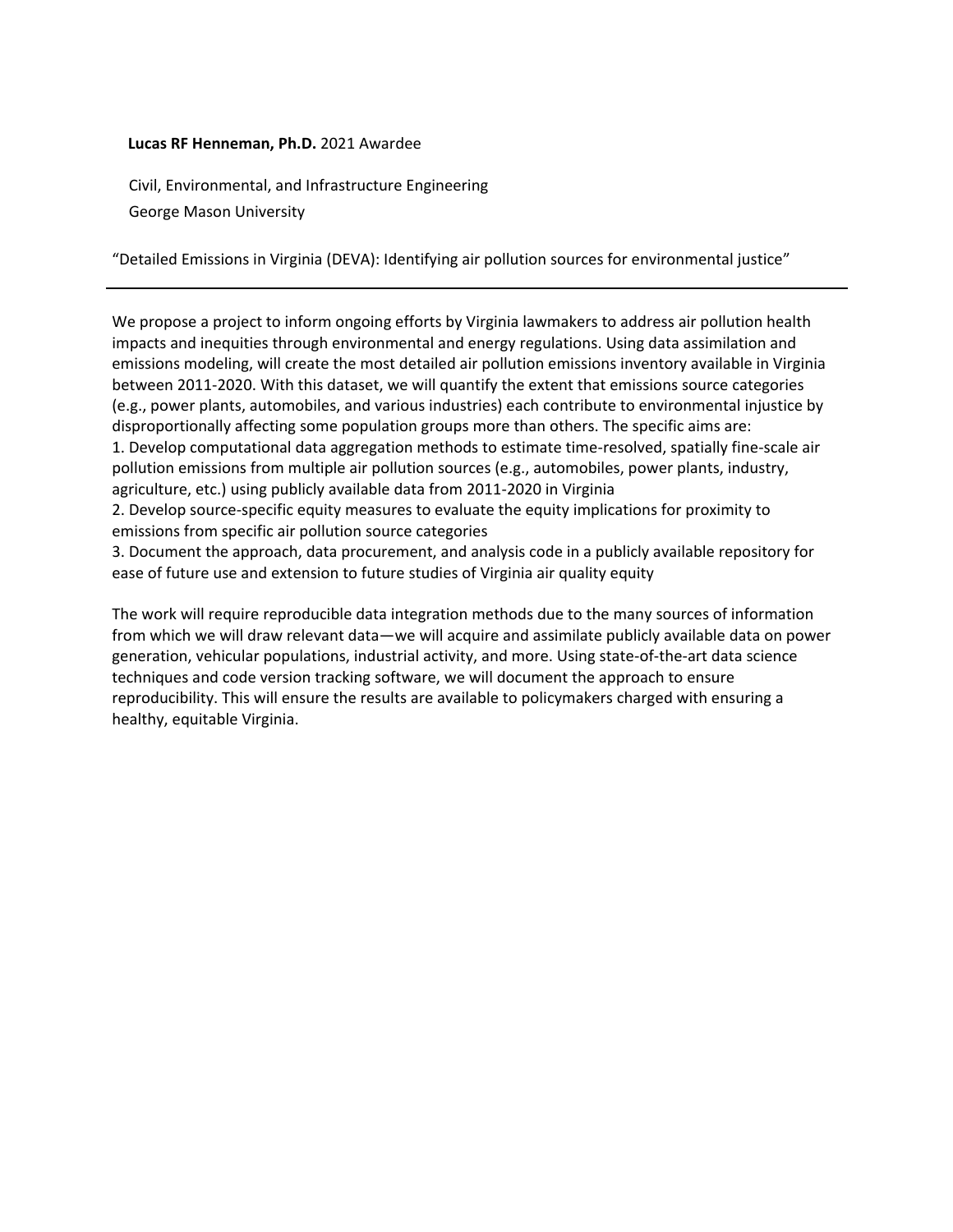### **Caitlin E. Martin, MD MPH** 2021 Awardee

Obstetrics and Gynecology

Virginia Commonwealth University

"An investigation of how social determinants of health and sex intersect to impact the health of Virginia Medicaid members with opioid and other substance use disorders"

Over the past decade, females have witnessed more rapid rates of increasing mortality due to substance use disorder (SUD) than males, including in the year after pregnancy. SUD treatments, including medications for opioid use disorder (MOUD), effectively reduce morbidity and mortality. However, SUD treatment outcomes vary by sex and other variables, such as race/ethnicity and geography. Evidence is lacking on how to devise sex-informed SUD interventions. Having a better understanding of how SUD outcomes differ by sex, as well as how multi-level factors impact outcomes differentially for males and females, would guide adaptations of SUD policies and treatments to individuals' needs. SUD-related morbidity and mortality has skyrocketed in Virginia with Medicaid members being a highly vulnerable population for these adverse outcomes, likely due to amplified negative effects of social determinants of health (SDH). We propose a novel approach to investigate sexspecific impacts of SDH on SUD outcomes among Virginia Medicaid members. Our hypothesis is that sex is an important modifier of associations between SDH and SUD outcomes. We will conduct sex-stratified analyses of Medicaid claims data (2016-2020) for the outcomes of SUD treatment utilization and SUDrelated acute care use in relation to SDH measures. Additionally, for females with OUD undergoing a live birth, we will investigate how MOUD receipt evolves by SDH through the postpartum period. We will utilize a novel SDH measure, the Virginia Health Opportunity Index (HOI): a state-of-the-art method to quantify community wellbeing. We also will employ innovative computational methods to bring together disparate data sources to construct SUD outcomes and area-level SDH measures. Completion of these aims will inform identification of opportunities for implementation of evidence-based, sexinformed public health, health policy and clinical care interventions for SUD treatments. Such advancements will inform the critical next steps to eradicate health disparities for Virginia Medicaid members with SUD.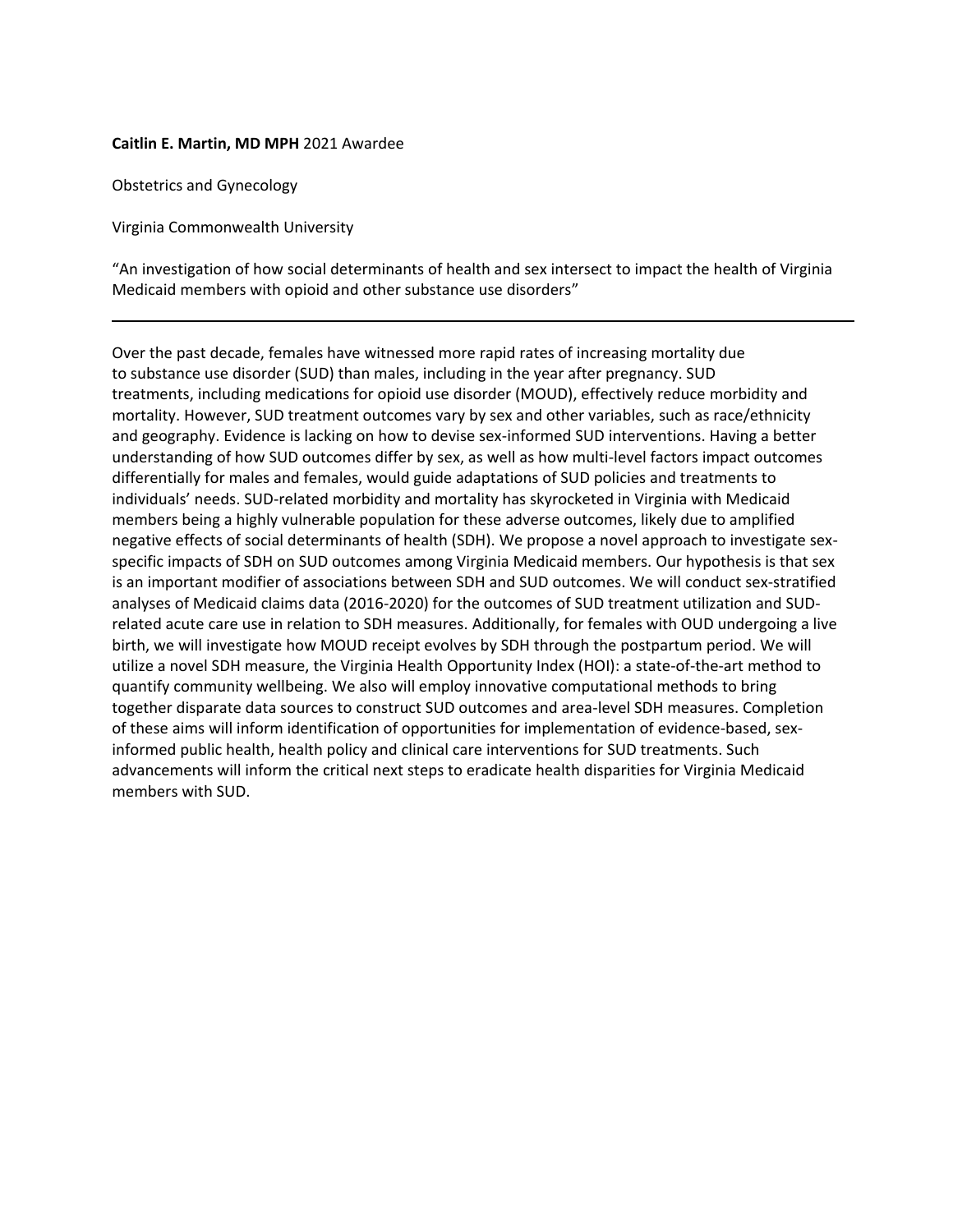Allison H. Moore, Ph.D. 2021 Awardee

Mathematics & Applied Mathematics Virginia Commonwealth University

"Advancing theory and exploring applications of unknotting to molecular biology"

This proposal seeks to advance our mathematical understanding of knots and links, to explore the relationships between invariants of knots and three-manifolds, and to leverage these developments toward knot-theoretic models of DNA recombination mediated by enzymes and entanglement in biopolymers. The central hypothesis of the proposal is that knot theory provides a rigorous mathematical framework with which to investigate molecular knotting and entanglement in DNA. The proposed mathematical projects center around the study of local operations on knots and knot invariants. In particular, Heegaard Floer homology and Khovanov homology are powerful new theories that have had striking impact in the study of knots, links and smooth manifold topology. The two mathematical aims of the proposal are (1) to develop Floer and Khovanov-theoretic tangle invariants to solve core problems in knot theory and (2) to investigate knot graphs and develop the theory of unknotting in spatial graphs. The PI will use techniques in geometric topology, Heegaard Floer theory, Khovanov homology, and graph theory to advance these two aims. The two mathematical aims of the proposal inform the third aim, focused on the application of knot theory to molecular biology. In the third aim, the PI proposes to uncover new connections between knotting phenomena and the mathematical modeling of enzymatic actions and entanglement in DNA and RNA molecules. In particular, crossing changes and band surgeries along knots model strand passage and recombination in circular DNA mediated by type II topoisomerases and site-specific recombinases. Spatial graphs are relevant in modeling intermediary structures in DNA replication. The proposed projects have been designed to involve undergraduate researchers in nontrivial aspects of computational and combinatorial topology while significantly supporting their academic and professional development.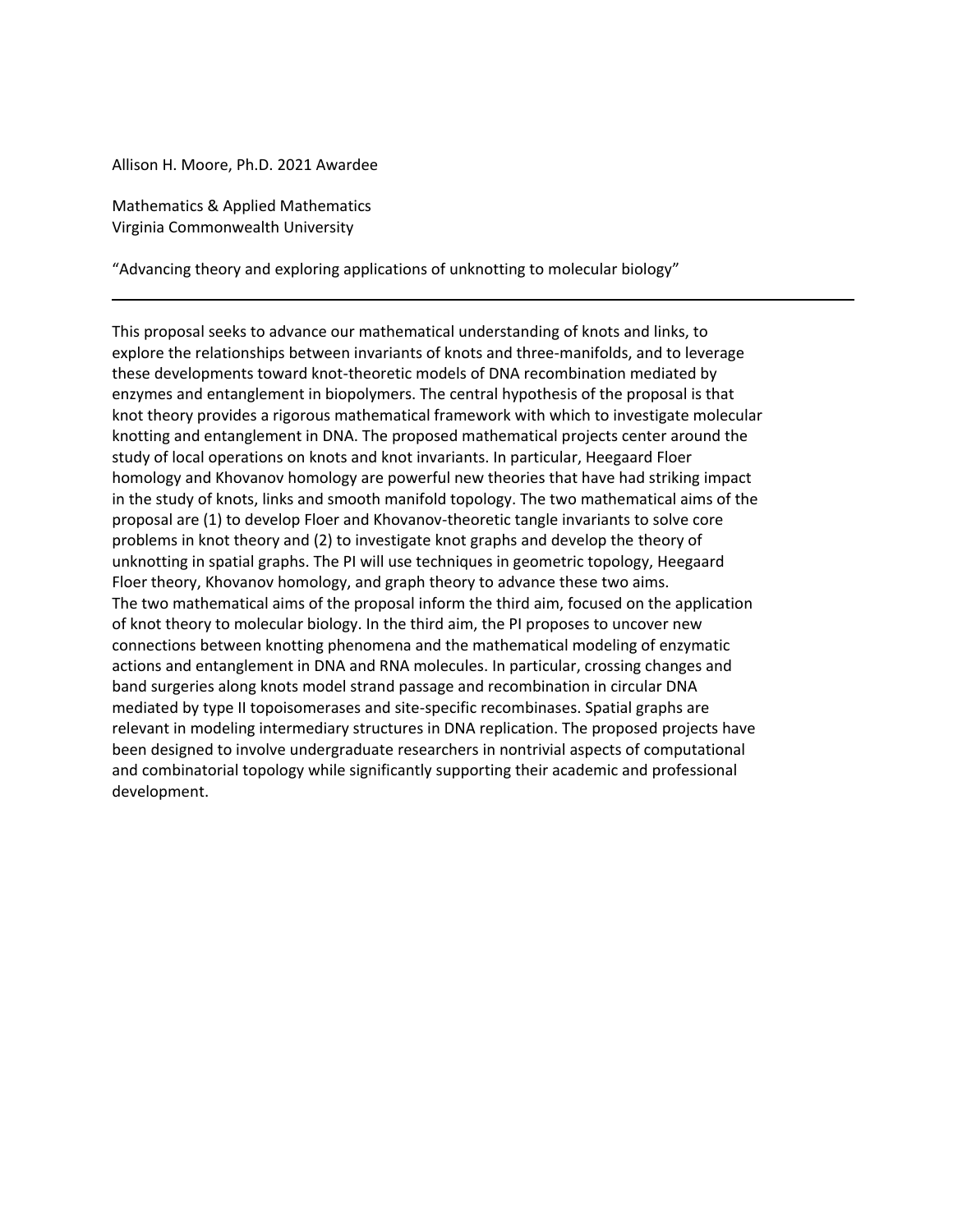#### **Camilla W. Nonterah, PhD 2021 Awardee**

Psychology Department University of Richmond

"Development of the Barriers in Access to Transplantation Scale (BATS)): Developing a culturally relevant psychometrically sound measure for identifying high-risk renal patients."

Patients diagnosed with end-stage renal disease (ESRD) are more likely to experience better health outcomes with transplantation relative to prolonged dialysis. Many barriers in access to transplantation such as insurance issues, medical mistrust, lack of referrals, and poor health literacy impede patients' successful completion of the steps to transplantation. Given the high prevalence of ESRD patients, especially among those who identify as racial/ethnic minorities, it is essential that these barriers are reduced to increase access to kidney transplantation. While many researchers and transplant centers have developed a variety of interventions to help reduce these barriers, a significant problem that continues to exist is the lack of uniformity in assessing these barriers. Transplant centers typically employ their own methods of assessment, and the majority of these assessments are not valid and/or reliable. Moreover, many patients face multiple impediments, and most interventions target the most apparent barrier and do not address others that produce compounding effects. The proposed study seeks to develop a culturally relevant, psychometrically sound measure of barriers in access to transplantation, "The Barriers in Access to Transplantation Scale (BATS)." This will be achieved through three phases of a study in which the initial items of the BATS assessment tool are tested and refined. Statistical analyses such as exploratory factor analysis, confirmatory factor analysis and regressions will be used to examine different iterations of the measure to create the final version. The BATS will be able to be administered in both English and Spanish and could be used in transplant centers in Virginia as well as other parts of the country. The development of a measure of this nature will facilitate the systematic examination of barriers in access to transplantation to enhance transplant-specific research, and will enable the development of tailored interventions focused on creating parity in access to transplantation.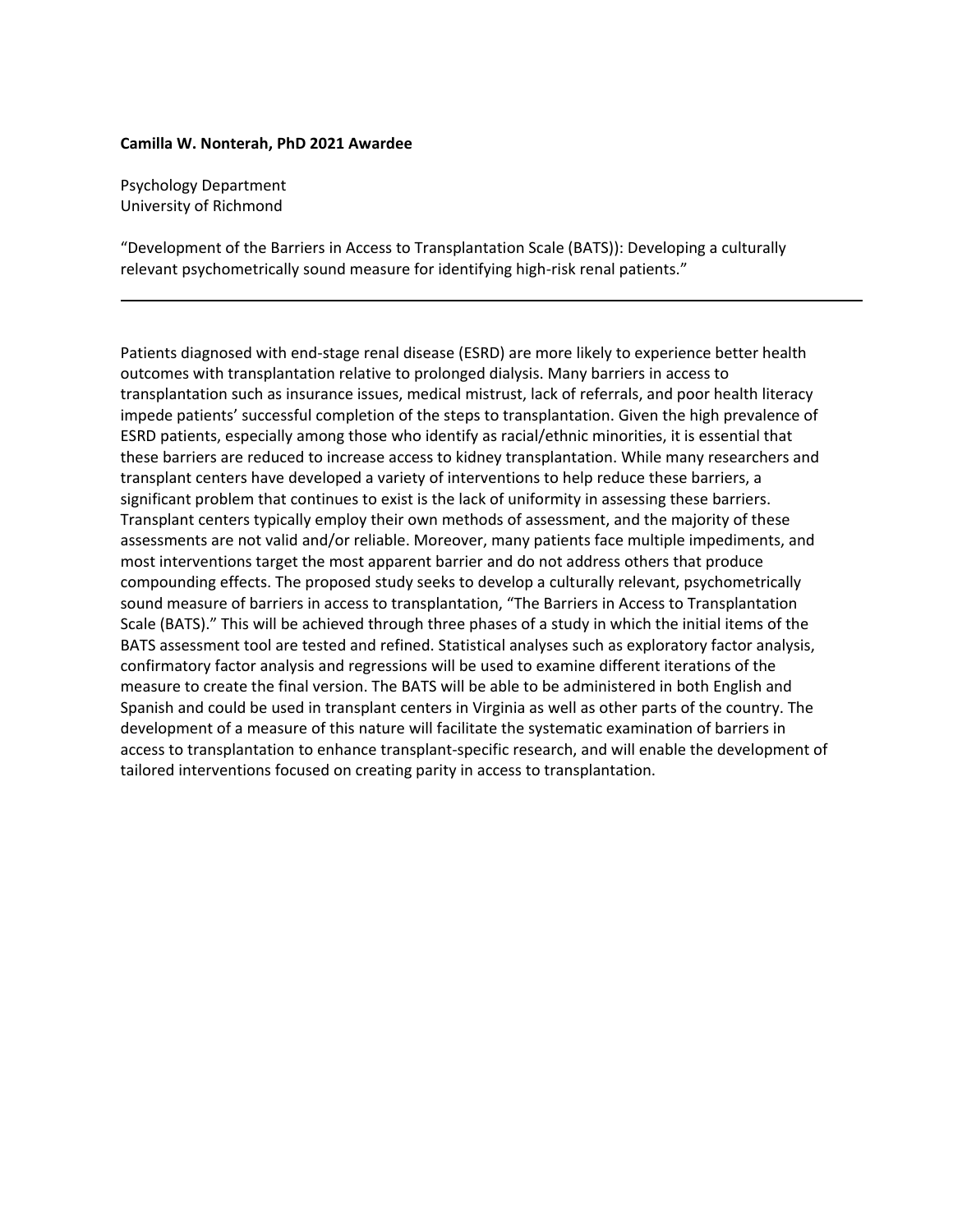### **Jonathan Richardson, Ph.D.** 2021 Awardee

Biology Department

University of Richmond

"Quantitative Assessment of the Environmental and Social Determinants of Rodent-borne Zoonotic Disease Risk in Richmond, Virginia"

Norway rats are a globally-distributed pest species that causes billions of dollars in property damage and food contamination annually. This species also carries dozens of pathogens and parasites known to cause zoonotic diseases in people. This is a particular concern in rapidly expanding urban areas. Municipalities are in dire need of information that will allow them to accurately predict where zoonotic disease risk is highest for its residents. For diseases vectored by rats (e.g., leptospirosis, typhus, hantavirus, etc.), this means also being able to predict where rats will occur in a city, and what aspects of the urban environment make "good" rat habitat. Here, we propose two objectives that will allow us to address the rat-borne disease concerns in Richmond, Virginia – a city that has not had any research done on rats and their disease potential since the 1940s, and has marked heterogeneity in social attributes, creating inequities in disease risk among its residents. (1) We will trap and sample rats at 32 locations across Richmond, and using metagenomic and bioinformatic protocols we have developed to identify the zoonotic pathogens and parasites carried by each rat. Lastly, we will assess the level of chronic immune challenge faced by these rats in their environment. (2) With the data from Objective 1, we will model the habitat suitability of the study area for rats, identifying the environmental variables most associated with rat abundance. We will also generate maps of zoonotic disease risk based on the pathogen/parasite prevalence data. Socioeconomic variables will be included in each model to characterize how social factors may be linked with rat presence and disease risk. From our work in other cities, it is clear that public health agencies need this sort of information on spatial disease risk. We aim to provide the first such information for the city of Richmond.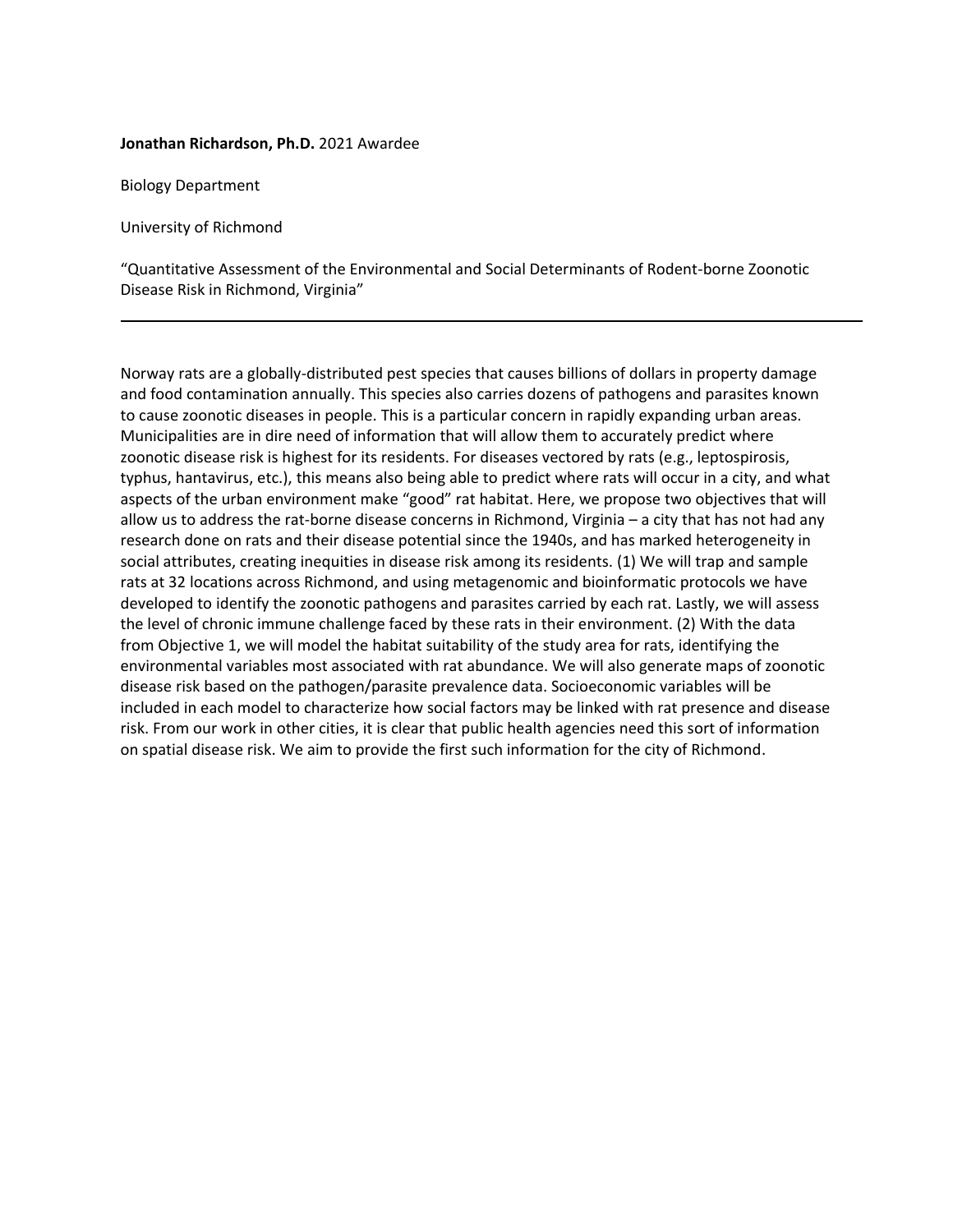## **Nick Ruktanonchai PhD** 2021 Awardee

Population Health Sciences Virginia Tech

"Mobility-based Outbreaks in Virginia Early Response System (MOVERS): Using real-time mobility data to develop an infectious disease outbreak early warning system for Virginia"

Human mobility data have transformed how we understand and predict the transmission of infectious diseases such as COVID-19, partly because they can measure changes in population mixing without the logistical and epidemiological delays associated with obtaining case data. Fundamentally, mobility drives transmission by influencing where, when, and how much population mixing occurs. Many different mobility datasets exist, however, and knowing which metrics derived from various datasets are best for predicting future transmission remains an open question, and further depends on the social, cultural, and economic context of the population being studied.

Here, we use machine learning techniques and mathematical modeling approaches to address these key questions for both mathematical epidemiology broadly, and for understanding COVID-19 transmission in Virginia. Specifically, we will identify the mobility metrics that best predict near-future transmission, and quantify how far into the future these metrics can effectively predict changes in COVID-19 cases. First, we will use machine learning approaches to define key mobility indicators (KMIs) that best predict change in COVID-19 transmission at varying time scales across each pandemic wave in Virginia. Then, we will implement these KMIs within an existing epidemiological model of COVID-19 transmission (BEARmod, available on GitHub at https://github.com/wpgp/BEARmod) to predict cases several weeks into the future and identify potential high-risk areas over this near-term period. Because these mobility data are available in near-real time, we will package model results into an early warning system provided to New River Health District and Virginia Department of Health collaborators, benefiting the health of all Virginians. By rapidly updating this model and predictions over time, we can improve response to emerging COVID-19 cases, outbreaks of vaccine-resistant strains, and potential emergence of similar respiratory diseases. Lastly, we have further outlined several smaller, adjacent research questions throughout each aim that undergraduates can undertake.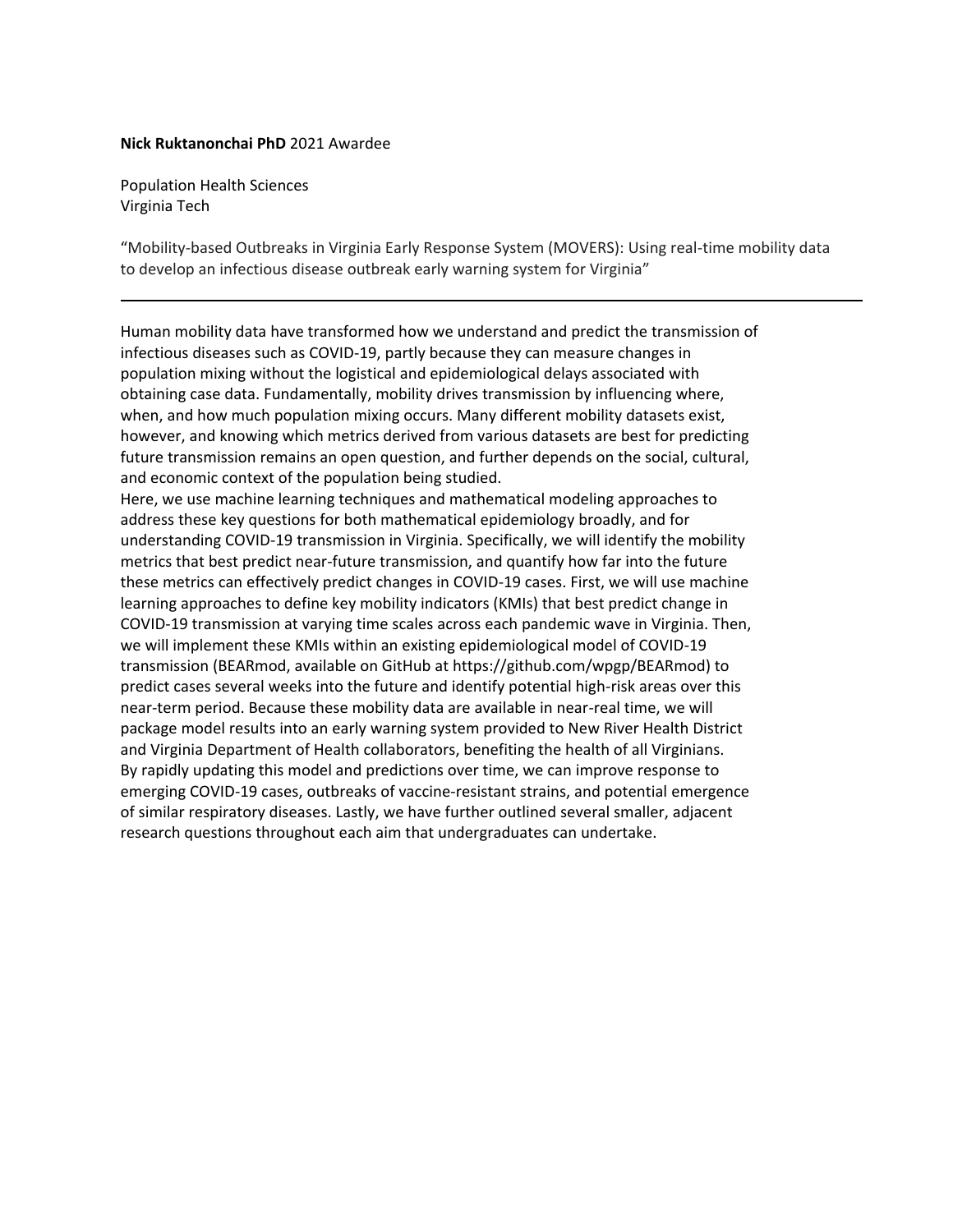#### **Peter Schauss, Ph.D.** 2021 Awardee

Department of Physics

University of Virginia

"Computational and Experimental Study of Repulsive Pairing as a Precursor to Superfluidity in Triangular Lattice Hubbard Systems"

In modern society, where electricity is ubiquitous, losses in electric power transmission are of critical concern. Superconductors allowing loss-less power transmission are a potential solution, but are unfortunately not yet practical for widespread applications, due to the cryogenic temperatures required. Understanding and designing superconductors that can operate at higher temperatures is one of the biggest challenges in the field of condensed matter and material physics. Conventional low-temperature superconductivity relies on pairing of electrons to so-called Cooper pairs that then condense and propagate without resistance through the material. A rigorous quantum treatment explains the pairing via electron-phonon interactions, that is, as the result of a coupling between the moving electrons and vibrations of the host lattice. One of the big open questions is whether other microscopic pairing mechanisms exist that do not rely on phonons and allow pairing at higher temperatures. Indeed, such mechanisms may be responsible for high-temperature superconductivity that has been observed but is not currently understood. The complex behavior of these systems, while not tractable using conventional computers, can be simulated using extremely cold, interacting atoms trapped in optical potential arrays created by laser light. Motivated by that prospect, we will perform numerical calculations of a model system and compare them to experimental quantum simulation data to understand how pairing can occur in a repulsively interacting system. Undergraduate students will perform these calculations under the PI's supervision. Our project has the potential to revolutionize the commonly accepted view on superconductivity using a new interdisciplinary approach. The understanding we gain will pave the way towards designing room-temperature superconductors. Practical room temperature superconductors would enable lossless power transmission, leading to a more stable electric network and lower prices, thereby revolutionizing the existing power grid for the benefit of people in Virginia and across the globe.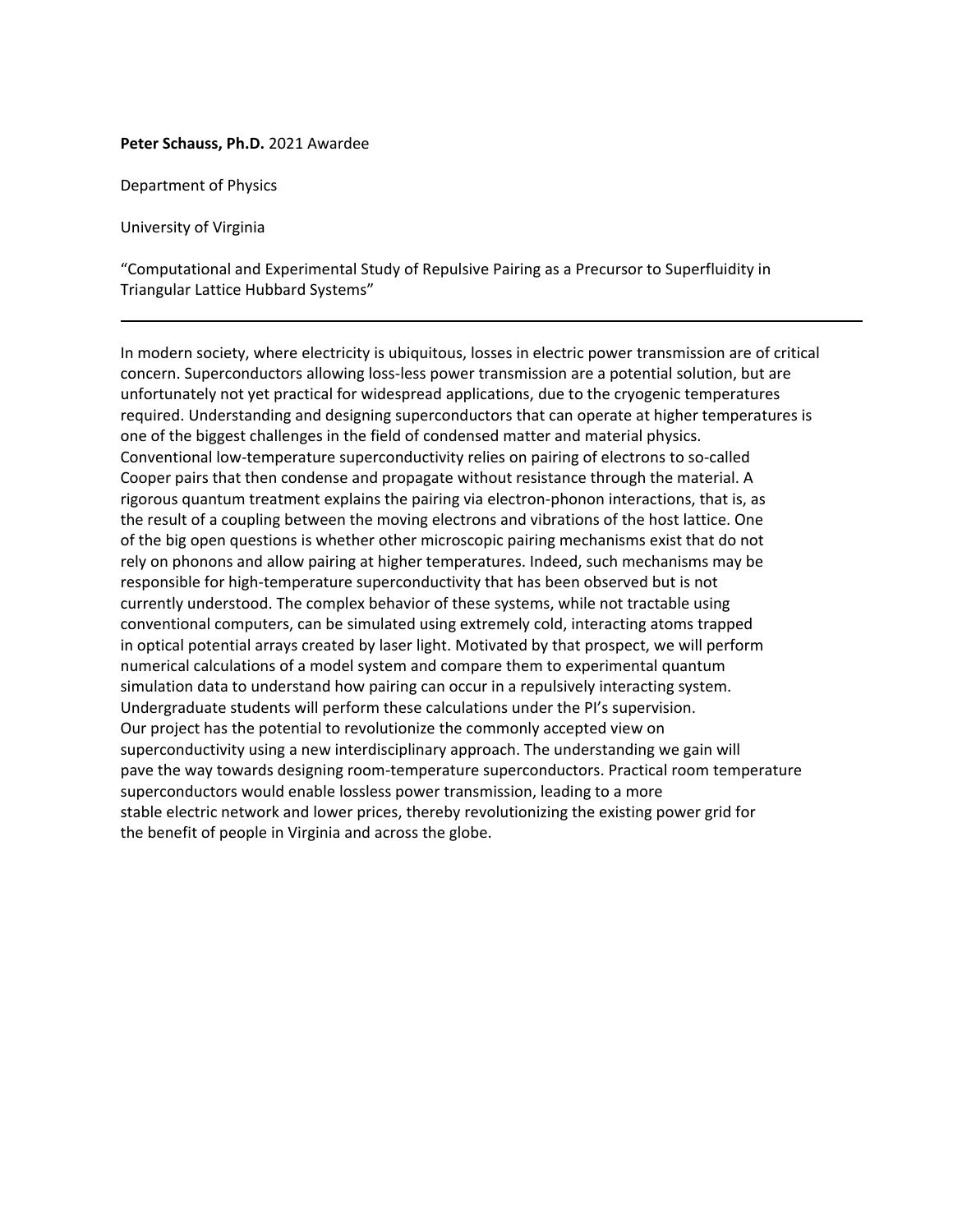## **Rong Tong, Ph.D.** 2021 Awardee

Department of Chemical Engineering

Virginia Polytechnic Institute and State University

"Deep Learning Discovery of Efficient Catalysts for Electrochemical Synthesis of Degradable Polyesters"

The extensive use of commercial synthetic polyolefin polymers has created economic and environmental problems, because these non-degradable polymers are made from non-renewable sources and lead to environmental pollution. Polyesters have a leading position as biodegradable polymers, and some of them have been industrially produced and are approved by FDA. However, their utility for applications that demand mechanical properties such as high stiffness, ductility, and tensile strength is greatly limited by the lack of side-chain functionality in polyesters and in their monomers. Additionally, the production of polyesters is energy extensive, which requires hightemperature polymerization processes. To address these problems, we have recently developed a new synthetic strategy to prepare functionalized polymers from amino acids-derived monomers using energy-saving electrochemical polymerization methods. A grand challenge for improving such an electrochemical polymerization process is to identify efficient redox-active catalysts in an immense materials space, which demands a new approach instead of conventional trial-and-error methods. Herein we propose to develop an integrated experimental and deep-learning approach to accelerate the discovery of new redox-active electrochemical catalysts for efficient electrochemical polymerization to prepare functionalized degradable polyesters on large scales. We propose to combine state-of-the-art Bayesian deep learning algorithms with precise synthesis to address the below aims:

1. Benchmark the reactivity and redox capability of electrochemical metal catalysts for polymerization 2. Develop deep learning models to predict and validate optimal catalysts

The success of the proposed work will lead to an integrated experimental-computation-data analytical framework that enables systematically uncover mechanistic parameters impacting the polymerization process, and accelerate the polymerization optimization and scale-up process for degradable polymer productions.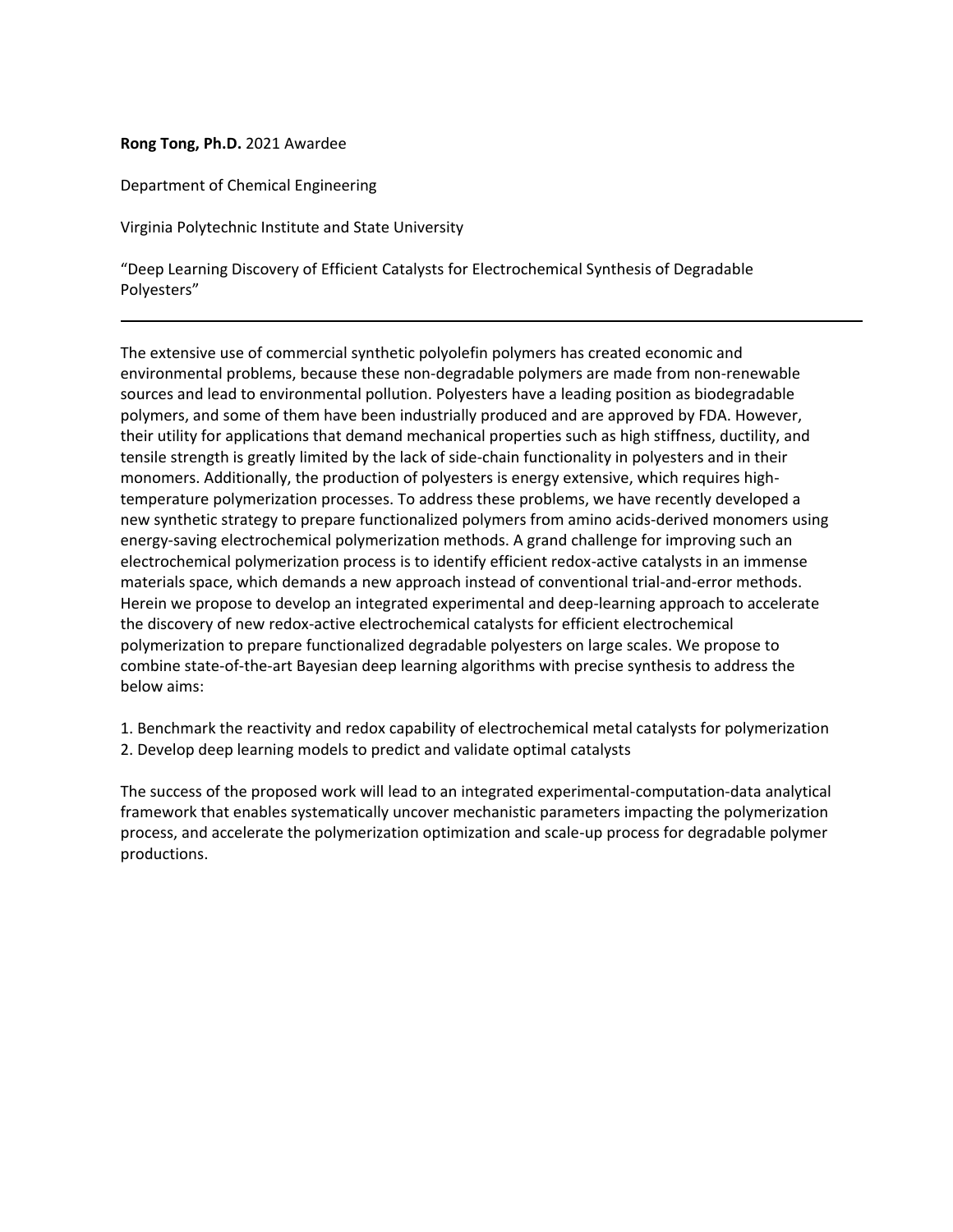### **Julie Zinnert, Ph.D.** 2021 Awardee

Department of Biology

Virginia Commonwealth University

"Coastal resilience and sea-level rise: computationally modeling ecological and physical processes and their interactions"

Coastal dunes and barrier systems comprise the first line of defense against ocean flooding and storm surge. The importance of ecological processes and feedbacks are recognized in coastal systems, but current barrier models are dominated by physical processes. There is a need to incorporate *bio*geomorphic processes into models that accurately predict future scenarios for management planning. Protecting and enhancing green infrastructure like natural coastal barriers is a priority goal in the 2020 Virginia Coastal Resilience Master Plan. Two biogeomorphic states have been identified from previous studies. These states develop from feedbacks among vegetation, topography and overwash disturbance. Low, flat topography increases the likelihood of future overwash, affecting interior dynamics in disturbance-reinforcing states. Low vegetative cover allows for sediment to migrate inland and new communities to establish. In contrast, disturbance-resisting states are dominated by grasses that form linear dune ridges and enhance topographic roughness that resists overwash. Higher vegetative cover in the swale, often woody plants, increase resistance of sediment transfer, resulting in higher rates of shoreline erosion. Currently we do not have models that are able to handle ecological processes in coastal evolution. These configurations of dune-swale topography and vegetation patterns ultimately determine dune and island response to sea-level rise and storms. By combining mesocosm studies, field measurements, and modeling, we enhance our mechanistic understanding of how vegetation dynamics influence coastal dune and barrier island evolution. This project will allow us to fine tune a coastal biogeomorphic model to secure future funding that incorporates SLR and storm events. The proposed research will focus efforts at the Virginia Coast Reserve and will answer the following questions:

1. How do sediment dynamics change spatially and temporally with elevation, distance from shoreline, and vegetative cover?

2. How do interactions among biotic and abiotic processes affect the evolution of barrier islands?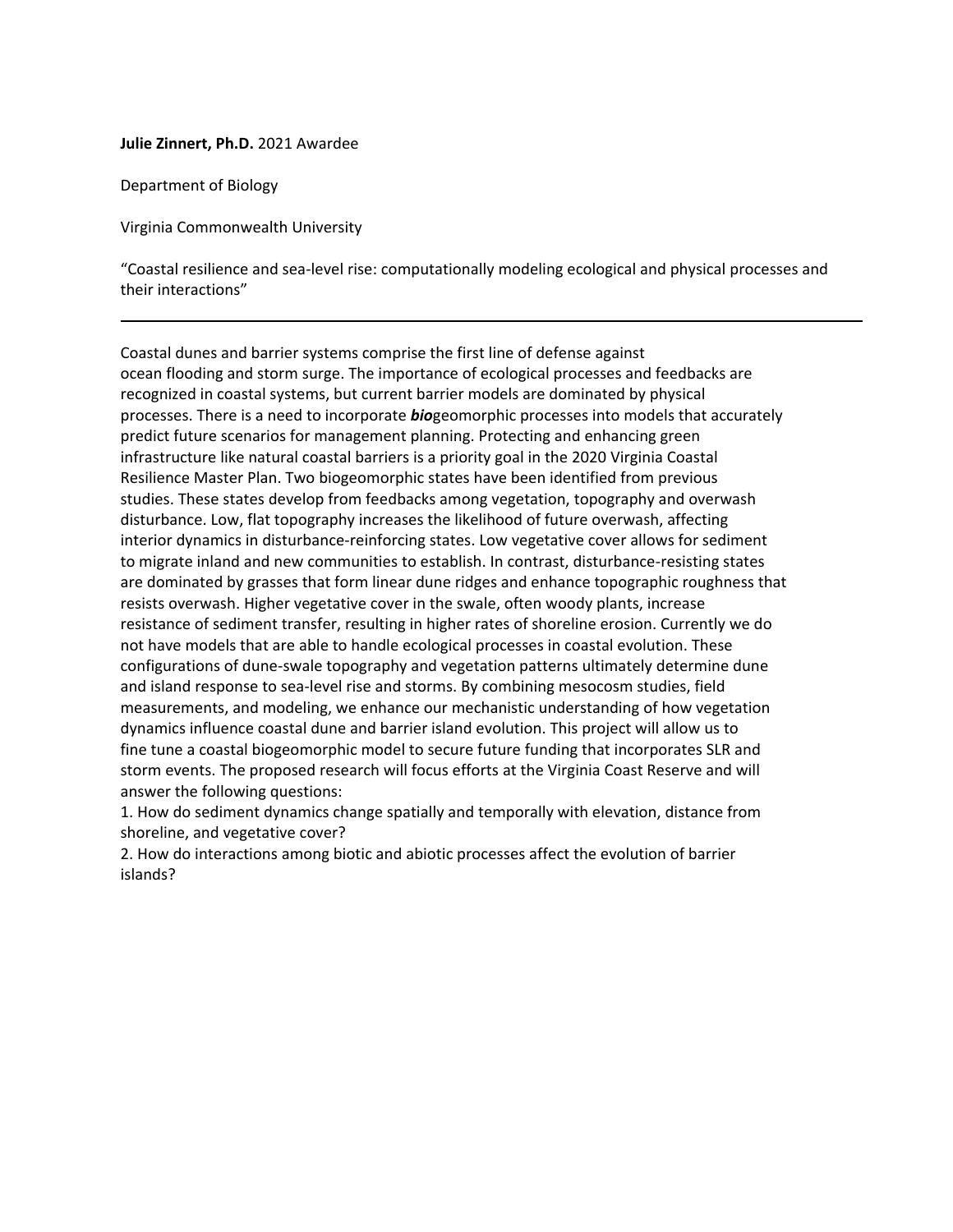**Ryan Brindle, Ph.D.** - 2020 Awardee Hazel Thorpe Carman and George Gay Carman Trust *Department of Cognitive and Behavioral Science Washington and Lee University*

"Modeling Energy Regulation Under Stress: A Possible Mechanism Linking Stress and Disease?"

Depression and cardiovascular disease impact over 1.5 million Virginians annually. Mental stress significantly contributes to the development and progression of depression and cardiovascular disease. However, the mechanisms linking mental stress to disease remain poorly characterized and methods for identifying at-risk individuals are lacking. The proposed project seeks to combine basic physiological monitoring with advance group-based trajectory modeling to test the hypothesis that functional energy regulation is compromised under stress, a condition that if maintained over time could lead to disease.

In this project heart rate (HR), blood pressure (BP), and oxygen consumption (VO2) will be simultaneously measured during exercise and mental stress. During exercise HR and BP are tightly coupled to VO2 to ensure adequate muscle function. However, during mental stress VO2 does not change but HR and BP change dramatically. HR and BP become uncoupled from VO2; energy regulation becomes dysfunctional. We will calculate the metabolic appropriateness of the HR and BP responses during mental stress and it is expected that individuals will vary in the degree to which they exhibit dysfunctional energy regulation. Using group-based trajectory analysis, a modelling approach that simultaneously identifies latent groups of individuals in data and adequately models that dynamic nature of the cardiovascular system, we will be able to identify individuals that have particularly dysfunctional energy regulation strategies during mental stress. It is hypothesized that these individuals will display preclinical signs of depression and cardiovascular disease, measured in this study by self-reported depression symptoms and arterial stiffness, respectively.

Stress is ubiquitous in modern life and depression and cardiovascular disease are two of the most prevalent and debilitating diseases. By combining basic physiological measurement with advanced group-based trajectory modeling, this proposal is ideally suited to simultaneously test a candidate mechanism linking stress to these outcomes and make meaningful advances in identifying at-risk individuals.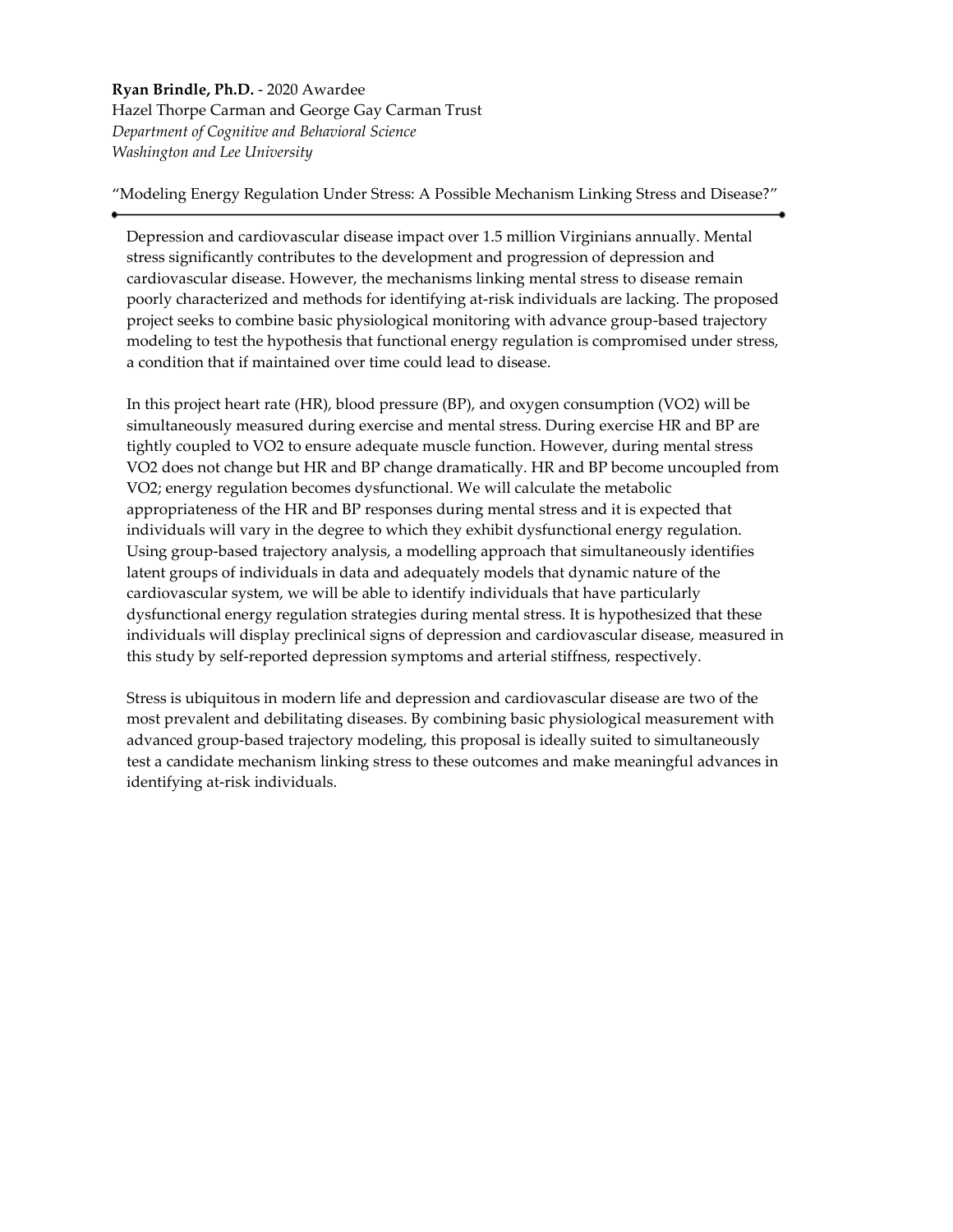## **Lane Carasik, Ph.D.** - 2020 Awardee *Department of Mechanical Engineering Virginia Commonwealth University*

"Accelerating the Deployment of Advanced Energy Systems by Improving Heat Transfer Equipment"

Advanced energy systems such as concentrated solar, nuclear, or geothermal energy use heat transfer equipment (heat exchangers) to transfer heat from heat generation components to power conversion components. Commonly, heat exchangers consist of two working fluids that are separated by tubes, plates, or other surfaces. These surfaces can be modified through heat transfer enhancements (HTE) to increase the heat transfer and overall efficiency of the heat exchanger. Any meaningful increase in the efficiency of heat exchangers can lead to improved economics (capital, operating & maintenance costs) of the advanced energy system. In this project, we will use a combined experimental and computational effort that will integrate stateof-the-art additive manufacturing and mathematical models for investigating new and existing HTEs in tubular molten salt heat exchangers. The experimental effort will build upon our previous work in the integral measurements of heat transfer and pressure drop in heat transfer enhanced tubes through the integration of additively manufactured tubes. The computational effort will involve state-of-the-art computational fluid dynamics (CFD) tools such as the Department of Energy's Nek5000 code for predicting integral and whole field information in the HTEs.The results of this work will: (1) expand the design space information (pressure drop & heat transfer) of the selected heat transfer enhancement, (2) integrate additive manufacturing of plastic components and set the foundation for metallic additive manufactured parts, (3) validate methodology for using computational fluid dynamics to predict integral behavior of the selected HTE and (4) provide the foundation for future CFD investigations of additional HTEs made possible through additive manufacturing.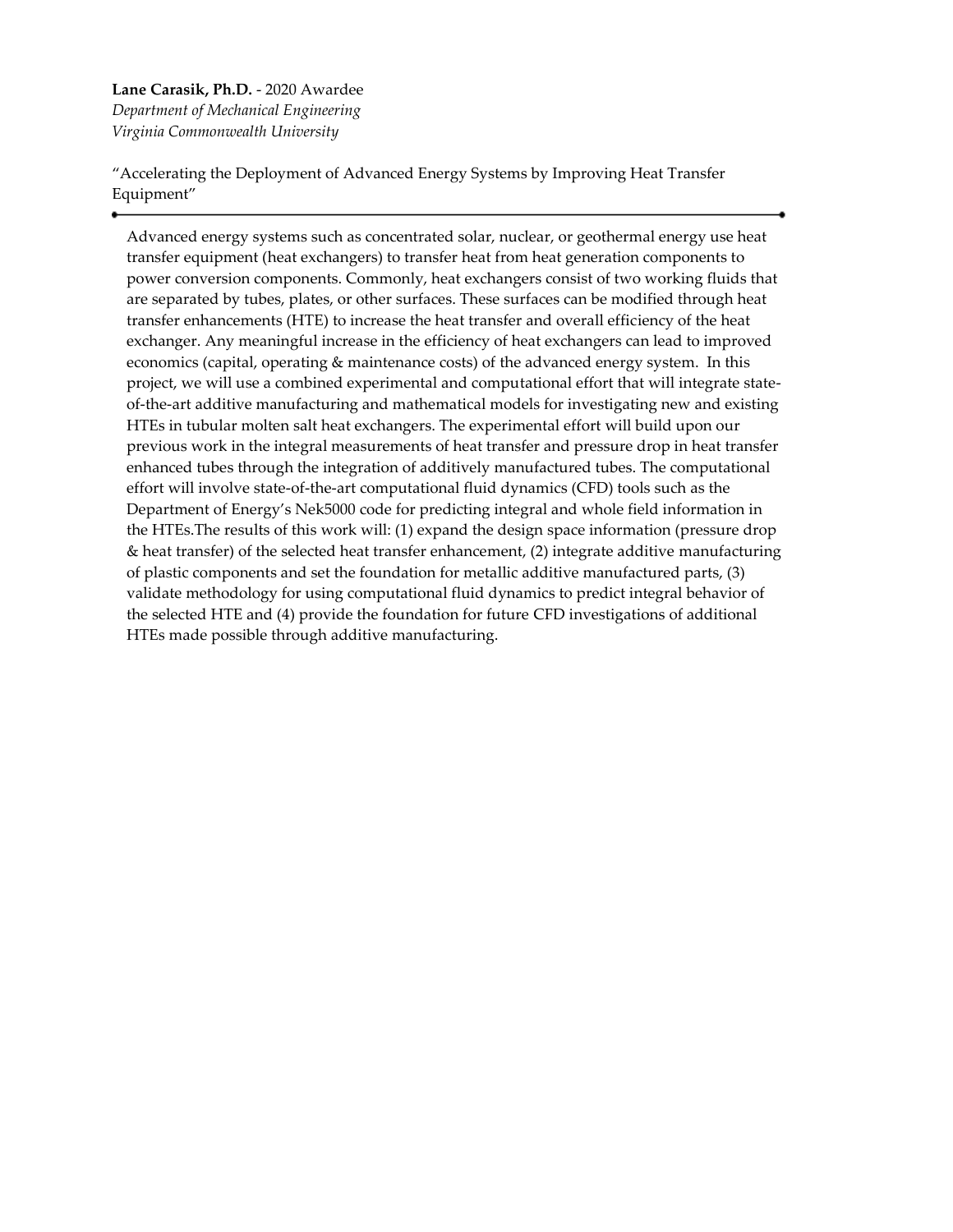**Yana Cen, Ph.D.** - 2020 Awardee *Department of Medicinal Chemistry Virginia Commonwealth University*

"Determining Enzyme Transition State Using Kinetic Isotope Effects and Computational Analysis"

The Sir2 enzyme from Plasmodium falciparum (PfSir2) is essential for the antigenic variation of this parasite, and its inhibition is expected to have therapeutic effects for malaria. Knowledge of enzymatic transition state (TS) provides sufficient information to synthesize mimics that bind tightly to their cognate enzymes. The coupling of kinetic isotope effects (KIEs) to computational chemistry has the potential to provide details about enzymatic TS to guide the design of TS analogs. When TS features can be approximated into chemically stable mimics, inhibitors with femtomolar dissociation constants have been obtained. The objective of this proposal is to solve the TS structure of PfSir2 catalyzed deacetylation using a combination of KIE measurement and computational analysis. This will be accomplished by two specific aims. In Aim 1, our effort will be directed at the synthesis of isotopically labeled NAD substrates and the determination of KIEs at positions that are expected to experience bond change at the TS using competitive radiolabel strategy. The experimental KIEs will be corrected for remote effects and commitment to determine the intrinsic KIEs for PfSir2 catalyzed reaction. In Aim 2, Gaussian03 quantum mechanical approaches will be used to iterate systematically through possible TS structures to find a TS with the nearest match of the intrinsic KIEs. Subsequently, electrostatic potential surfaces will be calculated from the wave functions of the reactant and TS. The information gained in the computational analysis will guide the future inhibitor design. This unique combination of experimental and computational access to TS information permits not only the design of TS analogs as powerful enzymatic inhibitors, but also the exploration of protein features linked to the TS structure as well as the analysis of ensemble atomic motions involved in achieving the TS.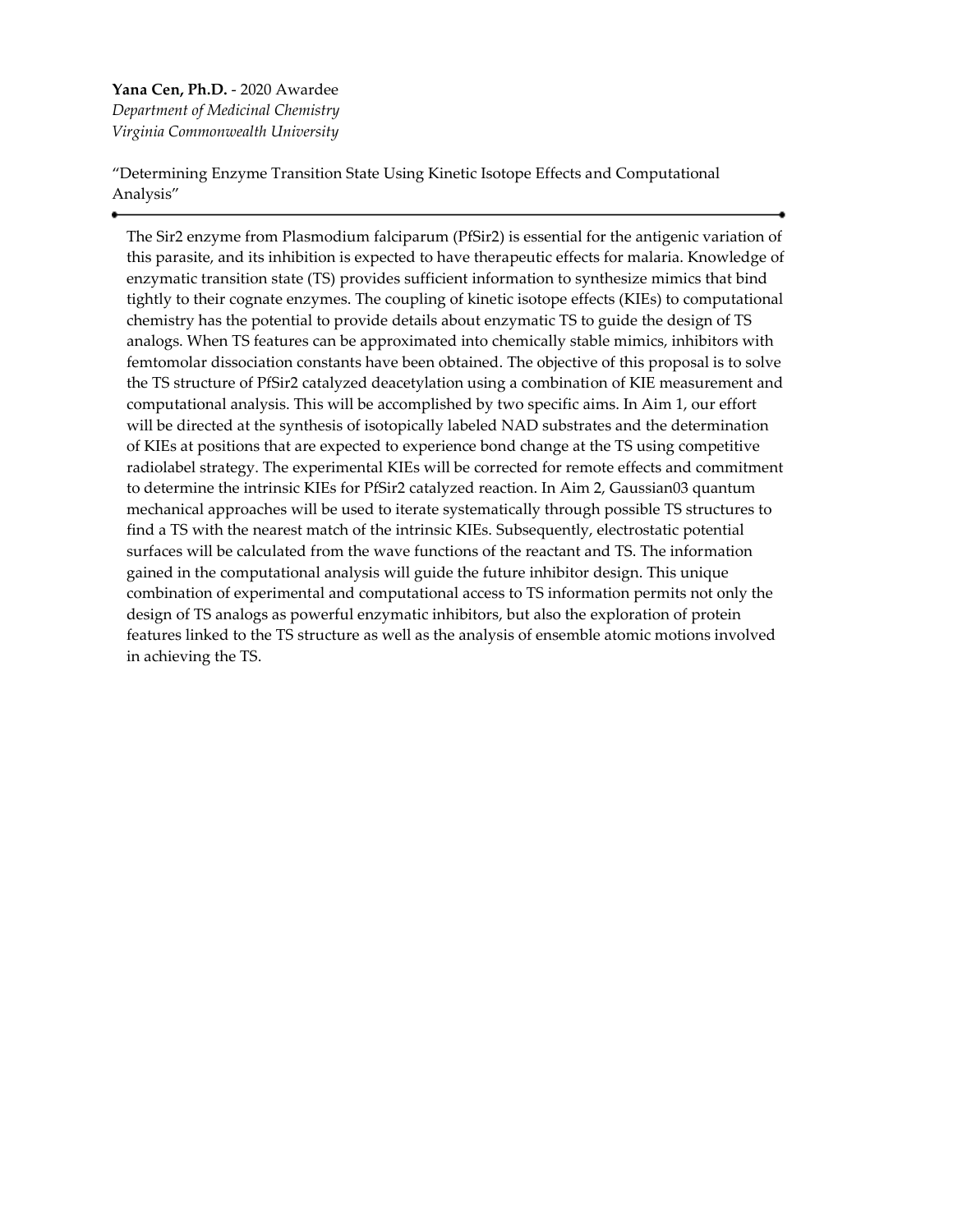**Stefano Colafranceschi, Ph.D.** - 2020 Awardee *Department of Mathematical Sciences Eastern Mennonite University*

"Improving the State-of-the-art of Particle Detectors by Using a Novel Additive Manufacturing Technique and by Developing Computational Methods for Performance Analysis Testing"

Particle detection technology has a crucial impact on scientific development and on our society. In this study, we address the need to develop a new particle physics detector technology for the Compact Muon Solenoid (CMS) Experiment. This is a giant machine that seeks to uncover the origin of the universe by colliding two high-energy proton beams, to recreate the primordial conditions that existed right after the Big Bang. The Resistive Plate Counter (RPC) detector technology is one of the most used to ensure a correct and reliable data-taking. Since it is fundamentally important to keep the RPCs working efficiently, this project focuses on a new implementation of RPCs with enhanced capabilities and ultimate performance.

The two major specific aims of this work are hereby listed: 1) to design and implement a new 3D printed Resistive Plate Counter particle physics detector, 2) to develop a Data acquisition system (DAQ) for detector characterization.

The initial hypothesis is that 3D printing, applied to instrumentation for physics, will enhance detector performance and capabilities, cutting construction costs and improving standardization over large scale productions. By fully optimizing the entire design and by implementing the construction via additive manufacturing, the expectation is to achieve a standardized detector, mechanically more resistant/resilient and electrically more stable if compared to the state-of-the-art. During the second phase, a data acquisition system will be developed to readout the detector anodic charge and to produce the large datasets needed to study the detector behavior and performance. The analysis is going to be performed using machine learning techniques on GPU hardware.

The successful implementation of this project has the long-term objective to impact not only the physics domain but also the security (cargo imaging and general-purpose scanners) and healthcare (tomography machines) domains, where particle detectors are widely adopted.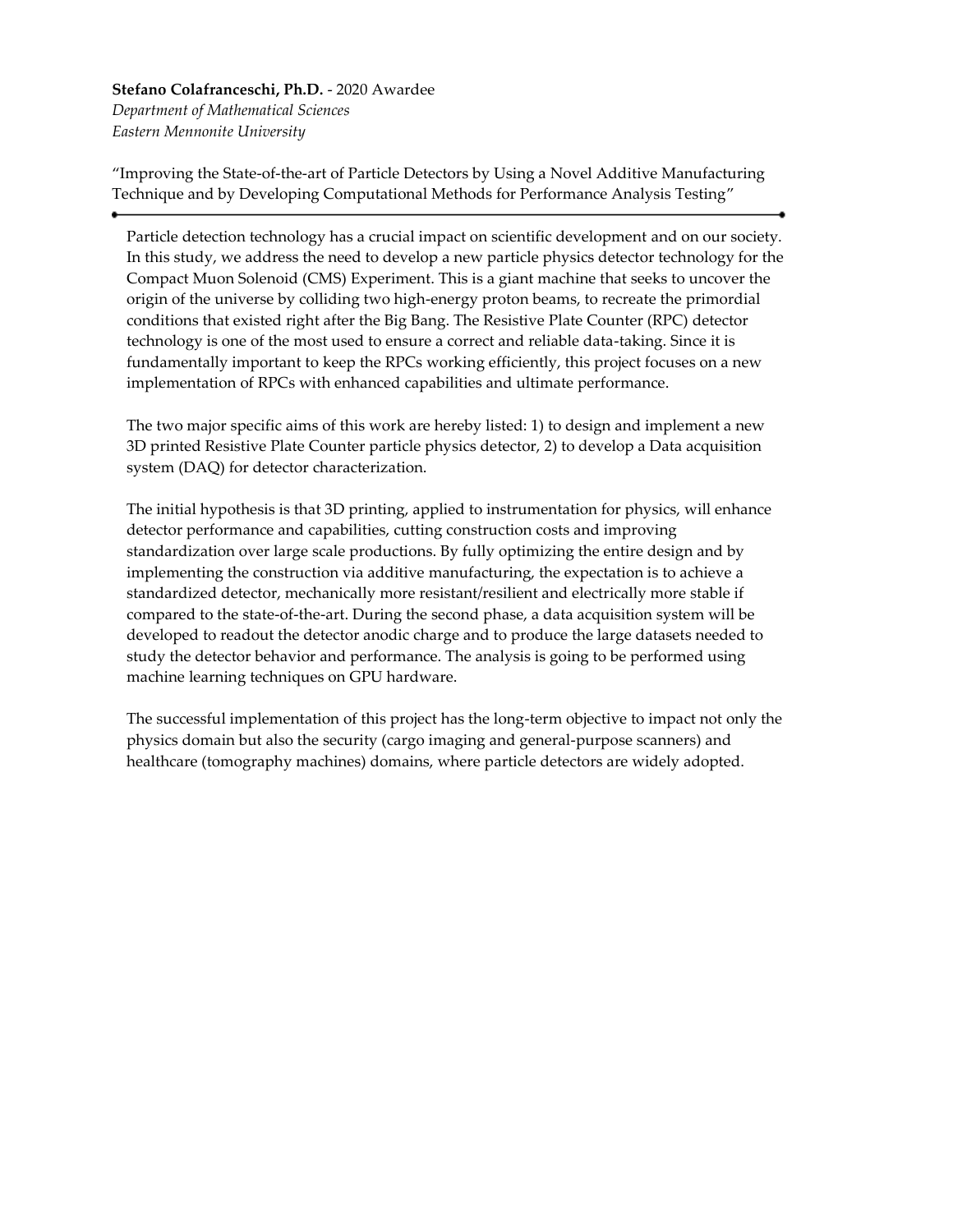## **Amanda Gibson, Ph.D.** - 2020 Awardee

*Department of Biology University of Virginia*

"Modeling the Evolution of Disease Resistance in a Variable World"

Individuals vary dramatically in their ability to resist parasites, and this variation has a strong genetic basis. Given this, it seems obvious that alleles associated with parasite resistance should spread in host populations experiencing parasite outbreaks. Yet results from natural host populations often fail to support this intuition. The very opposite can happen – alleles associated with parasite susceptibility can increase in frequency during epidemics. Theoretical models suggest that these unexpected results arise because the fitness advantage of a resistance allele varies with environmental context. In particular, host diet can influence the benefits conferred by resistance alleles and the energetic costs associated with resistance. Building on this idea, we propose to test the central hypothesis that resistance alleles are more advantageous under high quality diets than low quality diets, where the costs of mounting parasite defense may outweigh the benefits. We take advantage of near-isogenic lines of the model nematode Caenorhabditis elegans that allow us to measure the environmental sensitivity of two different alleles that confer resistance to the natural microsporidia parasite, Nematocida parisii. In Aim 1, we will quantify environmental variation in multiple traits linked to the fitness of individual resistance alleles. In Aim 2, we will develop theoretical models to predict the evolutionary trajectories of resistance alleles based on these empirical data. This synthesis of theory and data is required to disentangle the joint effect of multiple, potentially opposing evolutionary forces. In Aim 3, we will test the predictions of these evolutionary models using experimental evolution of parasite resistance under different dietary conditions. This work will contribute to our long-term goal of developing a predictive framework for variation in the advantage of resistance alleles and promote applied efforts to identify and exploit the genetic basis of health phenotypes.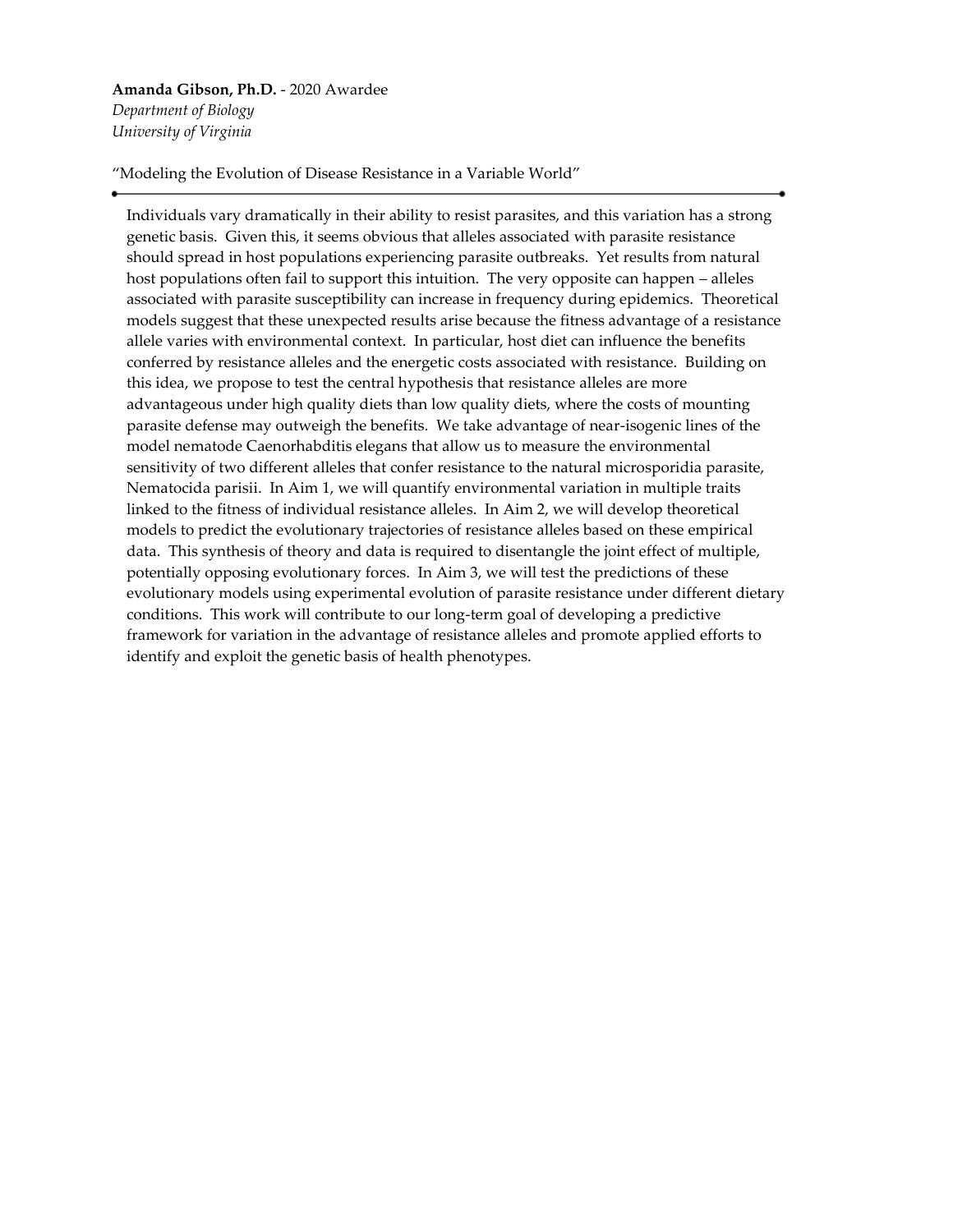**Kristine Grayson, Ph.D.** - 2020 Awardee *Department of Biology*

*University of Richmond*

"Forecasting the Spread of an Invasive Forest Pest"

Biological invasions can be highly damaging and costly, leading to large-scale management efforts to contain the spread of these species and mitigate their harm. The majority of invasive species management is reactive, occurring after an invasive species has already become established. The ability to accurately predict where and when an invader will further spread would enable managers to more efficiently allocate limited resources and deploy pre-emptive actions. Using the gypsy moth invasion of Eastern North America, this proposal advances two complimentary objectives to enhance spread modelling efforts for invasive species: 1) Quantify larval cold tolerance for populations across the invasive range and predict geographic climatic suitability for gypsy moth; and 2) develop and test a spread forecasting system for this destructive forest pest. In objective 1, we will perform experiments on cold tolerance using 9 populations from across the invaded range to complete our knowledge on variation in thermal performance traits across the gypsy moth invasion front. We will use these measures of local adaptation in thermal physiology to improve predictive maps of the areas with climatic suitability for gypsy moth in the United States. In objective 2, we will develop a spread forecasting system and evaluate the performance of three candidate forecasting models, focusing on how forecast accuracy is affected by the level of detail included in the model on gypsy moth biology and its interactions with the environment. Our work advances a synthetic understanding of the processes determining gypsy moth spread and has specific applications to invasive species management.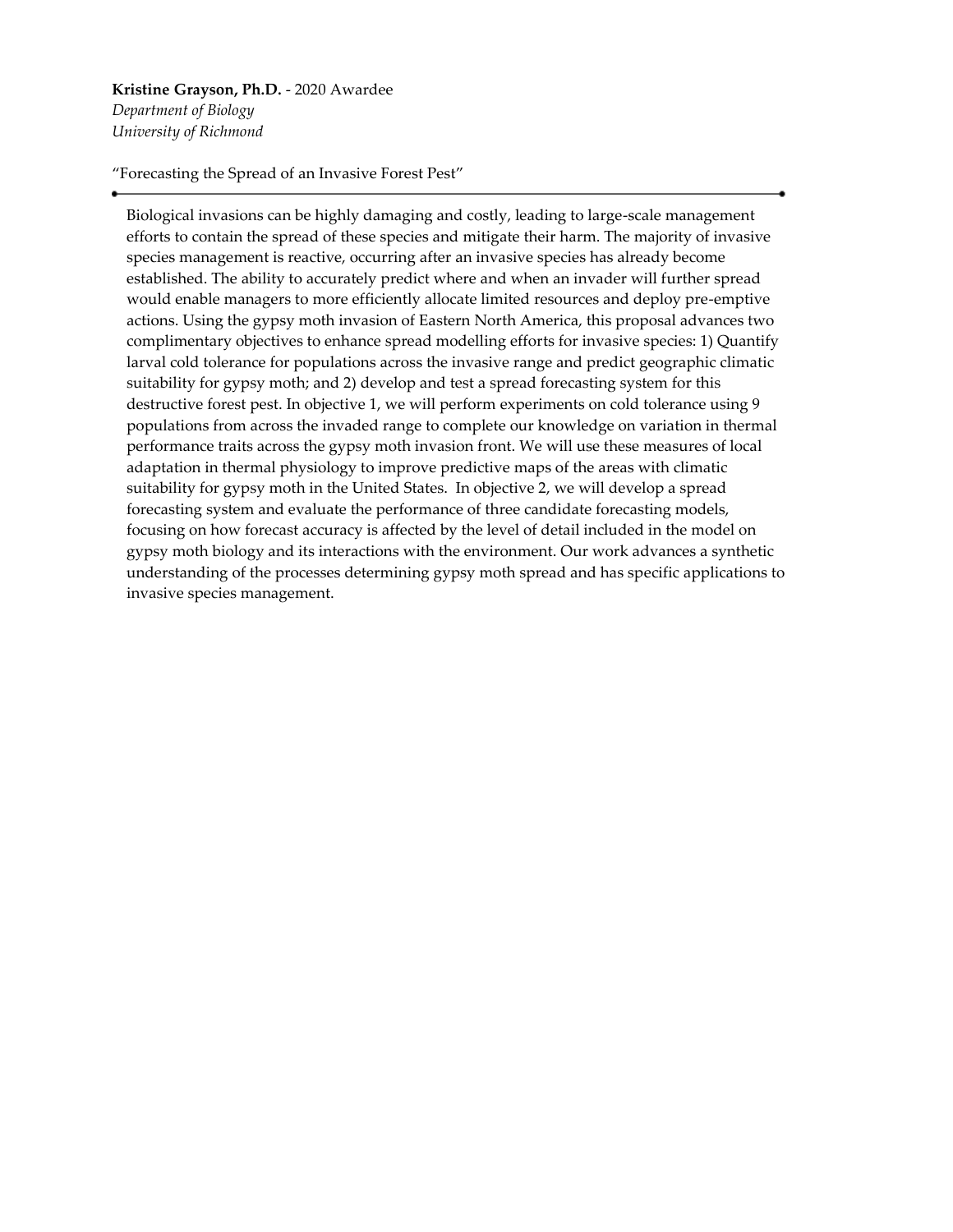**Hongzhi Guo, Ph.D.** - 2020 Awardee *Department of Engineering Norfolk State University*

"Towards Autonomous Underwater Target Detection And Monitoring Using Swarm Robotics"

Exploration of the vast underwater environment is dangerous and dull. Underwater swarm robotics using robots with computation, communication, and sensing capabilities can move cooperatively to accomplish complex tasks that cannot be done by any one individual. The objective of this project is to develop formal computational and quantitative methods to efficiently design and prototype underwater swarm robotics systems that can accurately detect underwater targets and transmit high-volume data to above water environments. The ultimate goal of this project is to automate the underwater target detection and monitoring by using swarm robotics which can find optimal trajectories to locate and identify targets and send highresolution real-time videos to above water wireless infrastructures. This project is divided into three intertwined tasks. First, this project will develop magnetic induction communication prototypes for underwater robots to transmit control signals. Also, underwater visible light communication prototypes will be built which can support high-speed data communication. Theoretical and experimental visible light communication channel models will be developed to plan robots' trajectories and coordinate their motions. Second, this project will adopt deep convolutional neural networks and federated learning algorithms to optimally and adaptively train the target detection model. Robots will work cooperatively to identify targets from different angles and share their local machine learning model parameters to find optimal global parameters. The joint design of robots' motion and target detection will be performed to find the optimal distribution of robots to improve detection performance. Lastly, this project will develop optimal trajectories for robots to find, identify, and monitor targets. Wireless communication and networking performance will be considered when designing robots' trajectories to ensure that high-resolution videos can be transmitted successfully by the robotic network.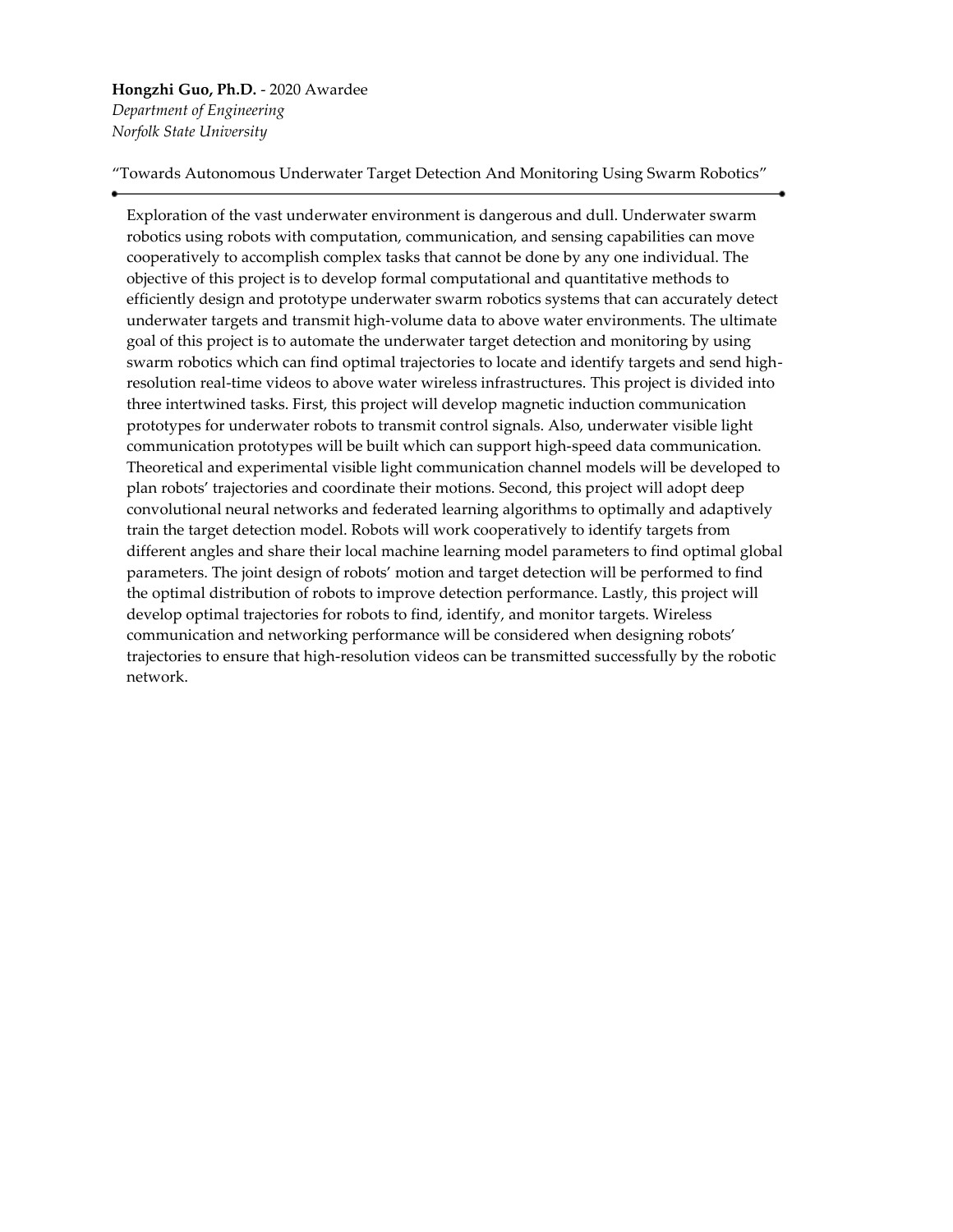# **Feng Lin, Ph.D.** - 2020 Awardee *Department of Chemistry Virginia Polytechnic Institute and State University*

"Development of Integrated Experimental and Computational Approaches to Empower Structurally Disordered, Sustainable, and High-Capacity Battery Materials"

The lithium ion battery technology has impacted nearly every human being on this planet. The increasing energy demand calls for a paradigm shift in how we design novel electrode materials that can fundamentally disrupt the ordered ion-intercalating electrode materials in today's lithium ion batteries. Most lithium ion batteries use cobalt as the main redox active element. The high cost and relative scarcity of cobalt, as well as ethical quandaries involving use of child labor in the Democratic Republic of Congo, where most cobalt is mined, make development of low-cobalt or cobalt-free alternatives to conventional cathodes particularly urgent. Cobalt-free, cation-disordered rocksalt oxides represent a new class of cathode materials with theoretical capacity and energy well beyond the state-of-the-art layered oxides. However, these new materials suffer from poor battery lifetime and low power density. The proposed research aims to advance the fundamental insights into the multiscale chemical, structural, and redox properties of cobalt-free, Li-rich disordered rocksalt oxide cathodes through a suite of synchrotron methods and computational methods. The ultimate goal is to develop design principles that will make disordered rocksalt oxide materials superior to the state-of-the-art cathodes in terms of cost, sustainability, energy density, and safety. The proposed project will take a fundamental materials chemistry approach based on electrochemical diagnostics, density functional theory calculations, dynamics simulations, and synchrotron X-ray analyses. Our specific aims are (1) quantitatively investigating the dependence of redox chemistry and performance degradation on chemical composition, local coordination environment, and electrochemistry, (2) understanding Li kinetics and diffusion pathways using density functional theory calculations and kinetics Monte Carlo simulations, and (3) establishing approaches to tailor the cathode surface chemistry for improving battery performance. The successful outcome of this project will provide critical insights into designing higher energy, higher power and more stable Li ion batteries.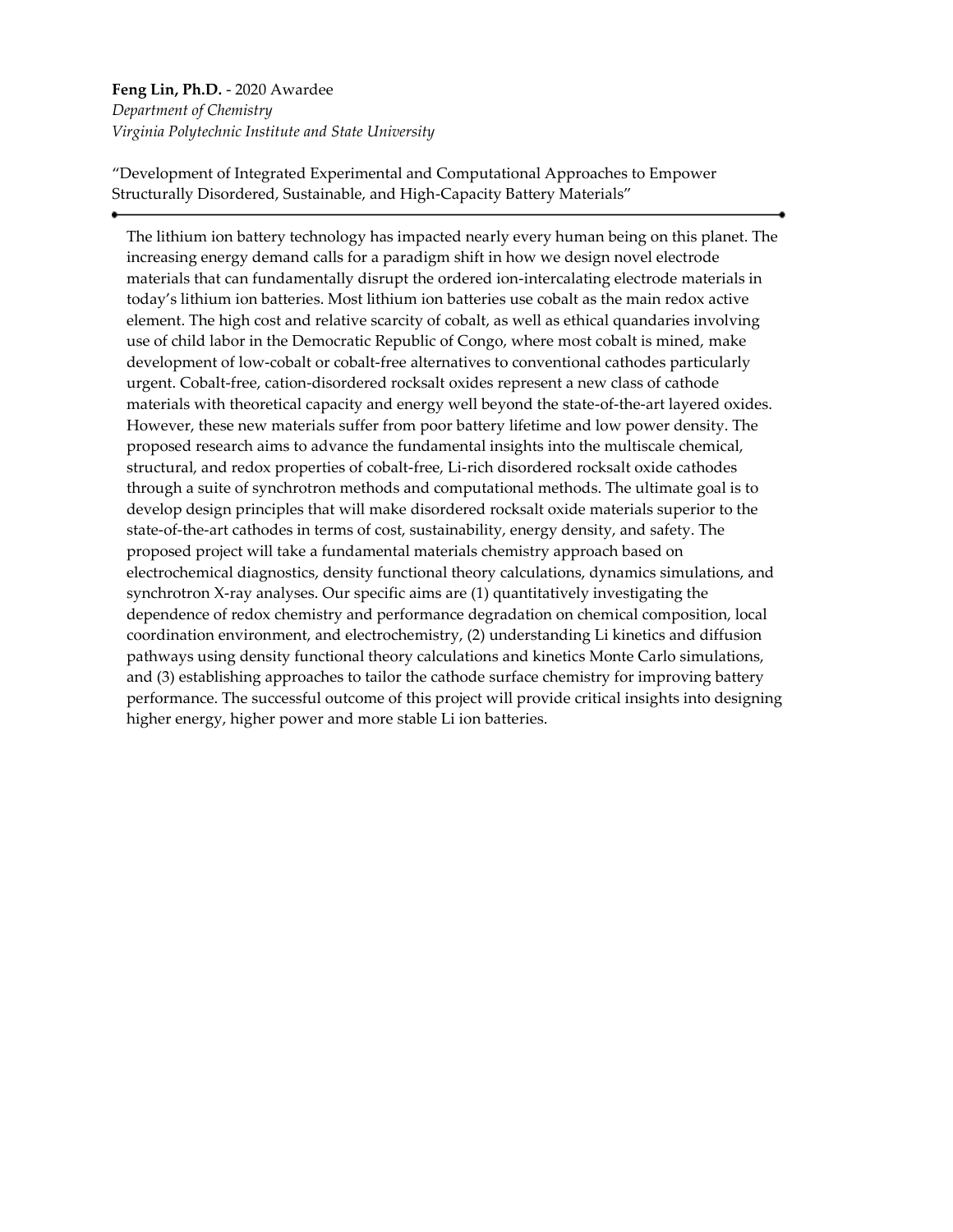**Michael Norris, Ph.D.** - 2020 Awardee *Department of Chemistry University of Richmond*

"Understanding the Reduction of CO2 to Methanol Catalyzed by Simple Amines with a Combined Computational and Experimental Approach"

The reduction of carbon dioxide to useful fuels is part of a solution to the current global energy crisis. Finding a way to generate methanol from CO2 would represent an important breakthrough in curbing global warming and providing a carbon-neutral energy source compatible with our current infrastructure. We plan to interrogate the ability of simple chemical systems to affect this transformation of CO2 to methanol. We will evaluate amines, hydride donors, and Lewis acids as components that allow for the activation and reduction of CO2 by a total of 6 electrons and 6 protons to the methanol oxidation state.

Specific Aim #1: Utilize a computational model to understand key factors that result in the reduction of CO2 to methanol and make predictions about effective chemical systems.

Specific Aim #2: Develop a systematic chemical approach that will complement the computational data and allow for the observation of reaction intermediates and products.

A detailed understanding necessitates a cross-disciplinary approach that will require both sophisticated computational modeling of the individual mechanistic steps as well as an experimental approach to test a set of well-defined variables in order to elucidate the effect of several important factors.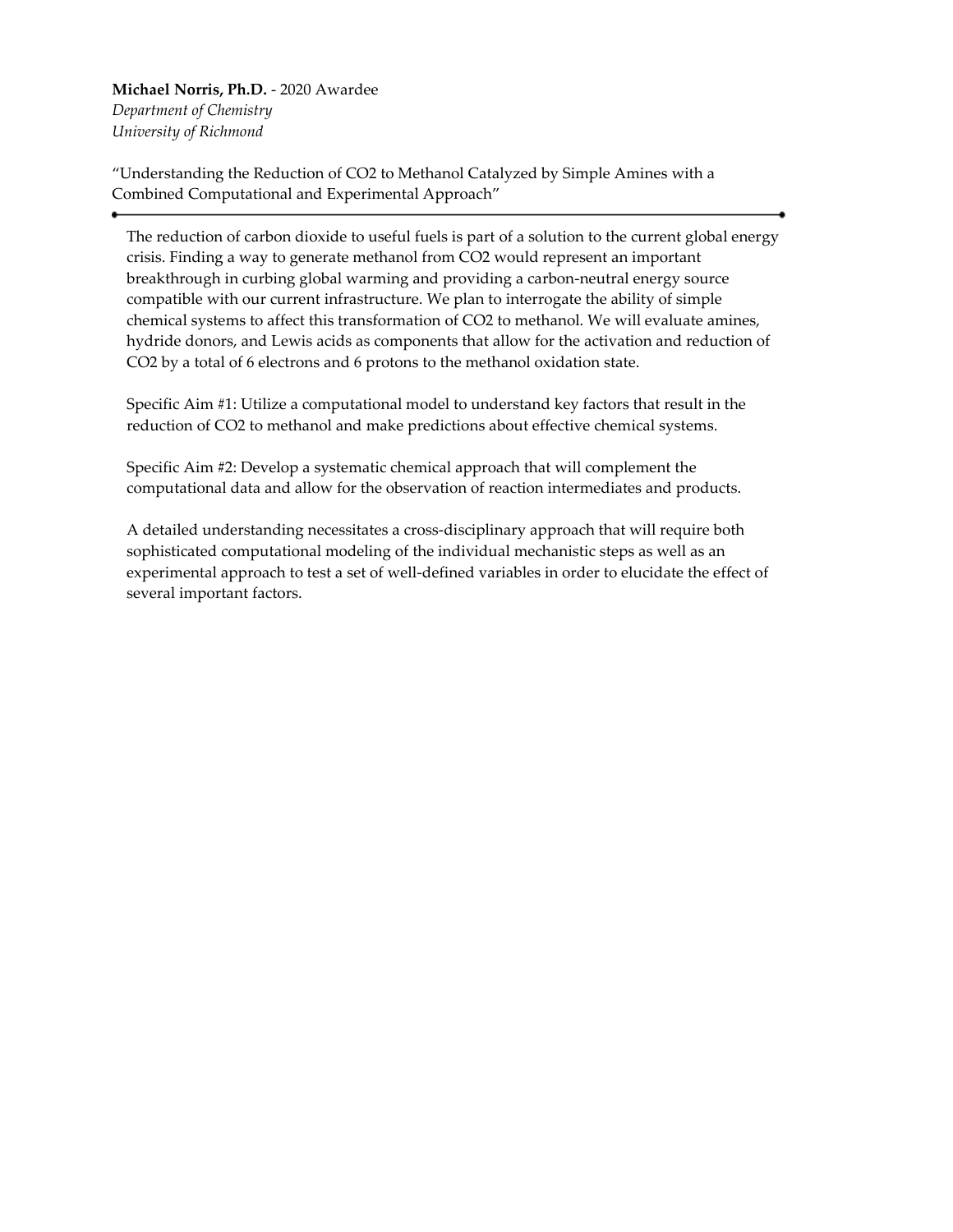## **Joonsuk Park, Ph.D.** - 2020 Awardee

*Department of Mathematics and Computer Science University of Richmond*

"Understanding the Impact of Argumentative Structures on Helpfulness of Online Product Reviews"

Reading product reviews has become a crucial component of online shopping. Whether they are purchasing a \$2 pen or a \$2,000 laptop, consumers often rely on the product reviews they read. This is because product reviews can contain a convenient overview of strengths and weaknesses of the products, as well as persuasive opinions based on anecdotal evidence. Unfortunately, though, not all product reviews are helpful; and with ever increasing number of product reviews available online, the need for automatic identification of helpful reviews is rising. Existing work on automatic helpfulness prediction leveraging superficial aspects of reviews, e.g. the number and lengths of sentences, words expressing emotions, review history of the reviewer and the star rating, among others.

We hypothesize that argumentative structures--the types of premises and conclusions, as well as how they work together to form an argument--have a direct impact on the helpfulness of product reviews and that they are more reliable indicators of helpfulness than simple features used in previous work. The hypotheses will be investigated through three main tasks: (1) identifying argumentative structures that positively, or negatively, impact the helpfulness of product reviews, (2) building a state-of-the-art helpfulness predictor using patterns of argumentative structures found in Task 1, and (3) investigating if automated feedback on argumentative structures can help improve the helpfulness of product reviews.

The proposed work will lay a foundation to study the relationships between argumentative structures and different measures of quality, such as helpfulness, clarity, and persuasiveness. Also, this work will pave the way for machine-assisted construction of arguments, where a natural future work includes incorporation into peer-assessment so that students will provide more helpful feedback to one another. Lastly, if and when deployed in large scale, this technology can help improve the overall quality of textual content available online to everyone.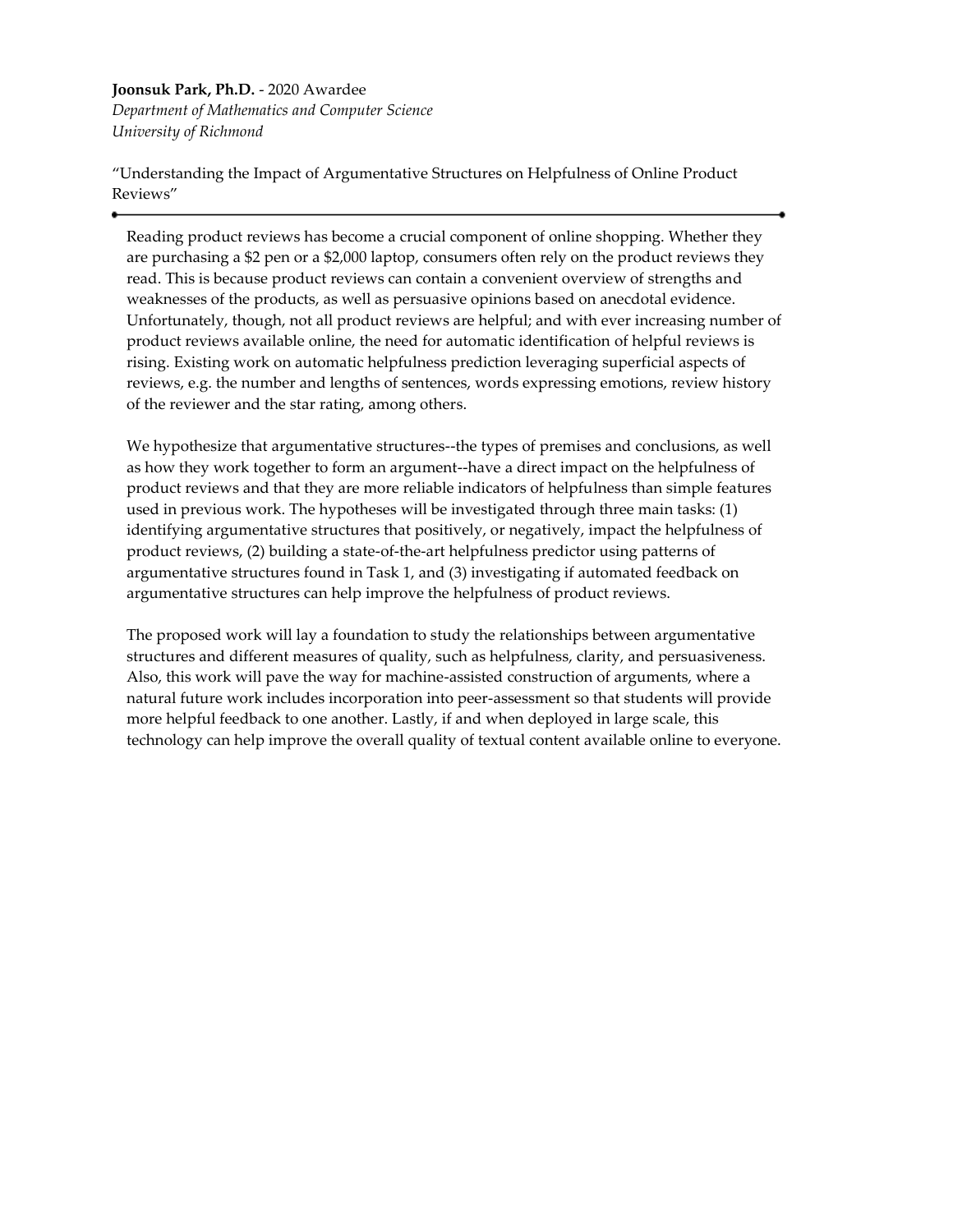**B. Daniel Pierce, Ph.D.** - 2020 Awardee *Department of Biology University of Richmond*

"Determining the Precise Molecular Interactions Between Plant Phenols and the Agrobacterium Receptor VirA"

The plant pathogen Agrobacterium tumefaciens (also known as Rhizobium radiobacter) causes crown gall tumors in its host through inter-kingdom gene transfer. Pathogenesis is initiated when the Agrobacterium receives signals from a wounded host plant, which then mobilizes the protein machinery for the multiple steps of DNA transfer. The histidine kinase receptor VirA is critical for signal reception, coordinating two molecular signals—sugars and phenols—and initiating a two-component phosphorelay cascade to transcribe the virulence genes. The VirA protein contains four regions (Periplasmic, Linker, Kinase, and Receiver) and its Linker region is implicated in its interaction with phenols. Homology predictions have led to a modeling of the Linker region as a GAF domain; in other species, these domains bind small molecules. We hypothesize that the Linker region interacts directly with phenols, and this proposal is designed to identify and characterize this interaction. We aim to solve the structure of the Linker region in the presence and absence of phenol using x-ray crystallography and analysis using computational software. In addition, we have used modeling simulations to predict possible phenol binding sites in the Linker region. We will refine these predictions and mutagenize VirA Linker residues to determine the phenol-protein interaction. Finally, we will use fluorescence-based thermal shift assays and microscale thermophoresis with phenol and purified Linker region to measure this interaction biochemically. By defining the Linker/phenol interaction, we will gain insight into the molecular mechanism of the initiation of Agrobacterium pathogenesis.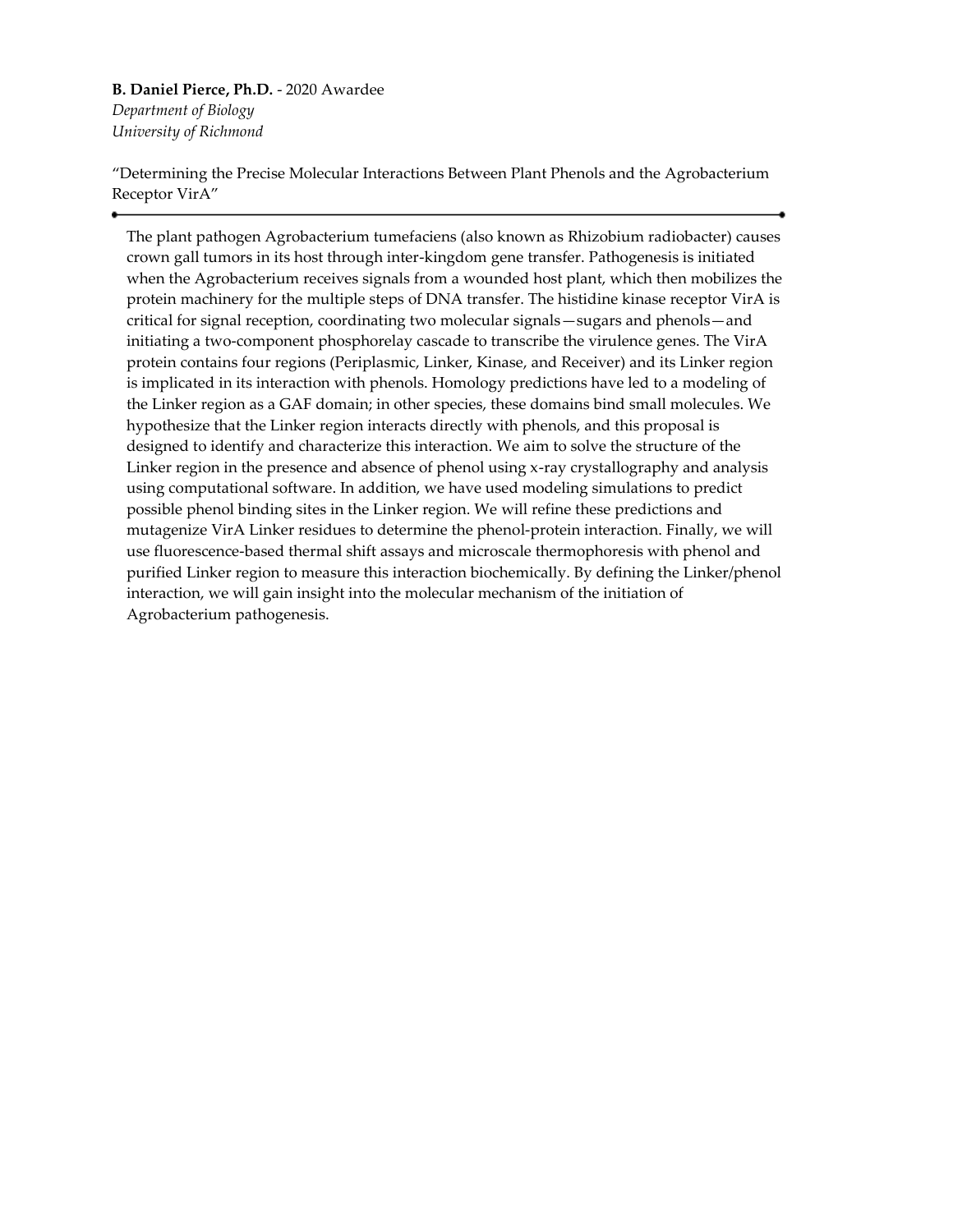**Joshua Puzey, Ph.D.** - 2020 Awardee *Department of Biology College of William & Mary*

"A Machine-learning Approach to Identify Plant-root Microbiomes That Increase Plant Fitness"

The world's food supply is in crisis -- a crisis that will only intensify with continued population growth and a rapidly changing climate. The Food and Agriculture Organization of the United Nations has estimated that agricultural productivity needs to increase by 70% by 2050 to keep pace with population growth. Moreover, climate change is predicted to negatively impact the agricultural outputs of some markets by 15-30% making this goal more difficult to reach. Beyond just increasing yield to feed the human population, there is a need to achieve this goal without further harming our planet. It has been suggested that optimization of below-ground interactions, between plant roots and soil microorganisms, might be our best hope for further increasing yield. One of the primary findings of recent soil microbiome research is that variation in the soil microbiome community is highly variable; differing as a function of both abiotic and biotic factors. The premise of this study is that modeling variation in plant-microbe interactions in natural contexts, where plants and soil microbes have evolved together, will lead to innovative strategies for maximizing the benefit of this relationship in applied agricultural contexts. Here, we propose to generate an extensive data of plant quality metrics and soil metagenomic data from a wide variety of soil types across the entire state of Virginia. Using this dataset, the primary goal of this study is to develop a machine-learning based approach to efficiently and effectively screen hundreds of naturally collected soil-microbiome datasets to identify which specific combinations of microbiota improve plant fitness in low nutrient soils. The long-term goal of this project is to use this information to develop applied strategies for sustainable agricultural settings.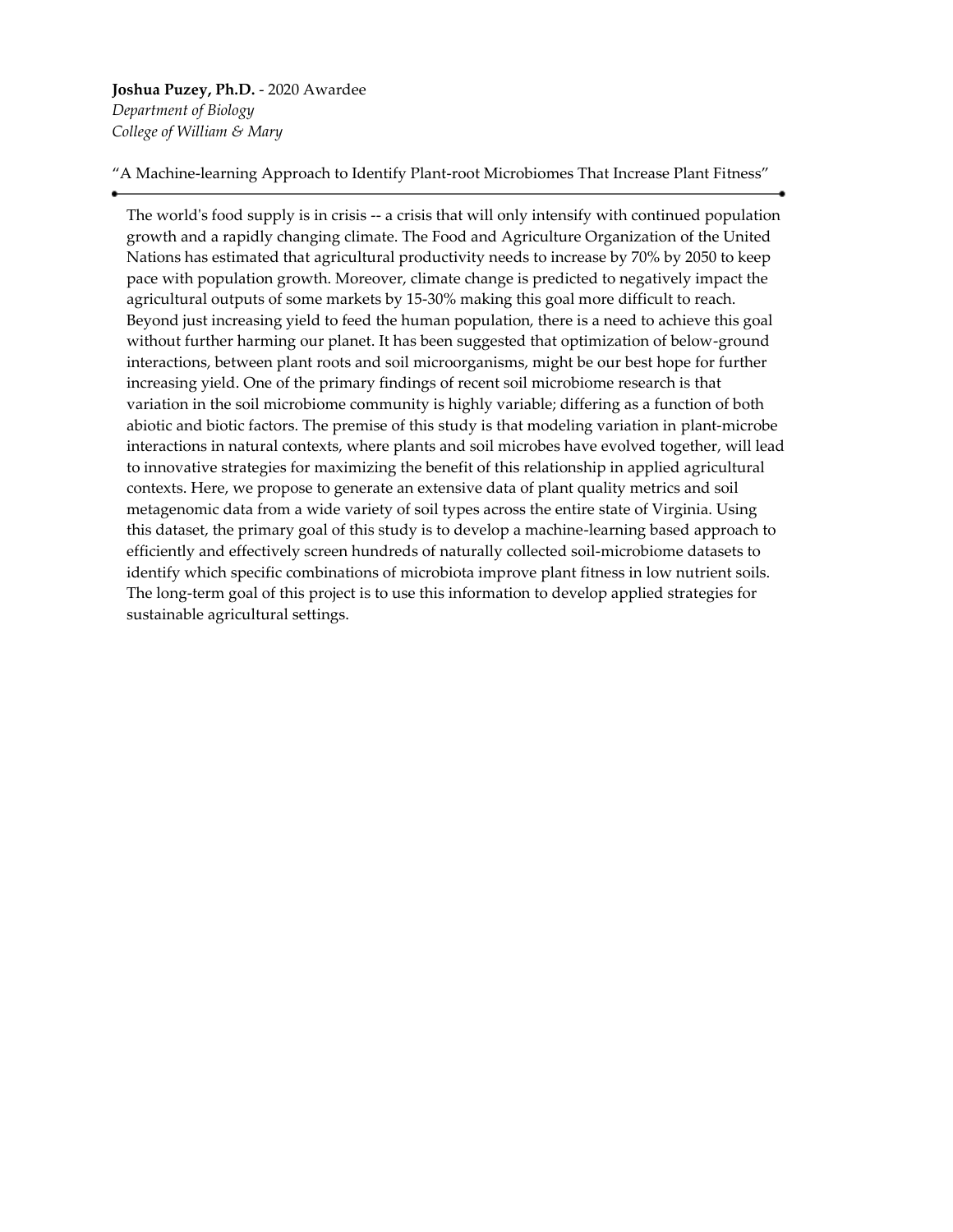**Bin Ren, Ph.D.** - 2020 Awardee *Department of Computer Science College of William & Mary*

"A General, Real-time DNN Execution Framework on Mobile Devices"

Deep Neural Networks (DNNs) have been evolved as the core enabler of many applications, such as smart health devices, wearable devices, robotics, image or video processing, etc., that broadly exist in many research fields ranging from medical science, biology to geoscience and environmental science. Considering the latency, privacy, and security requirements of these applications, real-time DNN execution on edge devices is desired. Unfortunately, this is still challenging, specifically if both real-time execution and high inference accuracy are in demand. This is because the increasingly large model size and complex model structure of high-accuracy DNNs usually require tremendous computation and memory resources that are not available on resource-constrained edge devices.

This project proposes a novel, fine-grained structured pruning called Block-based Column-Row (BCR) pruning that can achieve low inference latency and high accuracy for DNN executions on mobile platforms, simultaneously. Based on BCR pruning, it also proposes to build an end-to-end DNN acceleration framework, BPDNN that consists of two stages: a compiler-based stage to generate optimized DNN execution codes by leveraging BCR pruning, and an optimization framework to determine the block size for BCR pruning.

Project scope and relevance to this call. This project fits in the scope of Jeffress Trust Award due to two major reasons: 1) real-time DNN execution on mobile devices is increasingly on-demand in many domains, e.g., combining motion sensors and high-precision DNN inferences to support short-latency motion recognition can enable a real-time Parkinson treatment, and 2) the optimization framework of BPDNN relies on a classic mathematical model called ADMM (Alternating Direction Method of Multipliers), providing a pioneering attempt to benefit the model pruning from ADMM.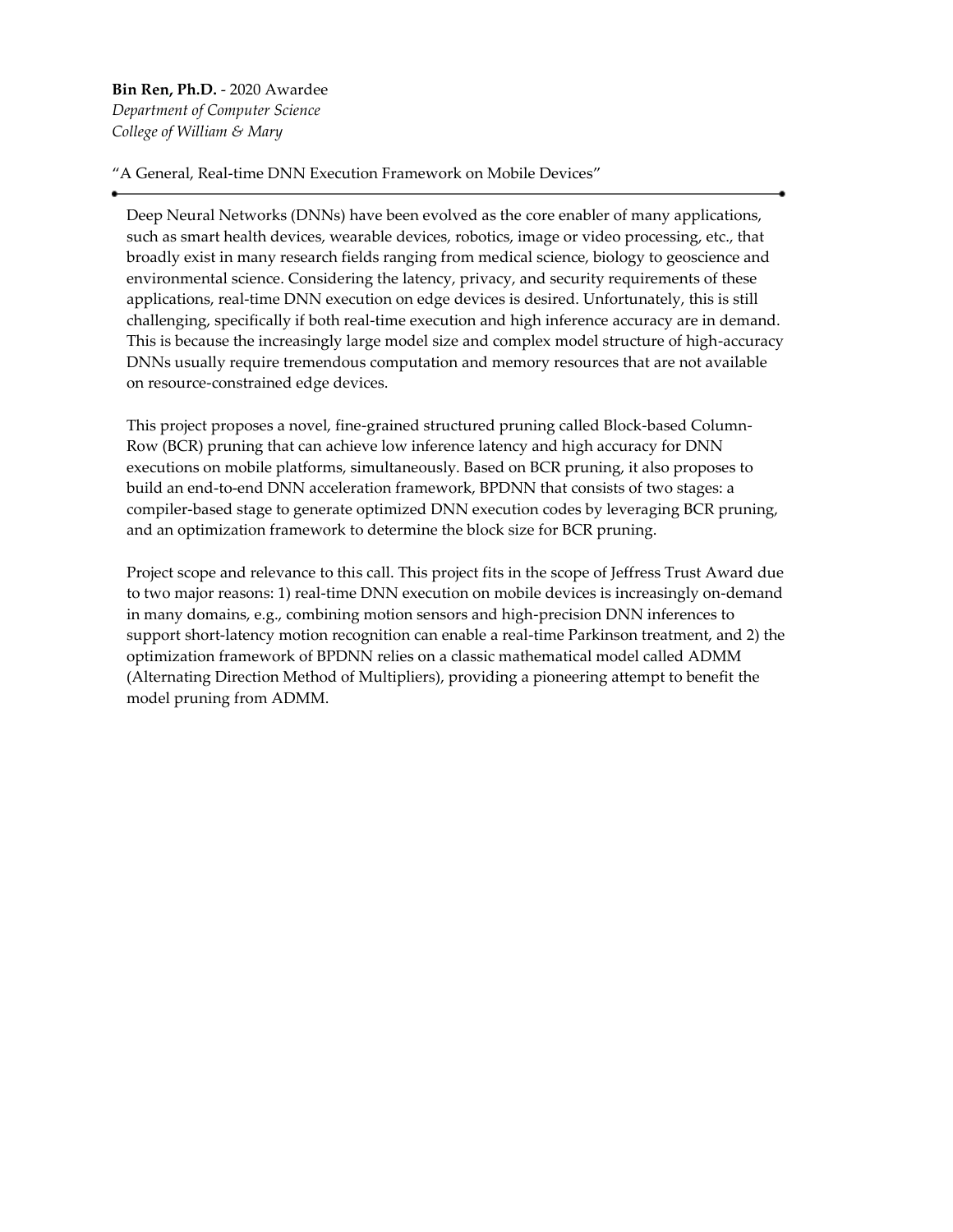## **Yuhao Zhang, Ph.D.** - 2020 Awardee

*Department of Electrical and Computer Engineering Virginia Polytechnic Institute and State University*

"Machine Learning Enhanced Material-Device Co-Design for Power Electronics"

Power electronics, processing over 50% of world's electric energy, are used ubiquitously in electric vehicles, data centers, and smart grids. Recently, a new generation of power de-vices based on wide-bandgap (WBG) materials have demonstrated unprecedented per-formances and seen early applications by companies like Tesla, Google, and Amazon. However, their performances are still far away from the theoretical limits. Their design practices mostly rely on empirical experiences which often lead to non-optimum designs. While machine learning (ML) could efficiently traverse the material/device design spaces, it is prohibitively costly and timeconsuming to obtain large experimental data for ML training. Additionally, there still lacks an effective ML model suitable for material-device co-design.

This project aims to develop a novel and computationally efficient framework, which comprises advanced ML models and a data-generation scheme that utilizes Technology Computer-Aided Design (TCAD) simulations to augment the experimental data. The calibrated TCAD simulations will be used as a 'low cost' tool to generate extra device data (10-to-100-fold larger than experimental data). Reservoir computing (RC), a recent ML paradigm with enhanced performance but significantly lower size and power budgets, will be used to construct deep learning models. The TCAD-ML framework will be explored to correlate the material/device designs to the device performance metrics in both forward process and inverse process. The computational framework will be validated experimen-tally.

A highly interdisciplinary team with the leading experts in WBG materials and devices, power electronics, TCAD simulation, ML, has been assembled. Silvaco, a world's leading EDA/TCAD company, will collaborate with the team. This project also highlights a unique and interdisciplinary undergraduate research training on materials, devices, data science, TCAD, and ML. This project will greatly advance the development of WBG devices and ML-embedded simulators as well as the mathematical/statistical understanding on the ML application into physical electronic systems.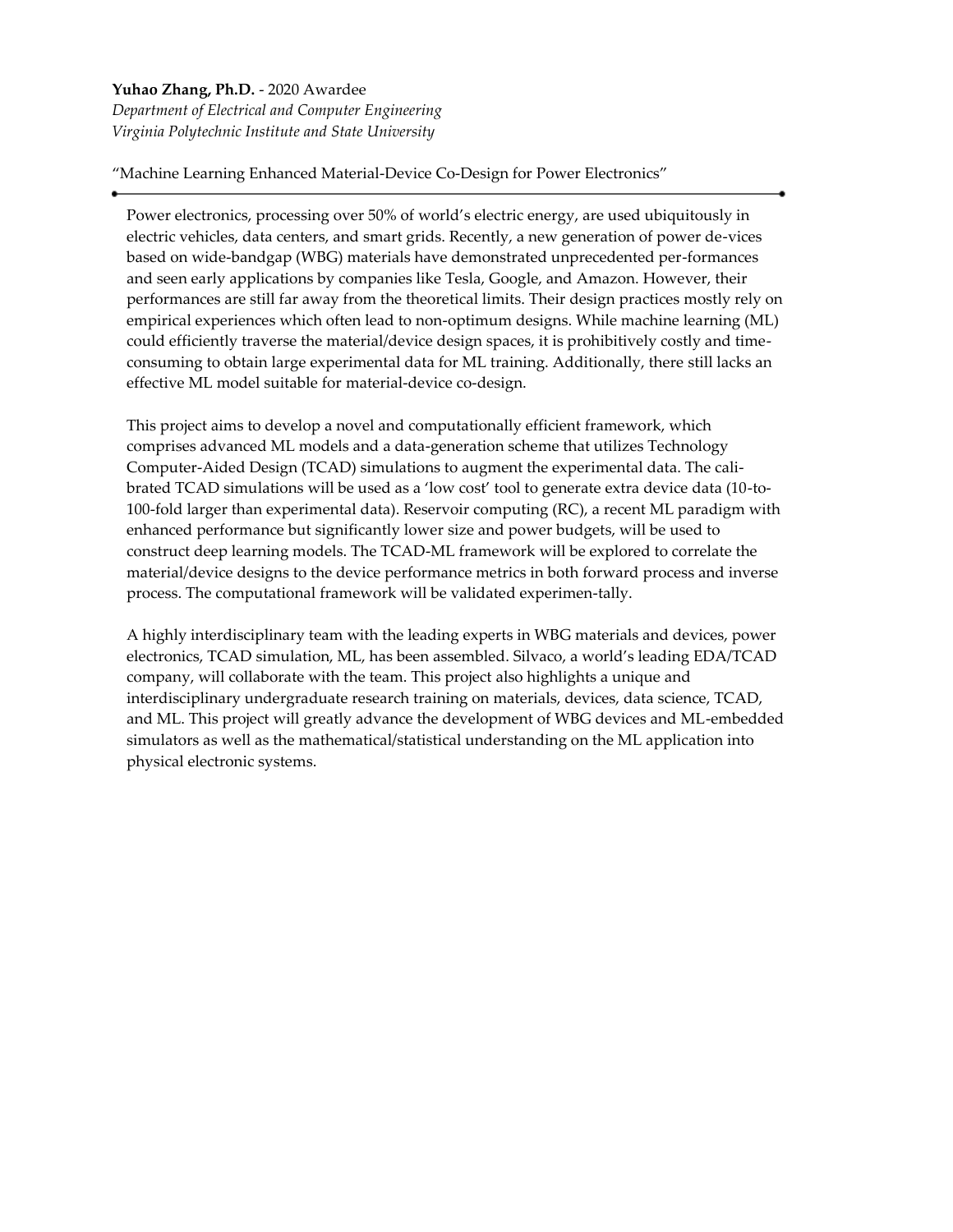# **Huiyuan Zhu, Ph.D.** - 2020 Awardee *Department of Chemical Engineering Virginia Polytechnic Institute and State University*

"Deep Learning Discovery of 2D MXenes for Electrochemical Ammonia Synthesis"

Electrochemical ammonia synthesis coupled with renewable electricity can serve as a sustainable alternative to the conventional energy- and carbon-intensive Haber-Bosch process. It can operate at a much smaller thus more distributed scale compared with the large infrastructure of the Haber-Bosch plant, avoiding high "well-to-wheel" costs. A critical bottleneck here is the sluggish electrochemical nitrogen reduction reaction (NRR), calling for the development of high-performance electrocatalysts. Here we study an emerging class of two-dimensional (2D) layered materials with transition metal carbides/ nitrides chemical compositions, i.e., MXenes, as the NRR electrocatalysts because of their excellent electron conductivity and structural diversity. A grand challenge of optimizing MXenes for the NRR is to tailor the desirable properties in an immense materials space, which demands a new approach rather than traditional trial-and-error methods.

We propose to develop an integrated experimental and deep learning approach to accelerating the discovery of MXenes for the efficient NRR to ammonia. We will combine state-of-the-art deep learning algorithms with precision synthesis and advanced characterizations to address two specific aims:

- 1. Benchmark activity and selectivity trends of MXenes for the NRR; and
- 2. Develop deep learning models for the prediction and validation of optimal catalysts.

The catalytic properties of MXenes will be tailored by the composition, surface groups, defects, and surface doping. We will integrate operando spectroscopic probing of reaction intermediates and quantum-chemical modeling to provide the quantitative relationship between free formation energies of key NRR intermediates and the activity/selectivity of MXenes toward ammonia. We will then develop deep learning models using the convolutional neural networks to predict optimal MXenes followed by experimental validation.

Success in this project will pioneer the development of a holistic framework and design strategy that develops highly efficient NRR electrocatalysts, and shed new light on the design of a sustainable, low-carbon, low-cost, and decentralized ammonia synthetic route.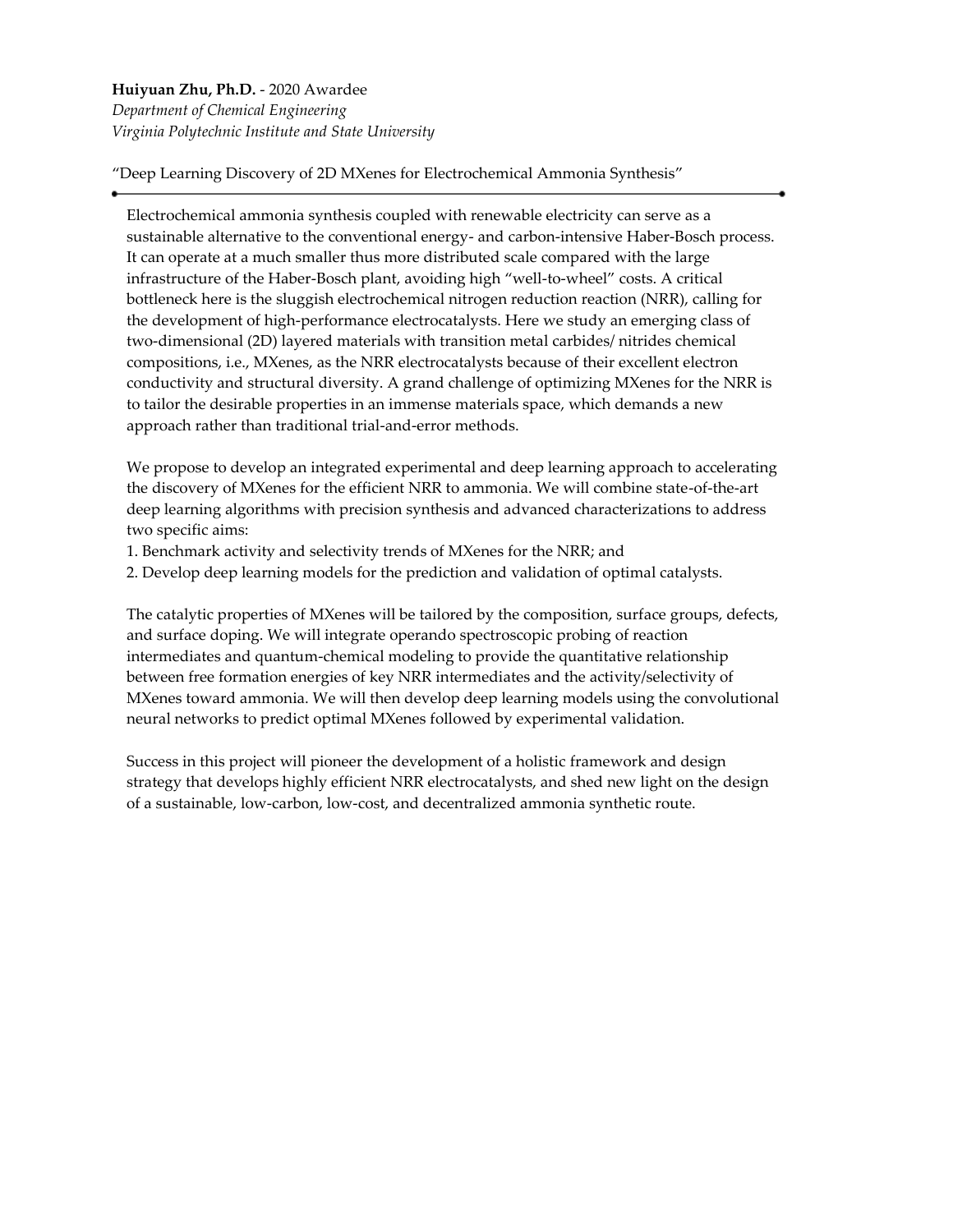# **Xianming Bai, Ph.D.** - 2019 Awardee *Department of Materials Science and Engineering*

*Virginia Polytechnic Institute and State University*

"Designing Next-Generation Batteries for Extreme Conditions from First Principles, Defect Science, and Machine Learning"

Next-generation batteries are expected to operate under extreme conditions such as harsh radiation, high temperature, and high pressure. The proposed research aims to develop a knowledge base for designing novel rechargeable batteries for operations under extreme conditions, such as under radiation. Our central scientific objective is to understand the interplay between the radiation-induced defect chemistry and the battery performance of layered oxide materials through atomistic modeling, machine learning, and experiments. The successful outcome of the project will create enormous opportunities to enable autonomous electronics and robotics in the nuclear power industry, as well as outer space exploration. Under these extreme conditions, many different types of defects can be created in materials, including interstitials, vacancies, dislocations, and antisite defects. On one hand, defect evolution can lead to complex microstructural evolution and may degrade the battery properties. On the other hands, defects may serve as ionic transport carriers and channels and thus enhance the battery performance. The true role of defects on the battery performance is unknown. In this work, a combined computational and experimental approach will be conducted to study the role of defects on battery performance. High-concentration defects will be introduced into sodium layered oxide battery materials, a model system, by ion irradiation at various doses. The defect chemistry will be characterized using advanced synchrotron X-ray spectroscopy and imaging techniques that are sensitive to the local defect chemical and structural environments. Atomistic modeling such as density functional theory and molecular dynamics will be conducted to study defect production and stability. The ion reaction kinetics and battery performance will be characterized as functions of ion radiation and defect chemistry. The atomic-level defect properties will be correlated with experimental battery properties through machine learning to explore the key factors that govern the performance of batteries under extreme conditions.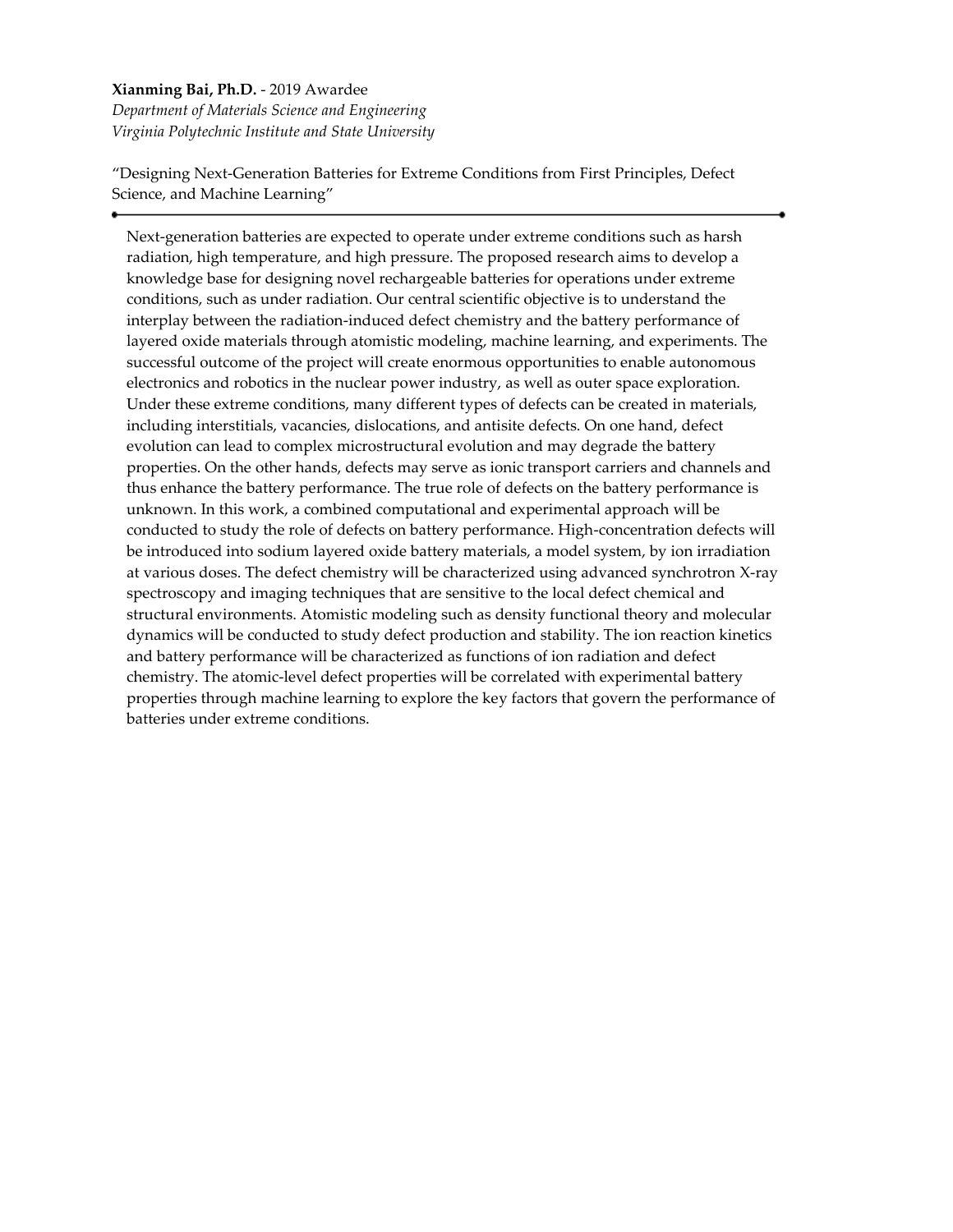# **Hunter Bennett, Ph.D.** - 2019 Awardee With support from Hazel Thorpe Carman and George Gay Carman Trust *Department of Human Movement Sciences Old Dominion University Research Foundation*

"An Innovative Interdisciplinary Examination Of Movement Efficiency For Youth With Autism Spectrum Disorder, A Pilot Study"

Motor domain deficiencies have emerged as a critical factor impeding the physical activity engagement of youth with autism spectrum disorder. However, few biomechanics studies have been performed in this population, and little is known about underlying biomechanical or energetic mechanisms of their motor domain deficiencies. The creation of a physiology-based model for predicting physical activity could provide new insight into why individuals with autism spectrum disorder are at risk for being physically inactive. Therefore, the overarching objective of the proposed research study is to define a normative database of walking and running movement patterns, movement efficiencies, body composition, and physical activity in youths with autism spectrum disorder. The specific aims of the proposed research are 1) compare movement efficiency between physically active and inactive youths with autism spectrum disorder and 2) create a model using physiological measures to predict physical activity level. This project will utilize both on-site and off-site data collections of 50 youth participants with autism spectrum disorder. On-site, three-dimensional motion capture, force data, electromyography, and accelerometry will be collected during walking and running tasks at standard speeds. The on-site data will fully describe the movement patterns, forces, and muscle activity during these common modes of physical activity for youth with autism spectrum disorder, which are currently unknown. Additionally, these measures will be used to calculate walking/running efficiency, which details the effectiveness of recycling muscle efforts to reduce cardiovascular loads. Off-site, participants will wear accelerometers for a seven day period to measure habitual physical activity levels. From the experimental data, a best-fit model based on physiological measurements will be designed to predict physical activity levels. This project will provide the framework for future research in biomechanics, exercise physiology, adapted physical activity, and engineering fields to increase physical activity and improve health-related measures for this typically physically inactive population.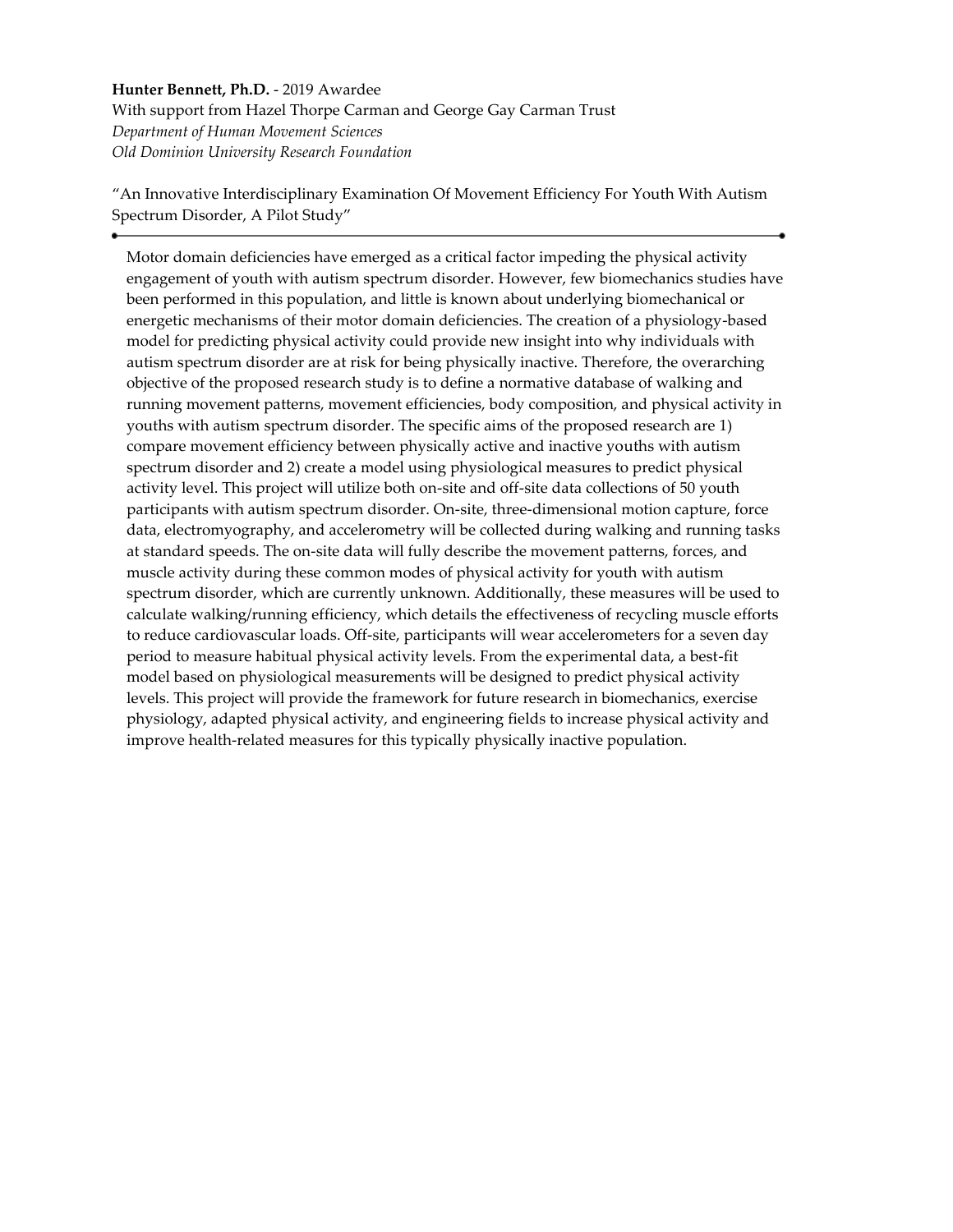**Prateek Bhakta, Ph.D.** - 2019 Awardee *Department of Mathematics and Computer Science University of Richmond*

"Towards Robust and Fair Allocation Policies for Liver Donations"

The purpose of this project is to design and test allocation policies for donated livers in the US. Livers are typically donated at the death of the donor, and are only viable for a short time after donation. This fact adds logistical and scheduling constraints to the choice of the eventual recipient of that liver, as the donations can't be scheduled in advance and the livers cannot travel more than a few hundred miles to their recipient.

In general, we would prefer donating to sicker people, however, the policy of always donating a liver to the sickest person it can viably reach is provably suboptimal in some cases. For example, people in rural areas may have far fewer opportunities to receive a liver than do people near cities. The current US policy has an additional significant drawback: geographical disparity in liver donation due to local demographic differences. This disparity privileges wealthy patients who can afford a second residence in advantageous districts. In addition, people could choose to register at favorable transplantation centers if they knew in advance that they would be one of the sickest people at that center.

The aim of this project is to design a policy for allocating donated livers in a way that optimizes social good and resists manipulation by those with insider information about waiting lists in the country. We seek provable results about the fairness and robustness of our proposed allocation strategies, and empirical verification of these strategies via simulation. Most importantly, we hope to contribute meaningfully to public policy. Similar algorithmic improvements on paired kidney donation have led to real changes in public policy, and we hope to effect change in a similar way.

This project touches on many areas of computer science, industrial engineering, and operations research, as well as medicine.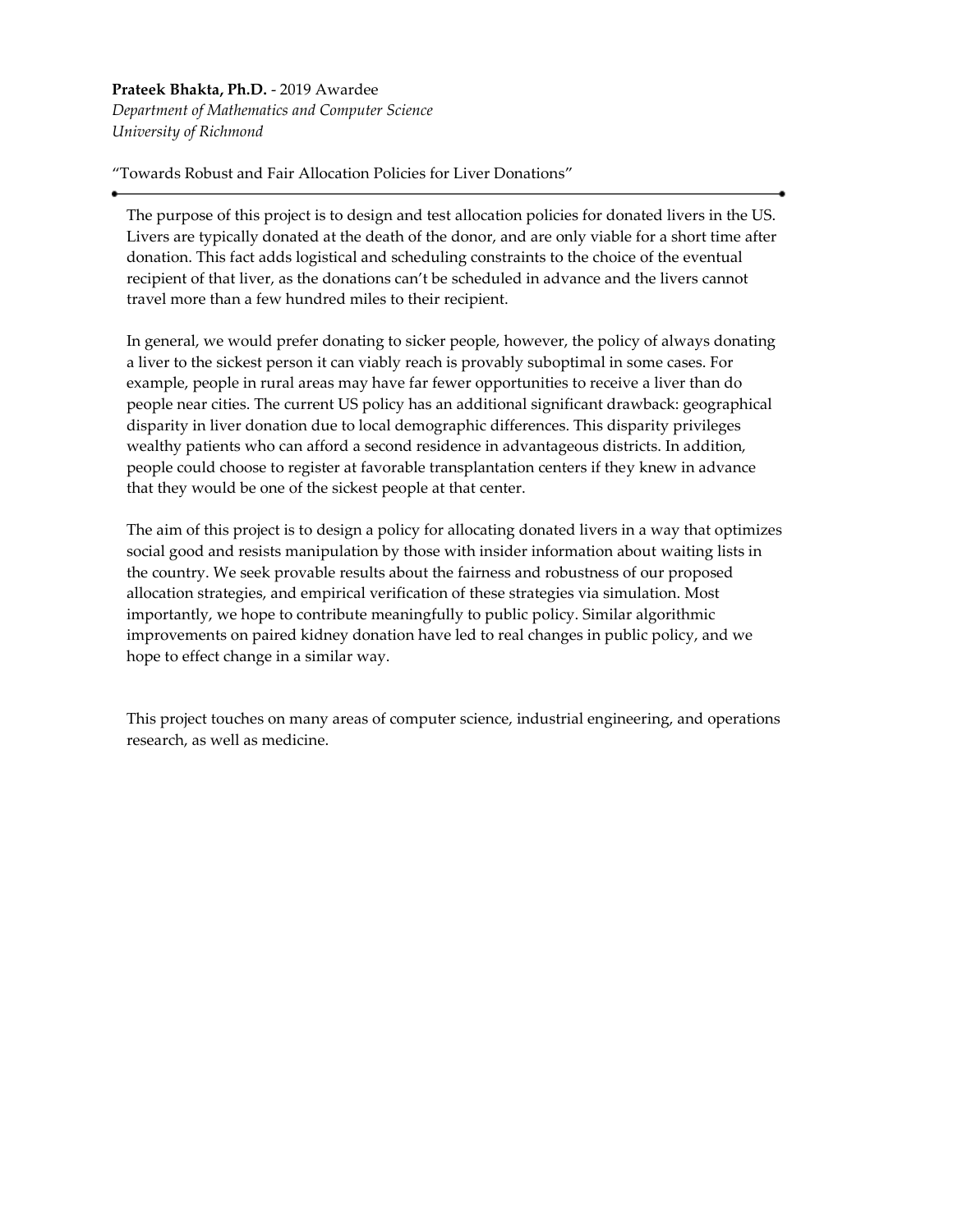## **Phoebe Chappell, Ph.D.** - 2019 Awardee *Department of Ocean, Earth and Atmospheric Sciences Old Dominion University Research Foundation*

"Exploring A Pelagic N2 Fixation "Hotspot" Along The Mid-Atlantic Bight Continental Shelf"

This project will combine innovative quantitative and bioinformatic approaches to explore the temporal extent and biogeography of biological dinitrogen (N2) fixation in a recently discovered "hotspot" of N2 fixation along the Northern Outer Banks with a special focus on interactions between N2-fixing symbionts and marine diatoms. This work capitalizes upon recent sampling efforts that measured unexpected elevated rates of N2 fixation in North Carolina shelf waters in a region with elevated abundance of a diatom known to harbor N2 fixing symbionts, low surface nitrate concentrations, and reduced salinity. The project will support monthly sampling at a coastal site near the hotspot in addition to seasonal transects offshore from this site with two transects in the seasons N2 fixation rates are predicted to peak (summer and fall). Sampling will include N2 fixation rate measurements, molecular characterization of both the N2-fixer and phytoplankton communities, and additional hydrographic parameters including temperature, salinity, nutrients, and chlorophyll. In addition to providing valuable data about both the extent (temporal and spatial) of coastal N2 fixation in a region where few measurements exist, the matrix of environmental data will be analyzed using correlative measures to help explore different potential influences on both carbon and nitrogen cycling in the region. It will address these specific aims:

1) Determine how long this hotspot persists throughout the year and estimate how much additional productivity it may be supporting.

2) Determine which N2 fixing group is responsible for high rates of N2 fixation at the hotspot.

3) Determine how the eukaryotic phytoplankton community changes at the hotspot throughout the year.

4) Perform correlative and factor analysis to identify potential linkages between environmental variable(s) and elevated N2 fixation rates in the region.

5) Examine metatranscriptome samples from August 2016 for evidence that N2 fixation activity alleviated nitrogen limitation in diatom symbiont hosts.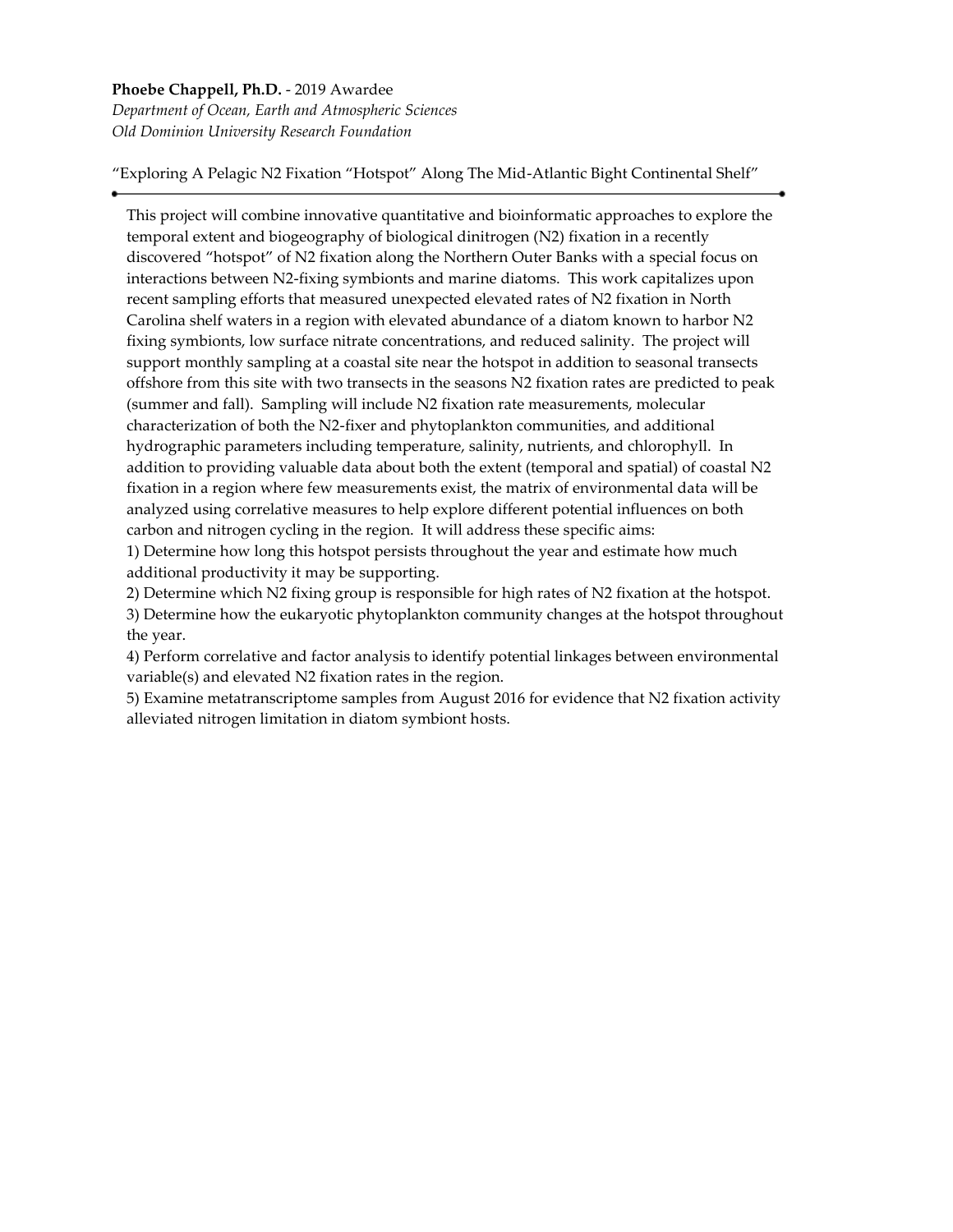## **Tong Chen, Ph.D.** - 2019 Awardee

*Department of Engineering Systems and Environment University of Virginia*

"Modeling Energy & Emissions of Autonomous Electric Vehicles"

Increasingly, experts agree that the future of transportation will be autonomous and electric. However, the way which autonomous electric vehicles (AEVs) will be adopted by travelers and fleet operators remains highly uncertain. Predictions of the impacts of AEVs on transportation energy and emissions range from optimistically utopian (most trips will be rideshared, thereby reducing overall vehicle miles traveled [VMT] and congestion) to borderline dystopian (single occupant trips will dominate, and VMT will increase with AEVs traveling empty to avoid parking fees, pick up subsequent travelers, etc.). We propose forming a team with experience in modeling travel demand and transportation network operations in the context of AEVs from University of Virginia and Virginia Tech to develop a decision-support model to enable proactive planning for a sustainable energy future with AEVs. Instead of waiting to react to what may happen, this tool allows decision-makers to proactively anticipate the travel behavior shifts associated with AEVs and assess the magnitude of pricing policy impacts on AEV energy and emissions reduction. Specifically, this tool aims to address:

• In terms of travel demand, how will private AEV ownership rates and shared AEV adoption rates affect trip patterns?

In terms of planning for a sustainable future with AEVs, what types of travel taxes and parking charges/incentives motivate travelers and fleet operators to shift travel demand and operational strategies to minimize transport-related energy consumption and emissions, and to what degree?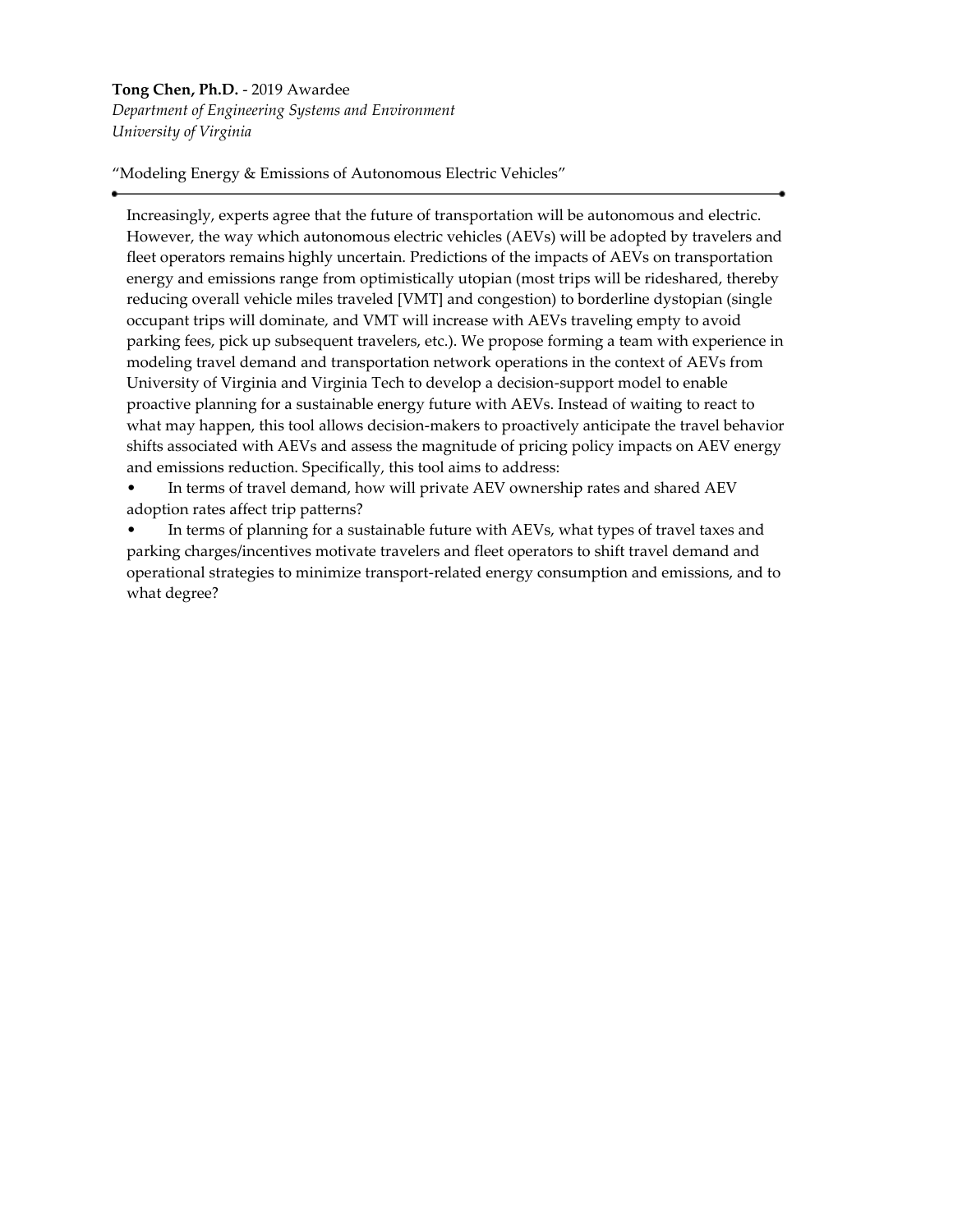## **Samy El-Tawab, Ph.D.** - 2019 Awardee *Department of Integrated Science and Technology James Madison University*

"Independent Mobility for the Elderly: Machine-Learning-Based Passenger-Aware User Interfaces for Autonomous Vehicles"

The transportation industry is currently undergoing a drastic shift towards autonomous vehicles (AV) and processes. It is likely that autonomous transportation systems will be deployed within retirement communities significantly sooner than they are available to the general public: these communities have a particularly acute need for assisted mobility, and the controlled environment of a retirement campus simplifies many of the technical problems related to autonomous control. The elderly population has a relatively high prevalence of physical, sensory and cognitive limitations that must be addressed in the design of an AV system. We believe that a successful user interface in this domain will require a high level of passenger awareness. External and in-vehicle sensors will monitor the position, activities and mental state of passengers. The user interface will use that information to guide passenger interactions. For example, raising the volume of spoken instructions if a passenger is having difficulty hearing, or calling for assistance if a passenger is having difficulty entering or exiting the vehicle. The central research questions that we consider are 1) How can machine learning models be used to extract relevant passenger information? 2) How should an AV user interface incorporate passenger monitoring data to provide safe and reliable mobility service for the elderly? In earlier work, we developed an autonomous golf cart that provides the key capabilities required for autonomous passenger transport. The proposed work will build on that foundation to address the research questions outlined above. We propose to: 1) Equip our autonomous vehicle with a sensor suite that will enable the collection of passenger data suitable for training machine learning models. 2) Develop and train machine learning models to extract passenger information that can be used by the user interface. 3) Prototype a passengeraware user interface. 4) Validate the user interface design through user trials.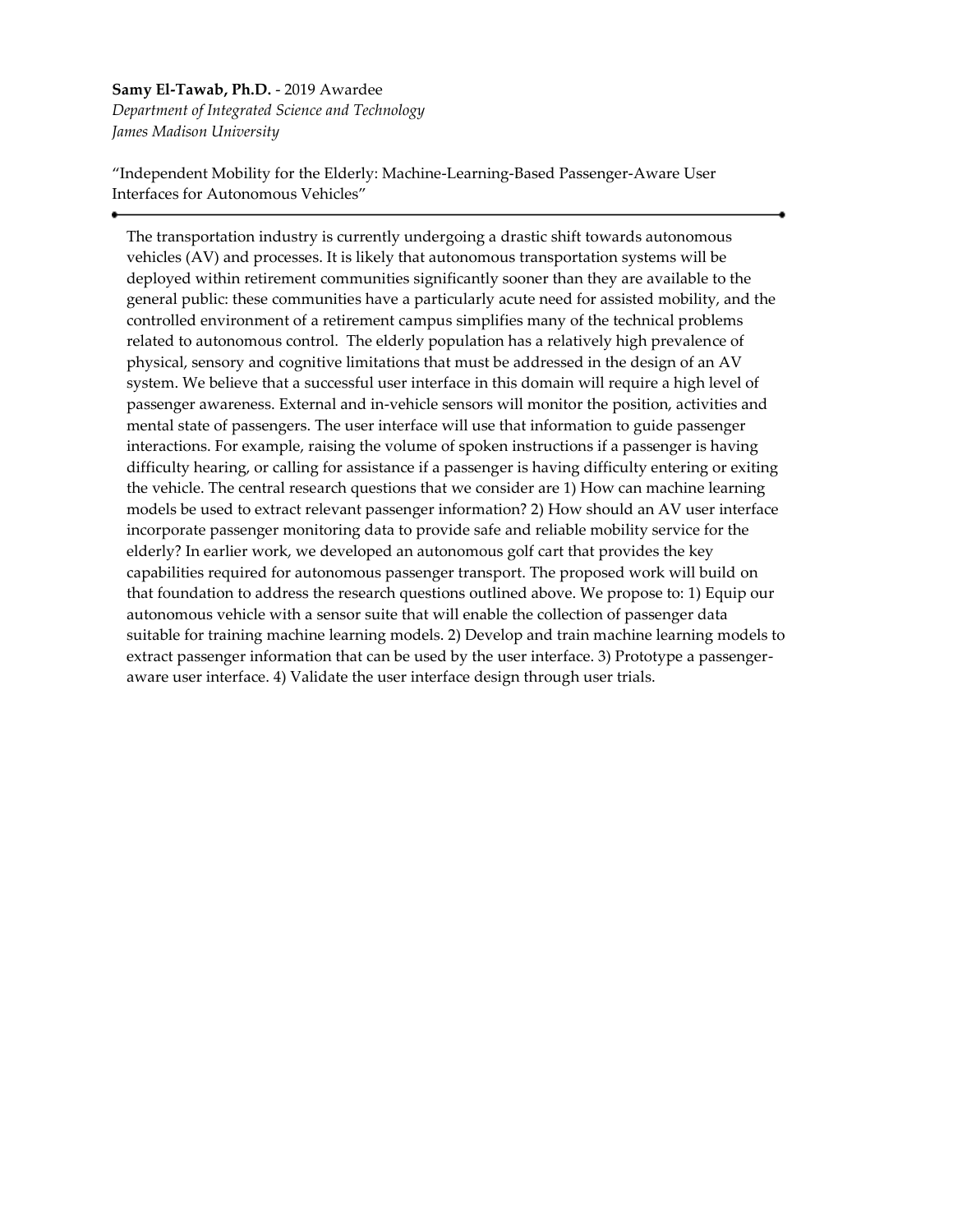**Keigo Fukumura, Ph.D.** - 2019 Awardee *Department of Physics and Astronomy James Madison University*

"Modeling Hard X-Ray Obscuration in Active Galactic Nuclei with Accretion Disk-Winds"

Supermassive black holes (BHs) are thought to be energetic central engines (aka. active galactic nuclei or AGN) in very luminous galaxies by accreting plasma to power various components of spectroscopic signatures primarily observed in X-ray. In hard X-ray band (2- 10 keV), the observed continuum component is often found to be partially (if not fully) absorbed by a putative obscurer of some column density (e.g.  $Nh \sim 1e23-1e25$  1/cm^2) within the local system. From a detailed observation of the blue-shifted absorption lines, on the other hand, it is believed that a large fraction of accreting plasma (e.g. ~50% or more) is actually ejected from the BH accretion disk in the form of ionized winds.

In this project we will test our hypothesis that an ionized disk-wind can obscure the primary Xray continuum to produce the observed spectrum in AGNs and investigate their physical correlations. Specifically, we plan to calculate the so called "absorption function" – a fractional AGN distribution as a function of AGN X-ray luminosity – by numerically modeling theoretical spectra in the context of magnetohydrodynamic (MHD) outflow models. This function depends on a number of model parameters; e.g. accretion-rate, observer's viewing angle, density profile, X-ray luminosity.

To this end, we will simulate a family of MHD-driven disk-wind solutions, which will intercept and absorb hard X-ray photons, by numerically solving the MHD equations. For radiative transfer process between ions in the wind and radiation field, we will utilize the xstar photoionization code. Predicted absorption functions will be compared with the observed function obtained from a large sample of X-ray surveys available. Our final goal is to deliver a set of wind variables consistent with data.

Three JMU undergraduates will be supported by this program in collaboration with two unfunded external astrophysicists at NASA/GSFC.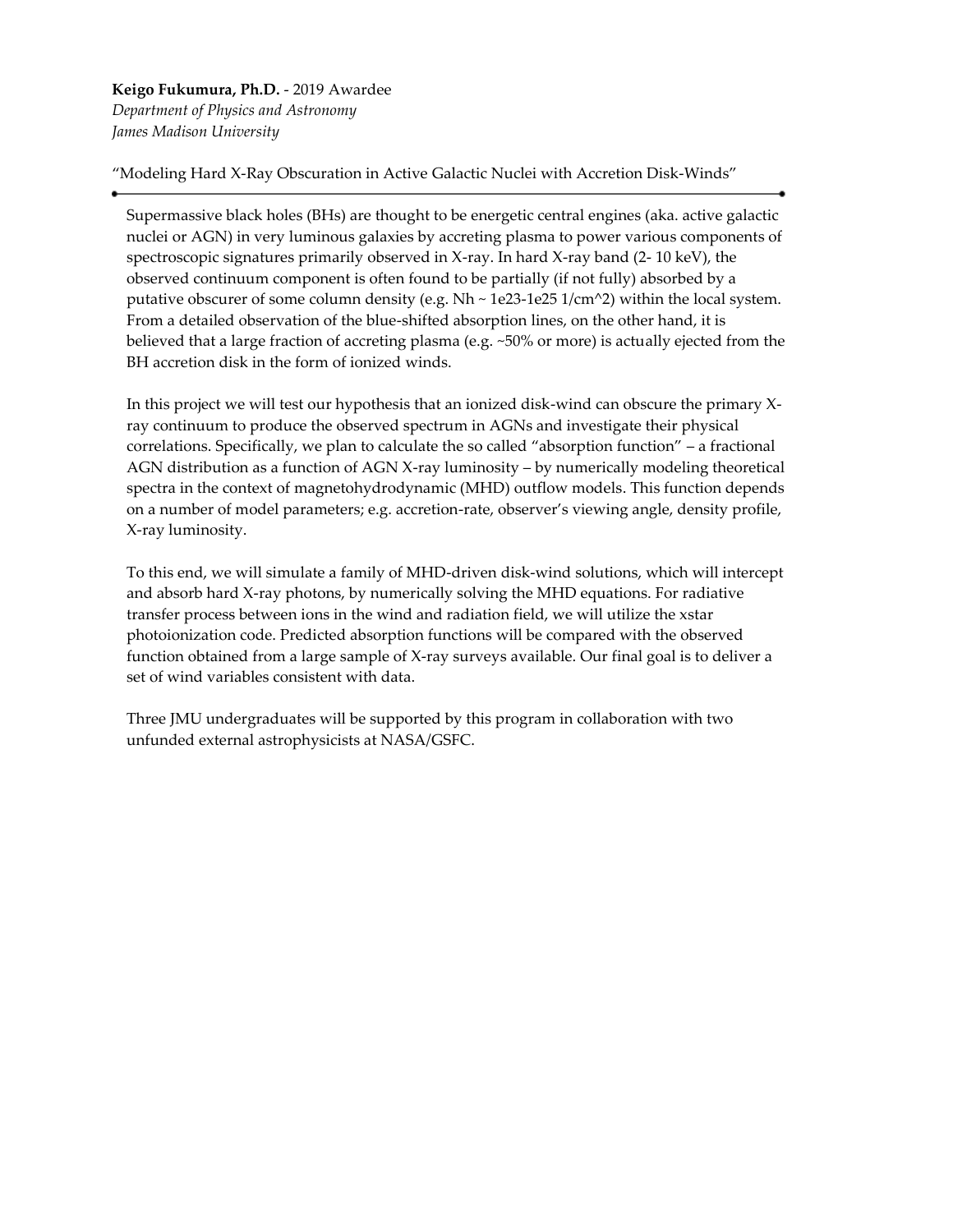# **Dipankar Ghosh, Ph.D.** - 2019 Awardee

*Old Dominion University Research Foundation*

"Quantitative Understanding Of The Role of Dielectrophoretic Forces (DEP) In The Synthesis Of Ice-Templated Hierarchical, Directionally Porous Ceramics And Structure-Property Relationships"

Mechanically robust open-cell porous ceramics are critical for a variety of engineering endeavors, ranging from aerospace, automotive, biomedical, energy, national security, and structural applications. Many applications involve fluid flow and ion transport through the porous ceramic; however, random pore orientation in conventionally processed open-cell porous ceramics leads to highly tortuous pathways impeding its transport properties. Another limiting factor is the weak mechanical behavior of open-cell ceramic foams. These requirements can be met by the newly emerging ice-templating technique, which enables the synthesis of directionally porous, hierarchical ceramics with low pore tortuosity. However, processing innovations in templating are in urgent need for improved process control and enhancement of mechanical properties and functionalities, to accelerate the deployment of this technology for practical implementation.

This research aims to develop an innovative methodology by incorporating dielectrophoresis into the existing ice-templating process for the synthesis of directionally porous ceramics. Specifically, this research will investigate the fundamental role of dielectrophoretic (DEP) forces, which generate in colloidal suspension due to application of an external AC electric field, in the synthesis of ice-templated ceramics and in the structure-mechanical property relationship of the resulting materials. Under Specific Aim 1, this research will develop the proposed methodology, and investigate the effects of AC field on microstructure and compressive mechanical properties of the synthesized porous ceramic materials to develop processing-microstructure-mechanical property relationships. Under Specific Aim 2, this research will develop a transient multiphysics model under the thin electric double layer assumption, in which the fluid flow field, AC electric field, and motion of finite-size particles will be simultaneously solved using an Arbitrary Lagrangian-Eulerian numerical approach. The model will thus serve as a versatile tool to design hierarchical ice-templated ceramic materials. Long-term goal of this research is to fundamentally change the way porous ceramic materials are designed and processed for various applications.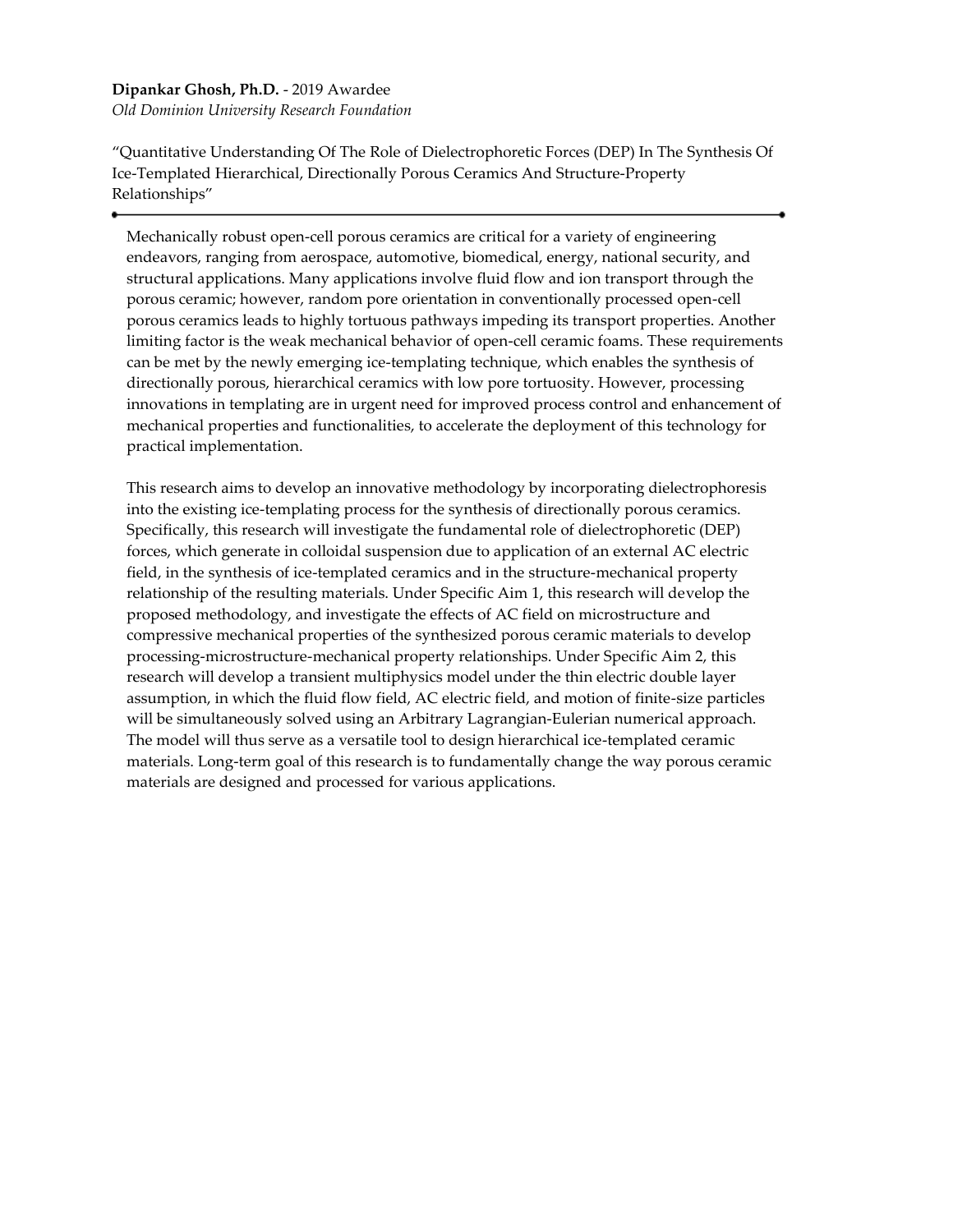# **Oleksandr Kokhan, Ph.D.** - 2019 Awardee With support from the Hazel Thorpe Carman and George Gay Carman Trust *Department of Chemistry and Biochemistry James Madison University*

"Regulation of Substrate Binding in the bc1 Complex"

Ubiquinol-cytochrome c oxidoreductase (bc1 complex, complex III) is a key membrane enzyme involved in respiration. It is known to be one of the major producers of reactive oxygen species (ROS) in mitochondria. Our overarching hypothesis is that there are at least two overlooked bc1 regulations mechanisms. Specifically, our first aim is to use a combination of computational and experimental techniques to test anti-cooperative substrate binding in the bc1 complex. This effect was suggested based on available X-ray crystal structures but was not experimentally tested. Our second hypothesis is that lipid membrane composition and lipid charge can regulate substrate binding affinity. This project will use a combination of computational and experimental techniques to predict molecular level bc1 regulation mechanisms and to test them experimentally. We will use long all-atom molecular dynamics (MD) simulations of bc1 in different lipid environments to predict structural changes associated with different occupancy of the substrate binding sites and to guide our experimental work on detergent-solubilized and nanodisc-embedded bc1. We will use isothermal calorimetry (ITC) to test substrate binding in vitro, and to measure binding stoichiometries, association constants, and thermodynamic parameters as a function of ionic strength and lipid charge. We will use small-angle X-ray scattering (SAXS) to independently verify the ITC results, to confirm the locations of substrate binding sites, and to construct low-resolution solution-state structures of the enzyme-substrate complexes. Laser-induced time-resolved optical spectroscopy will be used to measure changes in the charge transfer rates as response to changes in lipid environment and substrate binding regulation. Finally, we will use kinetic spectroscopy to study the roles of lipid membranes and intermonomer interactions within the bc1 complex dimer on the catalytic turnover rates and the rate of ROS production. Overall, this interdisciplinary approach will advance understanding of bc1 regulation and will test the two predicted regulation mechanisms.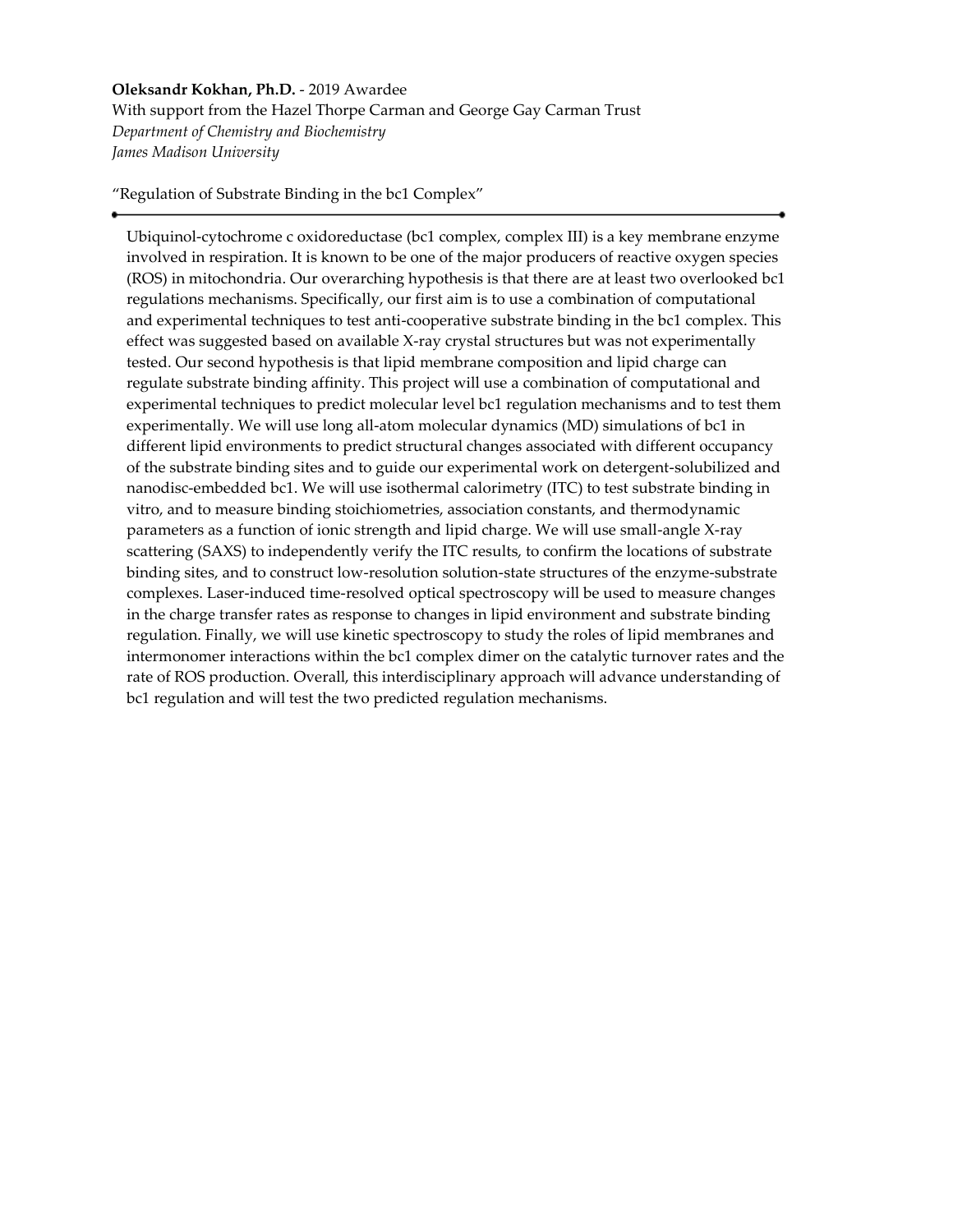# **Justin Lemkul, Ph.D.** - 2019 Awardee *Department of Biochemistry Virginia Polytechnic Institute and State University*

"Towards Computational Drug Design Against DNA G-Quadruplexes"

G-quadruplexes (GQs) are noncanonical nucleic acid structures that form in both DNA and RNA, serving important functional roles in telomere maintenance and regulation of both transcription and translation. Given these essential roles, GQs are emerging as novel targets for small-molecule therapeutics against neurodegenerative disorders and cancer. Structural studies have thus far indicated that most GQ structures are unique, raising the possibility that each structure can be targeted specifically and with high affinity. However, despite this structural evidence, little is known about how GQs fold and remain stable. It is known that ions, typically K+, are required for GQ folding, but it is not known how these ions may affect important loop regions that dictate GQ topologies, or how they affect the electronic structure of GQ stems, which are composed entirely of Hoogsteen hydrogen-bonded guanine bases. Molecular dynamics simulations can provide such insights, but many theoretical investigations to date have suffered from insufficiently accurate potential energy functions, failing to account for electronic polarization, which is essential for K+ binding to GQs. We propose to investigate DNA GQs using a cutting-edge polarizable force field based on the classical Drude oscillator model, which we have demonstrated yields stable GQ structural ensembles and K+ coordination. In this project, we aim to (1) characterize the interactions of ions with DNA GQs in terms of discrete binding sites and ion condensation and (2) define the conformations adopted by loop regions that exist between the guanine tetrads that comprise the GQ stem. This information is critical for understanding accessible structural motifs on DNA GQs that can be targeted with putative drug molecules to modulate their stability and dynamics, towards modulation of gene expression at the nucleic acid level. In so doing, we seek to advance therapeutic specificity and efficacy for a range of diseases.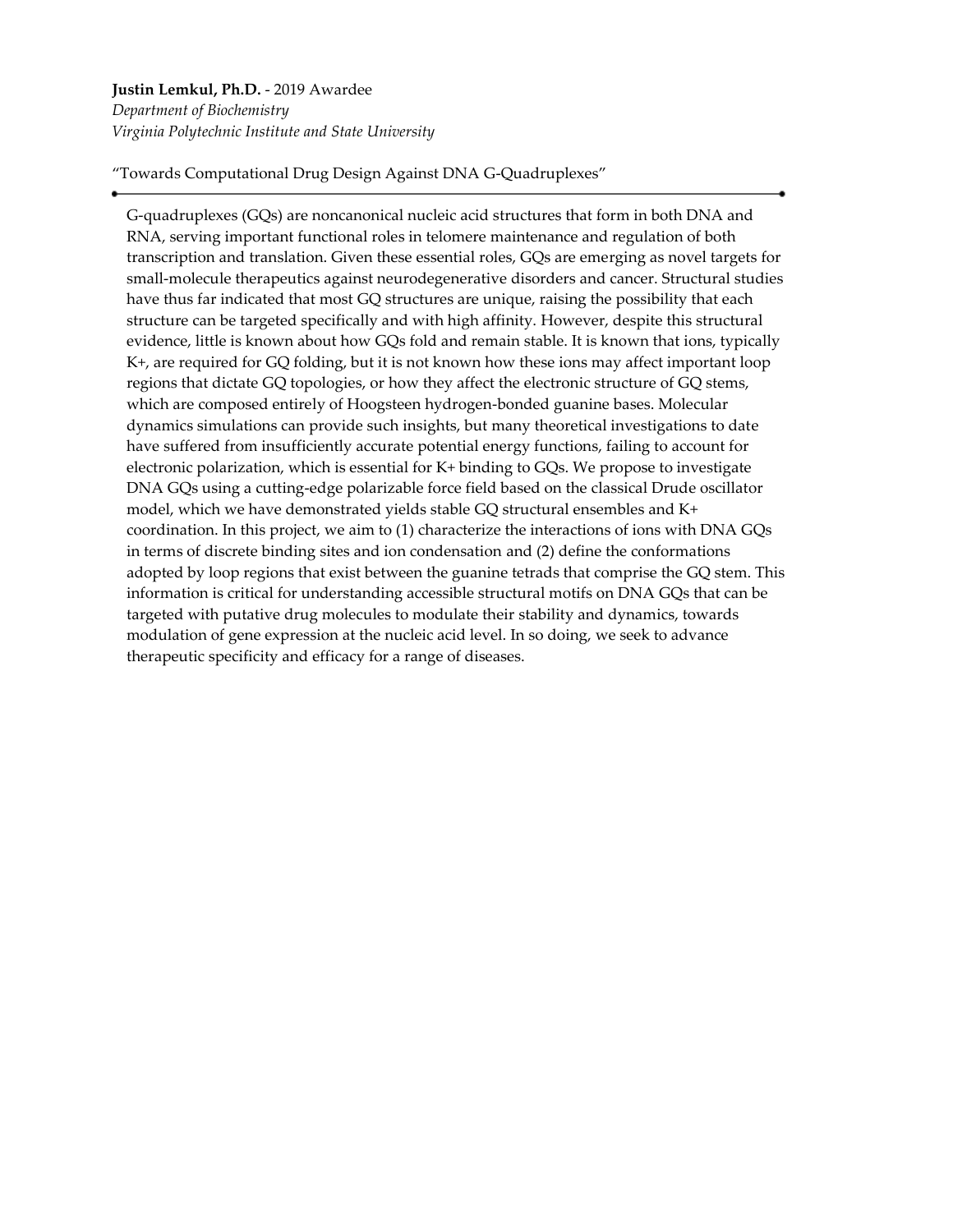#### **Kendra Letchworth Weaver, Ph.D.** - 2019 Awardee

*Department of Physics and Astronomy James Madison University*

"Determining Nanoscale Interfacial Structure by Integrating Quantum and Statistical Mechanics with Experimental Characterization"

Theoretical and computational methods are well-developed for inorganic solid materials and for statistical physics of liquid molecules. However, the interface between the two regimes proves challenging for predictive theories. Electronic energy levels determine chemical reactivity and dictate interactions between light and matter at a solid surface, but at the same time, charge screening and steric effects of the surrounding liquid environment critically impact the electronic structure of the surface. Connecting with experimental measurements requires bridging the length and time scales between traditional first principles methods for the solid phase and statistical methods for reacting molecules on the surface. In the proposed project, we will obtain a realistic, multiscale computational description of interfaces by combining quantum and statistical mechanical methods and utilizing techniques and algorithms from data science to make connections to experimental measurements. Undergraduate students will be involved in theory and software development, predictive simulations, and experimental measurements to compare with theoretical predictions.

The project entails developing and utilizing innovative, scale-bridging computational techniques such as density-functional theory (DFT), molecular dynamics, and machine learning to integrate predictions with experimental measurements. Advances in modeling will create opportunities for experimental collaborators to address fundamental questions in interfacial science. Our team will investigate the structural and electrochemical properties of metallic and semiconducting surfaces and the impact of liquid or interphase regions on surface chemistry. At JMU, we will utilize temperature programmed desorption, microscopy, and spectroscopy informed by the proposed computational work to determine morphology and reactivity of catalyst surfaces. At Argonne National Laboratory, collaborators will perform X-ray reflectivity measurements of the structure of aqueous interfaces for direct comparison to theoretical predictions. Novel insights into these cross-cutting basic science problems will aid design of technology in catalysis, renewable energy generation, and water purification.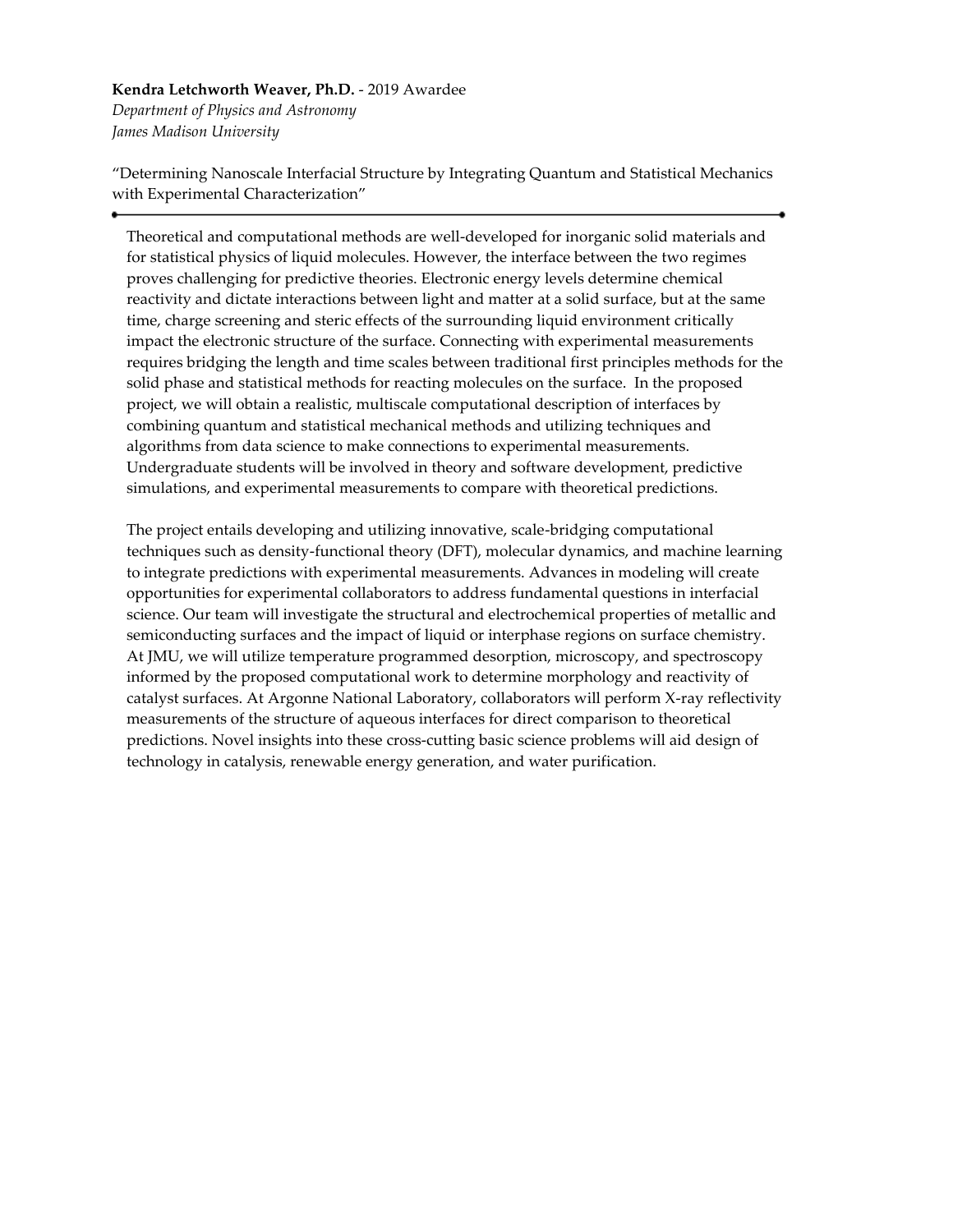**Xu Liu, Ph.D.** - 2019 Awardee *Department of Computer Science College of William and Mary*

"Supporting Efficient Execution of Computational Models"

Inefficiencies abound in complex, layered software (e.g., highly parallelized scientific applications). A variety of inefficiencies show up as wasteful memory operations. Many existing tools instrument every load and store instruction to monitor memory, which significantly slows execution and consumes enormously extra memory.

In this project, we will develop a piece of computer software—HPCProf, a lightweight inefficiency- detection tool that measures the execution performance of computer software widely used in the domain of various computational sciences. HPCProf will sample consecutive accesses to the same memory location by exploiting two ubiquitous hardware features: the performance monitoring units (PMU) and debug registers. HPCProf will perform no instrumentation. Hence, client tools built atop HPCProf will be able to detect a variety of software inefficiencies while introducing negligible slowdown and insignificant memory consumption. As a mathematical component in this project, we will quantify and improve the measurement accuracy. We expect that HPCProf will yield similar accuracy to the ground truth. HPCProf will guide code optimization that will efficiently map scientific simulation code to modern and emerging computer architectures, which will both increase the productivity of the scientific researchers and reduce the energy consumption of the computer system.

This project falls in the interest of Jeffress Trust Award mainly due to two reasons. (1) HPCProf will directly benefit computational sciences to improve their code performance. (2) As a research component, HPCProf will employ a mathematical model to improve its analysis accuracy.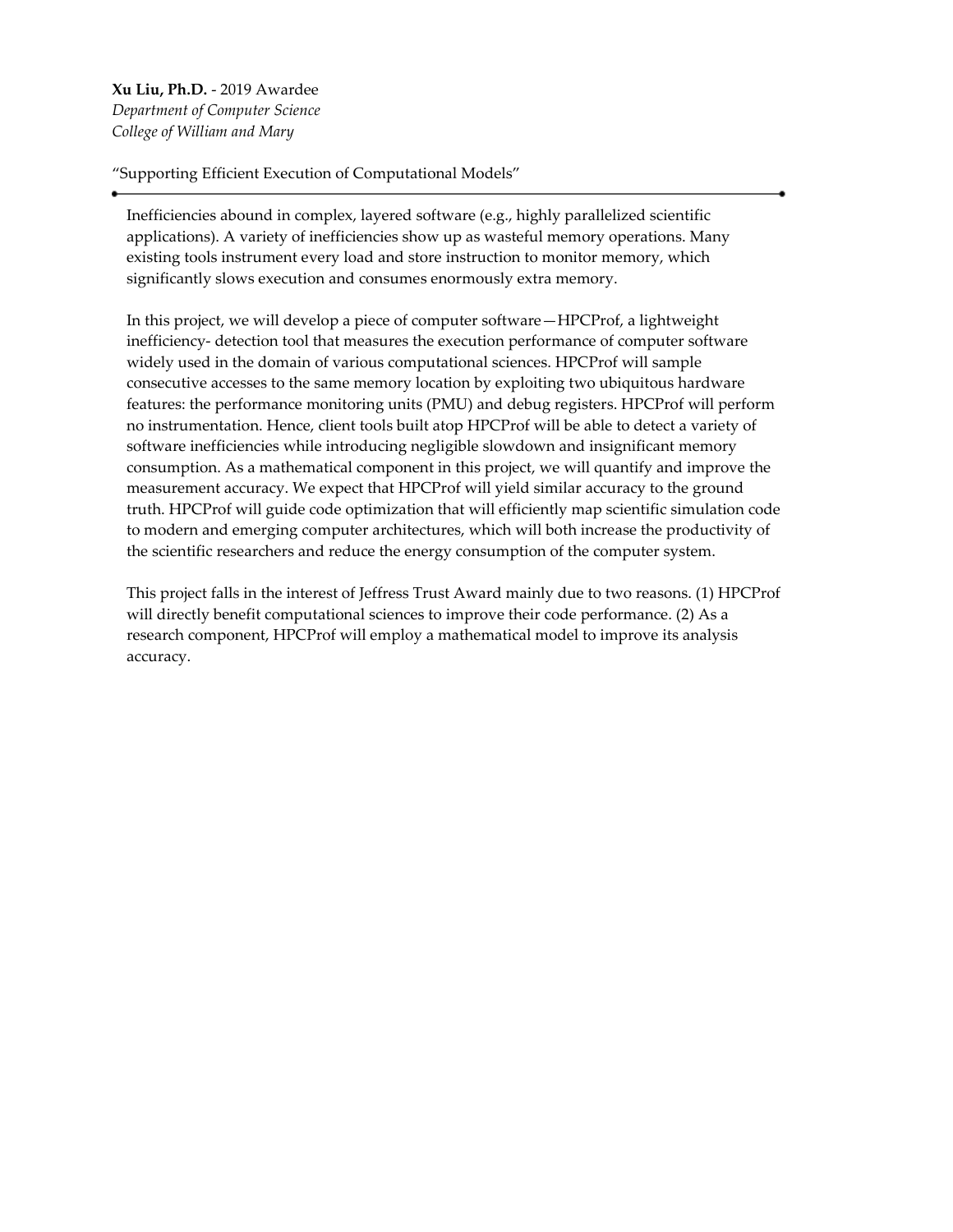#### **Eyleen O'Rourke, Ph.D.** - 2019 Awardee

*Department of Biology University of Virginia*

"Pan-modeling of Animal Metabolism: The C. elegans Project"

Animals are integrated networks of interacting organs systems with a critical subcellular organization ruled by genes. Genetic or environmental perturbation of the intracellular gene networks disrupts the interactions between cells, tissues, and organs leading to a cascade of system failures and ultimately disease or death. There are currently no models that can represent animal life with its major levels of organization: gene, cells, and organs (3D modeling). Without 3D models it is not possible to anticipate the distinct effects of drugs on different organs, to design tissues or organs our bodies would not reject, or simply to understand health and disease at the molecular level. However, 3D modeling of an entire animal has remained out of reach, mainly due to the lack of technologies to: 1) define the level of metabolic-enzyme activity across all tissues of an animal in physiological and pathological conditions; 2) reconstruct in silico the cell, tissue, and organ networks that compose an animal; and 3) perform genome-scale experimental testing of model predictions with tissue or organ resolution in living animals. Using the proven model of human disease Caenorhabditis elegans, with a team of collaborators, we developed whole-animal single-cell transcriptomics allowing us to infer the level of activity of metabolic enzymes across all C. elegans tissues, and automated genome-scale tissue-specific RNA interference so that we can experimentally test the impact that each metabolic enzyme has on each tissue and organ, and ultimately on wholeanimal metabolism. Here, we propose to use these technologies to assist the development of in silico models for all 27 C. elegans cell-types and of tools to integrate these cell-specific models into an experimentally-validated single-cell resolution platform for predictive modeling of the metabolism of an entire living animal. Whole-animal metabolic modeling is expected to accelerate the discovery of disease mechanisms and new treatments.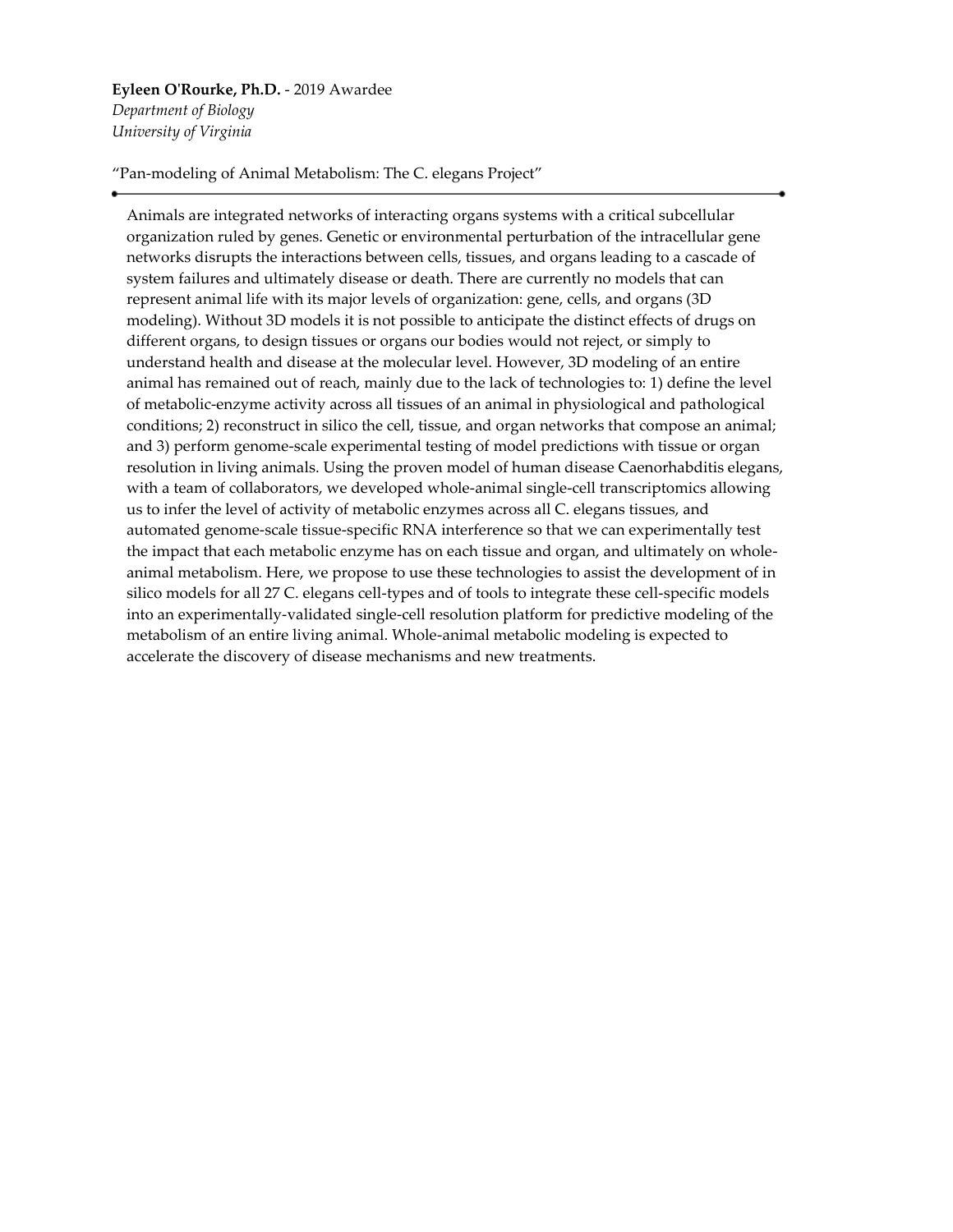#### **Tara Pelletier, Ph.D.** - 2019 Awardee *Department of Biology Radford University*

"Long-term Impacts Of The Mountain Valley Pipeline On The Physical Habitat, Water Chemistry, And Biodiversity Of Mill Creek, Roanoke County, Virginia"

We have three main aims that integrate methods from field ecology, environmental chemistry, and genomics & bioinformatics for assessing biodiversity at the Mill Creek watershed in Virginia. Factors such as population dynamics, community dynamics, and environmental change are vital factors that shape current biodiversity patterns. Consequently, identifying these complex processes is an ongoing challenge for biologists. A particularly useful approach evaluates the fit of multiple models given the data. We will combine disparate data types in a unified framework using data simulation, hypothesis testing, and predictive modeling. We will 1) Develop baseline data for long-term ecological assessment; 2) Compare measures of biodiversity and community composition from field surveys and molecular environmental DNA; and 3) Use machine learning to determine the most important environmental variables (water chemistry and physical habitat) for predicting several measures of biodiversity. This project will provide valuable interdisciplinary research experiences for four undergraduate students, such that they are highly competitive for professional and/or graduate programs. Our proposal to use both field and lab techniques will give us more precise measurements of biodiversity by detecting rare, ephemeral, and cryptic species that are hard to identify morphologically, and assess the ability for molecular techniques and bioinformatics to estimate species abundance. This biodiversity assessment will help to address a paradigm shift in conservation biology to protect less-charismatic species that are necessary for ecosystem functioning by assessing species composition and richness in aquatic insects after an extreme habitat modification. In summary, we will assess biodiversity changes in relation to physical habitat, water chemistry and the implementation of the Mountain Valley Pipeline in southwest VA. Additionally, this study will construct novel predictive models to evaluate the succession of invertebrate species in aquatic systems, and guide future management plans.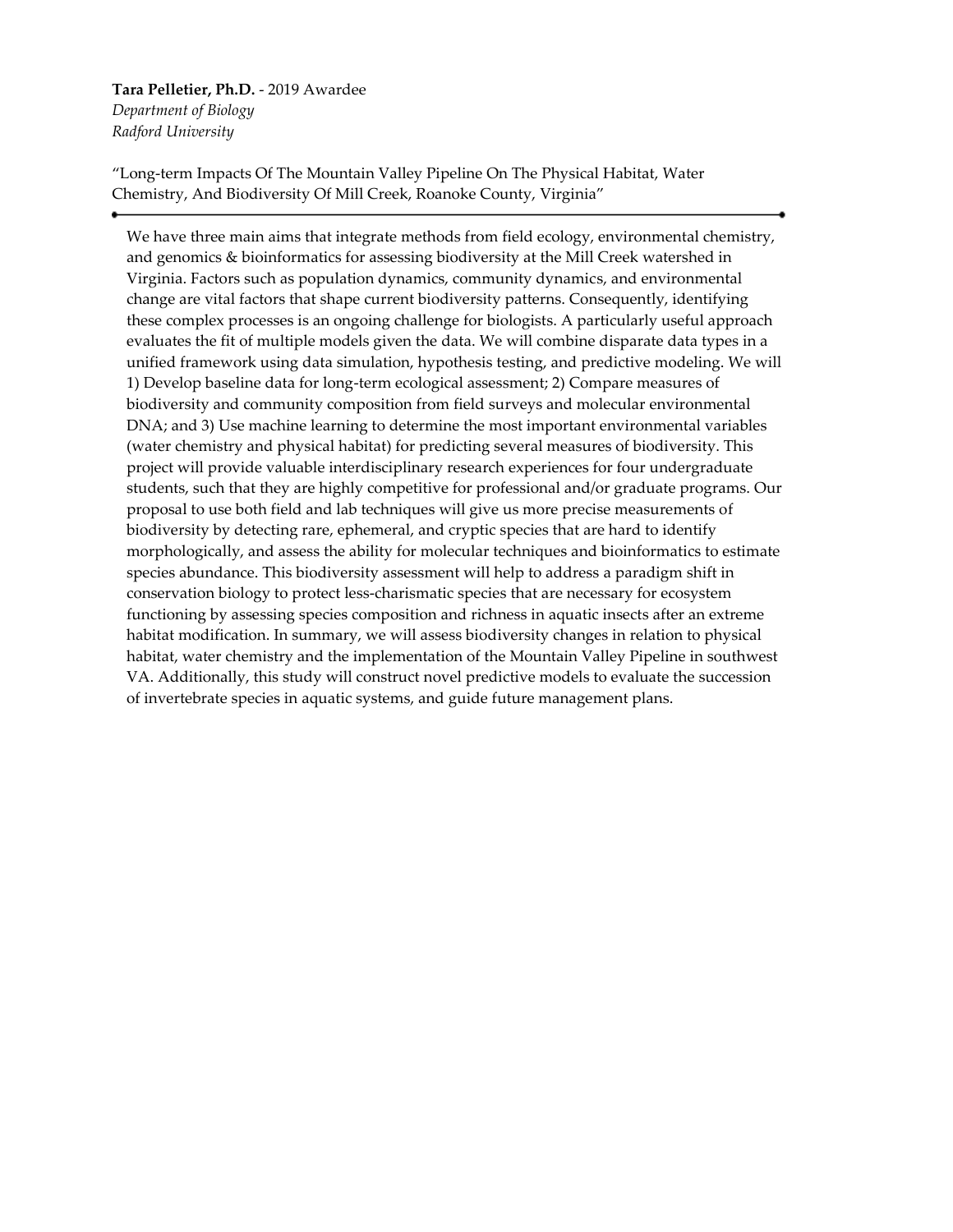**Emily Rivest, Ph.D.** - 2019 Awardee *Department of Biological Sciences College of William and Mary*

"Fast Food On High-Speed Real Estate – A Bioindicator For Effects Of Climate Change On The Virginia Coast Barrier Island Ecosystem"

Shorebirds rely on Virginia's barrier islands as pit stops along their bi-annual migration routes. Refueling their energy reserves, the birds rely on bivalve recruits (young juveniles) as prey. Ocean acidification may alter the availability and quality of bivalve recruits as a valuable prey resource. Using an innovative, interdisciplinary, quantitative approach, we will explore the use of blue mussels (Mytilus edulis) and coquina clams (Donax variabilis) as indicators of ocean acidification and co-stressors in the Virginia Coast Reserve barrier island ecosystem. First, we will collect oceanographic data as juvenile mussels and clams recruit to the barrier islands. Using seasonal variation in water conditions as a natural experimental framework, we will establish mechanistic relationships between changes in water chemistry and bivalve traits. Second, we will analyze biological samples from a historical collection of bivalves from our study sites, extending back 13 years, to quantify long-term trends in bivalve traits. We will apply our mechanistic relationships to historical time series to quantify presentday impacts of climate change. Finally, we will develop a computational model to predict future changes in bivalves and their shorebird predators as a result of future ocean acidification and co-stressors. Many of the shorebirds that use this Virginia Coast Reserve to refuel are highly imperiled, including the federally threatened red knot (Calidris canutus rufa). Understanding how ocean acidification affects, now and in the future, prey quality is critical for designing flyway-level conservation measures. Our work linking ocean acidification processes to bivalve prey and shorebird predators will also serve as a model for other studies of ecosystem impacts of ocean acidification in the Virginia Coast Reserve and other locations around the globe.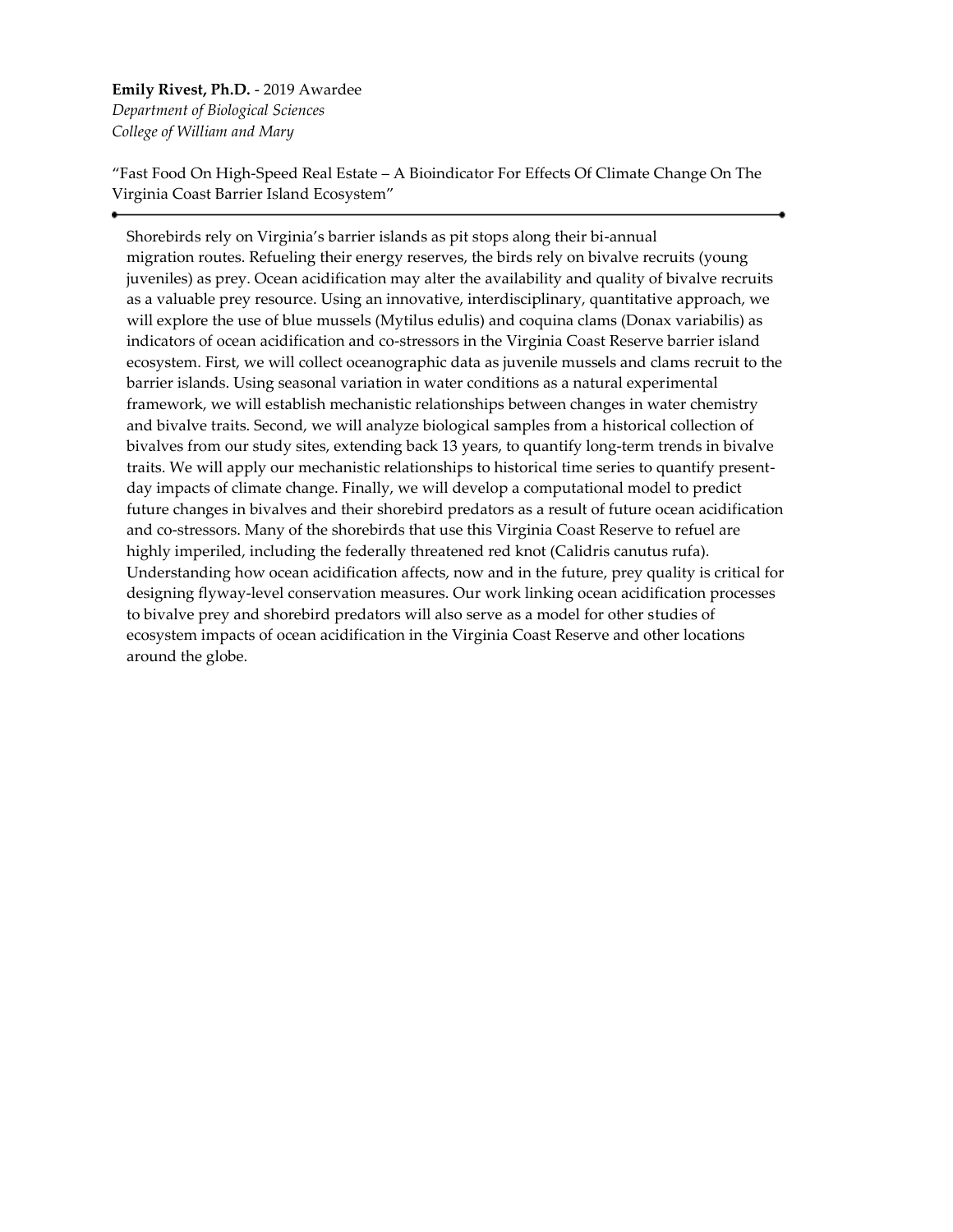#### **Navid Tahvildari, Ph.D.** - 2019 Awardee

*Department of Civil and Environmental Engineering Old Dominion University Research Foundation*

"An Integrated Computational Framework for Hydrodynamic and Biological Processes in Seagrasses"

Seagrass meadows are crucial ecosystems that improve water quality, provide habitat for fisheries, reduce ocean acidification, and stabilize sediments. They can also mitigate coastal storm impacts by attenuating storm waves and surge. There is growing interest to preserve seagrasses for their ecological services, and mitigation of climate change impacts such as ocean acidification. Furthermore, aquatic vegetation is increasingly been considered as part of naturebased solutions for storm damage reduction. Seagrass meadows have had drastic losses due to water quality deterioration and science-based models are needed to develop effective strategies for their restoration. This project aims to address some critical gaps in our capability to numerically model flow-vegetation interaction and simulate seagrass production. In particular, the capability to simulate seagrass blade-blade interactions and quantify their impacts on currents and waves is lacking. Furthermore, biophysical models for seagrass growth assume vertically uniform flow which is a substantial oversimplification of real conditions. We propose to develop a flow-vegetation interaction model that in addition to computing velocity profile and wave attenuation rate, can simulate seagrass blade-blade interactions, and compute instantaneous blade bending angle which is influenced by the aforementioned factors. The model will be tightly coupled with a seagrass biophysical model so that it can compute seagrass photosynthesis at a high temporal rate. To validate the modeling framework, datasets of hydrodynamic variables and plant properties will be acquired from a temperate and a tropical site. The distinct hydrodynamic and seagrass species in the two sites will enable validating the model over a wide realistic parameter space. The project will develop a tool that predicts how seagrasses affect hydrodynamics and identifies flow conditions where seagrasses can thrive. Thus, it will support optimal strategies for seagrass restoration and their utilization as a natural solution for coastal mitigation.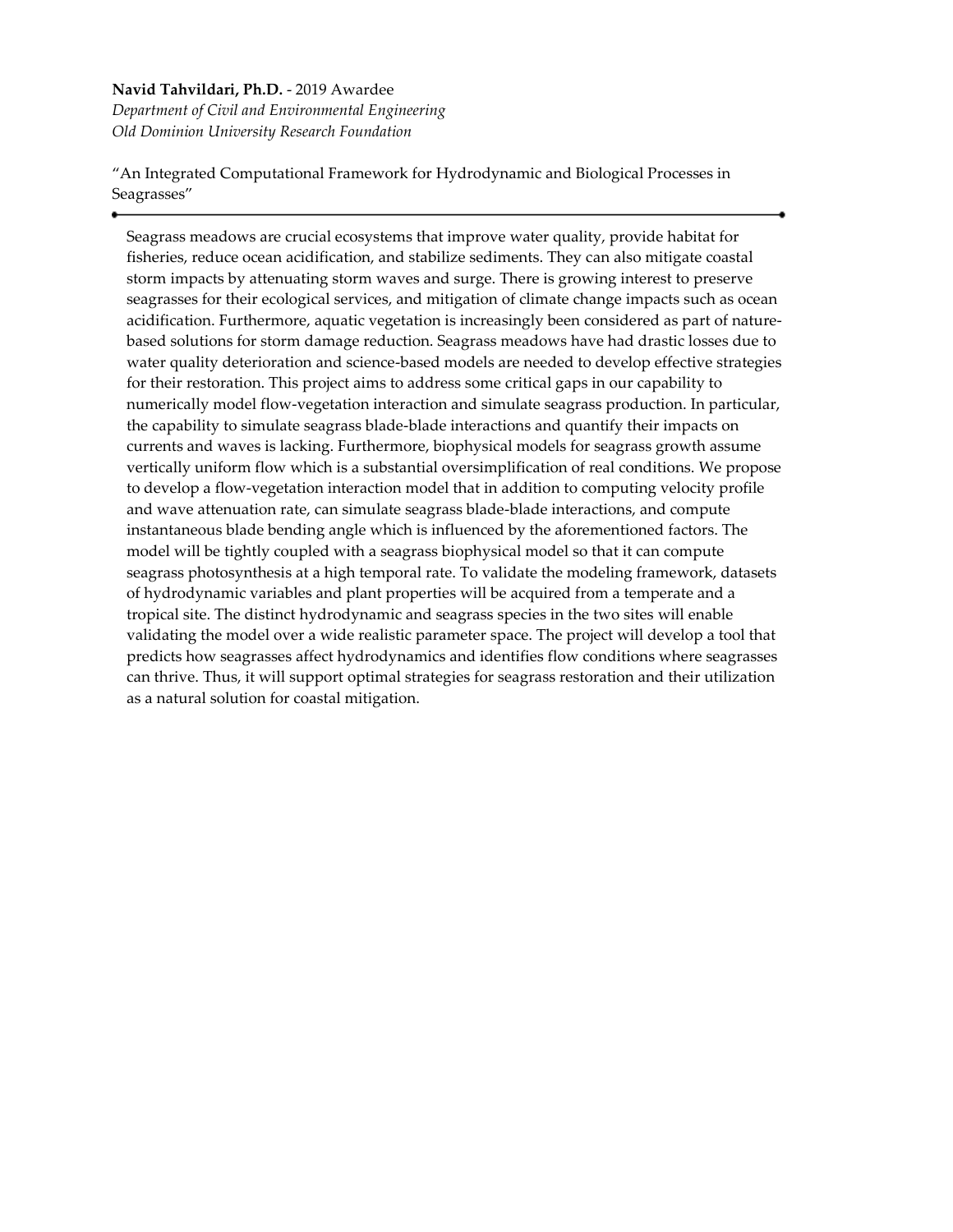#### • **Liang Zhao, Ph.D.**

Assistant Professor – 2019 Awardee *George Mason University*

"Evaluation of Molecular Structures via Deep Learning"

Protein Structure Prediction (PSP) is to predict the three-dimensional structure of a protein from its amino acid sequence. As the protein structure is essential in determining its function, PSP has become an increasingly important domain in molecular biology for crucial applications like drug design. Until now, there is still no generative/mechanistic model that directly calculates out protein structure from its sequence. To sidestep this challenge, existing works routinely resort to optimization-based frameworks that search for protein's native structure guided by predefined scoring function and under various constraints in a vast searching space (e.g., with size over 1060). Despite great progress over decades, however, such frameworks for PSP are approaching a saturation point with diminishing return, partly due to the inherent algorithmic bottleneck in balancing the exploration and exploitation in sophisticated searching space. Also, until now there still lacks unbiased scoring functions. Currently, around 99% proteins' structures have not been accurately confirmed and the gap is still increasing. To overcome the bottlenecks, this project aims at charting a radically new pathway towards a potentially more fundamental solution to PSP, by directly modeling the protein folding by most recent advancement of deep graph generative models. This research is buoyed by the most recent remarkable success in Artificial Intelligence (AI) for creating complex-structural data such as text, images, music, and molecule structures. These advancements provide unprecedented opportunities to directly modeling the underlying generative process of protein structure from a sequence. The investigators will bring together their complementary expertise on generative and interpretable deep learning (from Zhao), and biomolecular modeling (from Shehu). Innovative heterogeneous graph encoders and decoders will be developed for representing and generating protein molecules, with explainable modeling and predicting process. The proposed research will deepen our understanding in protein folding, with farreaching contributions to graph deep learning, explainable AI, biological molecular.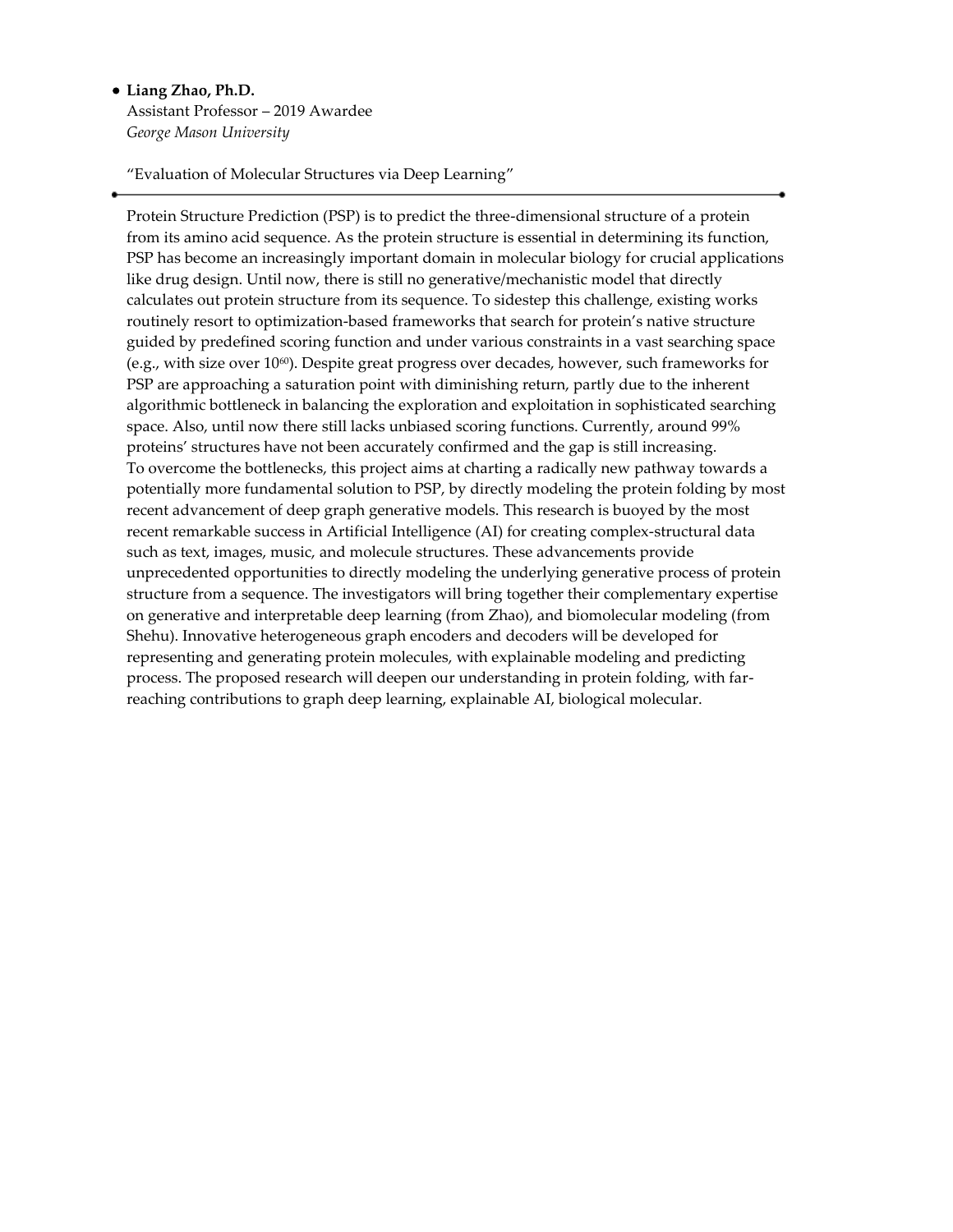#### **Christopher Berndsen, Ph.D.** - 2018 Awardee *Department of Chemistry and Biochemistry*

*James Madison University*

"Connecting Active Site Dynamics to Reaction Chemistry During Ubiquitin-Like Protein Activation"

Protein post translational modifications regulate most cellular pathways. The timing of the modification, target identity, the enzyme mechanisms and regulation of the enzymes that perform these modifications are of key interest for understanding the complex biochemical networks that control cellular functions. The modification of cellular proteins with ubiquitin or ubiquitin-like proteins is primarily associated with protein degradation however this modification also functions to regulate DNA damage repair, endocystosis, and other essential cellular processes. Less is known about the enzymatic mechanism(s) of modification and how enzyme dynamics function in modifying other proteins with ubiquitin and ubiquitin-like proteins. The first step in attaching ubiquitin and ubiquitin-like proteins is called activation and is executed by the activating family of enzymes. These enzymes catalyze ubiquitin/ubiquitinlike activation in 3 apparently discrete reactions. Dynamic structural changes to the enzyme have been suggested by crystallography, however the timing of these changes relative to the reaction chemistry is not clear. In addition, some E1 activating enzymes are missing part of a catalytic domain required for activation and it is not clear if the chemistry of catalysis differs in these structurally non-canonical enzymes. Given the essential functions of the E1 enzymes in cells, our lack of a complete mechanism and a clear sense of the biochemical differences between the canonical and non-canonical E1 enzymes represents a significant knowledge gap. The proposed experimental plan will biochemically characterize a representative member of the activating enzyme family in order propose the first chemical mechanism of catalysis for this enzyme class. Through biochemical, and computational methods we will identify when and where structural changes are occurring in the E1 enzymes relative to the reaction chemistry. These data will demonstrate how the dynamic E1 active site stabilizes and facilitates the reaction chemistry and lead to further comparative study of this enzyme family.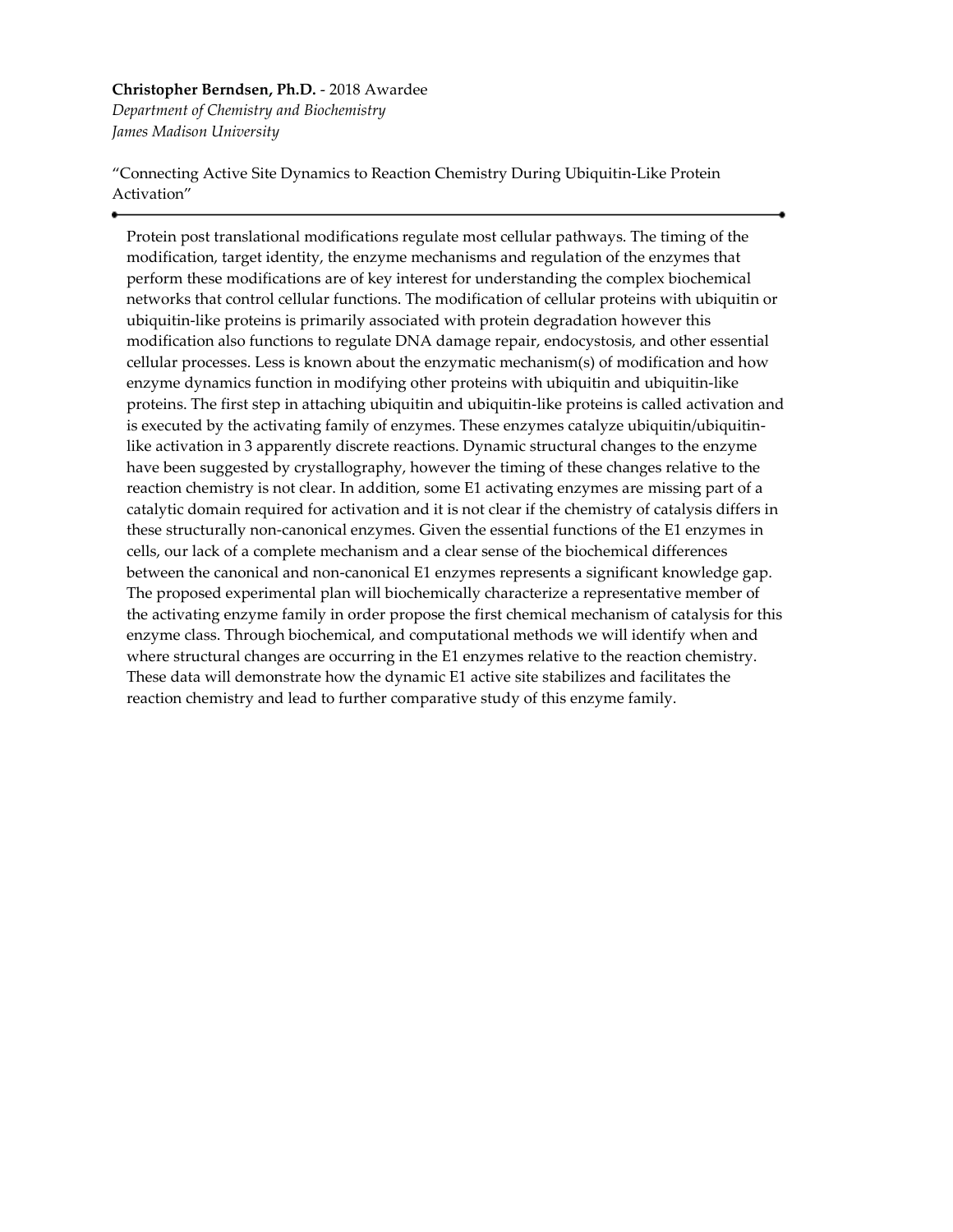**Lauren Childs, Ph.D.** - 2018 Awardee *Department of Mathematics Virginia Polytechnic Institute and State University*

"Modeling Immunological Memory: a Combined Biological and Mathematical Approach to Understanding T Helper Cell Differentiation"

During the course of an infection, specialized immune cells called T helper cells proliferate and secrete cytokines to orchestrate the immune-mediated elimination of invading viruses, bacteria, or parasites. As pathogen is eliminated, the number of T helper cells is reduced to avoid potentially dangerous autoimmune responses. However, long-lived 'memory' T helper cells survive and are maintained in the body to form an important branch of immunological memory. This process allows the immune system to respond more quickly and robustly to repeat infections, and is the basis for a number of modern medical therapies including vaccination. Due to the importance of memory T cells to human health, there is intense interest in understanding how these vital cells are formed.

It is recognized that the generation of memory T cells is mediated by numerous cell-extrinsic and -intrinsic influences, including both the cytokine environment and proteins called transcription factors that regulate changes in gene expression required for memory cell development. However, as this is a complicated and multi-step process, many questions remain regarding the mechanisms that promote memory cell formation. Due to this complexity, the generation of novel, interdisciplinary experimental approaches is required to answer these questions. Therefore, we will employ combined cutting-edge mathematical modeling approaches, next generation sequencing platforms, and highly tractable T helper cell differentiation systems to define how cell-extrinsic cytokine signals and cell-intrinsic transcription factor activities are integrated to properly regulate memory T cell differentiation decisions. Collectively, the findings generated through this proposal will be significant, as they will generate critical understanding necessary for the informed design of increasingly effective vaccines, and provide the molecular building blocks for the development of novel immunotherapeutic strategies surrounding immunological memory formation.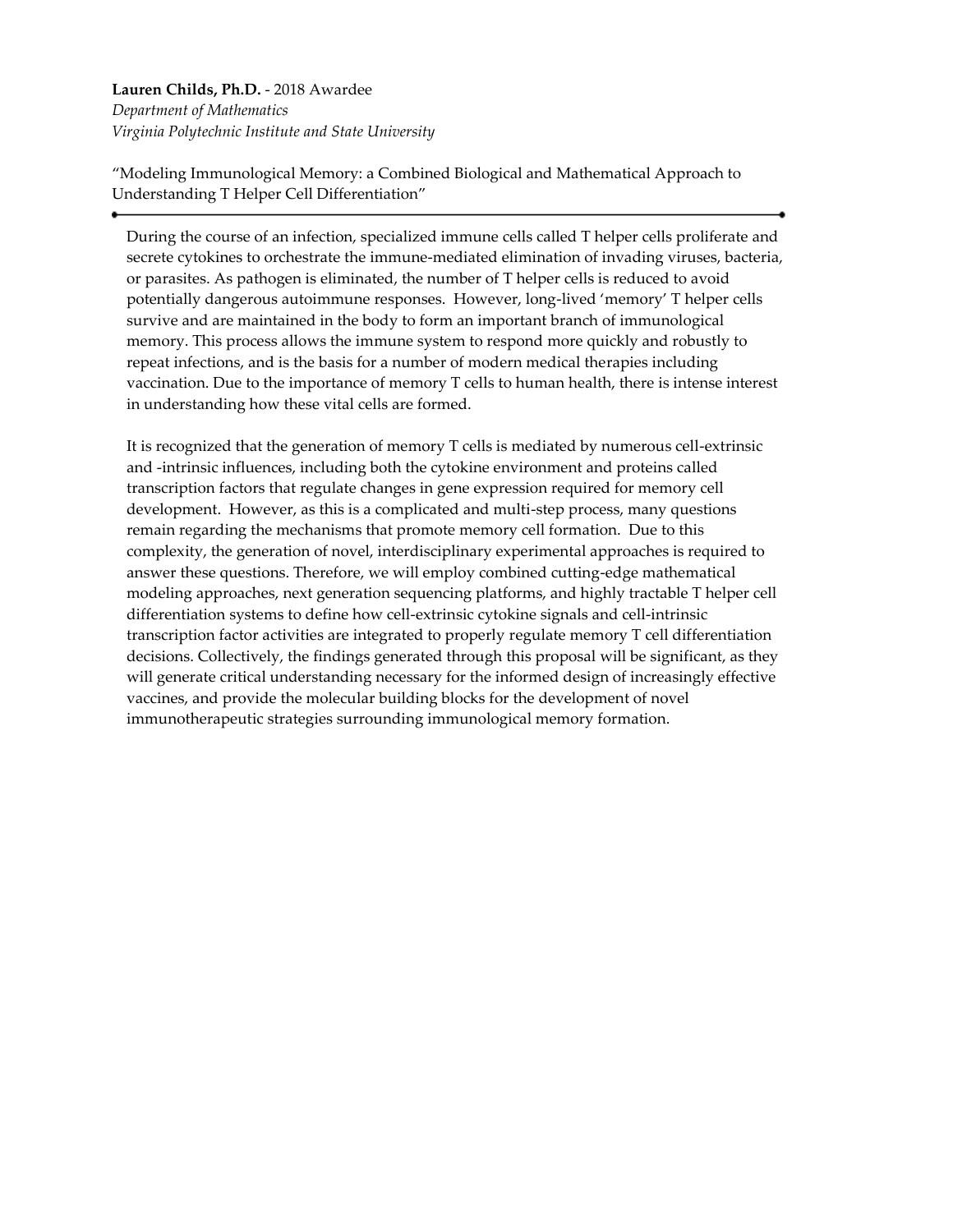# **Cristian Danna, Ph.D.** - 2018 Awardee

*Department of Biology University of Virginia*

"Computational Modeling for the Discovery of Pathogen Metabolites Critical to Plant Infection"

Plant infectious diseases account for 42% of the global-annual losses of the six most important food crops. The bacteria Pseudomonas syringae is an economically important plant pathogen that causes disease in several crops grown in the Commonwealth of Virginia, including soybeans, tomato, tobacco, cotton and pepper. PI Danna recently discovered a critical, yet uncharacterized, defense mechanism against P. syringae: plants that resist P. syringae infection withhold nutrients from the sites where this pathogen would otherwise grow, triggering a starvation response in P. syringae that halts its growth and prevents it from causing disease. As all pathogens need nutrients from their host plants, it is reasonable to predict that programmed microbe starvation is a viable biotechnological strategy to produce crops with durable resistance against a broad range of pathogens (not just P. syringae). To exploit pathogen starvation to improve plant productivity, it is essential to identify the critical metabolites that microbes need to successfully infect a host. However, plants produce thousands metabolites, and any of them, or combinations of them, could define the success of the pathogen. Therefore, computational models that can predict which metabolites would be critical for pathogen growth are needed. However, predictive models of plant-pathogen metabolism are currently lacking. We will fill this gap through: Aim 1) Metabolic network reconstruction of P. syringae metabolism; and Aim 2) Predictive modeling and experimental testing of in vivo P. syringae nutritional requirements. We anticipate that predictive metabolic-network modeling of P. syringae will: 1) enable the generation of testable hypotheses about the critical nutrients and metabolic pathways defining the success of P. syringae to infect a host plant, 2) facilitate the discovery of mechanisms of disease in a wide range of plant-pathogen interactions, and ultimately, 3) contribute with foundational knowledge to develop programmed starvation as a novel strategy to reduce crop losses.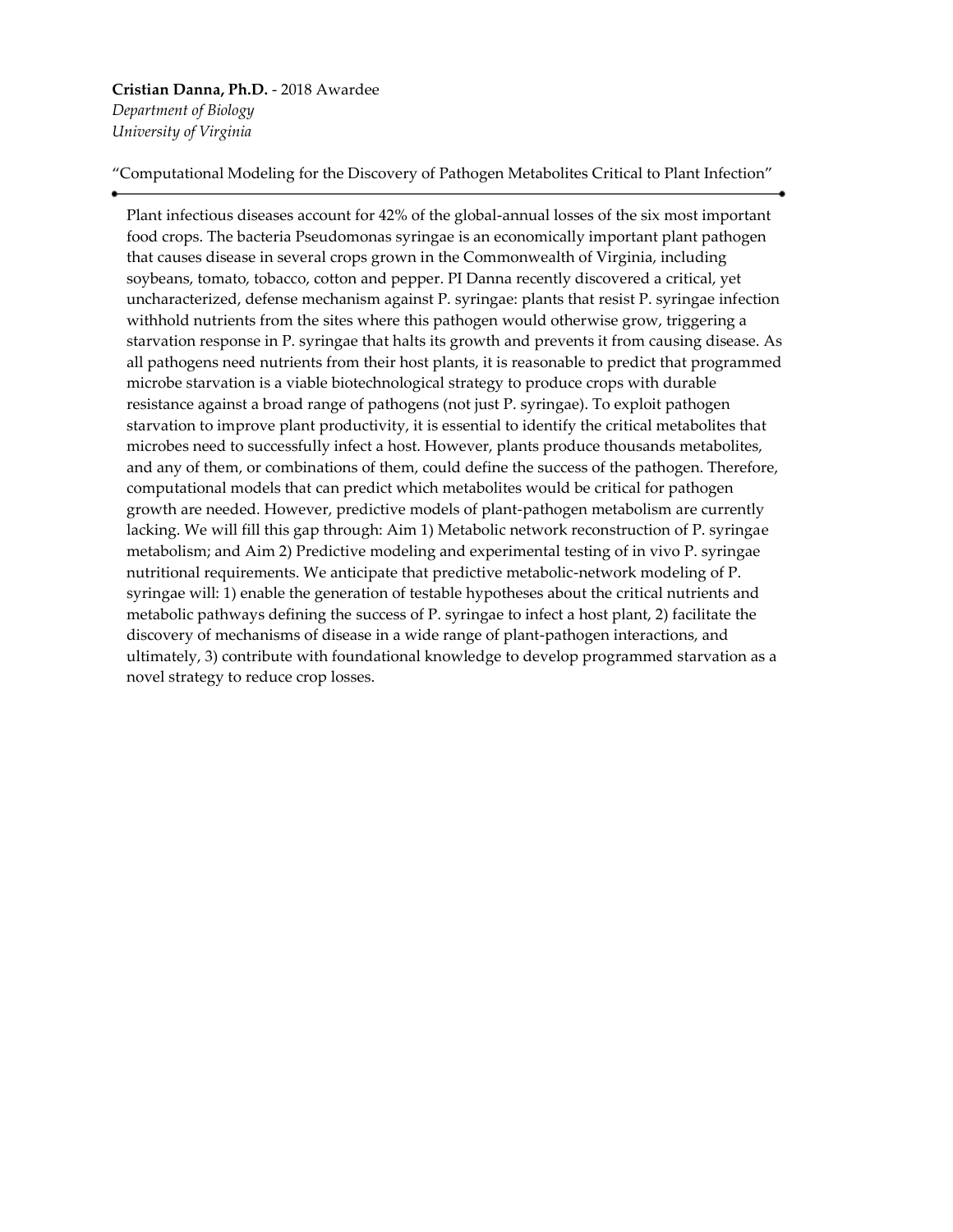**Sanket Deshmukh, Ph.D.** - 2018 Awardee With support from the Hazel Thorpe Carman and George Gay Carman Trust *Department of Chemical Engineering Virginia Polytechnic Institute and State University*

"Machine-Learning Accelerated Computational Design of MOFs for Drug Delivery"

Cancer continues to be one of the leading causes of morbidity and mortality around the world. Among various available anti-cancer drugs, curcumin has shown potential for the treatment of many cancers via its effect on a variety of biological pathways involved in mutagenesis, cell cycle regulation, metastasis, apoptosis, tumorigenesis, and oncogene expression. However, the use of traditional direct administration route to deliver curcumin is very challenging due to its low solubility, chemical stability, and bioavailability. Here, we propose to design a biocompatible and biodegradable metal-organic framework (MOF) as a drug carrier that can load a biologically relevant amount of curcumin, and release it only under the right physiological conditions, for example the pH in the tumor micro-environment. Ideally, a MOF structure can be separated into three basic building blocks: a metal node, an organic linker, and a functional group decorating a MOF. In principle, one can alter the combination of these building blocks, and tune their pore diameter/size, pore geometry, stability, and chemical environment. Although, the vast number of building blocks provide a great opportunity to design a new MOF, exploring this combinatorially large and multidimensional materials space through experimental, trial-and-error approach can be very inefficient and laborious task. To overcome this challenge, we propose a rational design route led by computational approach, which will utilize machine learning models along with the state-of-the-art molecular modeling methods and simulations to accelerate the discovery of new MOFs. The three specific aims (SAs), which will be validated experimentally are:

SA-1: Design new hypothetical MOFs (H-MOFs -- MOFs that can be practically synthesized in a laboratory but have not yet been synthesized).

SA-2: Investigate the mechanisms of curcumin adsorption/desorption in H-MOFs.

SA-3: Identify H-MOF features responsible for their adsorptive properties to develop predictive models to accelerate the design of new H-MOFs.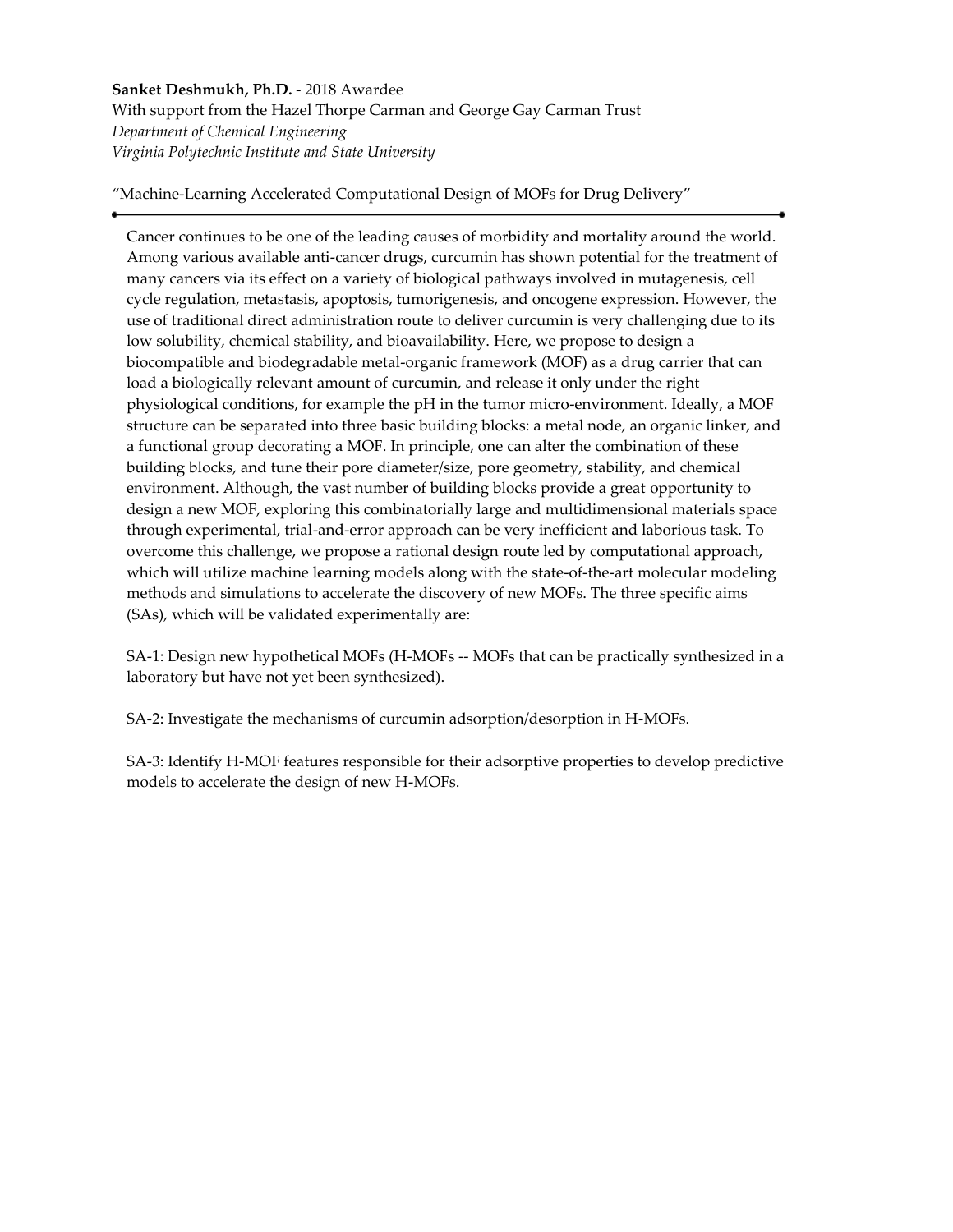**Miles Johnson, Ph.D.** - 2018 Awardee *Department of Chemistry University of Richmond*

"An Integrated Synthetic-Computational Approach to Developing a Quantitative Model for Proazaphosphatrane-Enabled Cross-Coupling"

The rational development of transition metal-catalyzed cross-coupling methods is essential for the synthesis of pharmaceutically relevant compounds. Despite the essential nature of these transformations in medicinal chemistry, quantitative predictive models for reaction outcomes remain rare, hindering the optimization of known reactions and the discovery of new transformations. Ground-breaking methods now exist for the parameterization of catalysts using both computational and experimental measurements, but these technologies have only been applied to the study of reaction outcomes without investigating catalytic intermediates. Our laboratories will undertake an integrated approach to studying the reaction parameters that affect cross-couplings involving proazaphosphatrane ligands. These structurally complex ligands exhibit exceptional performance in numerous cross-coupling reactions yet the properties that engender high reactivity under mild conditions remain unknown. For these reasons, catalytic intermediates involving these ligands will be prepared and characterized experimentally with simultaneous structural and electronic parameterization of these organometallic compounds through density functional theory (DFT) methods. Multivariate correlation of parameters with reaction outcomes will then be conducted to elucidate what factors yield ideal catalyst performance. This combined synthetic-computational study will be conducted with two goals in mind:

Specific Aim #1: Construct a quantitative and predictive model for proazaphosphatranesupported palladium-catalyzed cross-coupling reactions.

Specific Aim #2: Develop sustainable cross-coupling methods using earth abundant metals and simple hydrocarbon feedstocks.

Not only will this work result in highly quantitative models to explain previously observed reaction outcomes, it will provide a predictive tool to rationally achieve desired results in novel transformations. Importantly, the in-depth understanding of proazaphosphatrane ligands garnered from these studies will inform the critical development of environmentally benign catalysts designed to modify substrates from renewable chemical sources (e.g. biomass).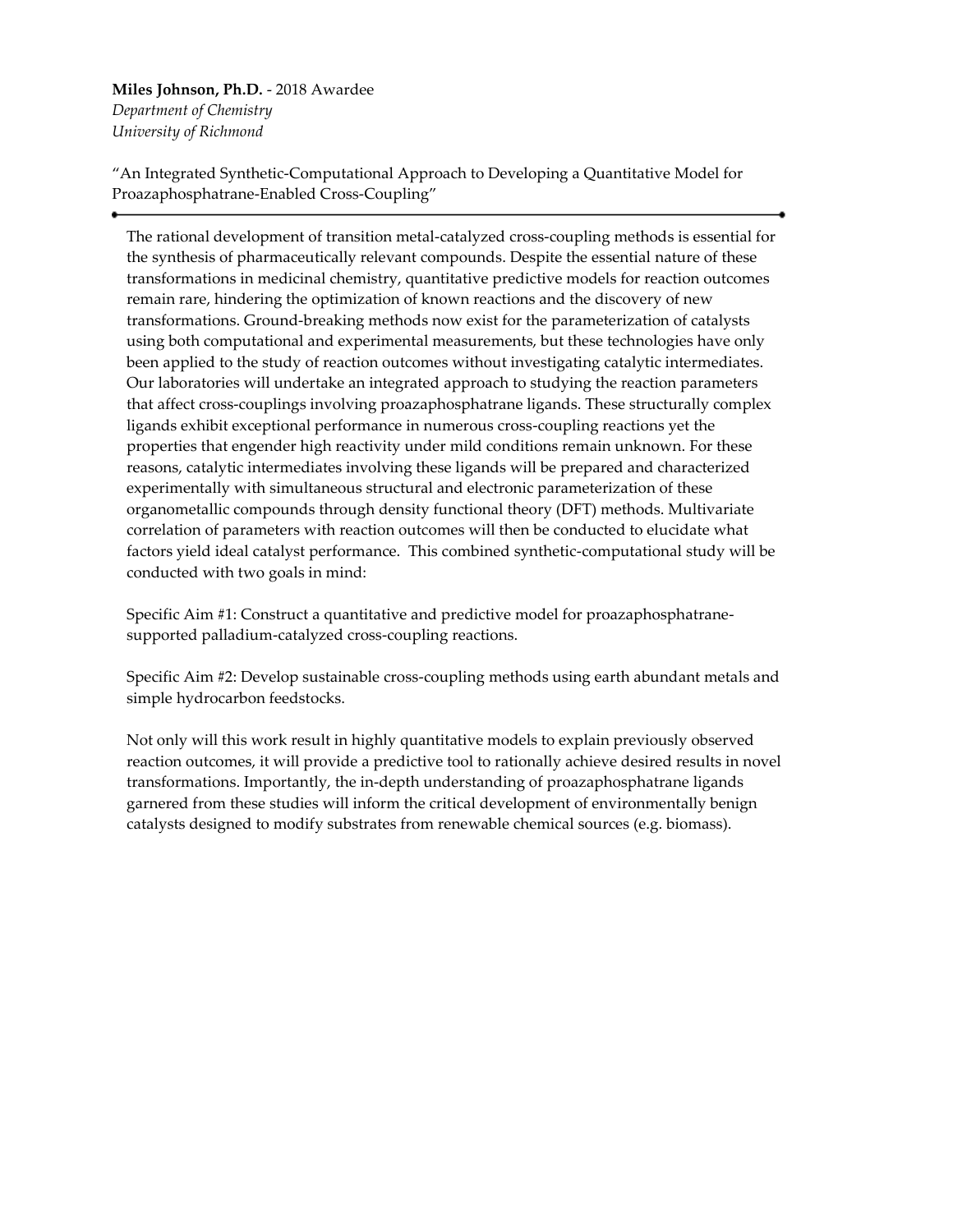#### **Nathanael Kidwell, Ph.D.** - 2018 Awardee *Department of Chemistry College of William and Mary*

"Experimental and Computational Analysis of Atmospheric Brown Carbon Photolysis in the Gas and Particle Phases"

Organic carbon molecules in the atmosphere are emitted by both plants and humans and play a key role in atmospheric chemistry, air quality, and climate. Most organic molecules can absorb UV and infrared but do not absorb much in the visible region of the solar spectrum. Recently, studies have focused on organic molecules with chromophores that can absorb in the near UV (300-400 nm) and visible regions, termed "brown carbon" (BrC). These molecules are found in both the gas phase and in the condensed phase in aerosols and cloud droplets. Direct absorption of solar radiation by gas phase BrC molecules can lead to the formation of radicals that can further oxidize other atmospheric organic molecules. In the condensed phase, BrC can warm and help evaporate cloud droplets as well as drive secondary reactions with other condensed phase organic material. These impacts are relatively unconstrained in climate models now due in part to a lack of data on the sources, source strengths, and lifetimes of these molecules in the atmosphere. The research outlined in this proposal will pursue an experimental and computational analysis of the photochemical processing of three classes of BrC molecules: nitrophenols, nitroguaiacols, and nitrocatechols. We will investigate (1) the photolysis lifetimes of these molecules in both the gas and condensed phases with modeling at atmospherically relevant solar fluxes, pressures and temperatures, (2) the solar photochemical reaction dynamics in the gas phase integrated with electronic structure calculations and computed potential energy surfaces, and (3) the effects of secondary photolysis reactions on the composition of dissolved organic material in combination with a statistical oxidation model.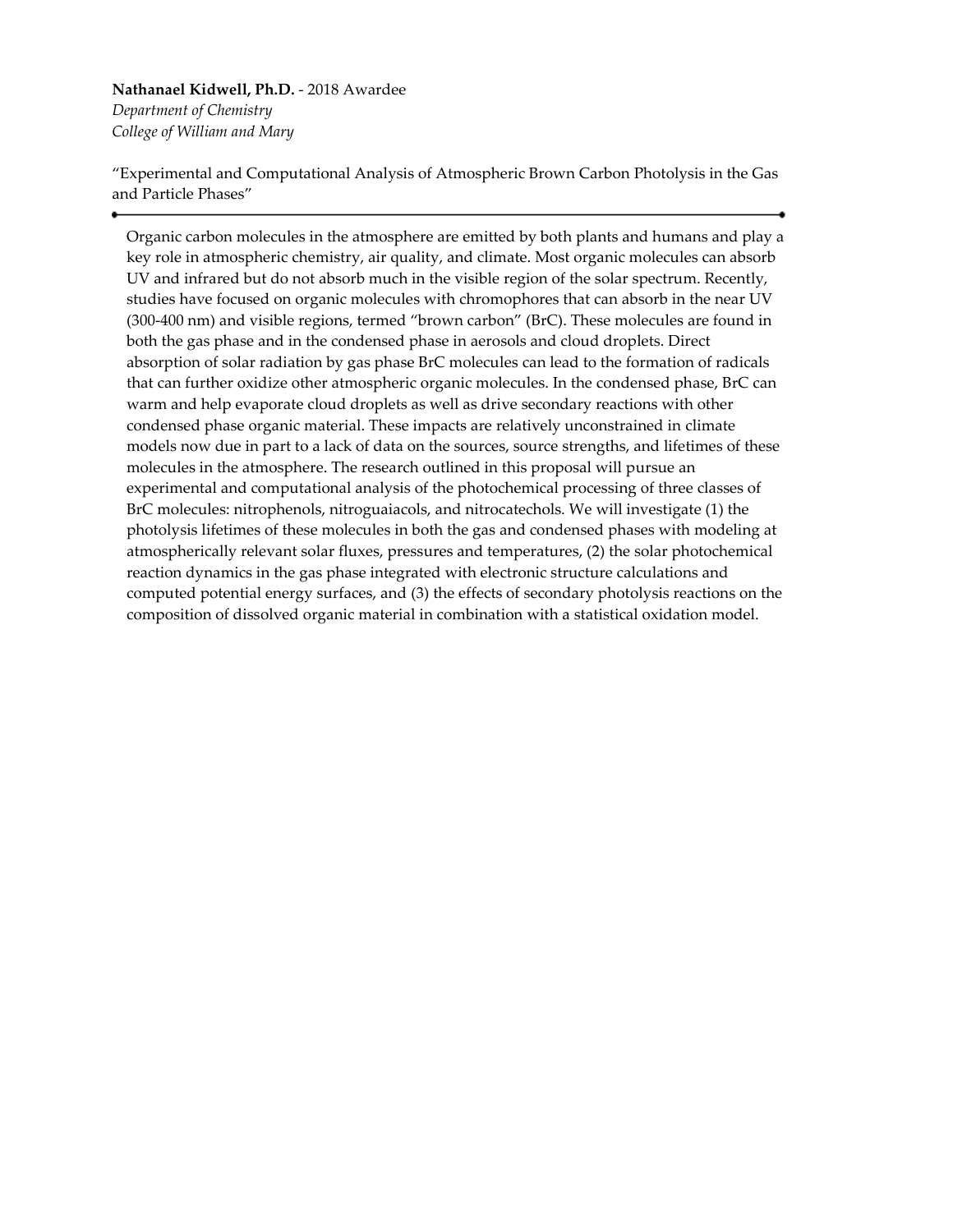**Oleksandr Kravchenko, Ph.D.** - 2018 Awardee *Department of Mechanical and Aerospace Engineering Old Dominion University Research Foundation*

"Computational Modeling to Inform Manufacturing of Advanced Hybrid Composites"

One of the main challenges with composites manufacturing is the certification of these new materials. The complex morphology of composites, arising from layup of continuous fibers or composites produced by molding of platelet or short fiber reinforcement, complicates design and manufacturing. A robust and repeatable manufacturing process is essential to composite manufacturing. Therefore, the development of new composite materials with targeted mechanical properties, especially for automotive and aerospace applications, requires predictive capabilities that can capture intrinsic variability of composite mechanical behavior due to the complex morphology and the effect of manufacturing processes on resulting mechanical properties. This proposal is focused on developing a computational damage mechanics model to analyze the structural response of hybrid composites, which consist of continuous fiber and discontinuous fiber reinforced platelets systems. The hybrid configuration offers unique opportunities in balancing performance and manufacturability allowing for greater versatility in designing composite structures with targeted properties. Currently, the design practices of hybrid systems are primarily empirical, which adversely affect time and cost of the initial design. Therefore, establishing the computational framework that captures comprehensive failure modes of composite is the focal point of this project to enable wider adoption of the hybrid systems.

The project is focused on two interconnected tasks of establishing a computational model for predicting structure-property relationships of the hybrid system and experimental validation of the proposed model using experimental mechanical testing. Once the computational model is validated, it will be used to investigate how various parameters related to processing temperature conditions, platelet initial configuration, and volume fractions of the continuous and discontinuous component affect the overall mechanical response of the composite. The combination of computational modeling and experimental validation will provide a high fidelity framework that will connect with the next step of the project in design and manufacture of the automotive structural component.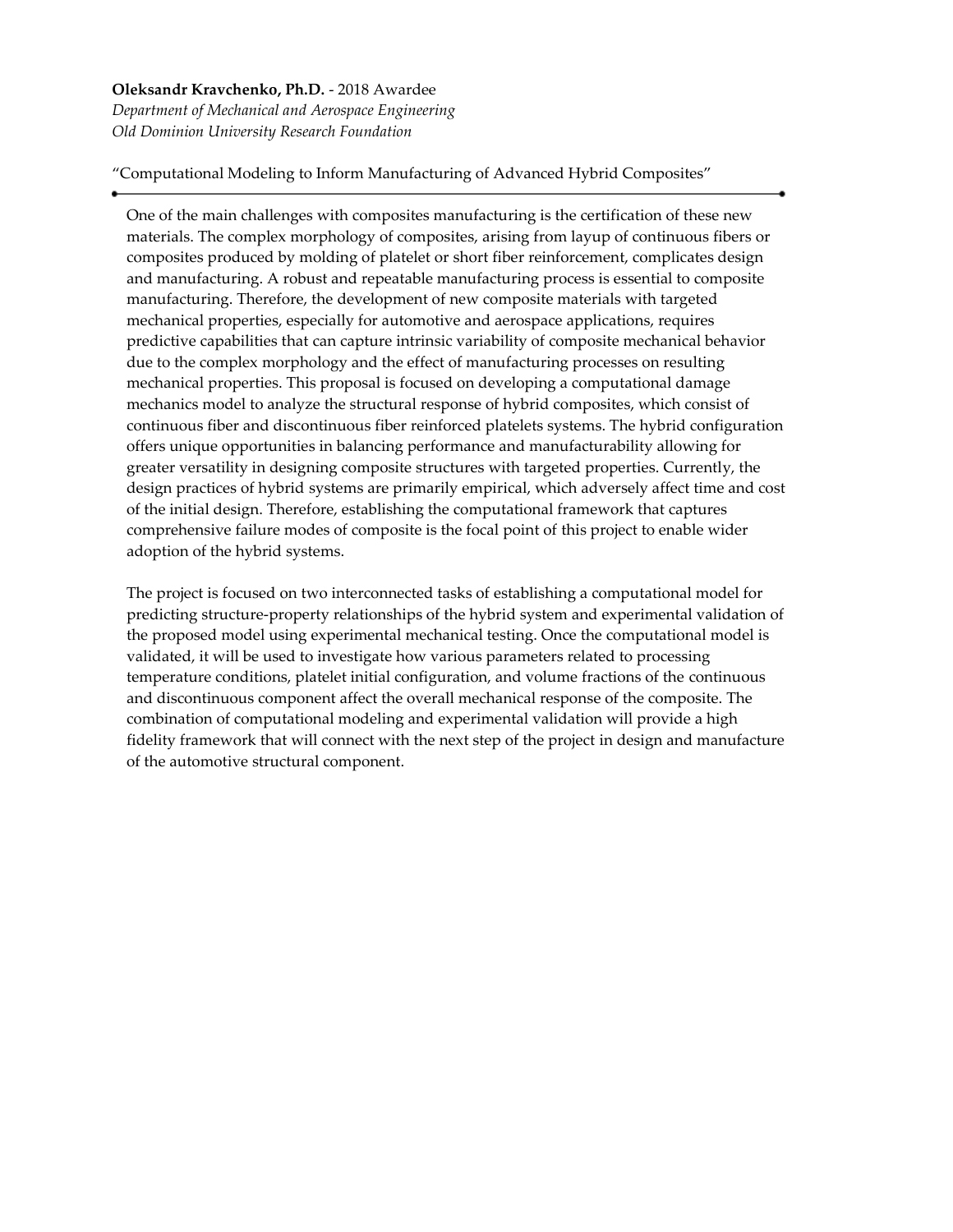# **Song Li, Ph.D.** - 2018 Awardee

*Department of Crop and Soil Environmental Sciences Virginia Polytechnic Institute and State University*

"Unveiling the Mystery of Innate Immune Cell Memory with Single Cell Sequencing and Machine Learning"

Low dose lipopolysaccharide (LPS) treated monocytes leads to a low-grade, non-resolving inflammation. Long-term accumulation of such low-grade inflammation could lead to tissue damage, which is associated with multiple chronic diseases. Most research has been focused on the transient response of monocytes to high dose LPS, which is an indicator of bacterial infection. However, little is known about the regulatory mechanisms underlying the nonresolving inflammation caused by low dose LPS activated monocytes.

The long-term goal for this project is to identify key regulators of cell fate decision and stress response in monocytes. We approach this problem by integrating machine learning with advanced, single cell genomic experiments. Traditional RNA sequencing experiments using millions of cells failed to capture sub-population of activated monocytes. We have developed a novel microfluidic device for single cell sequencing, which reduce the cost of sequencing by 30 fold while increasing the detection sensitivity by more than two-fold as compared to other published approaches. Using this device, we could sample hundreds of cells and detected sub population that represents as low as 2% of treated monocytes.

The aims of this project are: 1) Perform time-course, single cell sequencing experiments at four time points that span the time frame of monocyte activation. 2) Apply ensemble machine learning methods to predict gene regulatory networks by integrating existing knowledge of gene regulation with newly generated single cell gene expression data. We will identify subpopulations that responded to low LPS treatments at each time point. The machine learning method will identify the key target genes that are responsible for low LPS responses. This project will provide valuable research experience for four undergraduate students in an interdisciplinary research team. The tools developed in this project can be applied to finding target genes in other complex human disorders and plant diseases.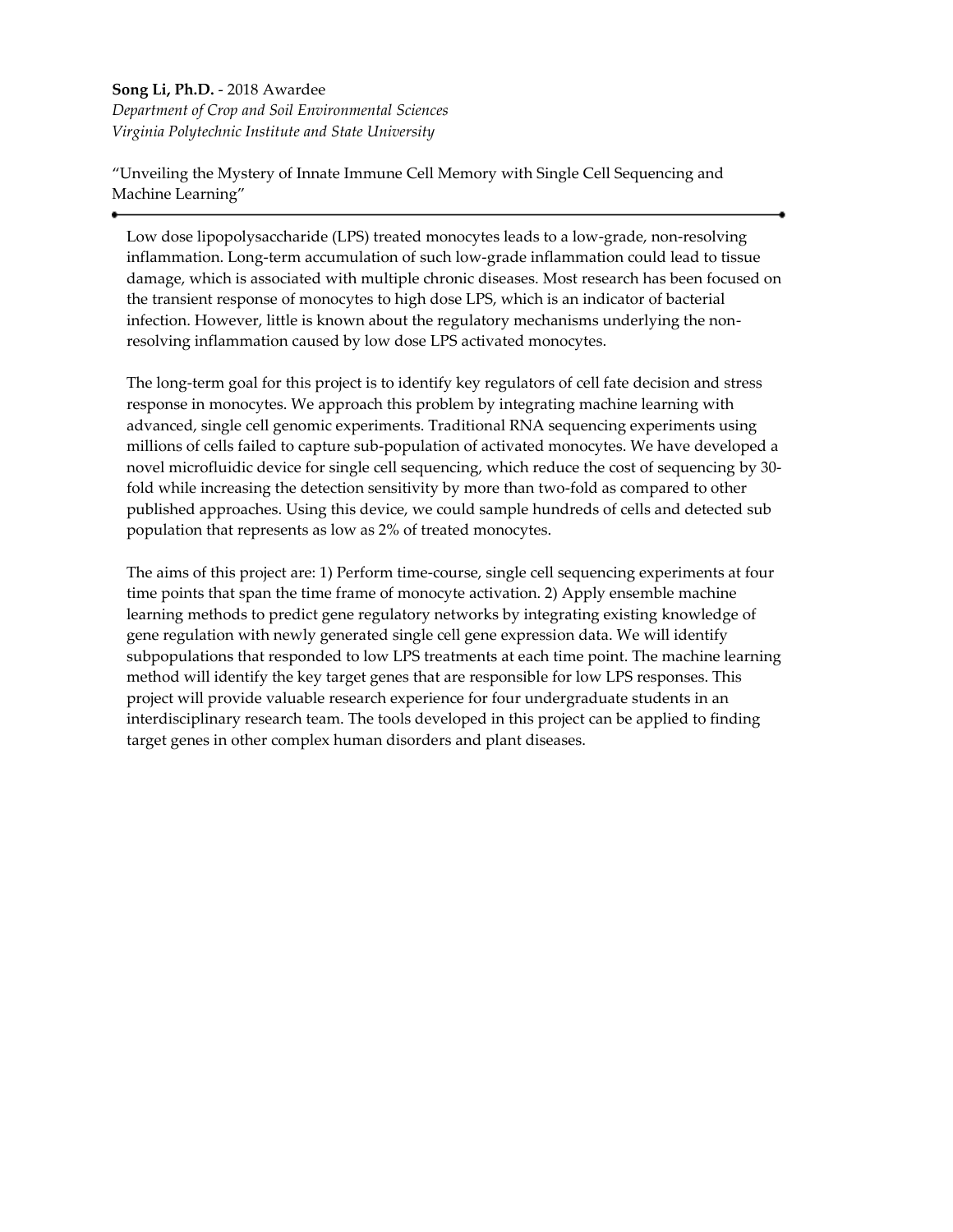#### **Daniel Miller Runfola, Ph.D.** - 2018 Awardee *Department of Applied Science*

*College of William and Mary*

"Evaluating the Impact of International Aid on Ecological Processes by Integrating Computational and Experimental Methods"

Over \$8 billion dollars of international aid is allocated to environmental protection each year, representing a 250% increase since 2000. Despite many localized case studies, the multidirectional impact of this aid on ecological systems is poorly understood at the global scale. This knowledge gap is driven by many factors, but a critical limiting factor to date has been that the processes driving the impact of aid on ecological systems illustrate strong heterogeneity across geographic regions. Here, we propose research which can capture such heterogeneity at the global scale by employing a novel approach to machine learning - Causal Trees (CT). Building on previous research, we will integrate a database of approximately 10,000 geographic locations at which international environmental aid was distributed with satellite and other spatial data recording relevant outcomes (i.e., forest cover) as well as dozens of variables containing relevant covariate information (i.e., temperature, distance to roads). Following the CT approach, each of these locations will be matched - spatially and temporally to an area of similar characteristics which did not receive environmental aid, and the dimensions along which impacts vary most will be identified. Finally, a Random Causal Forest (RCF) will be employed to estimate the importance of different variables in driving the effectiveness of aid by examining the resultant purity scores from each forest iteration. If successful, this approach will enable researchers to identify the contexts in which aid changes environmental processes without the a priori specification of interaction terms, as well as the directionality of impact. The lessons learned regarding CTs and RCFs will be highly applicable outside of this study, as similar machine learning models are seeing nascent application in clinical trials, online web advertising, and a range of other disciplines where quasiobservational and randomized control trials are of high importance.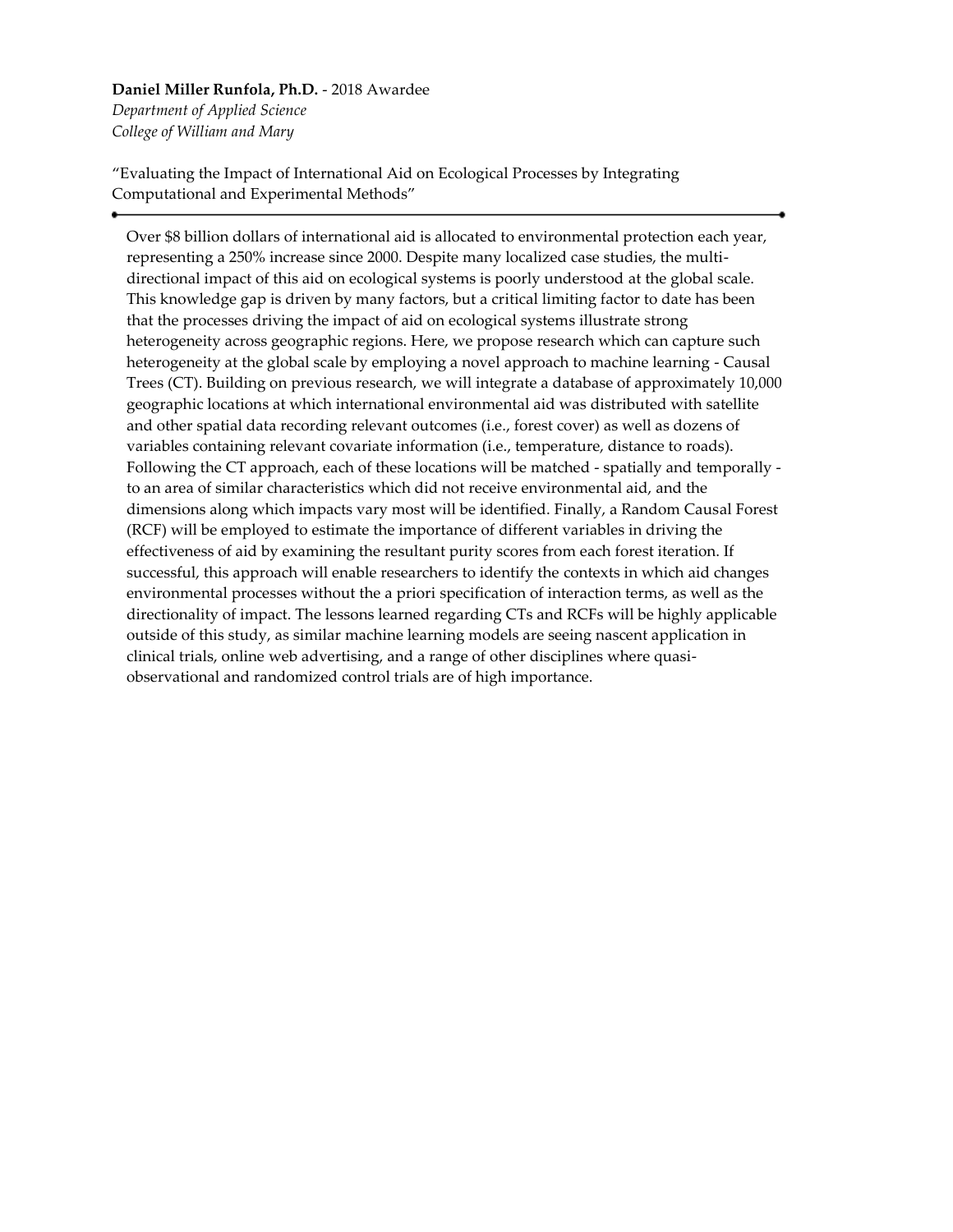#### **Benjamin Ramage, Ph.D.** - 2018 Awardee *Department of Biology*

*Randolph-Macon College*

"Effects of Disturbance on Species-Specific Feedbacks, and the Implications for Forest Diversity"

Two critical drivers of forest diversity are disturbance and conspecific inhibition. Disturbances are discrete events that kill or remove biomass such as hurricanes, fires, and timber harvest. Conspecific inhibition, a form of species-species negative feedback, is defined as a reduction in performance when "conspecific" (same species) densities are high, typically owing to the local accumulation of species-specific enemies. While the importance of both of these phenomena has been recognized, they have rarely been considered simultaneously. This is a surprising research gap, as several lines of evidence suggest that disturbance likely alters the strength of conspecific inhibition, and that complex interactions between disturbance and conspecific inhibition may drive diversity. The proposed work seeks to answer the following questions: (1) Does disturbance alter the strength of conspecific inhibition? and (2) How are diversity patterns generated by the interaction of these two phenomena? Our proposal develops a novel quantitative framework for simultaneously investigating conspecific inhibition and disturbance, and then details a research plan involving both field experiments and computer simulations. Fieldwork will occur in central Virginia and focus on planting tree seedlings in areas with and without: a) conspecific canopy trees and b) recent disturbance. Field measurements of seedling performance will be used to create response surfaces, which will enable the seamless integration of our empirical data and our newly developed quantitative framework. Our simulations, parameterized in part with our field data, will allow us to explore a broader range of variables and scenarios, and to consider spatial and temporal scales that cannot be investigated empirically. Simulations are particularly important for studying diversity dynamics given that shifts in diversity often manifest at timescales ranging from decades to millennia. Our work will provide crucial insights about how to best manage biodiversity in forest ecosystems imperiled by threats ranging from climate change to habitat fragmentation.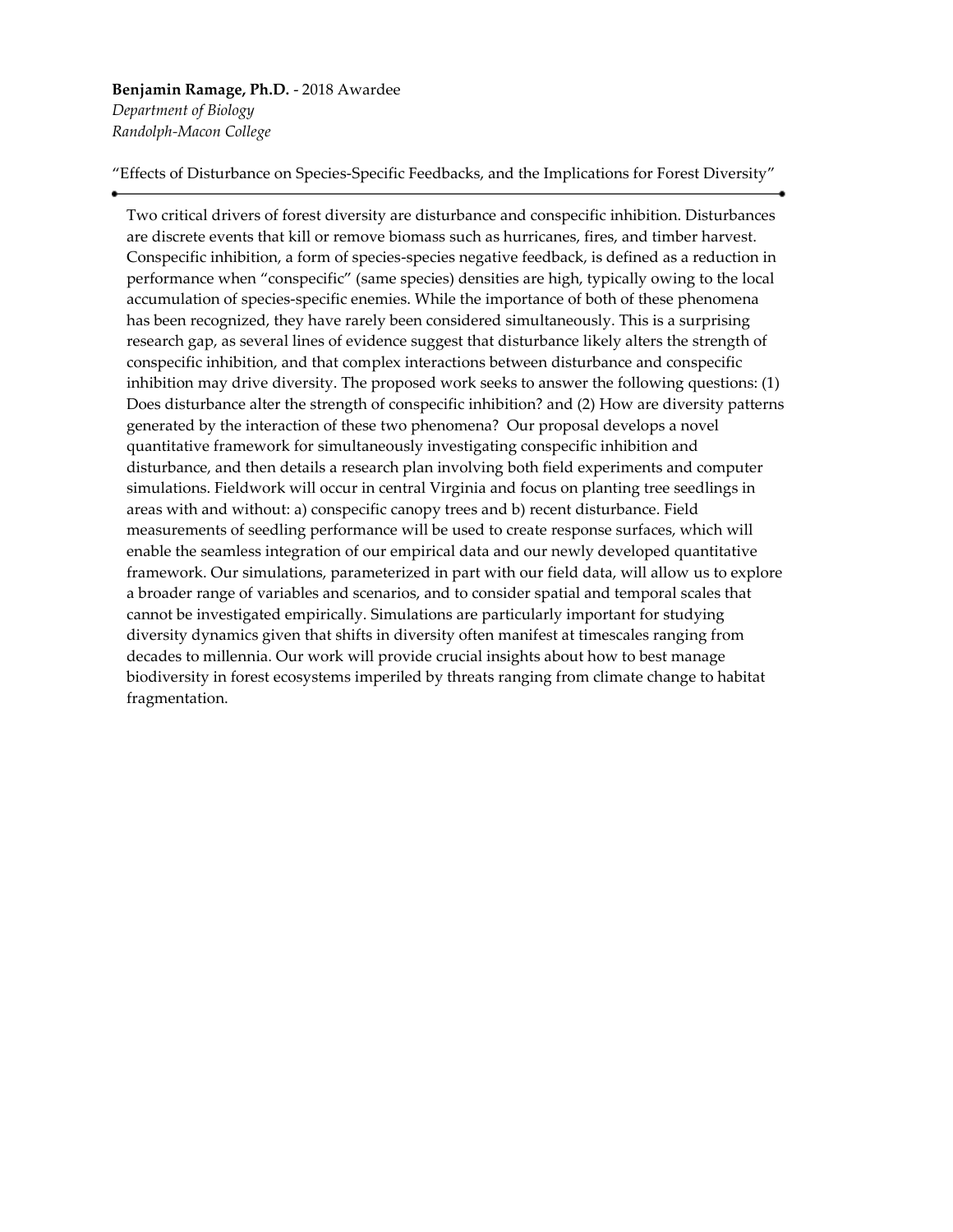#### **Phiala Shanahan, Ph.D.** - 2018 Awardee *Massachusetts Institute of Technology Massachusetts Institute of Technology*

"Quark and Gluon Structure of Nucleons and Nuclei"

The proposed research program will reveal new aspects of the structure of the atomic nuclei which constitute more than 99% of the visible mass in our universe. It is known that this complex structure emerges from the interactions of the quarks and gluons described by Quantum Chromodynamics (QCD), the Standard Model theory of the strong force. Nevertheless, making quantitative predictions for nuclear physics processes from this fundamental theory remains a defining challenge bridging particle and nuclear physics research, high-performance computing and data science. Such predictions are not only the key to interpreting observations of nature in terms of the currently-accepted fundamental theory, but are essential to inform experimental searches for new physics, from explorations of the high-energy frontier at the Large Hadron Collider, to direct and indirect dark matter searches. One aspect of nuclear structure which is poorly understood at the present time is the role of gluons, the particles which carry the strong force, in the structure of protons and neutrons and the emergence of complex nuclear structure in Nature. The specific aims of this project are to provide quantitative theory predictions for aspects of the gluonic structure of protons, neutrons and light nuclei from the Standard Model for the first time. In particular, first QCD calculations of the gluon radius of the proton and of exotic glue in nuclei will be performed. This will be achieved using method known as lattice QCD, involving large-scale numerical simulations of QCD on a discrete four-dimensional space-time, using the world's largest supercomputers. The results will provide essential information for current and future nuclear physics experimental programs, in particular at Thomas Jefferson National Accelerator Facility and for the planned electron-ion collider, designed to measure the gluon structure of nucleons and nuclei with unprecedented precision over the next decade.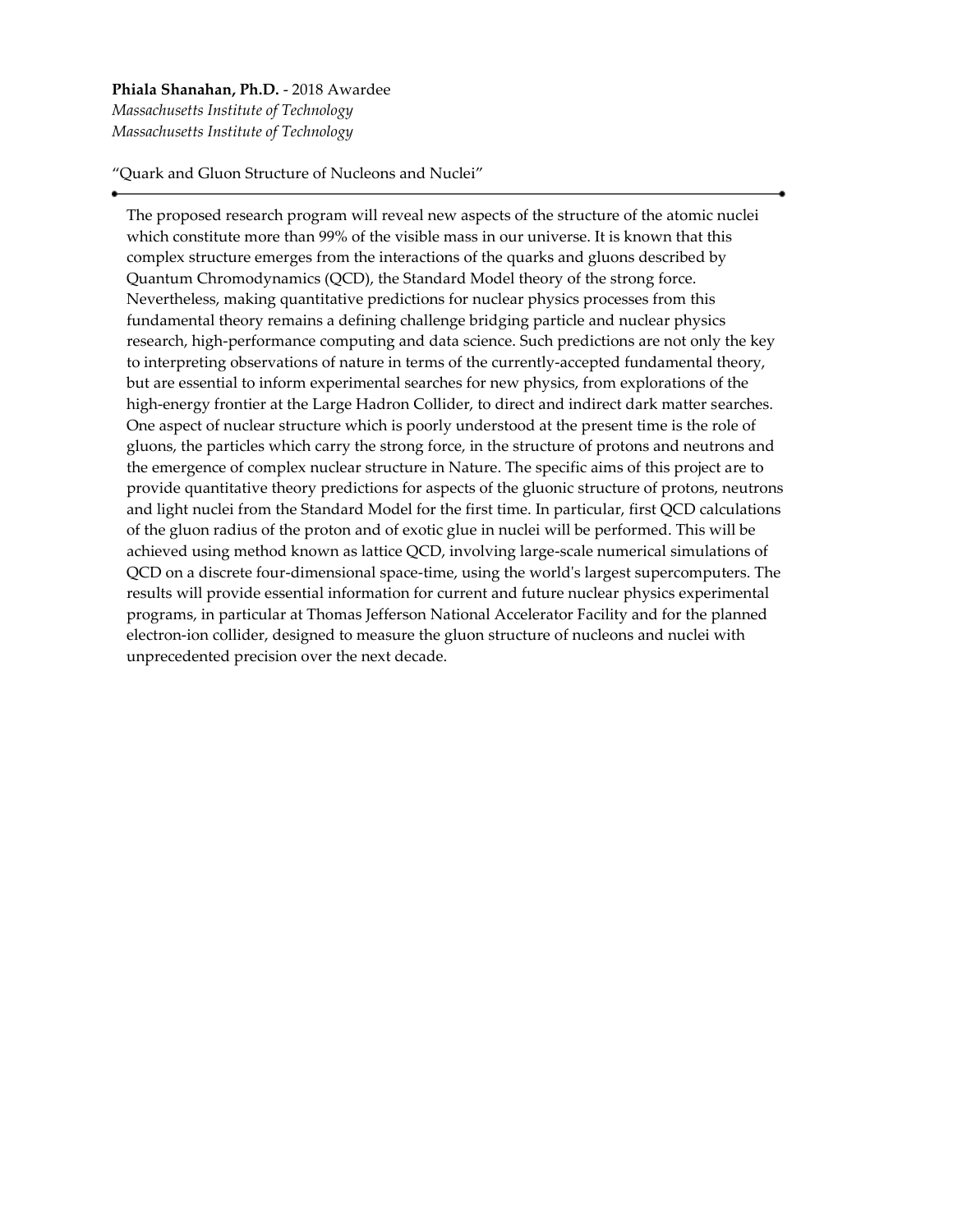# **Robert Brinkerhoff, Ph.D.** - 2017 Awardee

*Department of Biology University of Richmond*

"Quantitative Genomic Analysis of Black-legged Tick Populations in Virginia to Identify Processes Associated with Increased Lyme Disease Incidence"

Lyme disease, transmitted by the black-legged tick, is expanding in Virginia and throughout North America. Environmental change and increasing deer populations are likely drivers of growing tick populations, but mechanisms to account for spatial disease spread and invasion of new localities are unidentified. Publication of the black-legged tick genome and recent developments in DNA sequencing technology have allowed for unprecedented opportunities to identify fine-scale evolutionary patterns that may explain spatial variation in disease risk. We will use a restriction site associated DNA sequencing (RADseq) approach to explore gene flow and demographic and evolutionary patterns in Virginia black-legged tick populations to identify potential dispersal corridors and genomic markers of expanding populations. This approach will also allow us to test hypotheses related to population genomic structure that can tell us about recent evolutionary history and thus make predictions about continued spatial and demographic expansion. We will also use behavioral experiments to link host-seeking phenotypes with specific genomic markers to tick populations associated with high disease risk. These analyses will also allow for future investigations of specific genes or genetic pathways associated with specific host-seeking or host-sensing behaviors. We will also use statistical and computational geospatial analyses to identify predictive habitat and landscape variables associated with genomic profiles that are linked to high encounter risk tick behaviors. In summary, we will leverage advanced technologies to gain insights into expanding human risk to Lyme disease. In addition to learning about the state of Lyme disease emergence in Virginia, we will gain insights into the potential continued spatial expansion of tick-borne disease risk and develop a framework for exploring fine-scale population genomic structure that can be applied to other locations. We will also develop a method for characterizing spatial variation in Lyme disease as a function of host-seeking behavior as characterized by population genomic profile.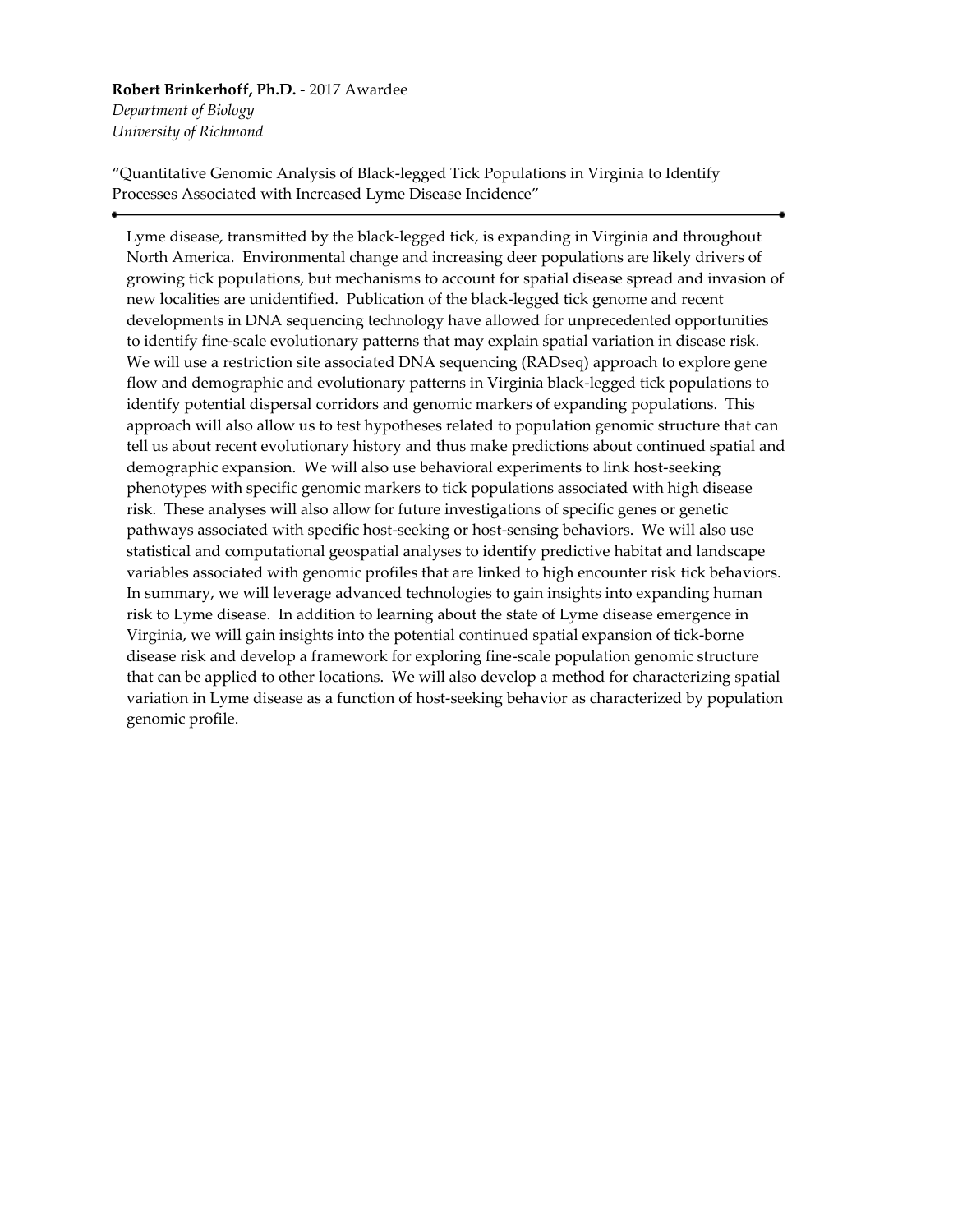#### **Bethany Brinkman, Ph.D.** - 2017 Awardee *Department of Engineering Sweet Briar College*

"Water Treatment In Context: Appropriate Technology and Water Quality"

Approximately 748 million people worldwide do not have access to safe drinking water. When addressing this problem, engineers should focus on local resources, capabilities, and cultural dynamics in an interdisciplinary effort rather than just applying the most efficient technology. This research proposes to develop simple concrete filters as a step towards establishing an affordable means of treating water in the developing world. The porous concrete filters will be created in reusable housings that can also serve as water storage containers. The composition of the concrete filters will be varied by water content and aggregate size and composition (as determined by X-ray diffraction) to obtain at least a 90% removal of fecal coliforms and organic matter from the source water. Filter efficacy will be tested with seasonal waters from sites within the George Washington National Forest and on the campus of Sweet Briar College. Spatial and temporal changes in water quality can clog a filter, so the system must function in varying conditions. Water quality parameters will be determined and modeled with a total organic carbon analyzer, UV/Vis spectroscopy, and excitation-emission matrices while fecal coliforms will be counted by the Rapid 7-Hour Fecal Coliform Test. From this research, quantitative correlations will be established between water quality, concrete mix composition, and filtration success. These correlations could then help the filter systems be implemented in the field by suggesting specific times at which to collect water or a particular type of rock to use as aggregate in the concrete. Future research will continue to investigate variations in water quality with respect to land use and season by continuing to monitor existing sites and selecting new ones, including those that are more impacted by human activities. More importantly, additional locally available materials such as clay will be investigated for their suitability as disc filters.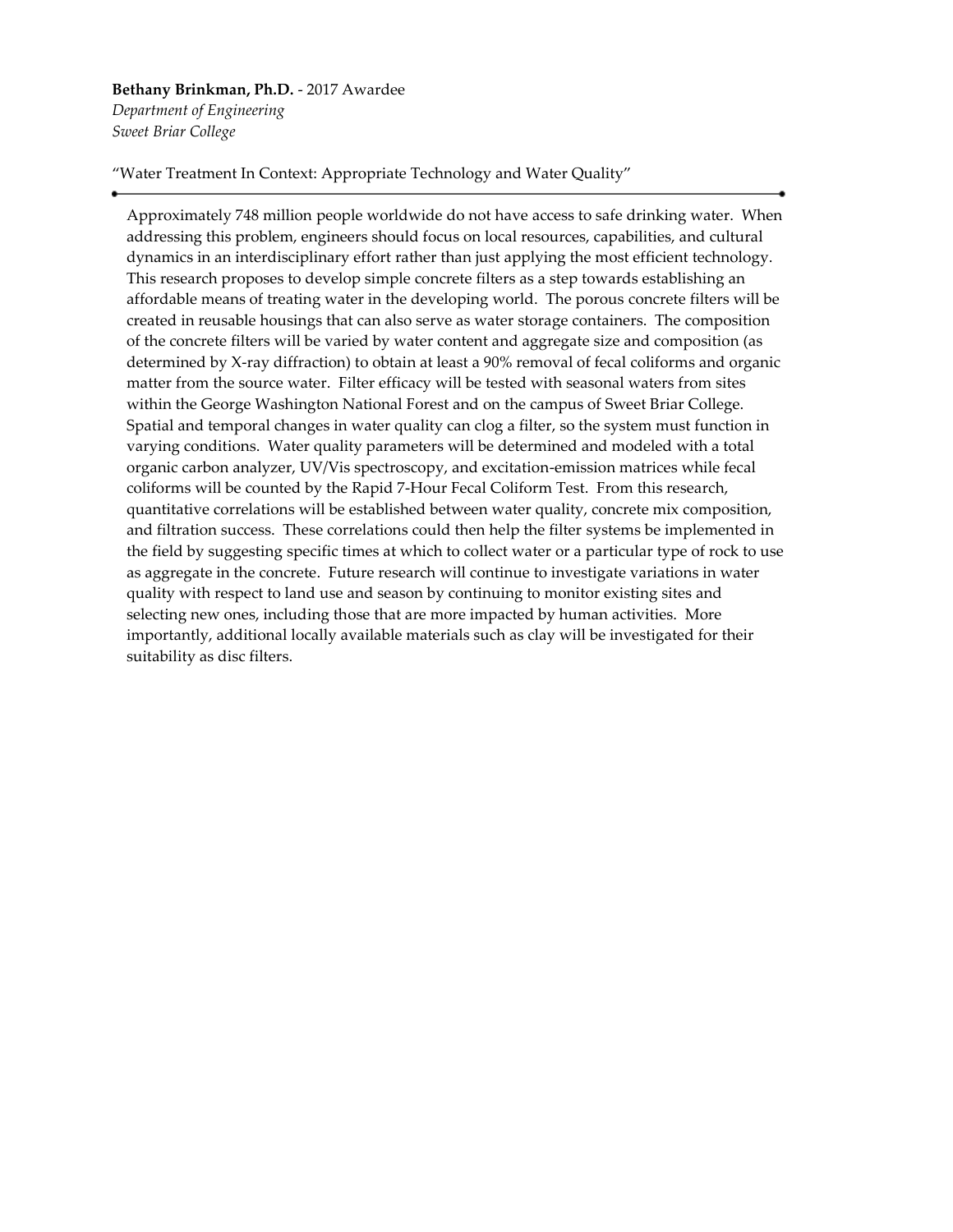# **Kateri DuBay, Ph.D.** - 2017 Awardee *Department of Chemistry University of Virginia*

"Modeling The Effect Of An Oscillatory Cellular Environment On Protein Folding"

The hereditary information stored in DNA is translated into a functional form via proteins. Most of these long chains of amino acids fold up into stable, 3-dimensional structures, with this native fold determined by the specific sequence of those amino acids. Understanding how these polymers fold rapidly and reliably into their native states has been the focus of an intense research effort. During these investigations, folding proteins are most often observed or simulated within relatively simple solvent environments in vitro and in silico. However, in vivo, folding occurs in a more complex setting, and that complexity influences folding -- in ways that appear both unintentional and designed. As an example of the former, the crowding within the cellular environment has been shown to influence folding behaviors, while, in an example of the latter, highly evolved protein complexes known as chaperonins serve as nanoscale factories that assist with the folding of certain proteins. We intend to explore yet another feature of the cellular environment whose influence on protein folding has not yet been determined -- variations and oscillations in the concentrations of different chemical species in the cell. Interestingly, very recent theoretical work on the self-assembly of colloids demonstrates that assembly within an oscillating environment can differ significantly from assembly within a static environment. Since folding can be thought of as a self-assembly process, we hypothesize that cellular oscillations may also influence protein folding in vivo. Therefore, we propose to use atomistic simulations to investigate the extent to which cellular oscillations can influence the folding of small, globular proteins.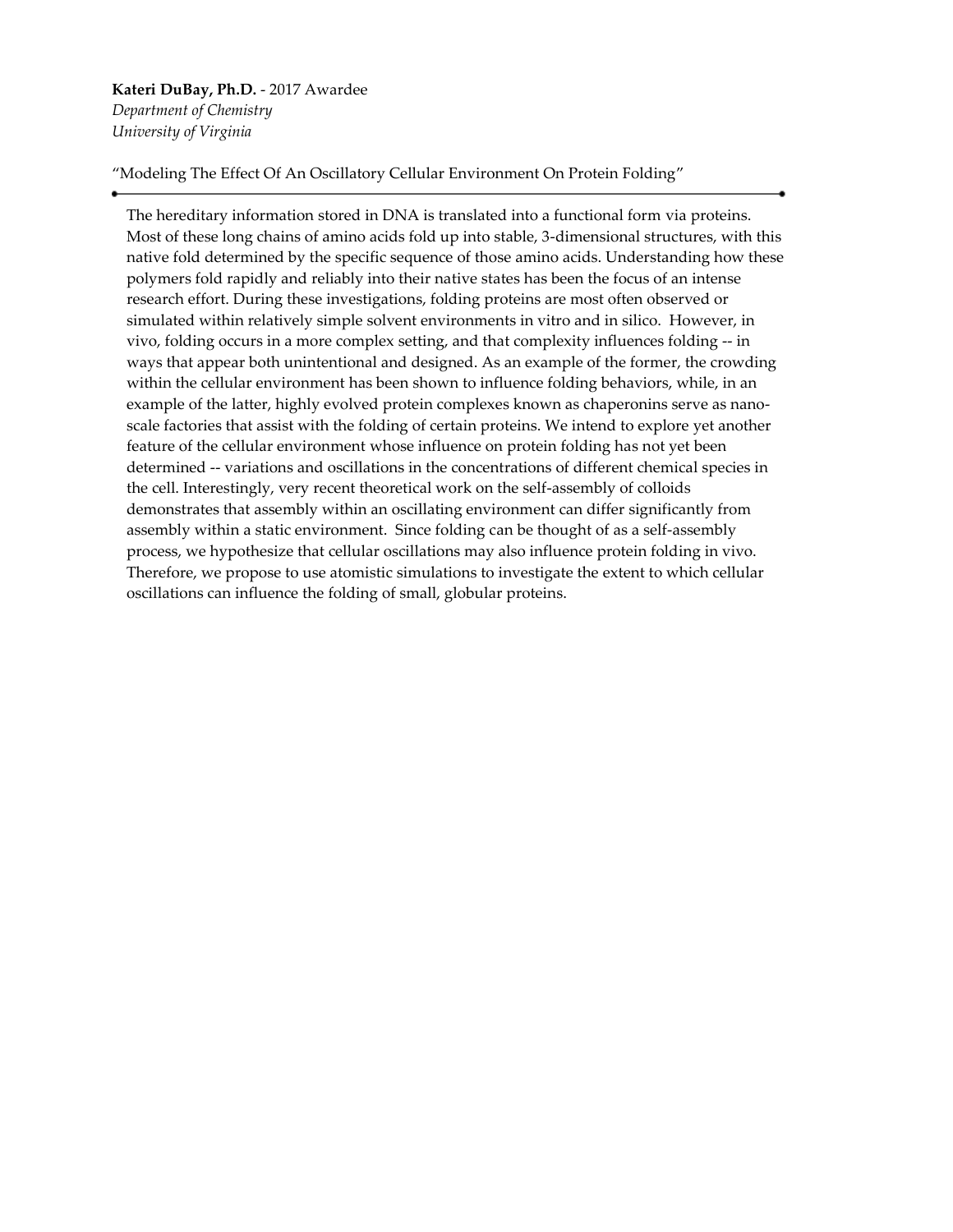#### **Bartlett Douglas Edmonds, Ph.D.** - 2017 Awardee

*Department of Physics Virginia Polytechnic Institute and State University*

"Determining the Time-dependent Photoionization Structure of Mass Outflows in Active Galactic Nuclei"

Active galactic nuclei (AGN) ubiquitously show outflows. It is now widely recognized that these outflows are key components in the evolution of super-massive black holes and their host galaxies. As important as these outflows are, we still lack sufficient understanding of their structure and energetics. Variability of absorption line spectra is a powerful tool in determining the physical properties of AGN outflows. In order to properly interpret variable data, we must have a strong understanding of time-dependent photoionization models. Three major findings have come out of simulations so far: 1) An outflow that appears to be heterogenous (e.g., dense knots in a diffuse wind) when ionization equilibrium is assumed may be a homogeneous outflow that is far from equilibrium; 2) A non-equilibrium plasma is over/under ionized with respect to the radiation field. By tracking a time-dependent ionization parameter (a measure of the plasma response) and comparing it to changes in the radiation field, we can determine the density of the plasma; 3) Chemical abundances tend to be over/under predicted for nonequilibrium plasmas.

These indicate that the assumption of equilibrium could lead to incorrect results. This impacts galactic and cosmic evolution scenarios that include AGN feedback. In this proposed study, we plan to study time-variability and time-dependent photoionization in simulations in order to develop methods for applying non-equilibrium models to data. This is especially difficult when spectroscopic observations are limited. A combination of Monte-Carlo simulations and genetic algorithms will be used to produce a robust and efficient method to fit data of variable outflows. These methods will be tested for efficacy on two well-monitored and well-studied AGN: NGC 4151 and NGC 3783.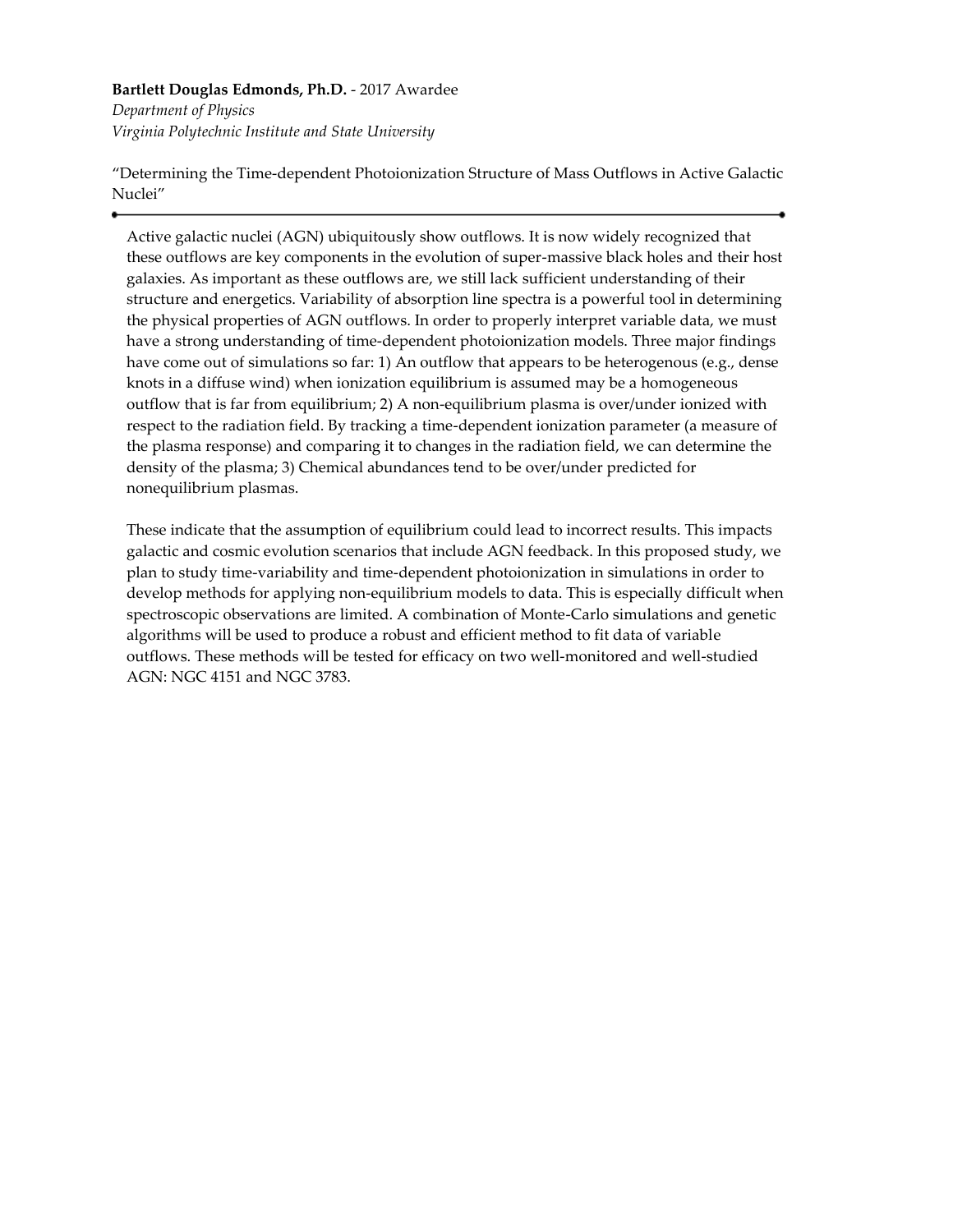**Gaurav Giri, Ph.D.** - 2017 Awardee *Department of Chemical Engineering University of Virginia*

"Creating High Performance Flexible, Transparent Electronics Using Solution Shearing and Multiscale Modelling"

Organic electronics using thin film organic semiconductors (OSCs) are currently being explored for large area, flexible and transparent electronic applications, such as bendable displays and flexible photovoltaics. To enable large area processing, flow coating methods have been previously used in other industries such as textile manufacturing and printing. The flow coating method called solution shearing has shown that rapid deposition of thin film OSCs onto diverse substrates such as paper, plastic and glass is possible, while still yielding high performance electronics. However, due to the large parameter space available during solution shearing, trial and error methods are currently utilized to create OSC thin films for electronic applications. The thrust of this project is to use multiscale modelling to understand how fluid dynamics and evaporation conditions during solution shearing gives rise to different OSC thin film morphologies, and the impact of these morphologies in the electrical performance. This project will be completed in three steps. We will first create a novel solution shearing machine with controllable parameters that affects the fluid dynamics and thin film crystallization. Then, this machine will be complexed with high speed, optical and X-ray scattering methods so that millisecond resolution data of fluid dynamics and crystal growth can be recorded. Finally, this data will be utilized to create a multiscale model that spans from the large area fluid dynamics down to the molecular interactions. We will then verify our predictions by using the solution shearing methods on novel OSCs to find new areas of high performance accessed using solution shearing. The eventual outcome of the project will enable researchers to predict the parameter space that enables high performance organic electronics without using trial and error methods. The prediction of thin film crystal growth will be applicable to other fields such as sensors, separation membranes, and photovoltaics.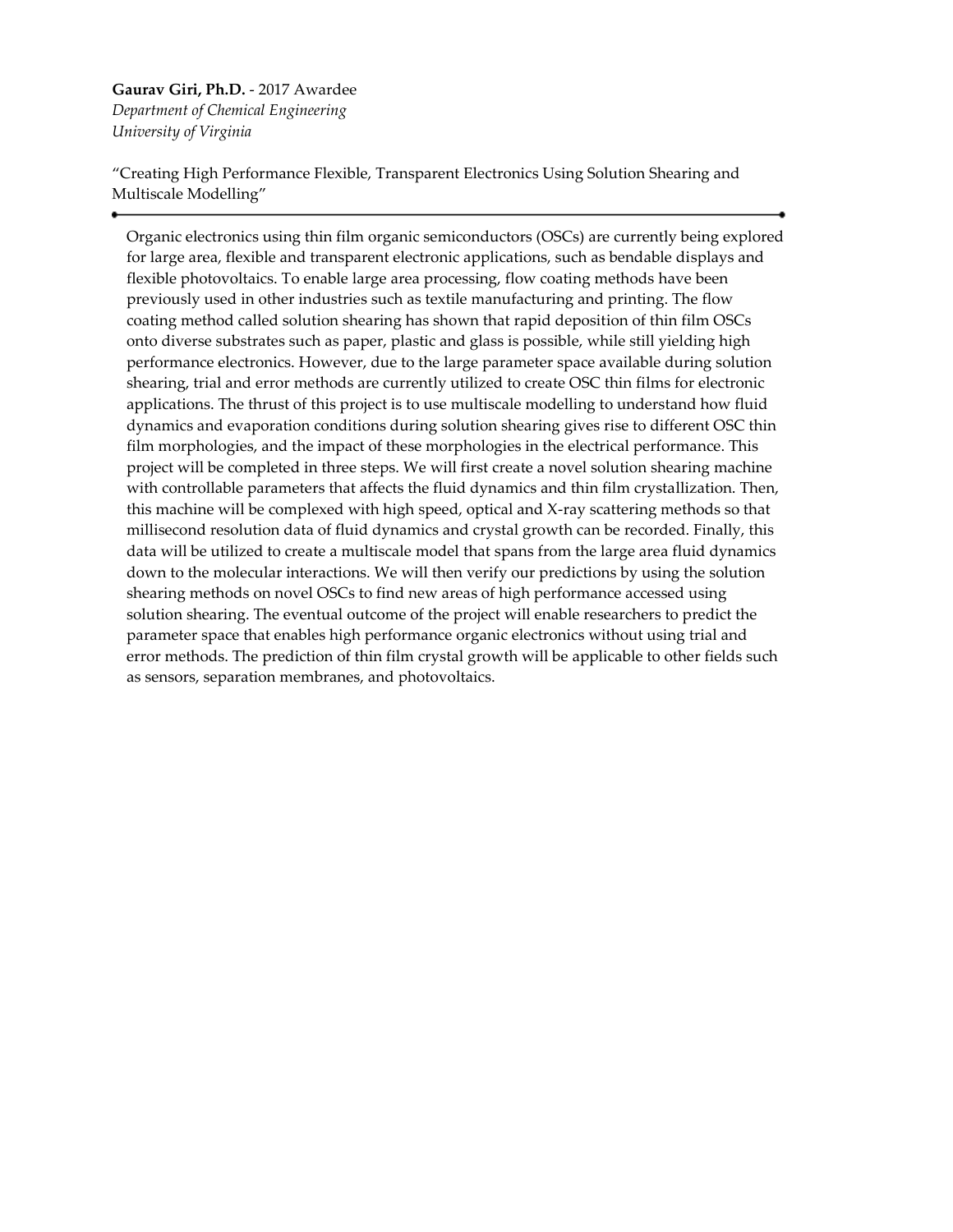#### **David Haak, Ph.D.** - 2017 Awardee

*Department of Plant Pathology, Physiology, and Weed Sciences Virginia Polytechnic Institute and State University*

"Do RNA Viruses Hijack Host Alternative Splicing Machinery for Infections? A Bioinformatician's View"

Plant pathogens cause large losses in agricultural production annually and therein constitute a major threat to global food security. Efforts to improve crop production have traditionally focused on plant protection from stressors/pathogens and this focus has become particularly poignant in recent years due to higher demands for increasingly limited inputs (e.g., water, arable land, etc.). Thus, improving plant protection by targeting natural mechanisms of plantdisease interactions provides a sustainable avenue toward increased global food security. This interdisciplinary collaboration, leverages emerging computational and biological tools to begin unpacking the 'black-box' of stress induced alternative splicing in plants. The project will identify mechanisms and key isoforms associated with virus infection. Notably, this study takes advantage of recent insights on viral replication dynamics--wherein viral proteins are directly targeted to the spliceosome--coupled with known spliceosome mutants in Arabidopsis, to begin a mechanistic dissection of virus-spliceosome interactions. The aim is to determine, 1) the role of viral proteins in manipulating alternative splicing by 'hijacking' host spliceosomal machinery for viral replication, 2) spliceosomal components important to pathogen-mediated alternative splicing and viral infection, and 3) the virus-mediated alternative splicing landscape across two evolutionarily divergent plant lineages.

The primary outcomes of this project will significantly advance our understating of virus-host interactions, the role of alternative splicing in response to pathogen stress, and finally the complex regulation of alternative splicing in plants. These findings will be an important step toward elucidating targetable mechanisms for enhancing crop protection from environmental stresses. This project will also generate community tools including a template for testing similar mechanisms in human viral pathogens, and a wealth of genomic data which can be used for further analysis, in particular, these data can also be immediately expanded by subjecting virus-infected tissues to metabolomic analysis for a broader dissection of the alternative splicing regulatory network.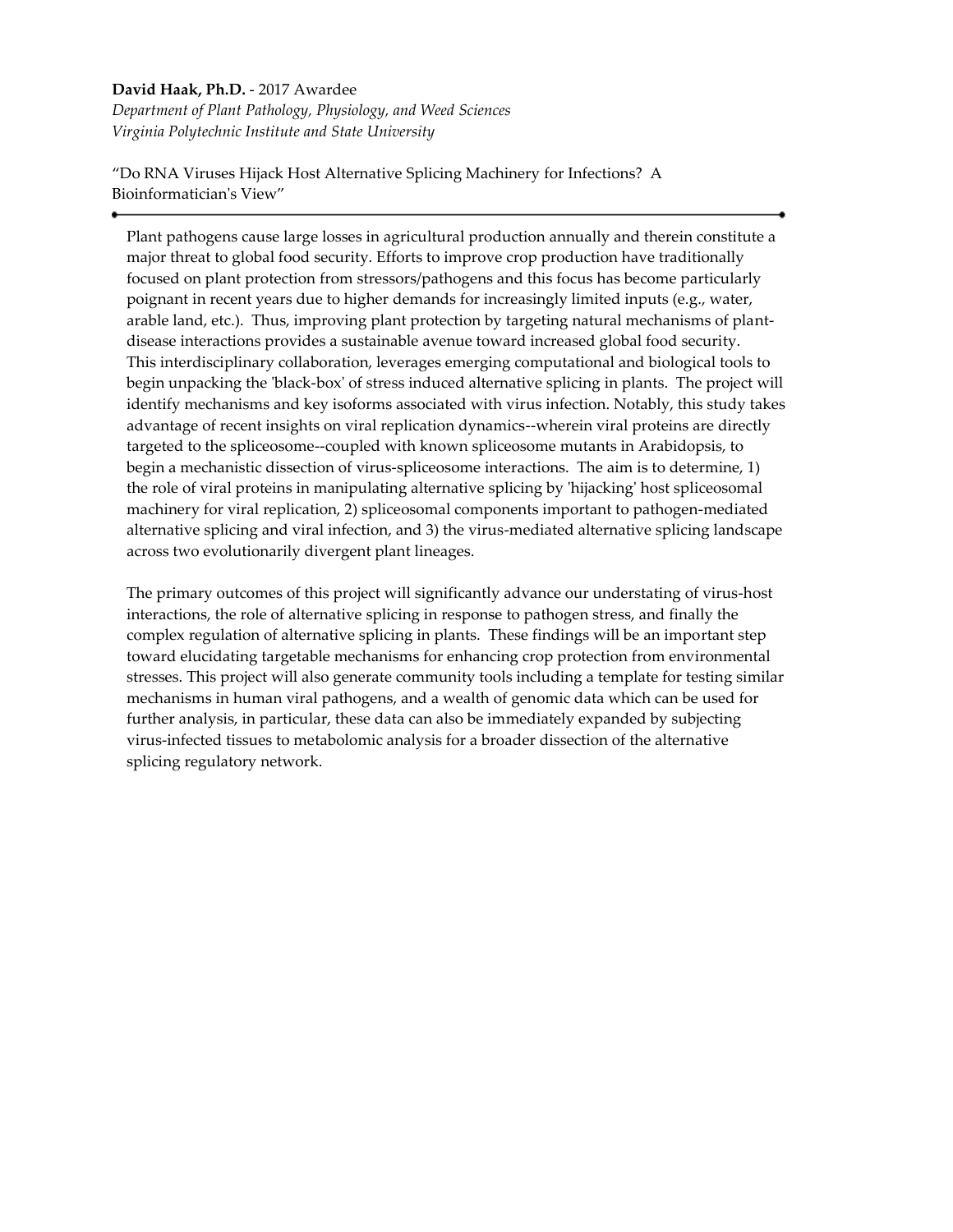**Julie Pollock, Ph.D.** - 2017 Awardee *Department of Chemistry University of Richmond*

"Experimental And Computational Investigations Of MEMO1 And Its Role In Breast Cancer"

Regulation of phosphorylation markers is essential in signaling cascades and many aspects of cellular biology. Consequently, abnormal phosphorylation has been linked to human diseases including many types of cancer. Although protein kinases and phosphatases are responsible for facilitating the addition and removal of phosphates, there are other scaffolding proteins known as phospho-binding proteins that participate in the regulation of these phosphorylation sites. MEMO1, a recently discovered phosphotyrosine-binding protein, is upregulated in almost half of human breast tumors and has been linked to cell motility and metastasis. The cellular targets and molecular interactions of MEMO1 have not been fully characterized. This project will combine the power of experimental and computational biochemistry to establish the binding interface of MEMO1 at a molecular level and determine residues essential for phosphatebinding. In addition, in silico and in vitro screening will be used to identify small molecule inhibitors of MEMO1 binding. These results will allow us to probe the role of MEMO1 in breast cancer and establish if it is a viable target for the development of new cancer therapeutics.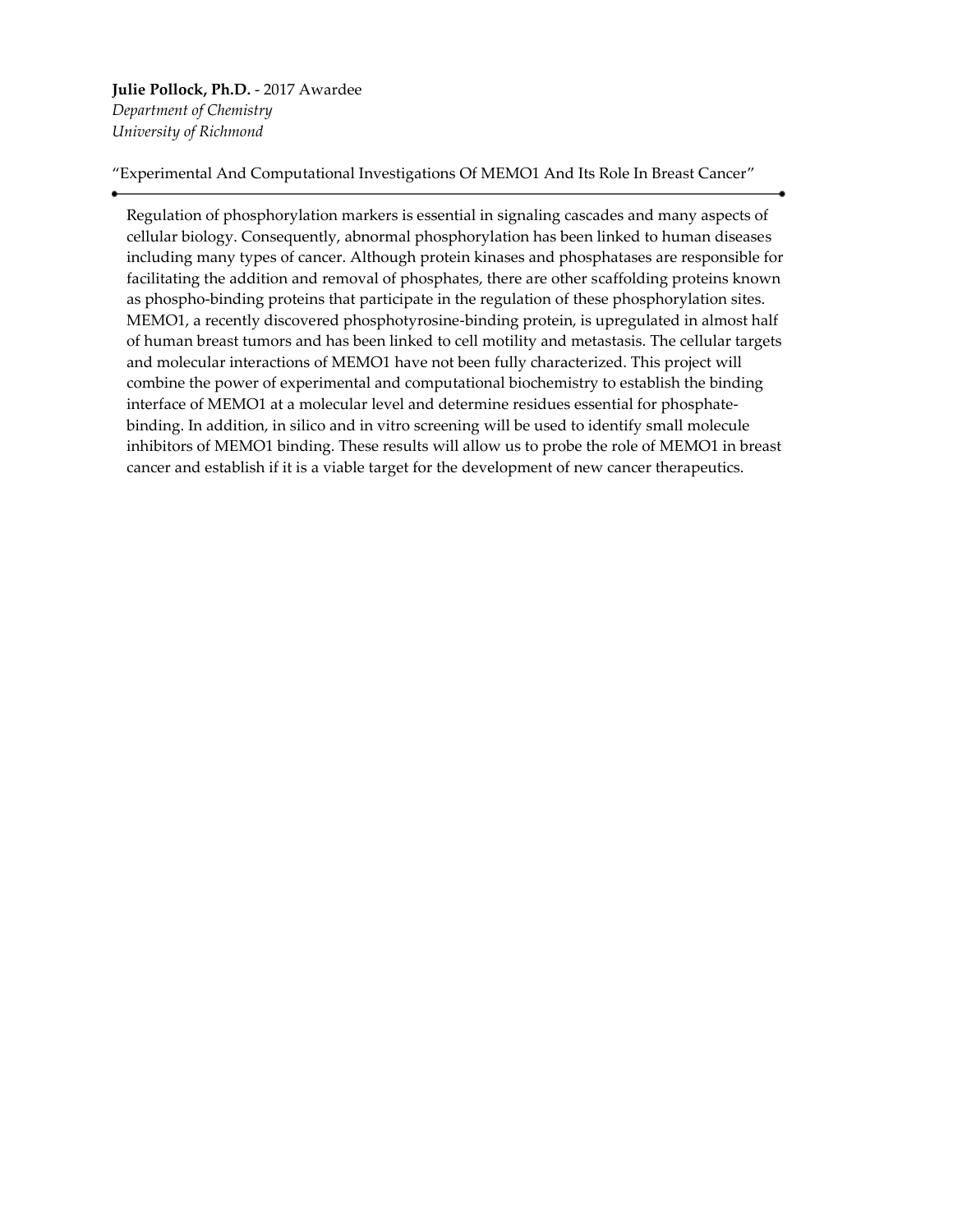#### **Patrick Sachs, Ph.D.** - 2017 Awardee

*Department of Medical Diagnostics & Translational Sciences Old Dominion University Research Foundation*

"Three-dimensional Bioprinting for High-throughput In-vitro Modeling of Asymmetric Stem Cell Divisions"

It has been proposed that a key component of asymmetric divisions is the coordinated segregation of sister chromatid pairs bearing uneven epigenetic markings. The result is the inheritance of specific transcriptional profiles within each daughter cell allowing one cell to be "primed" for differentiation. Determining by direct means whether daughter cells of asymmetric divisions have differential transcriptional profiles has not been possible in human systems due to experimental limitations. This proposal seeks to overcome these obstacles through the use of bioprinting. A custom 3D bioprinter with single cell printing resolution will be used to generate artificial microenvironments that drive coordinated asymmetric divisions of human induced pluripotent stem cells (iPSCs) into neuronal progenitor cells (NPCs). The system will provide high-throughput analysis of transcriptional profiles between daughter cells of asymmetric divisions. Therefore, the objectives of this study are to optimize a 3D bioprinting system to study asymmetric divisions in high throughput and to test the hypothesis that differential transcriptional profiles occur between daughter cells during human asymmetric stem cell divisions. This will be accomplished by: 1) optimizing efficiency of 3D bioprinter and pluripotent hydrogel systems; 2) determining inherited transcriptional differences between daughter cells of iPSC asymmetric divisions. Asymmetric divisions will be generated in high throughput by printing naïve iPSCs in contact with WNT3A conjugated fluorescent beads in differentiation conducive medium. Daughter cells will be isolated by laser capture microdissection and gene expression profiles determined by ion-torrent transcriptome analysis. The Database for Annotation, Visualization, and Integrated Discovery (DAVID) will be used to generate computational models of differences in activated gene ontologies and pathways between daughter cells. These findings will determine if daughter cells of asymmetric divisions contain differential transcriptional patterns, and if those patterns contribute to specific differentiation. The findings from this proposal have major implications for developmental biology and regenerative medicine.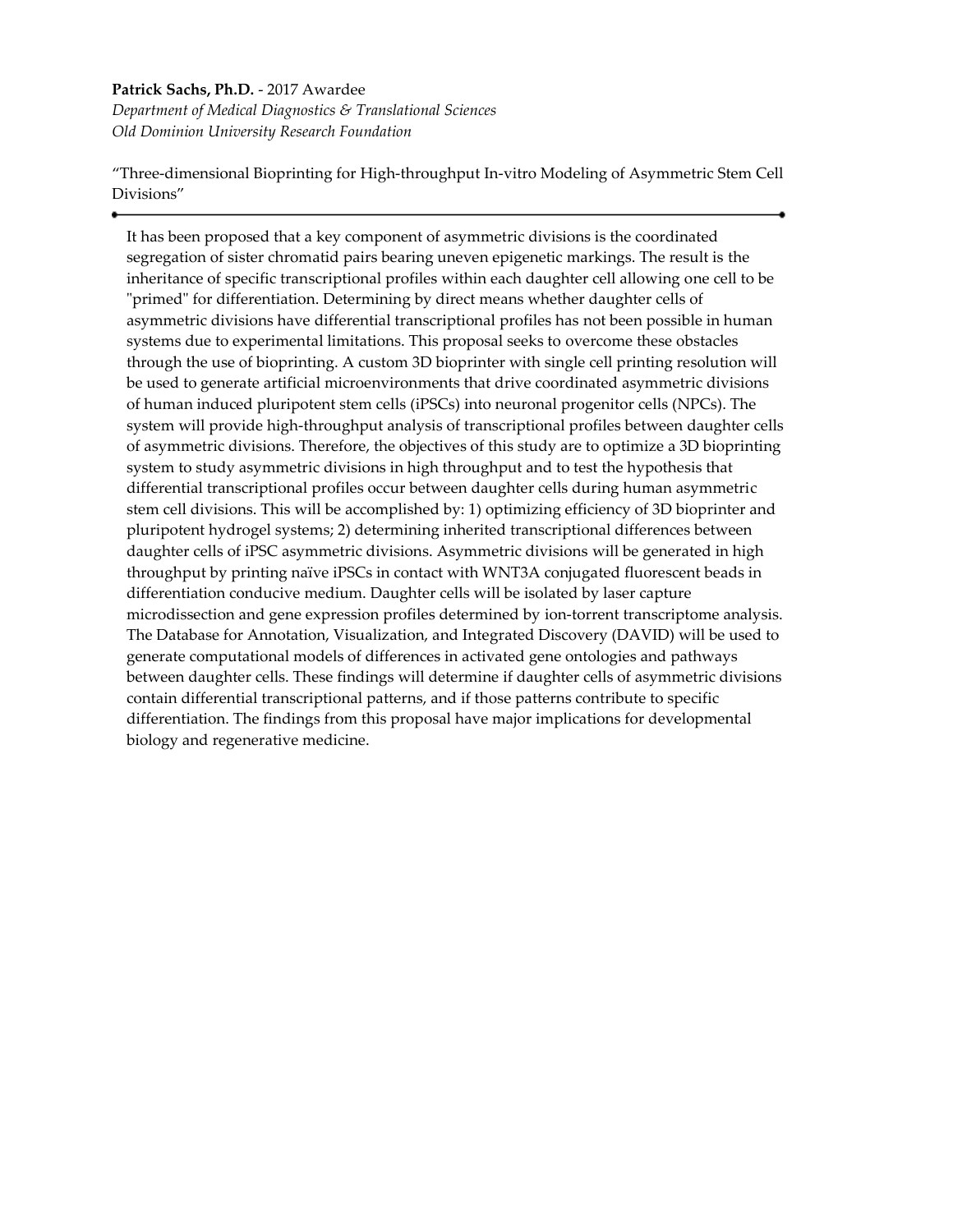**Robert Waters, Ph.D.** - 2017 Awardee *Department of Biology University of Mary Washington*

"Visualizing Big Data to Determine the Effects of Physical Exercise on Social Ethology, Social Rank and Neurophysiology in Laboratory Mice"

Laboratory mice are social animals that exhibit specific patterns of behavior during social interactions that result in the formation of dominance hierarchies. Reciprocally, a mouse's hierarchical rank influences the temporal and behavioral characteristics of its ethology. These behavioral characteristics are strongly influenced by central neuropeptides expressed in brain regions that control appetitive and stress related behaviors. Understanding how these neurobiological systems influence, and are influenced by, social interactions will allow us to form a holistic picture that relates physiology and behavior to evolutionary fitness. Voluntary wheel running (VWR) is a model of aerobic activity that is performed spontaneously and robustly by laboratory mice. This activity has profound effects on the ethology and neurophysiology of mice, which extends to social interactions and neuropeptides. The direct influence of VWR on social rank however, has not been reported.

The research proposed here explores the connections between ethology, social rank, and neuropeptides, and how these traits are influenced by physical activity. We will use radiofrequency identification (RFID) tags to track the position of mice living in a social colony, and use these data to perform a long-term, high-resolution assessment of the social behavior of mice. We will accomplish this by constructing Java functions and visualization software to create heat maps and vector maps that indicate the ethological patterns of each mouse in the social colony. We will then use RFID gated tubes to allow selective access of individual mice in the colony to a running wheel, which will allow us to assess the influence of VWR on behavioral patterns and social rank.

Following our behavioral assessment, we will collect brain tissue to assess differences in neuropeptide systems that may result from social interactions and social rank. These systems include oxytocin, vasopressin, neuropeptide Y, and corticotropin releasing factor.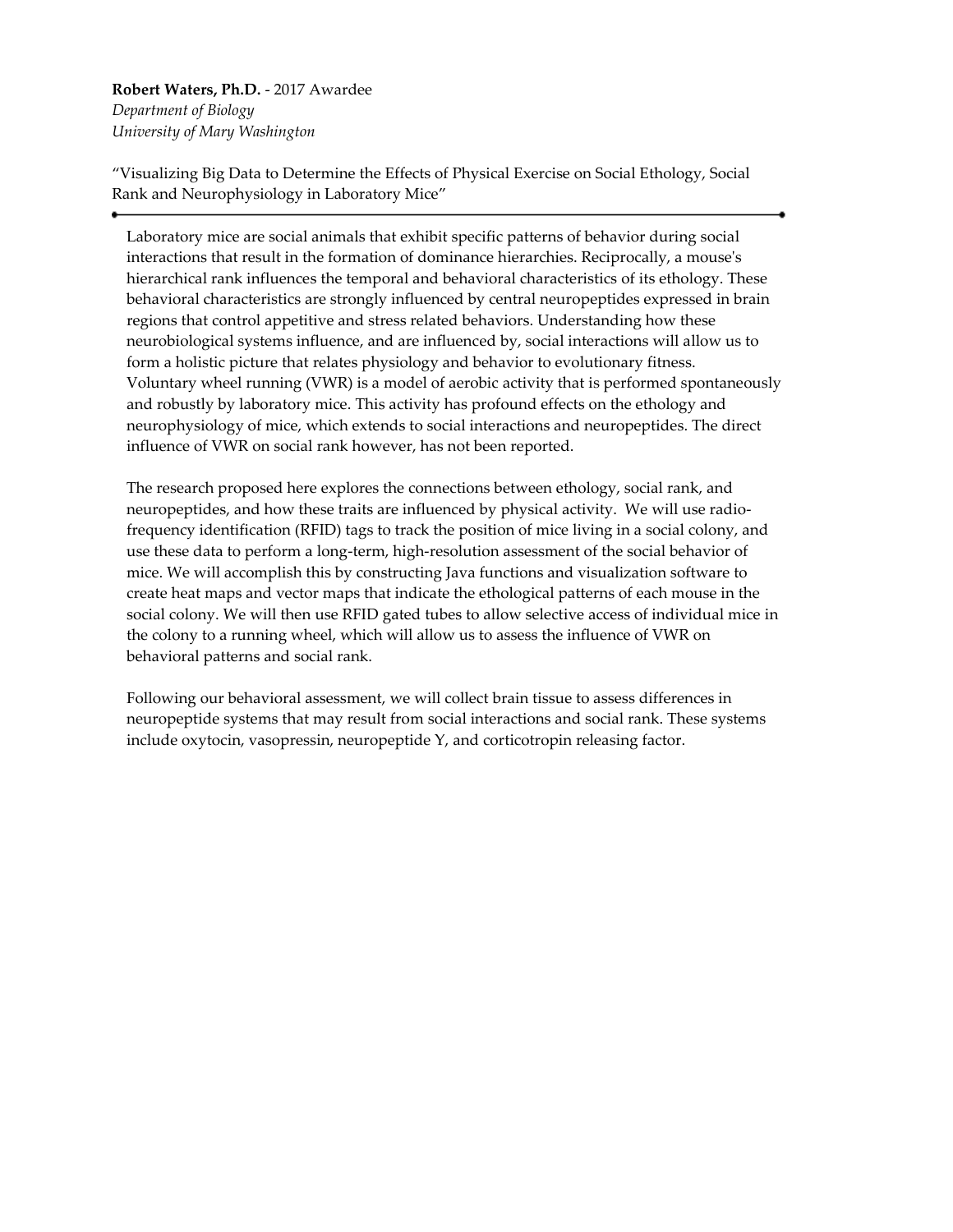#### **Daniel Weller, Ph.D.** - 2017 Awardee

*Department of Electrical and Computer Engineering University of Virginia*

"Perceptually Aware Model Training for Image Reconstruction"

Cardiac magnetic resonance imaging is routinely used to diagnose coronary artery disease, myocardial infarction, and other cardiac events. However, conventional exams are time consuming and uncomfortable for patients. New image reconstructions are needed to produce high quality, detailed images from accelerated acquisitions. Data-driven model-based regularization is an important ingredient in such reconstructions.

The proposed research aims to train these data-driven models robustly when available training data are of varying quality, and use these models to reconstruct high quality cardiac magnetic resonance images. By measuring the quality of each training image, dictionary learning can account for these quality differences within the model regression. The resulting data-driven model will be richer, more robust, and less biased to features found in individual images. Such models will be employed in state-of-the-art model-based parallel-imaging reconstructions of cardiac images and compared against both ground truth (complete acquisitions) images and existing model-based reconstructions.

Perceptual image quality measures are the key innovation to achieving this goal. Recent work with relative quality indexes suggest structural coherence and texture complexity are important for assessing the relative quality of an image patch. Undergrads will adapt these measures to the dictionary learning problem, and compare the approximations of training data using the resulting dictionary against those using conventionally trained dictionaries. Then, for a large set of cardiac images acquired by physicians, the undergrads will compare images reconstructed with the best trained dictionaries against existing methods. A subset of these reconstructions will be graded visually for quality, while the whole set will be compared versus ground truth using cross validation, to comprehensively assess the proposed model. The principal investigator will use the results of this project to propose future innovations in computational medical imaging.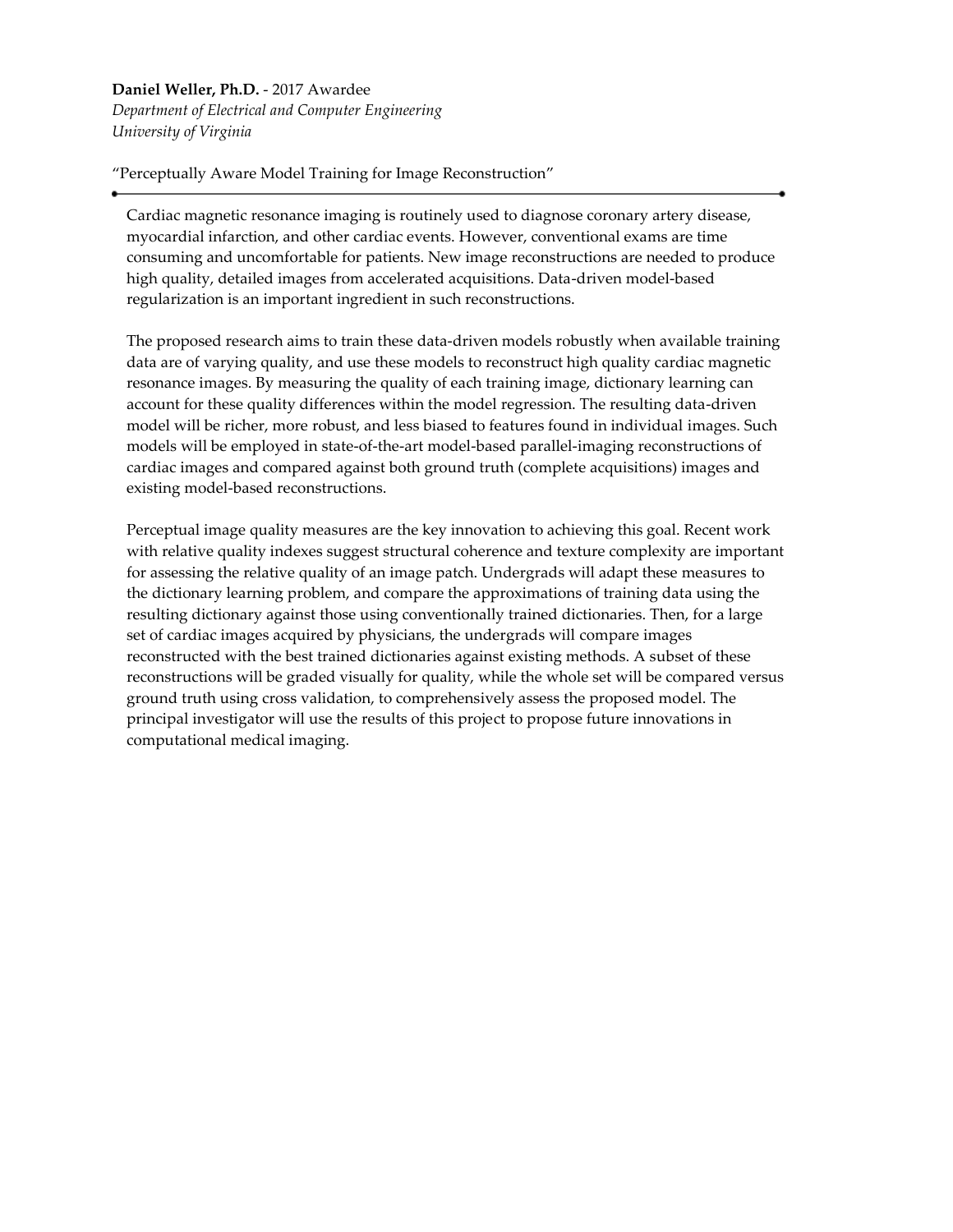**Sen Zhang, Ph.D.** - 2017 Awardee *Department of Chemistry University of Virginia*

"Advanced Electrocatalysts Through Core-Shell Nanostructures"

Proton exchange membrane fuel cells (PEMFCs) have been recognized as a clean, economical, and highly efficient energy conversion technology to meet the sustainability of human society, running with renewable feedstocks such as hydrogen and biomass derived compounds. However, the commercialization of PEMFCs still requires a substantial improvement on their performance, durability, and cost-effectiveness. This project focuses on reducing the Pt group metal (PGM) usage in the fuel cell cathode reaction (oxygen reduction reaction (ORR)) catalysts while maintaining high activity and durability by using rationally designed and precisely synthesized core-shell nanoparticles (NPs). Success in this project will significantly reduce the PEMFCs catalysts cost and increase the efficiency and life time, and also shed a light on the design and preparation of Pt based core-shell nanocatalysts for many other catalytic reactions.

A key concept in this research is the search of NPs with an ideal non-precious-metal-based core and an ultrathin Pt shell. To achieve such a goal, we propose to systematically integrate computational simulations/calculations with controlled chemical synthesis and advanced characterizations. Using Density Functional Theory (DFT) and Quantum Mechanics-Molecular Mechanics (QM-MM) simulations, we will identify the most active and stable core-shell structures for ORR in acidic media, which will be further translated into a practical nanocatalyst using controlled colloidal chemical synthesis. The interdisciplinary approach in this project will lead to a better understanding of the structure-catalysis correlation on coreshell Pt-based electrocatalysts, demonstrate an improved synthetic methodology for the atomiclevel controlled nanostructure fabrication, and establish an theoretical and practical guidance for the future catalyst design for low-cost and high-performance PEMFCs.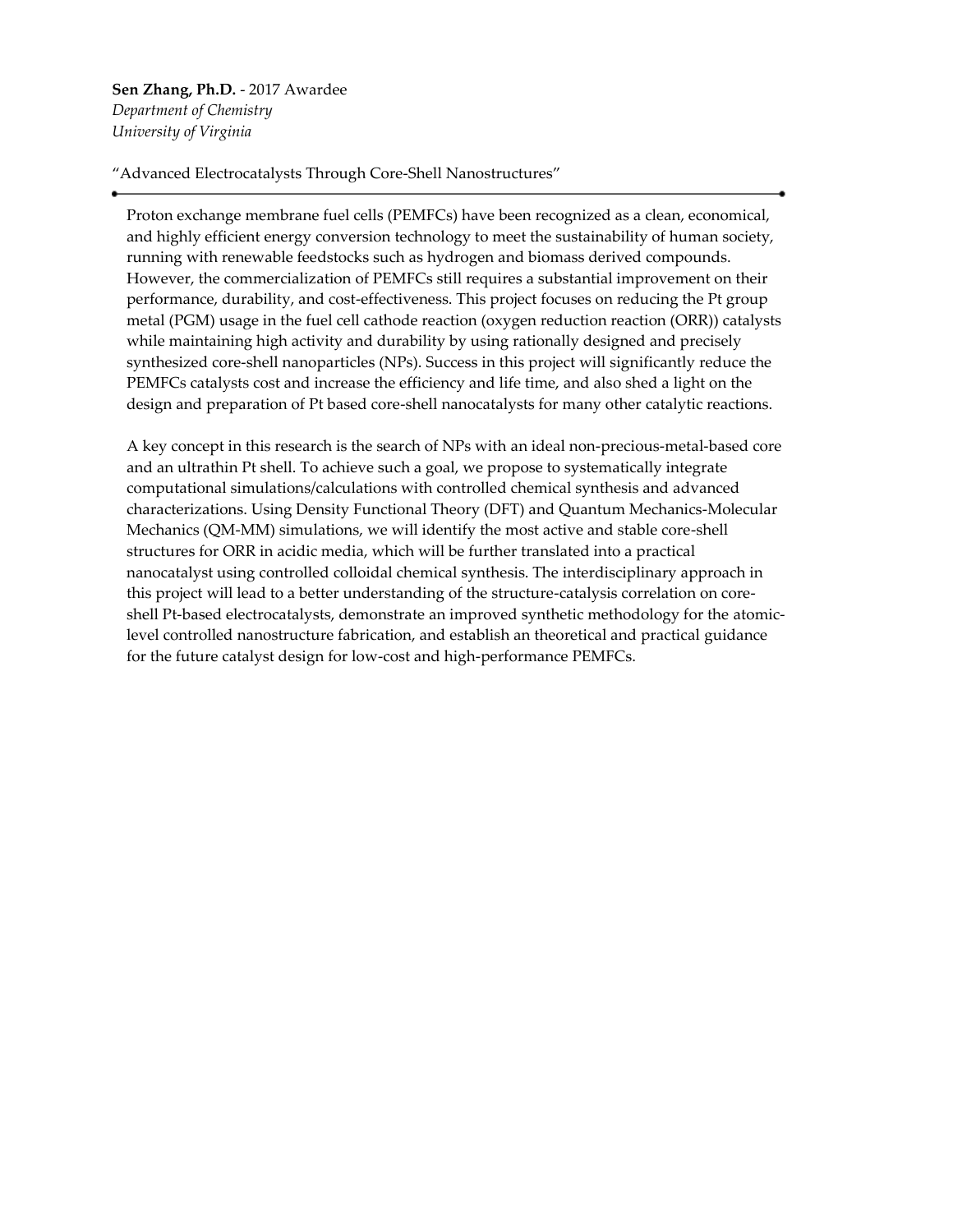#### **Laura Barnes, Ph.D.** - 2016 Awardee

*Department of Systems and Information Engineering University of Virginia*

"A Novel Computational Framework for Prediction of Severe Sepsis and Response to Therapy"

Sepsis, the systemic response to infection, is the leading cause of in-hospital mortality and is associated with significantly higher costs. Severe sepsis (sepsis complicated by organ dysfunction) strikes more than 1 million Americans and has a 30% mortality rate. Furthermore, those patients who survive severe sepsis are more likely to have permanent organ damage, cognitive impairment, and physical disability. The best chance of survival of severe sepsis is earlier and more aggressive treatment response. In fact, recent studies suggest that every onehour delay in treatment of severe sepsis/shock with antimicrobials increases a patient's mortality probability on average by 7.6%. Many of the sepsis related deaths could be postponed or averted if better early warning score (EWS) were in place. However, current methods for identifying and predicting severe sepsis are biased and inadequate. Many institutions use systemic inflammatory response syndrome criteria to identify patients at risk for severe sepsis, but this strategy is not validated and misses 1 out of 8 cases. Furthermore, the best therapy for patients with severe sepsis remains unknown despite several recent randomized studies of protocolized care. The goal of the proposed work is to overcome the limitations of existing systems such as the SIRS criteria by developing a new computational framework for the prediction of severe sepsis including the early identification of severe sepsis and predicting the individualized response to therapy post diagnosis indicators using patient demographics and commonly available clinical laboratory values and vital signs. We hypothesize that patients at risk for severe sepsis with bloodstream infections can be identified earlier and with greater sensitivity and specificity by employing sophisticated computational modeling techniques for prediction. Furthermore, we hypothesize that we can better predict and quantify response to therapy based upon historical clinical data and individual patient attributes.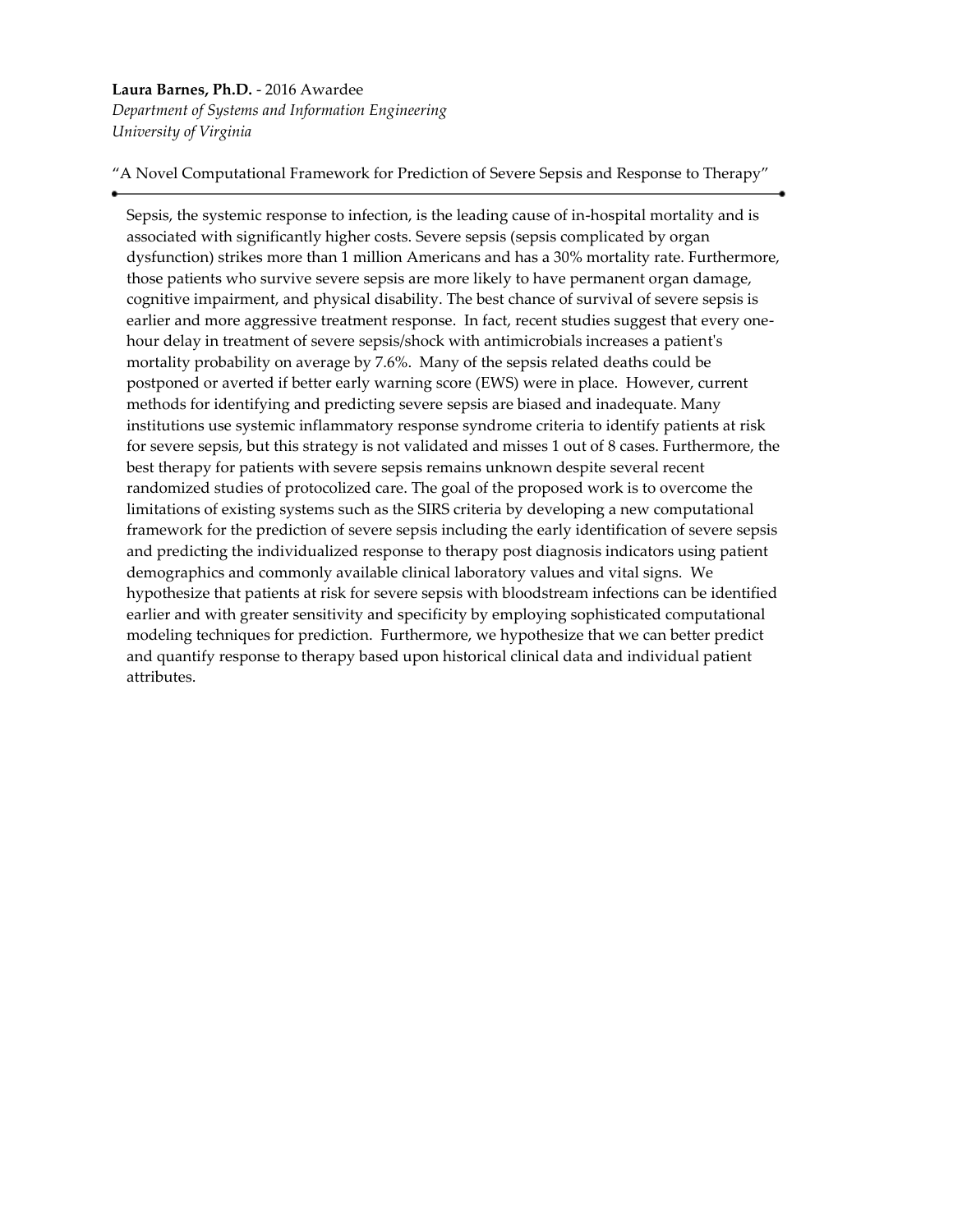**Andreas Gahlmann, Ph.D.** - 2016 Awardee *Department of Chemistry University of Virginia*

"Harnessing the Power of Bacterial Populations"

Most bacteria found in nature form dense multicellular communities called biofilms. Yet, the majority of our knowledge of microbiological life has been obtained from isolated cells in solution. The large number of cells found in a biofilm enables bacteria to have a measurable impact on the macroscopic world. For example, biofilms of electron producing bacteria can metabolize chemical compounds found in waste water and thereby generate electrical power in microbial fuel cells. This ability of bacterial populations, if successfully harnessed, could provide enough power to make waste water bioremediation energy neutral and remotely deployable. However, the cellular level mechanisms of electricity conduction within biofilms are still poorly understood.

The goal of the proposed research is to shed light into the single-cell dynamics within microbial communities. A critical barrier to progress in biofilm research is the inability of current methods to visualize the behavior of individual cells over many generations with sufficient resolution. Here, we propose to integrate newly-developed lattice light-sheet microscopy with fluidic fuel cell growth chambers that contain electrode substrates and enable electrical power measurements. Without perturbing the biofilm, we will visualize how individual bacterial cells in pure- and mixed-species community cooperate to generate electrical currents throughout the biofilm. To extract quantitative and statistically significant information from the obtained image sequences, graduate and undergraduate students in the Dept. of Chemistry and the Dept. of Electrical and Computer Engineering at the University of Virginia will work together to develop the required computational data analysis framework. This combined experimental and computational approach will lead to a mechanistic understanding of how the capabilities of bacterial populations can be harnessed to generate electrical power. At the same time, these results will also inform potential strategies to control biofilms in medical, industrial, and agricultural applications.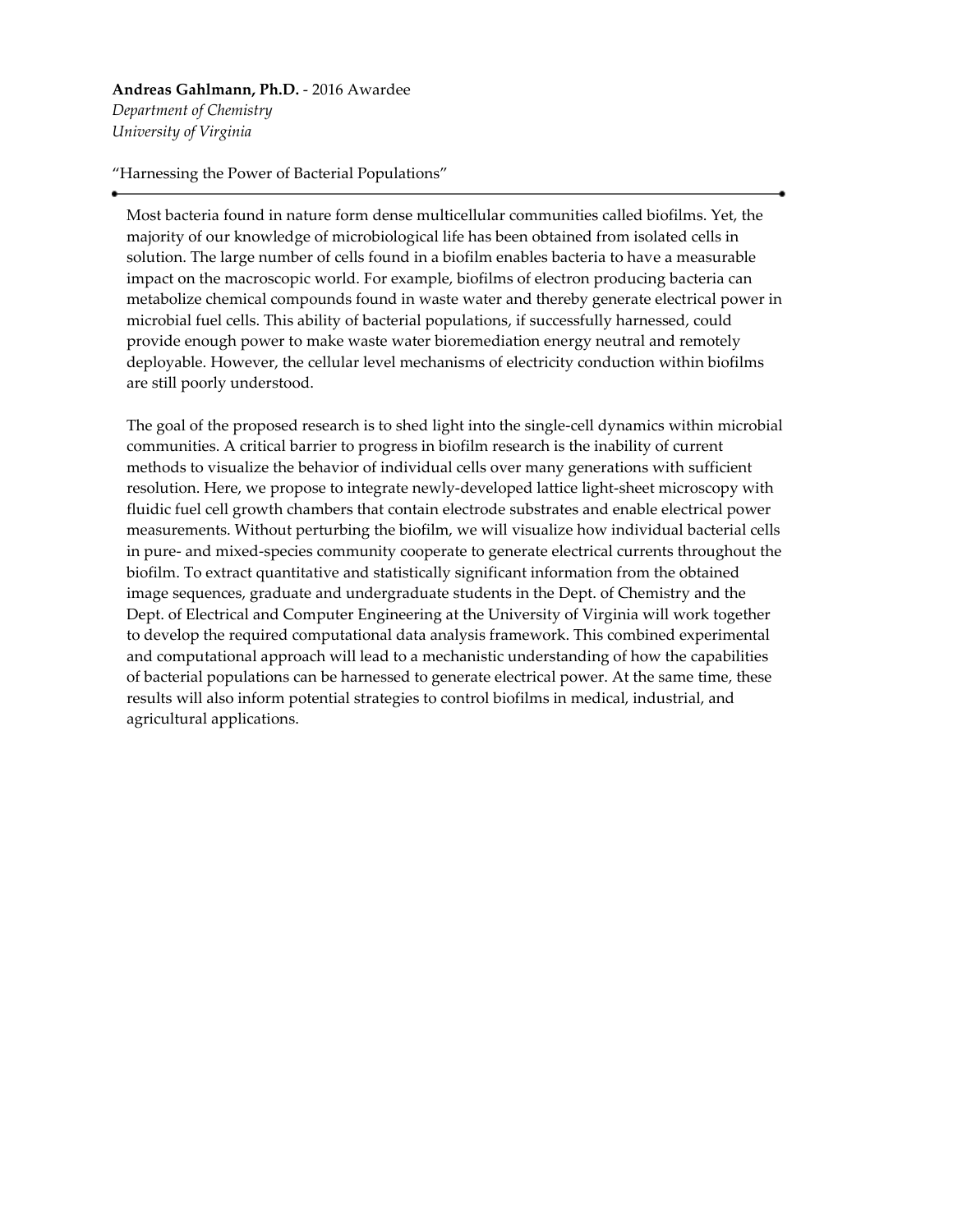#### **Kristine Grayson, Ph.D.** - 2016 Awardee *Department of Biology*

*University of Richmond*

"Using Genome-Wide Association Models to Determine the Genetic Architecture of an Invasive Forest Insect"

Understanding the ecological and economic impact of invasive species requires estimating the potential range of spread in a new habitat. An underappreciated component of spatial spread in invasive species is the process of adaptation at a range edge, where changes in phenotypic traits can overcome previous limits on climatic or habitat suitability. Examining the genetic architecture of these traits is the next frontier for studies of life history adaptation. Next generation sequencing now allows detailed investigations of the genetic structure underlying observed phenotypic differences and ecologically-relevant adaptations. We use the North American invasion of the European gypsy moth (Lymantria dispar), a highly destructive forest pest, to examine the genomic basis of range-wide variation in developmental and life history traits. We will conduct a genome-wide association study to map genetic differences between established and invasion front populations and test for local adaptation in phenotypic traits associated with gypsy moth persistence and spread. Specifically, this study uses bioinformatics methods to test for selection on high temperature tolerance at the southern invasion front in Virginia. At this dynamic range edge, gypsy moth populations are continuing to spread through the Appalachian Mountains, but may be experiencing temperature-associated limits on further spread in the Coastal Plain region. The novel contributions of this study include using genomic approaches to understanding the process of invasive species spread. While methods in genome-wide association mapping are well-characterized for model species, this will be the first application of these methods in an invasive species. Our results will assess whether a damaging insect pest can adapt to new climatic environments at an invasion front, which is important for understanding whether invasive species will shift their distribution under changing climates.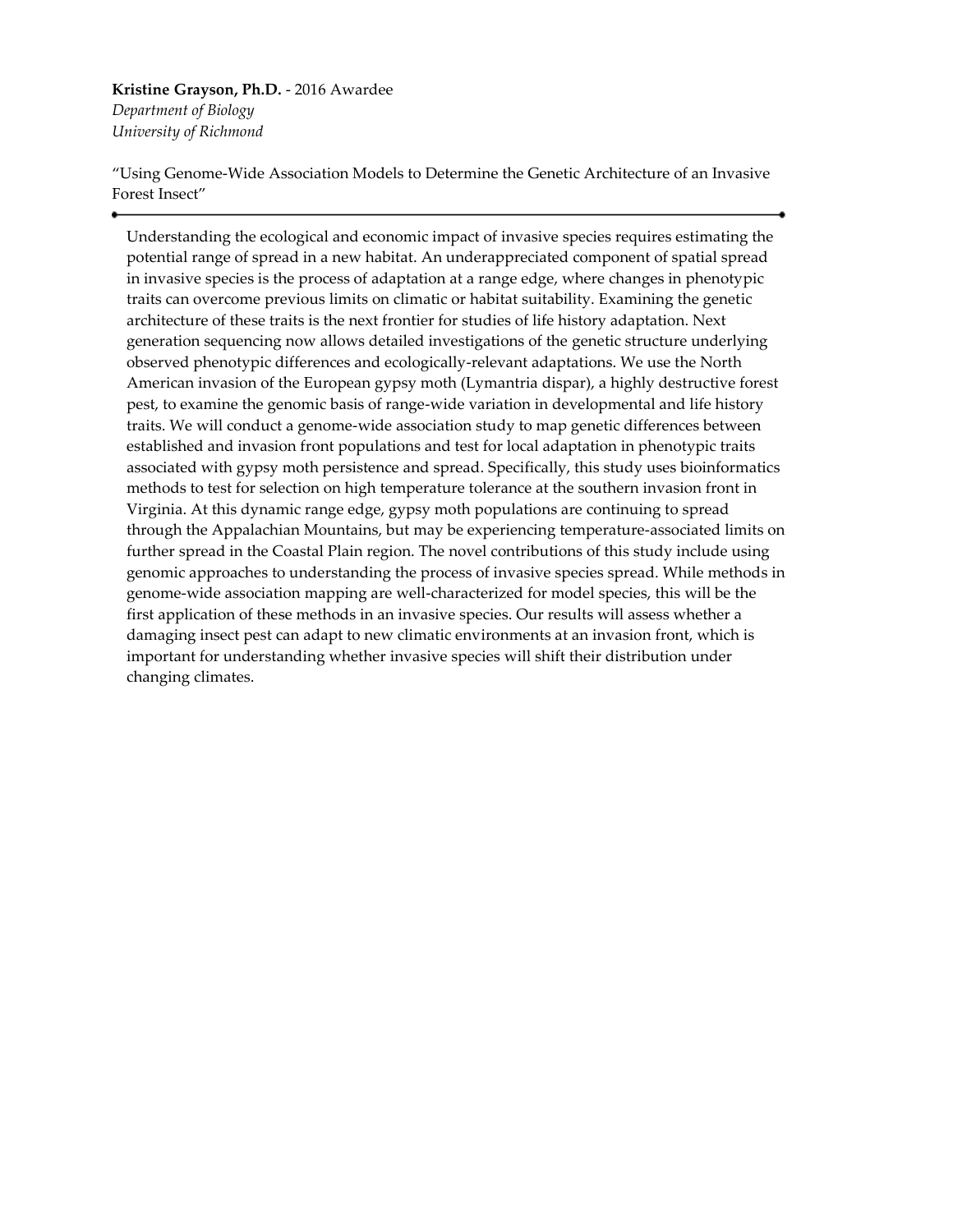#### **Kristian Hargadon, Ph.D.** - 2016 Awardee *Brown Student Center*

*Hampden-Sydney College*

"Bioinformatic Analysis Of CD8+ T Cell Differentiation In Tumor-free Versus Tumor-involved Lymph Nodes"

Melanoma, the 6th most common fatal malignancy in the United States, is the most lethal form of skin cancer because of its propensity to metastasize to several vital organs. Many cases of progressive melanoma are also associated with anti-tumor CD8+ T cell dysfunction. The nature of this immune dysfunction remains poorly understood, and it is unclear how tumor burden and lymph node involvement by melanomas impact T cell responses to this cancer. Using a murine model of metastatic melanoma, we will investigate the differentiation and function of CD8+ T cells isolated from tumor-free versus tumor-involved lymph nodes. Undergraduate students will perform whole genome expression microarray analyses on CD8+ T cells responding to the highly tumorigenic B16-F1 melanoma that metastasizes to tumor-draining lymph nodes and the poorly tumorigenic D5.1G4 melanoma that is immunologically controlled and lymph node noninvasive. Linear modeling of normalized microarray data will be applied to identify by Volcano plot filtering differentially expressed genes in CD8+ T cells responding to these melanomas, and gene set enrichment analysis will be performed in limma in conjunction with Gene Ontology and KEGG databases to identify molecular processes, cellular functions, and biologic pathways exhibiting a significant enrichment of differentially expressed genes in these tumor-specific CD8+ T cells. These analyses will guide pathway-focused gene and protein expression arrays aiming to address how lymph node involvement by melanomas impacts the quality of CD8+ T cell responses to both tumor-derived and cancer vaccineassociated antigen. This bioinformatics approach to study CD8+ T cells activated in tumor-free versus tumor-involved lymph nodes will significantly improve our understanding of antitumor immune dysfunction and may suggest therapeutic strategies for interfering with its induction. Moreover, the interdisciplinary nature of these studies will enhance STEM training of undergraduate students preparing for graduate education and careers in bioinformatics and the biomedical sciences.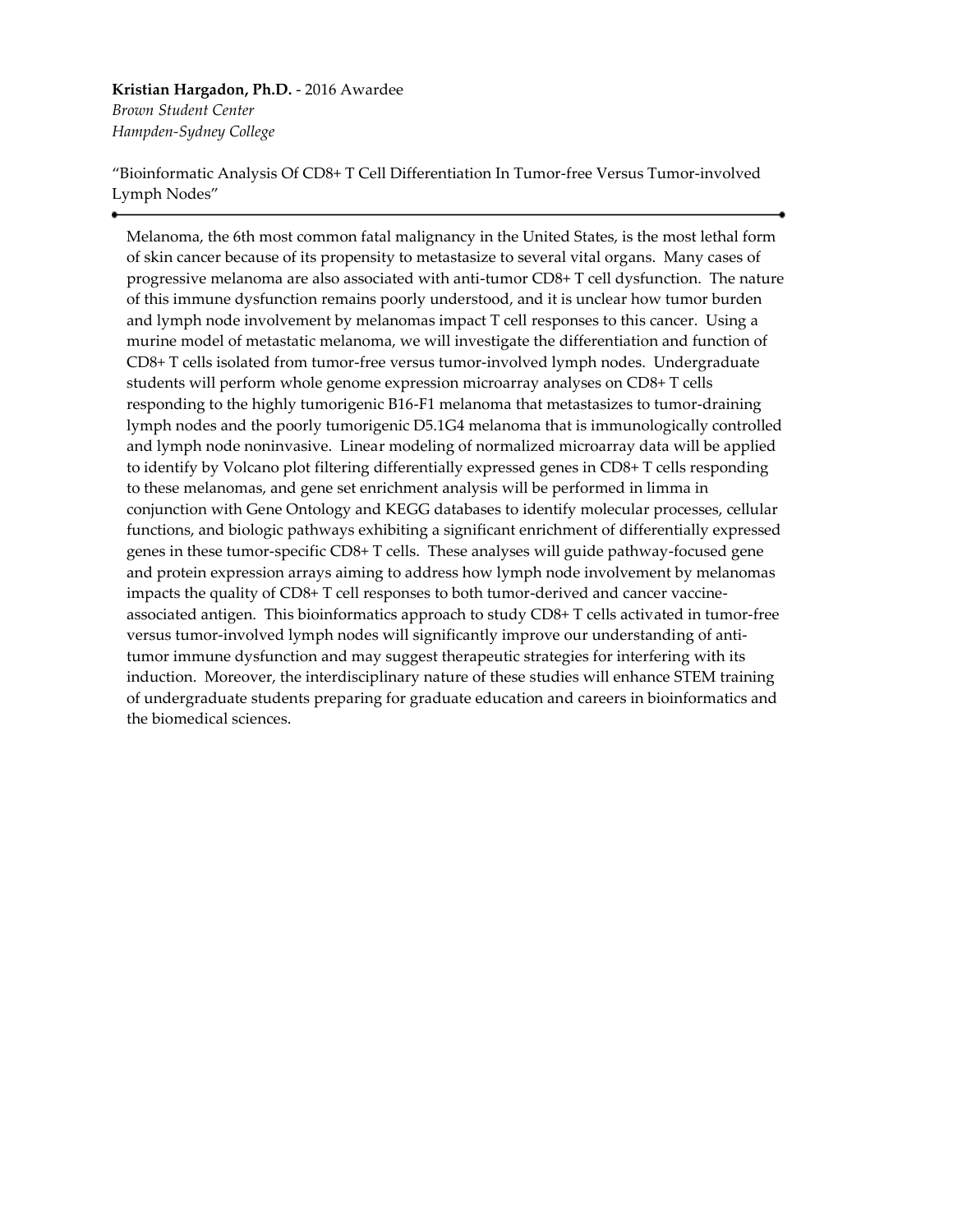**Christine Helms, Ph.D.** - 2016 Awardee *Department of Physics University of Richmond*

"Properties of Aligned Electrospun Nanofibers"

Electrospun nanofibers have potential importance in a vast array of fields including filtration, medicine, and energy. However, applications in these fields often need particular mechanical properties along with fiber alignment. Little is known about the effect of alignment on individual electrospun fiber properties.

In the proposed research we aim to model the electric field used to produce aligned fiber during parallel plate electrospinning and measure the mechanical properties of aligned and nonaligned electrospun poly(ethylene oxide) fibers.

We hypothesize that alignment of electrospun fibers by the electric field will affect the mechanical properties of the fibers through increased modulus, increased strength, decreased extensibility, decreased elasticity and altered failure mechanism. Specifically our aims are:

Aim 1: Computationally model the electric field used to align the electrospun fibers. We will solve Laplace's equation using 4th order Runge-Kutta method.

Aim 2: Measure, quantify and compare the modulus, strength, extensibility, and elasticity of aligned and non-aligned fibers. We will use an atomic force microscope to manipulate and measure force exerted by individual fibers as well as their diameters.

Aim 3: Determine the method of failure of aligned and non-aligned fibers by imaging stretched fibers with scanning electron microscopy and transmission electron microscopy.

The combination of our electric field model and fiber data has the potential to provide insight into the mechanism causing the change in fiber properties and may act as a predictive tool for electrospun fiber properties. Also the individual fiber properties can be used in network model for electrospun fiber device design. Additionally the project will provide undergraduates the opportunity to experience scientific research first hand using cutting edge equipment and present their finding to the scientific community.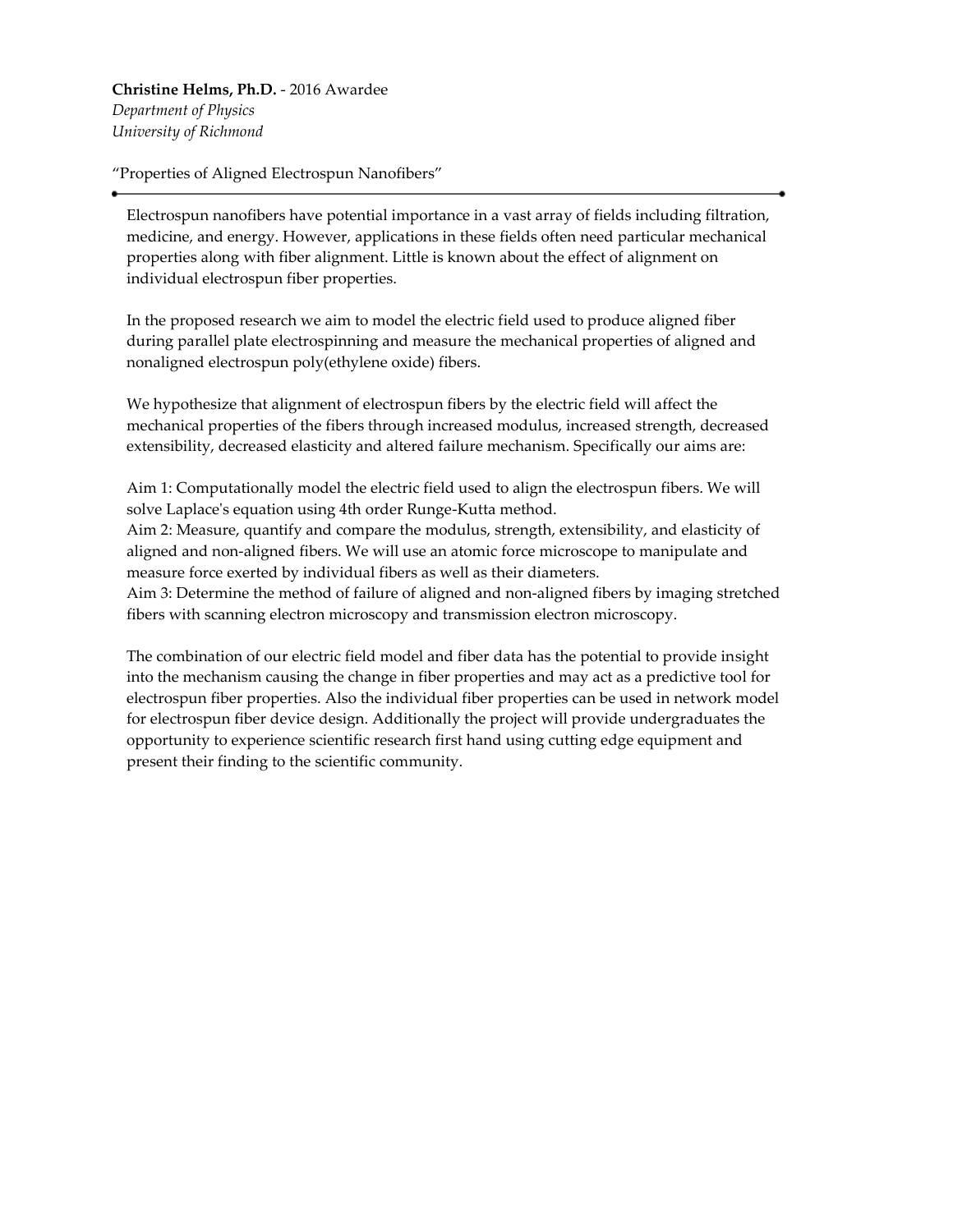**Eric Johnson, Ph.D.** - 2016 Awardee *Department of Biology Virginia Wesleyan University*

"Enigmatic Proteins in Ancient Cell Types: Identifying a Role for Arabinogalactan Proteins in Moss Spermatogenesis."

Arabinogalactan proteins (AGPs) are a diverse family of glycosylated, hydroxyproline-rich glycoproteins unique to plants that play widespread roles in plant reproduction, growth, and development; yet the molecular mechanism by which they function continues to be debated. These proteins have been identified in male gametes of diverse plant lineages, including the motile cells of ferns to those encapsulated in the pollen of flowering plants. This research aims to identify these mysterious proteins in the moss Physcomitrella patens and align their presence with developmental events within sperm cells. This moss is an emerging model system representing one of the oldest lineages of plants, arising 450 Mya, that is proving to be an excellent system for molecular studies because it is easy to culture and is amenable to targeted genetic manipulations. Using the Illumina HiSeq 2000 platform to quantify transcriptome-level changes throughout spermatogenesis, a thorough quantitative analysis will allow us to map changes in gene expression for 165 putative AGPs over four time points. These data will be confirmed using both qRT-PCR and a transgenic approach to localize expression within the plant. We will also utilize the high efficiency of homologous recombination in Physcomitrella to target the four most involved AGP encoding genes for labeling and deleting, which will allow protein-level characterization at key time points during spermatogenesis. This project will provide ample opportunity for undergraduate training in both molecular and quantitative techniques, including an RNA-seq analysis workshop at the Bioinformatics Core Facility at the University of Virginia, incorporation of data into a molecular techniques course at Virginia Wesleyan College, and provide support for up to five students to conduct and disseminate this research. Ultimately this project will develop a system that can be used to continue to probe the functional mechanisms of AGPs in an evolutionarily important cell.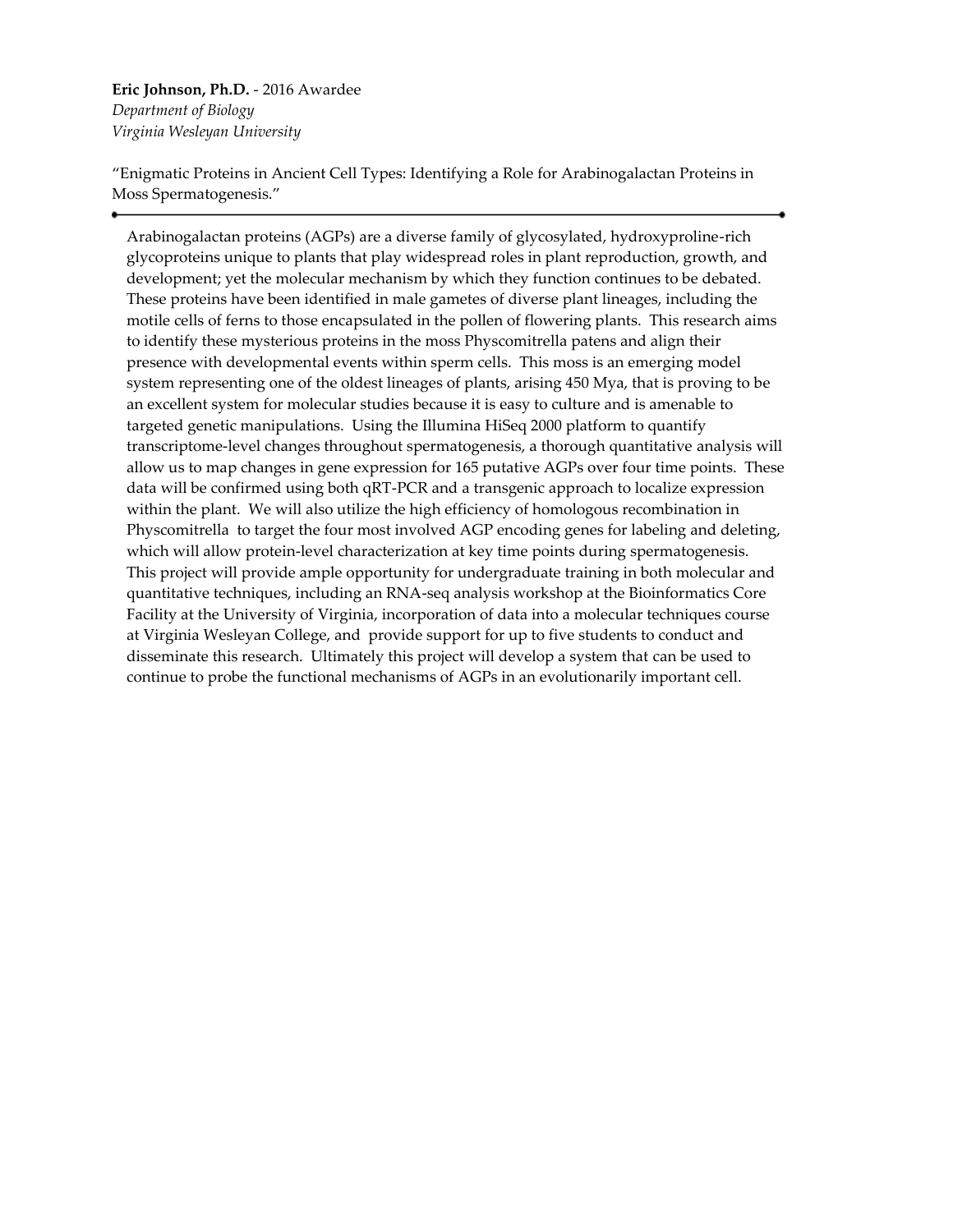**Kyle Lampe, Ph.D.** - 2016 Awardee With support from the Hazel Thorpe Carman and George Gay Carman Trust *Department of Chemical Engineering University of Virginia*

"Simulation And Synthesis Of Engineered Extracellular Matrix Proteins For Neural Tissue Engineering"

The loss of neurons and associated glial support is a hallmark of neurodegenerative disease. Recent attempts at restoring damaged neural tissue involve engineering 3D microenvironments that regulate neural stem cell (NSC) proliferation and differentiation. These microenvironments are often designed to mimic essential properties of the native extracellular matrix (ECM), including elasticity, proteolytic remodeling, and cell-adhesive sites. However, creating an appropriate microenvironment that retains many such biological functions remains a challenge for protein engineering. An effective protein engineering--based biomimicry strategy would enable design of stimuli-responsive and multifunctional biomaterials that could deliver stem cells and allow precise control of their behavior for neural tissue regeneration. Because of their physicochemical similarities to the ECM, elastin like proteins (ELPs) can be utilized as NSC carriers for targeted delivery. Using state-of-the-art computational chemistry approaches, including atomistic molecular dynamics simulations, we will examine the structural stability of a laminin-mimetic elastin-like (LG-ELP) protein scaffold. Though computationally intensive, MD simulations are less costly and labor-intensive than manually screening the properties and solution-state behavior of large families of LG--ELP constructs. Simulating a system in silico affords a view of its structural stability and bulk (thermodynamic) properties. Thus, computer simulations represent a potentially powerful new route in our protein engineering/design workflow; enabling identification and screening of non-folded candidates before costly expression and purification. With this approach we aim to 1) engineer proteins that respond autonomously to small temperature shifts as a mechanism of gelation, 2) create hydrogels that support and regulate cell function as a controllable substitute for normal physiological microenvironments, and 3) train multiple undergraduates trans-disciplinarily in computational protein design and experimental protein synthesis techniques. This proposal will provide a foundation for more effective (structurally-guided) approaches to engineering new matrices, thereby accelerating the iterative design process toward minimally invasive cell-matrix delivery to diseased brain areas.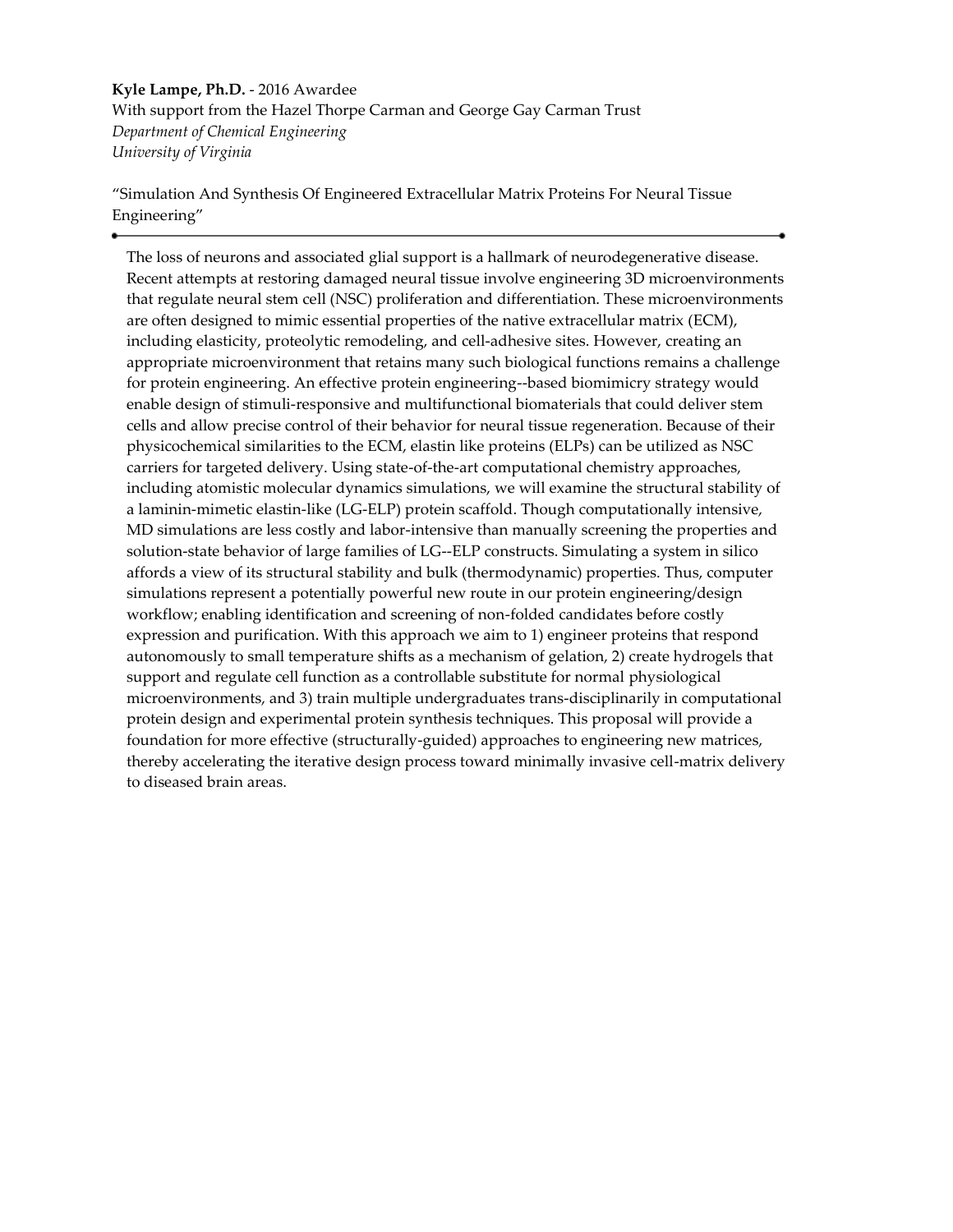### **Sara Maxwell, Ph.D.** - 2016 Awardee *School of Interdisciplinary Arts and Sciences University of Washington*

"Seabird Collision Risk Models to Balance Ecological Protections and Access to Clean Energy"

Development of clean, renewable energy is vital to human and ecosystem health, and is predicted to stimulate economic and job growth in Virginia and the Mid-Atlantic region. Wind energy is considered one of the cleanest energy sources, however, it is not without impacts that must be mitigated under a variety of US laws. The construction and operation of offshore wind turbines can cause impacts on seabirds through collision with moving turbine blades, and avoidance responses may result in displacement from key habitats or increase energetic costs, and many species in the mid-Atlantic region are listed as protected under a variety of state and federal laws. This may affect birds migrating through the area, and particularly those that may use wind energy lease areas as important foraging habitat. To quantitatively assess risk, risk models must be developed for seabirds and requires information on their spatial distribution, flight altitude, and animal behavior (e.g., foraging or transiting) to determine the likelihood of co-occurrence with the wind energy. The goal of this research is to develop quantitative, robust spatially-explicit collision and disturbance risk models. The researchers will use satellite tracking on a population of individual birds across three protected species to empirically determine flight heights, animal behavior and habitat distribution. To highlight areas of high and low risk of wind turbines to seabirds, the data components will be integrated to create individual- and multi-species collision and disturbance risk models. Additionally, the project aims to train undergraduate students to undertake the field and analytical techniques of this project. This project will provide essential information for understanding the potential risk of offshore wind energy developments, and can help to balance ecological protections and clean energy development, as well as develop a workforce in Virginia with expertise in clean energy.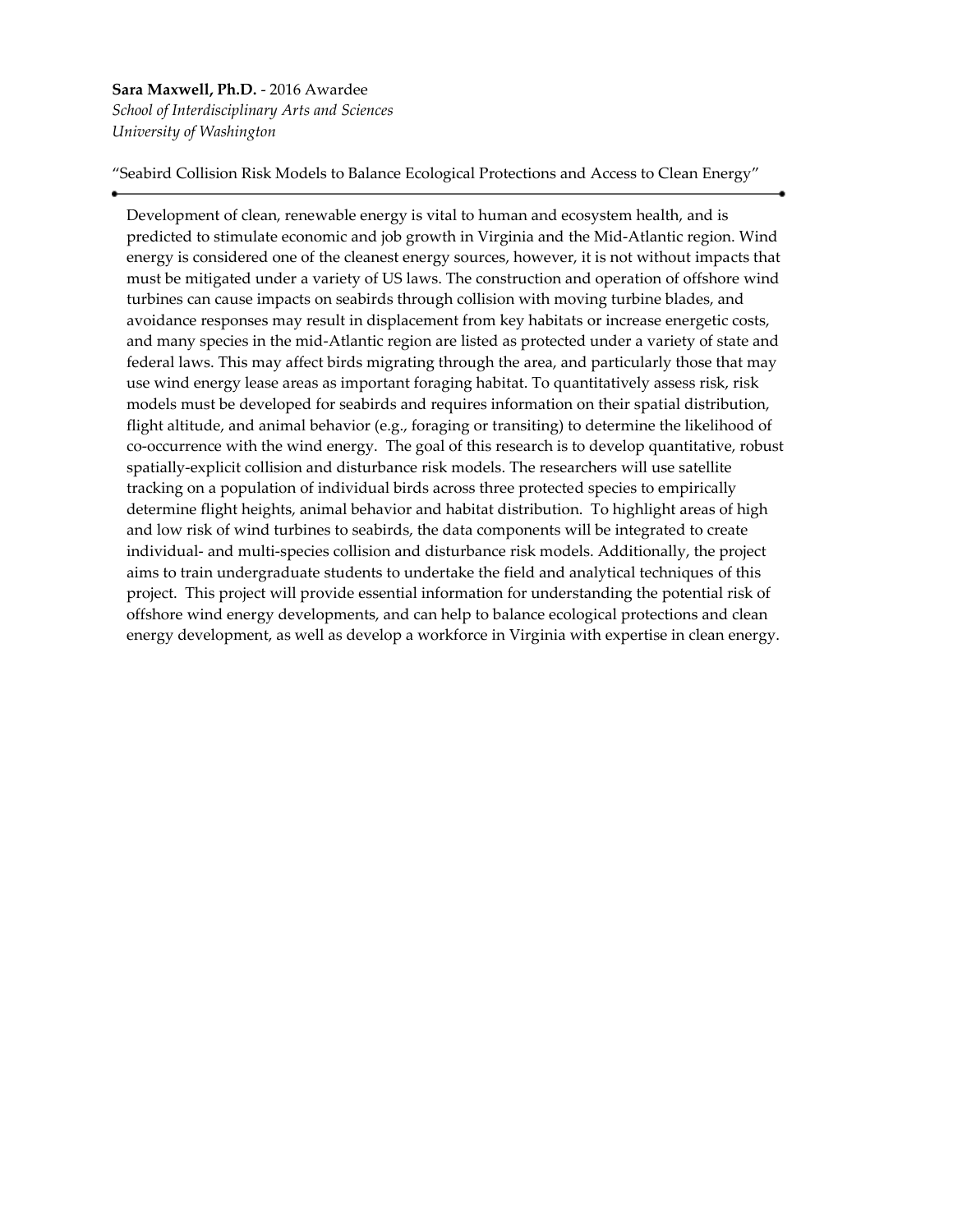## **Shengfeng Cheng, Ph.D.** - 2015 Awardee *Department of Physics Virginia Polytechnic Institute and State University*

"A Computational Model to Study the Self-assembly of Microtubules"

The long-term objective of my research is to understand the nonequilibrium self-assembly of complex building blocks into dynamic superstructures, using microtubules as a model system. As a major component of the cytoskeleton, microtubules are hollow cylinders made of dimeric tubulin proteins. The aim of this proposal is to construct a coarse-grained model of the tubulin dimer (called CG dimer) that can be used to study the self-assembly of microtubules. Based on our previous wedge model of tubular structures, we expect to use 50-70 CG sites to represent each tubulin dimer. The CG dimer should capture both the dynamics and conformation (shape) of tubulin in order to describe both the self-assembly and biomechanics of microtubules. We will exploit the recently available atomistic structures of microtubules. First, atomistic molecular dynamics modeling will be performed on a microtubule segment. A method called essential-dynamics coarse-graining will be used to analyze the atomistic trajectory and identify dynamic domains, the center of mass of which the CG sites will be assigned to. The interactions between CG sites will be harmonic potentials with spring constants parameterized such that the dynamics and shape of tubulin are roughly preserved. The dimer-dimer interactions will occur via surface binding CG sites with strengths matching those of tubulin-tubulin interactions from the atomistic simulation. Our immediate specific aim is to produce microtubules in the self-assembly simulations starting with a solution of free CG dimers, which will yield fresh insights on the kinetics, dynamics, and pathways of microtubule self-assembly and help answer long-standing questions regarding the structure of microtubules. The CG dimer will also enable us to study biomechanics of microtubules, a field attracting substantial interests recently. Our long-term goal is to reproduce dynamic instability in silico with the CG dimer and to test a variety of hypotheses on its molecular mechanisms.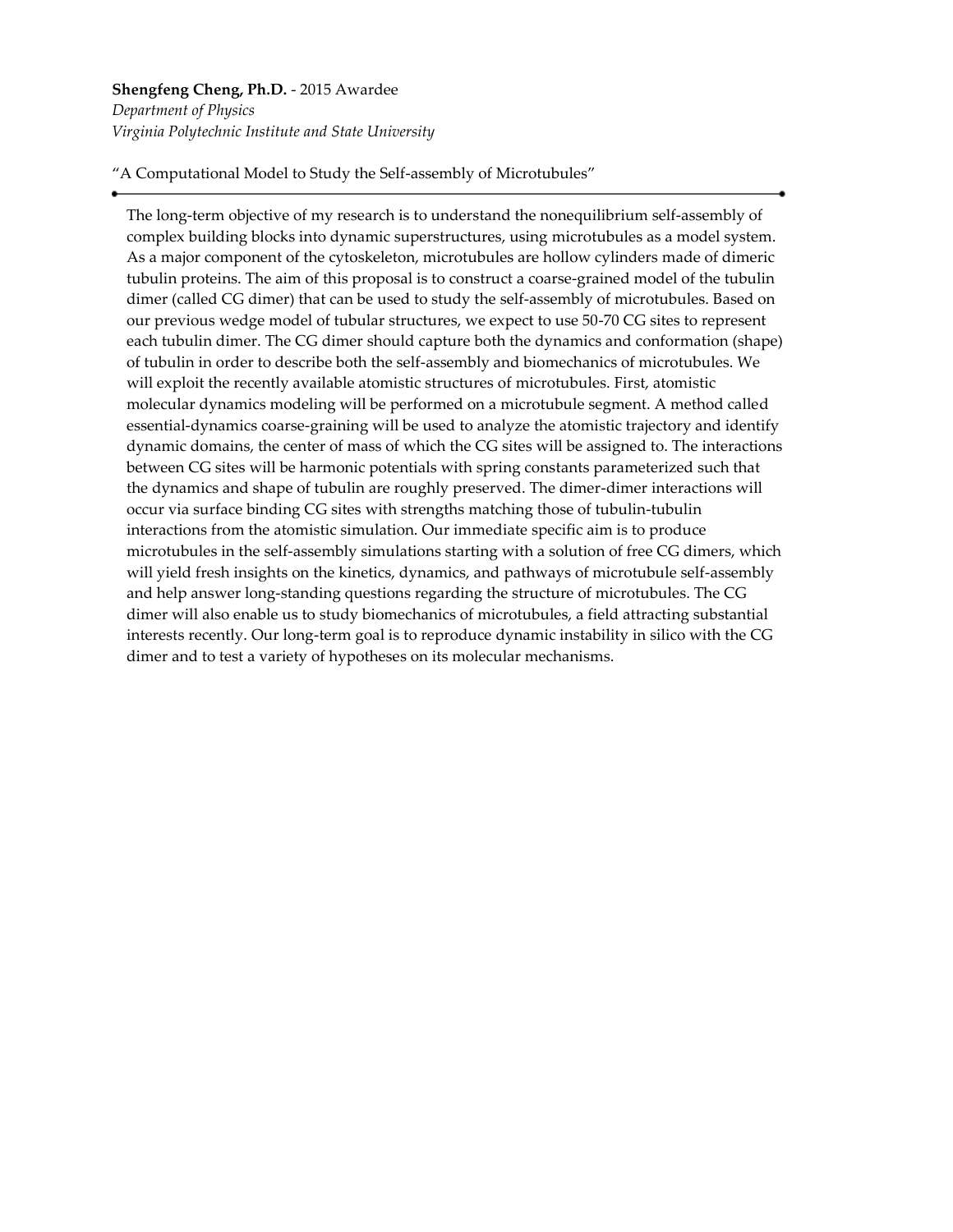### **Takeshi Fukao, Ph.D.** - 2015 Awardee *Department of Crop and Soil Environmental Sciences Virginia Polytechnic Institute and State University*

"Small RNA-mediated Transcriptional Regulatory Networks Governing Adaptation to Submergence and Reoxygenation in Rice"

Rice is the staple food for more than half the world's population, including 640 million undernourished people in Asia. Rice is also a fast-growing food staple in Africa and Latin America. Indeed, over one billion people depend on rice cultivation for their livelihood worldwide. Rice is suited to wet environments. However, complete submergence is a major constraint for rice production, resulting in annual losses of over \$1 billion in tropical and subtropical regions. A major regulator of submergence tolerance, SUBMERGENCE-1A (SUB1A), was identified in tolerant rice varieties. Our studies revealed that SUB1A, a plantspecific transcription factor, restricts carbohydrate consumption and elongation growth through transcriptional and hormonal regulation, thereby avoiding energy starvation during submergence. After floodwaters subside, submerged rice encounters re-exposure to oxygen, inducing reoxygenation injury. Recent studies demonstrated that SUB1A also contributes to reoxygenation tolerance. The long-term goal is to elucidate the mechanism of SUB1A-mediated tolerance to submergence and reoxygenation at molecular, cellular, and whole-plant levels. During the one-year of this study, we will dissect small RNA (sRNA)-mediated transcriptional regulation that coordinates submergence and reoxygenation tolerance using a combination of state-of-the-art genomic and computational tools. The specific aims are to 1) determine genes and splice variants that are up- or down-regulated by submergence and reoxygenation in a SUB1A-dependent manner by mRNA-Seq, 2) identify sRNAs that are differentially regulated by SUB1A using sRNA-Seq, and 3) construct sRNA-mediated transcriptional regulatory networks governing submergence and reoxygenation tolerance through integrated analysis of mRNA- and sRNA-Seq data. This study will determine how SUB1A controls expression of genes associated with acclimation to submergence and reoxygenation via sRNA-mediated regulation, providing valuable information for the development of new varieties with further enhanced tolerance. This project will train two undergraduate students at the forefront of interdisciplinary research, spanning the fields of plant physiology, molecular biology, genomics, and bioinformatics.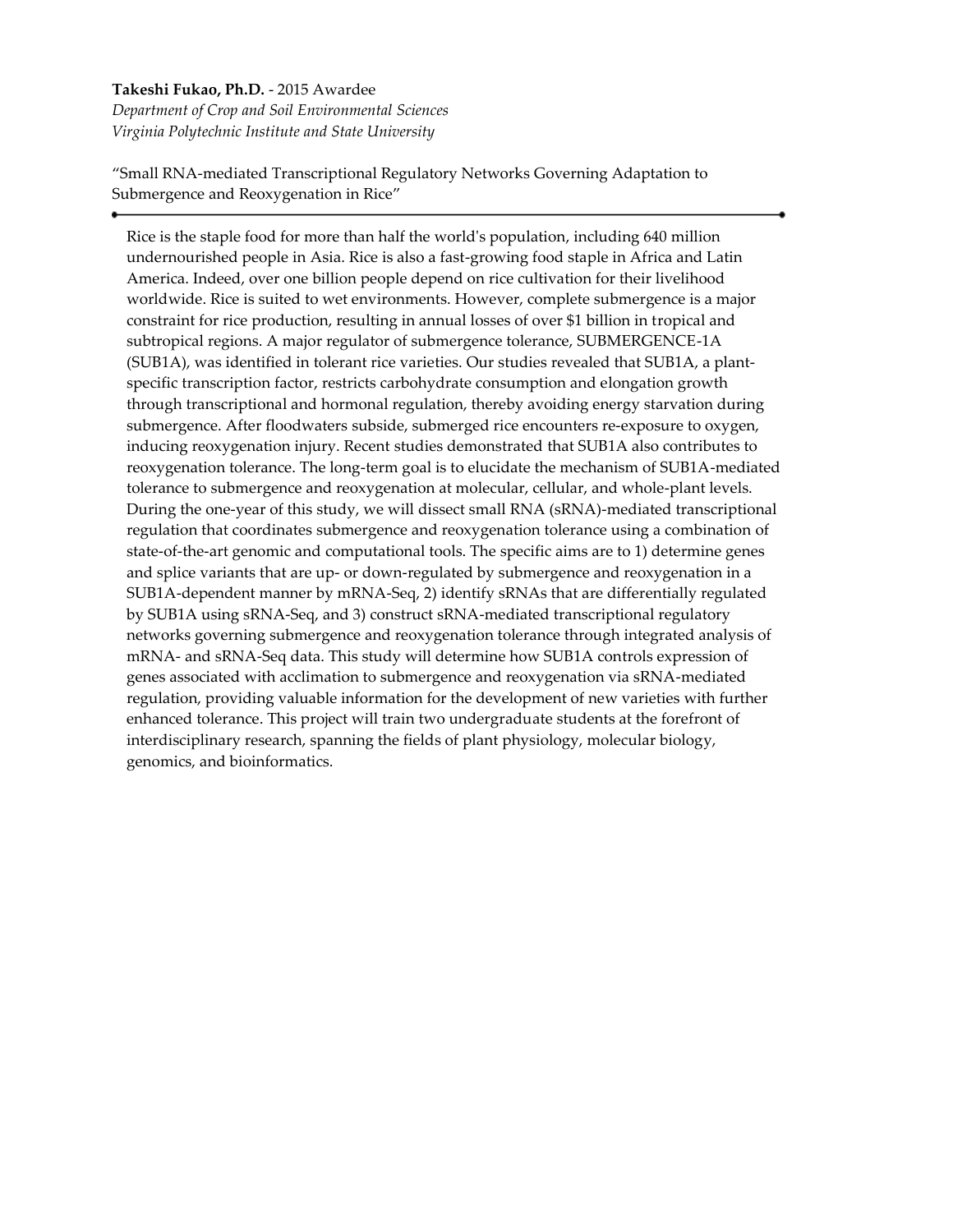#### **Angela Hilliker, Ph.D.** - 2015 Awardee *Department of Biology University of Richmond*

"Using Next Gen Sequencing to Identify Suppressors of Ded1, an RNA ATPase that Promotes Translation"

Cells constantly alter gene expression in response to their environment and signals from other cells. One quick and reversible way to alter gene expression is through translation. Under many stresses, most translation is inhibited and mRNAs are stored in cytoplasmic mRNA granules. After stress, some mRNAs quickly return to translation. How mRNAs move between translation and storage is unclear, but the RNA-dependent ATPase, Ded1, promotes this process. Ded1 performs two sequential roles to move mRNAs from storage into translation, in an ATP-dependent manner. We will combine the power of yeast genetics with advances in deep sequencing to identify genes that influence Ded1 function. We have wellcharacterized mutations in Ded1 that affect each of its two functions and will use these mutations as bait in a genetic screen to find loss-of-function suppressor mutations of ded1 mutants. However, classical ways of identifying suppressors are labor intensive and inefficient. Instead, we will back-cross the suppressors to the parent strain and force the cells to go through meiosis, essentially shuffling all the mutations in the suppressor strain. We will sequence the genome of several spores from meiosis and compare their sequence to the parent strain. The mutation(s) that correlate with the suppression phenotype will reveal the mutation that is responsible for suppression, identifying a new gene that interact with Ded1. By finding regulators of Ded1, we will increase our understanding of factors that are involved in deciding whether mRNAs are translated or stored. Additionally, Ded1's human ortholog, DDX3, is misregulated in a host of cancers and is utilized by Hepatitis C and HIV viruses as they invade human cells. By using yeast to identify regulators of Ded1, we may illuminate new genetic pathways that are relevant to viral infections and cancer progression.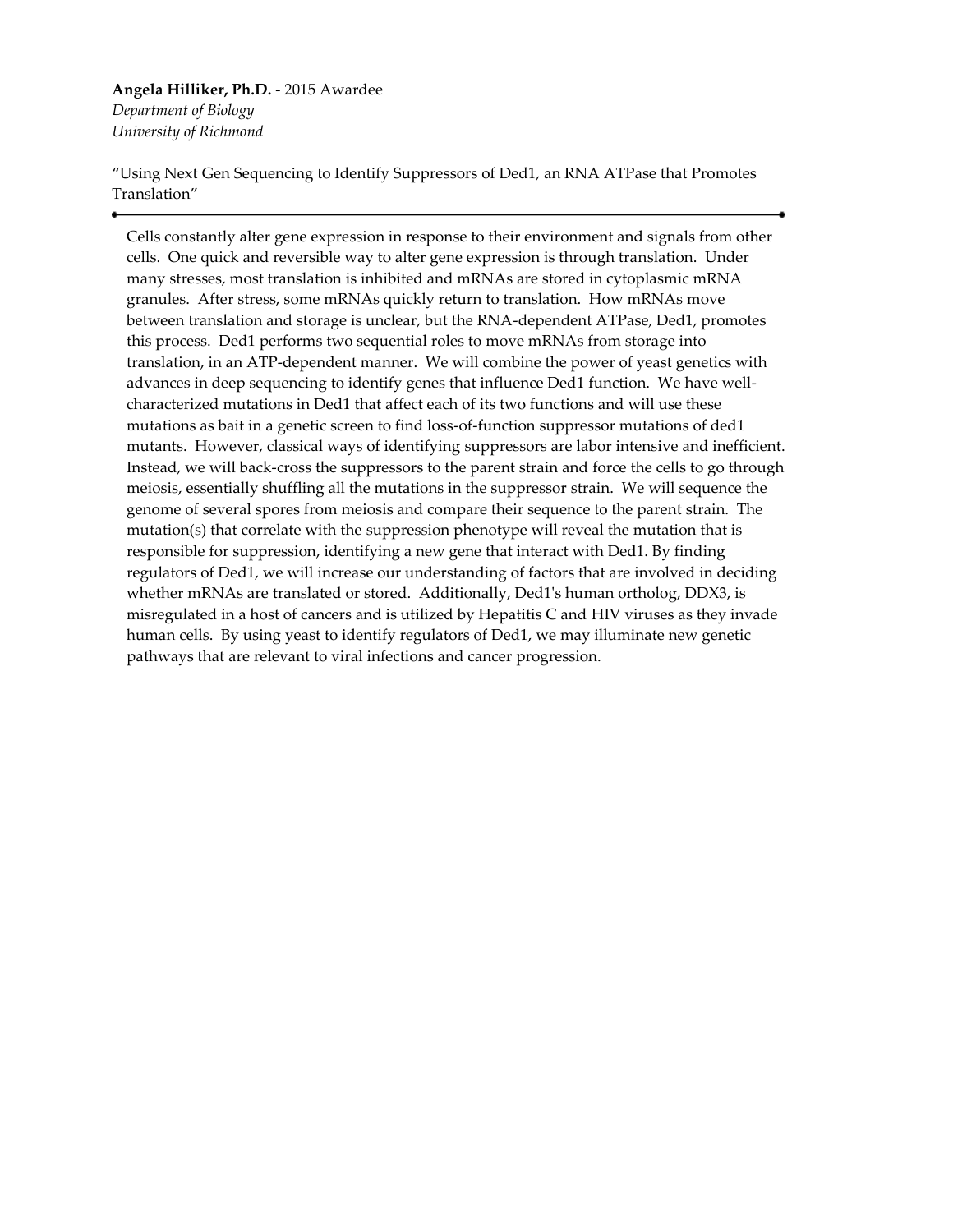**Venkat Maruthamuthu, Ph.D.** - 2015 Awardee *Department of Mechanical and Aerospace Engineering Old Dominion University Research Foundation*

"Developing Quantitative Measures of Mechanical Coherence in Epithelial Tissue"

Nearly 85 percent of all cancers occur in epithelial tissue. Moreover, 90 percent of cancerrelated deaths are due to one or more cancer cells breaking off from the primary tumor and spreading the cancer. Despite decades of research on the biochemical basis of cancers, the mechanical basis of cancer progression is still unclear. This is largely because very little is known about the mechanical coherence of epithelial tissues themselves, which is determined by the forces exerted among the cells within the tissue.

In this project, we propose to determine quantitative measures of the mechanical coherence of an epithelial cell sheet, using a combination of experiments and multiple computational approaches. We will extend our prior work using high-resolution traction force microscopy to determine the forces exerted by cells within a cell pair to much larger photo-patterned epithelial cell sheets. We will use several computational approaches including particle imaging velocimetry, correlation methods and finite element modeling to determine quantitative metrics of epithelial tissue coherence.

In Specific Aim 1, we will engineer epithelial cell sheets on flexible substrates and measure the deformation caused by cell generated forces in the substrate beneath.

In Specific Aim 2, we will compute the displacement field as well as the traction force field of the substrate due to the epithelial sheet.

In Specific Aim 3, we will first use correlation methods to determine a model-free metric of cellto-cell mechanical coordination in the epithelial sheet. We will also model the epithelial sheet as an elastic medium and compute inter-cellular forces at individual cell-cell interfaces within the epithelial cell sheet.

Our work will set a quantitative base line for the computed measures of mechanical coherence in epithelial tissue. Understanding how these measures are affected when genes that advance cancer are activated is expected to lead to novel therapeutic targets in the future.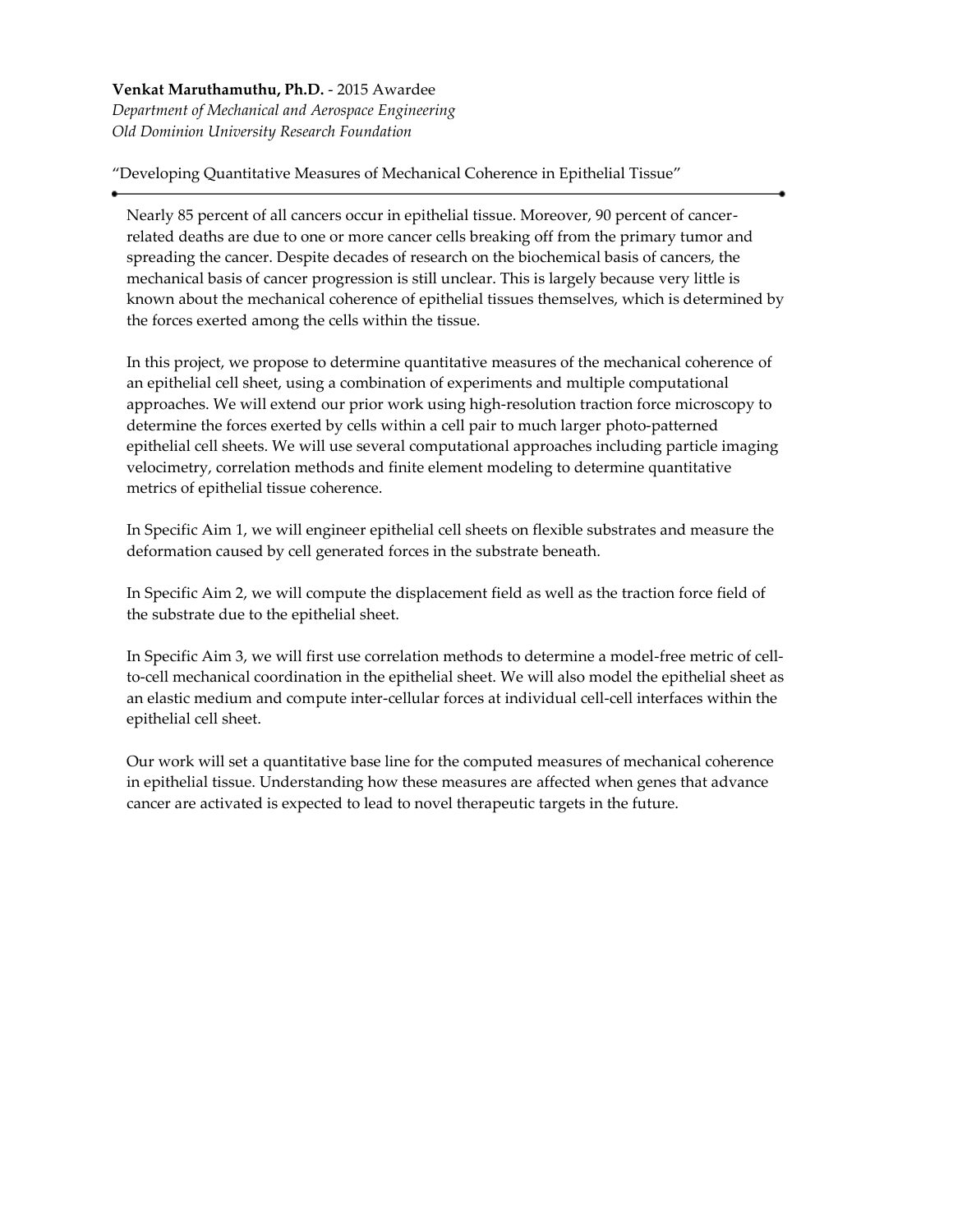**C. Daniel Meliza, Ph.D.** - 2015 Awardee *Department of Psychology University of Virginia*

"Biophysical, Dynamical-Systems Models of Neurons that Recognize Complex Acoustic Patterns"

The brain's ability to identify speech sounds in noisy and complex acoustic environments is necessary for language, but the computational principles used to solve this task are poorly understood. Songbirds are a useful model for neural mechanisms of sensory pattern recognition because they also use highly structured and variable vocalizations to communicate. The caudal mesopallium (CM), a region of the avian auditory cortex where learned objects are first extracted from sound stimuli, contains several distinct classes of neuron. Our goal is to determine how these neurons function together to perform this computation by constructing biophysical models that can represent the complex, nonlinear dynamics of the circuit. These models are not easily fit to experimental data, so we are adapting novel statistical data assimilation methods developed for chaotic physical systems. The aims of the proposed research are (1) to use these methods to determine which ionic conductances characterize each class of CM neuron and (2) to use pharmacological and gene expression data to validate these inferences and further develop the data assimilation methods for use with neural systems.

To address these aims, we will make whole-cell recordings from neurons in slices of zebra finch CM and inject current waveforms that activate a broad range of voltage-gated ion channels. The recorded voltage is used to estimate unmeasured states and parameters of Hodgkin-Huxleyform conductance models using nonlinear optimization software developed in collaboration with the Abarbanel group at UC San Diego. Completed models are internally validated by predicting voltage responses to novel injected currents and externally validated with pharmacology and single-cell gene expression data. Progress in this research will yield insight into the function of CM, demonstrate the feasibility of this approach for future study of neuron circuits, and contribute to development of general tools for the study of nonlinear systems.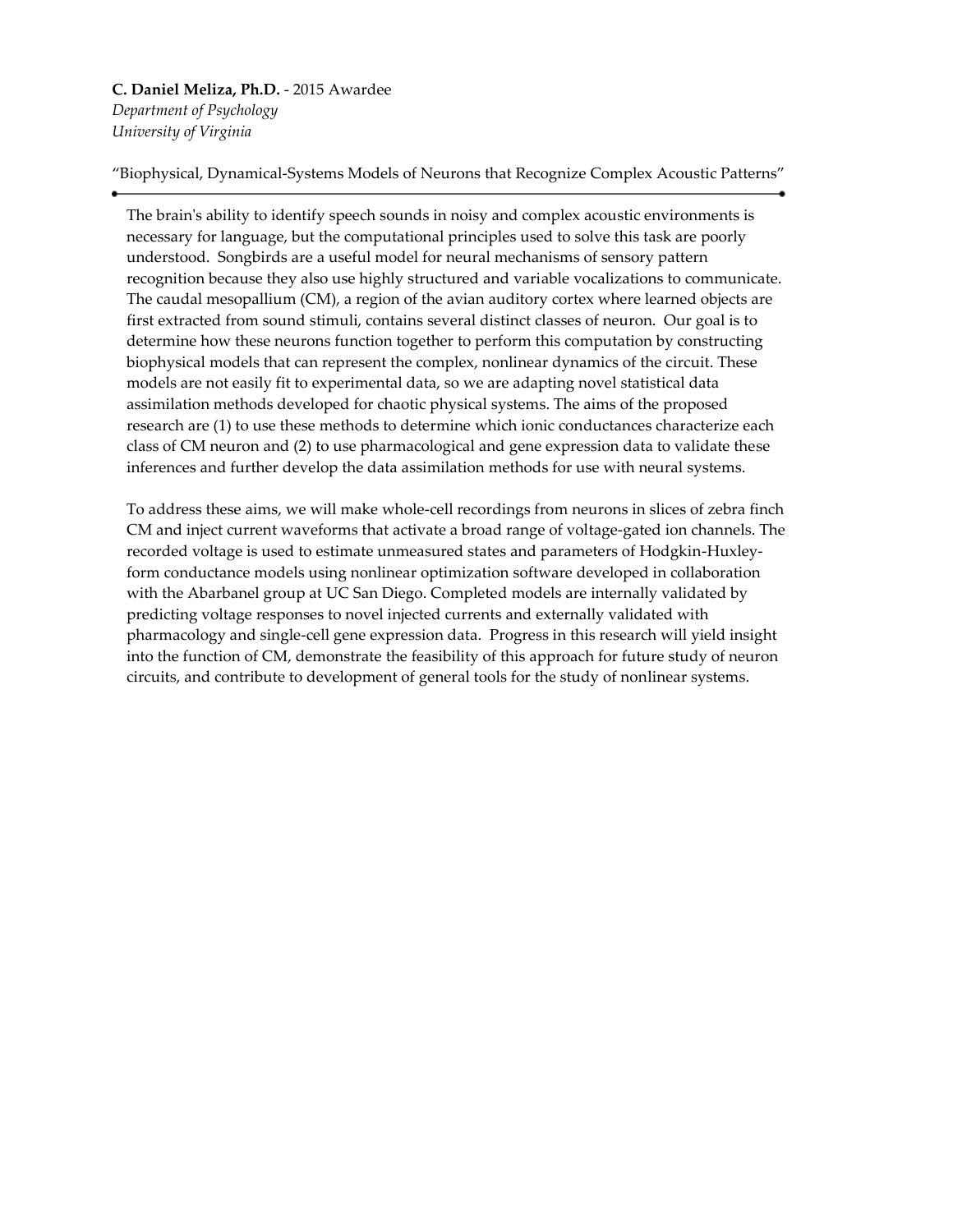**Helen Murphy, Ph.D.** - 2015 Awardee *Department of Biology College of William and Mary*

"Exploring the Evolutionary and Molecular Dynamics of Mixed Biofilms to Disrupt their Stability"

Rather than being solitary and free-living, many microorganisms are now recognized as existing in biofilms. These complex communities are attached to a surface and enmeshed in extracellular structures that confer protection to environmental stresses, including antibiotics. Biofilms are found in aquatic and terrestrial systems, in living and dead tissues, even on medical devices. Within these communities, individuals excrete products used by all members. This scenario could favor individuals who do not produce "public goods", but reap the benefit, which leads to the question: How could such cooperative systems evolve and maintain stability, when cheating phenotypes can potentially invade? Indeed, introducing engineered microbial "cheats" to disrupt stable communities, thus making them more susceptible to other interventions, has been proposed as a strategy for combating biofilms when they pose public health risks. Yet this strategy has not been tested due to the difficulty of studying most microbes. Recent work has shown that natural and clinical isolates of the yeast Saccharomyces cerevisiae develop complex biofilm colonies. While the genetic underpinnings of this trait are being uncovered, the evolutionary dynamics have yet to be explored. Using lab-based and computational approaches, we will study multi-strain S. cerevisiae biofilm communities- an exciting new direction for this model organism. First, using RNA-seq, a quantitative approach to measuring gene expression, we will characterize cells communicating with non-related individuals in a cooperative community, and identify targets for engineering "cheaters". Second, we will use a combination of stochastic spatial population modeling and lab-based experiments to explore a "Trojan Horse" strategy that we designed to disrupt stable communities: introduce a strain engineered to produce both a toxin which kills susceptible cells, and a self-protective anti-toxin. This research will allow us to better understand fungal biofilms and to explore whether disrupting cooperative communities using an evolutionary strategy is feasible.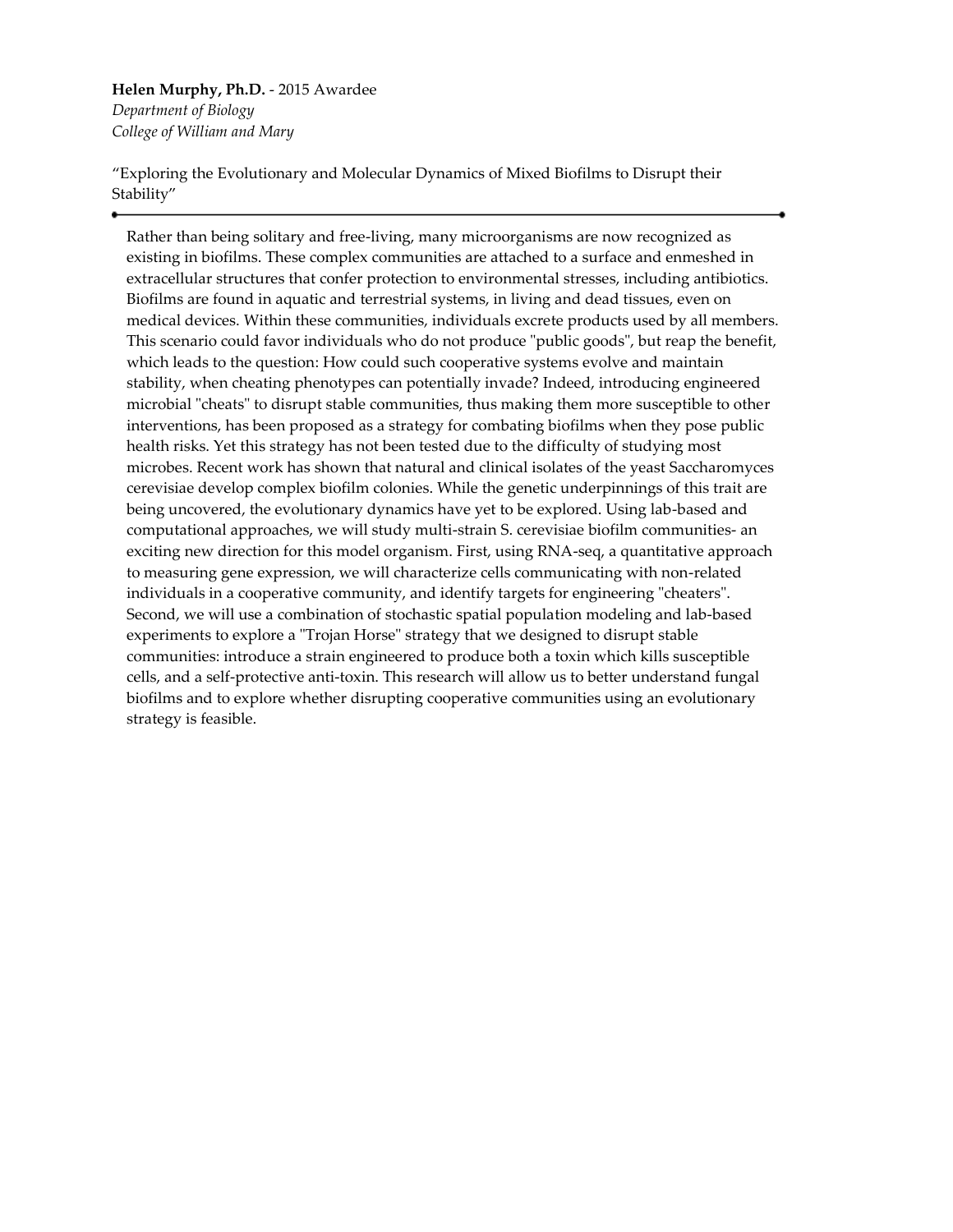## **Kendra Sewall, Ph.D.** - 2015 Awardee *Department of Biological Sciences Virginia Polytechnic Institute and State University*

"Using Social Network Models and Manipulations of Glucocorticoids to Understand How The Social Environment Impacts Neural Function"

The broad aim of this research is to characterize the direct impacts of social interaction on brain function. We know that social contact is essential to normative brain function because it provides enrichment and learning opportunities. However, social interactions are also one of the best-documented sources of chronic "stress," and can induce high levels of stress hormones (glucocorticoids). At very high levels glucocorticoid can impair neural plasticity, thereby compromising brain function. Individuals differ in their experiences of the benefits of social contact and detriments of socially-induced glucocorticoids, so quantifying the impacts of social interaction on brain function requires manipulating both variables and measuring outcomes in an animal model. The proposed work will manipulate social contact by housing animals in large (high contact) or small (low contact) groups and glucocorticoid levels (using sham or hormone implants) in a social bird, the zebra finch (Taeniopygia guttata), using a full factorial design. Zebra finches are a compelling study system because they live in groups of varying size and are an established neurobiological model. Importantly, because individuals experience differing levels of social contact or socially-induced "stress" within their social groups, independent of the experimental manipulation, we will use RFID (radio frequency identification) technology for tracking individuals to generate mathematical models of social dynamics, to identify factors underlying individual variation in brain measures. Subjects' brain function will be evaluated using three cognition assays and measures of neuronal survival, neuron density, and synaptic plasticity. Thus, the proposed study is highly interdisciplinary and integrates work from molecular and cellular neurobiology, cognitive neuroscience, and stress physiology with mathematical modeling, to better understand the effects of the social environment on brain function. Undergraduate researchers will contribute to all aspects of the research and be trained in computational approaches, cognitive neuroscience, and cellular and molecular neurobiology.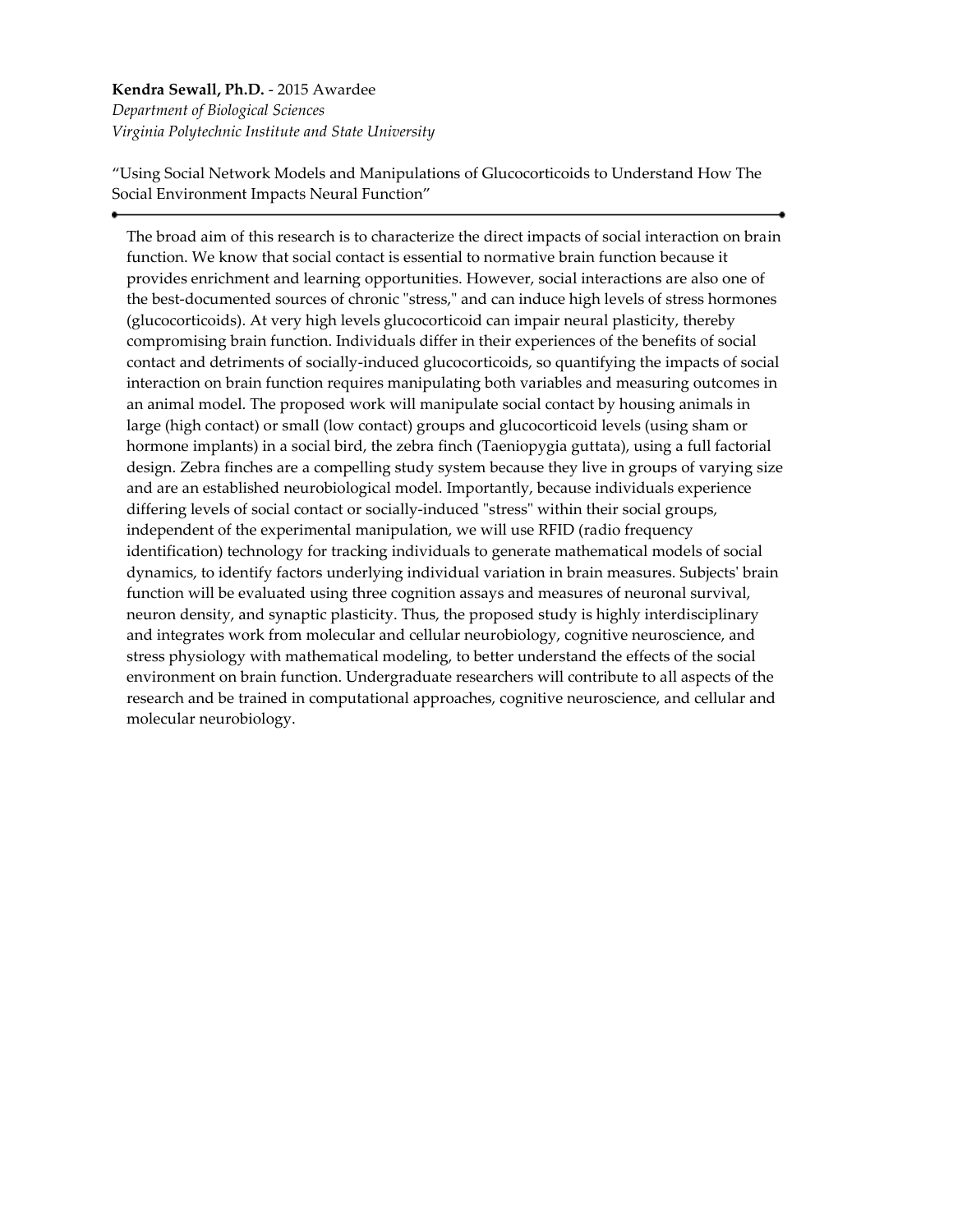## **Karsten Siller, Ph.D.** - 2015 Awardee *Department of Biology University of Virginia*

"Intelligent Microscopy: Self-guided Image Acquisition and Quantitative Analysis in Neural Stem Cell and Neuronal Degeneration Research"

Technological advances in light microscopy facilitate the investigation of molecular and cellular mechanisms underlying tissue development in normal and disease states, including stem cell behavior and neuronal degeneration. A challenge in microscopy is the imaging of sparsely distributed cells at unknown positions, which either requires laborious search for "regions-ofinterest" (ROIs), or tiled imaging of the encompassing area, creating an overhead of insignificant images without cells of interest. Time-lapse microscopy may be particularly challenging when attempting to capture rare cellular events in a preselected single ROI, because chosen cells may never exhibit the "event-of-interest" during the time of observation. We developed a software tool, AutoImage, for the widely used open-source Micro-Manager software package that converts "conventional" microscopes into automated imaging platforms. The specific project goals are: 1) Extension of AutoImage function to enable "intelligent acquisition" modes where acquisition parameters are dynamically adjusted using realtime image analysis for self-guided "region-of-interest" or "event-of-interest" imaging; 2) Utilization of AutoImage for quantitative investigation of cellular mechanisms controlling neuronal degeneration and neural stem cell migration; and 3) Interdisciplinary training for undergraduate students in computational science and biology involved in the here proposed project. In the long-term, our results are expected to advance our mechanistic insights into these biologically important processes, which may lead to new future therapeutic acute spinal cord injury intervention therapies and a better understanding of abnormal stem cell migration events such as tumor metastasis. Furthermore, we will disseminate AutoImage bundled with the widely used open-source Micro-Manager microscope control software package, thereby facilitating the broad utilization of our software free of charge on a wide range of microscope systems in the scientific community.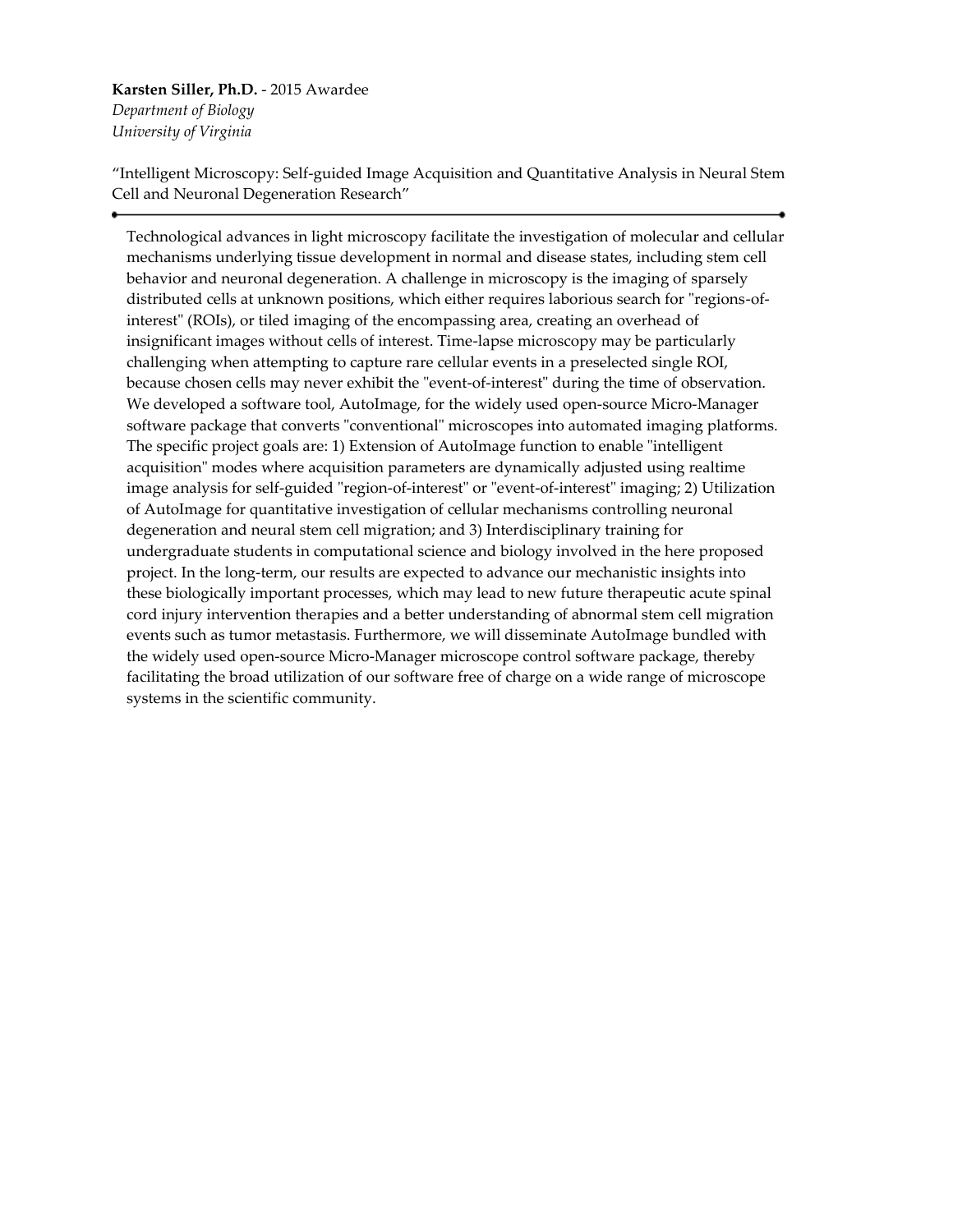**Isaiah Sumner, Ph.D.** - 2015 Awardee *Department of Chemistry and Biochemistry James Madison University*

"Computational and Biochemical Determination of the Mechanism of Thioester Aminolysis"

Protein post-translational modification (PTM) is a rapid method for cells to respond to changes in internal or environmental stimuli. Despite the prevalence of PTMs in regulating all cellular pathways, the mechanisms used by the enzymes that carry out the modifications are relatively unknown. We propose to combine computer simulations with experimental biochemistry to uncover the mechanisms used by enzymes that catalyze two types of modifications: ubiquitination and acetylation. Defects in the enzymes catalyze these PTMs can result in neurological disorders, anemia, cancer, insomnia, and viral infection. Therefore, a better understanding of the enzymes' mechanisms could lead to treatments for these diseases. However, there are currently no studies on these enzymes which conclusively show the reaction pathway. It is currently assumed that both ubiquitin and acetyl transferases use the same mechanism despite significant differences in their amino acid sequences and overall structures. Namely, both enzyme families are proposed to proceed through a charged, tetrahedral intermediate. However, there is no direct evidence for this structure and recent studies suggest that alternate intermediates are possible. Therefore, we aim to determine and compare the reaction pathways for representative members of the acetyl and ubiquitin transfer family of enzymes. First, we will use ab initio molecular dynamics (computation) to predict the transition states for each enzyme class. Second, we will provide information on transition structures with biochemical assays (experiment). This interdisciplinary approach is necessary to reach unambiguous conclusions since the biochemical experiments will confirm the accuracy of the modeling and the modeling will eliminate alternate interpretations of the experimental data. Finally, this study will be the first of its kind directed at determining the reaction mechanism for these two families of enzymes and is the first in a planned series of studies targeting the myriad of enzymes that catalyze these deceptively simple chemical reactions.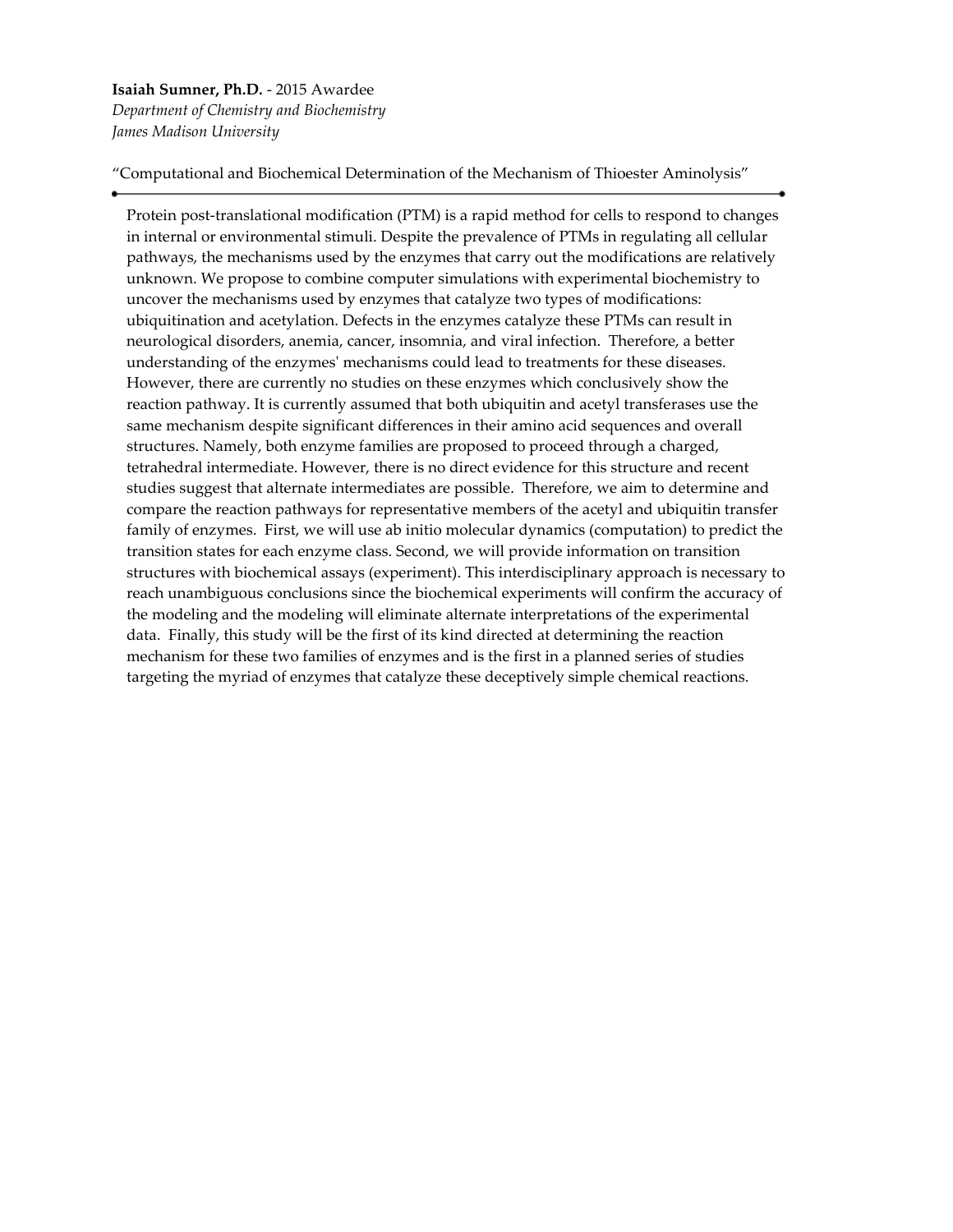**Linda Columbus, Ph.D.** - 2014 Awardee *Department of Chemistry University of Virginia*

"Using Hybrid Computational and NMR Structure Determination to Study Host-pathogen Interactions at the Molecular Level"

Many pathogenic bacterial membrane proteins hijack human cellular pathways by mimicking or manipulating the host machinery. The outer membrane opacity-associated (Opa) proteins of Neisseriae exemplify this by binding to specific receptors and inducing engulfment of the bacterium even in non-phagocytic host cells. Receptor recognition by Opa proteins provides an example where structural plasticity is key to biological function. This plasticity is not easily investigated with standard methods, so we have developed a hybrid computational approach to provide a more complete view of the dynamic structural ensemble with which Opa proteins recognize their receptors. This computational approach maintains consistency with the NMR data but, compared to the standard NMR refinement methods, provides a more detailed physical model and more extensive sampling of conformational space. In this refined ensemble, the extracellular loops of Opa60 are dynamic and not folded into a well-defined structure, yet they display transient interactions. Since Opa-receptor interactions differ among variants, we hypothesize that the high degree of plasticity is required to allow diverse sequences to engage a common set of receptors. We aim to test this hypothesis using computational studies of three Opa proteins, as well as with Opa-receptor complexes. The results of these aims, the dynamical and structural data obtained from investigating the variety of Opa sequences and their interactions with human receptors, will enrich our understanding of molecular recognition and also significantly contribute to the field of protein-protein interactions. In addition, the field of structural biology is shifting and evolving beyond static structures and incorporating state-ofthe-art computational analysis and dynamics into the understanding of the protein function. The proposed investigations will be at the forefront of this evolution and provide methodological platforms for structure calculations and analysis.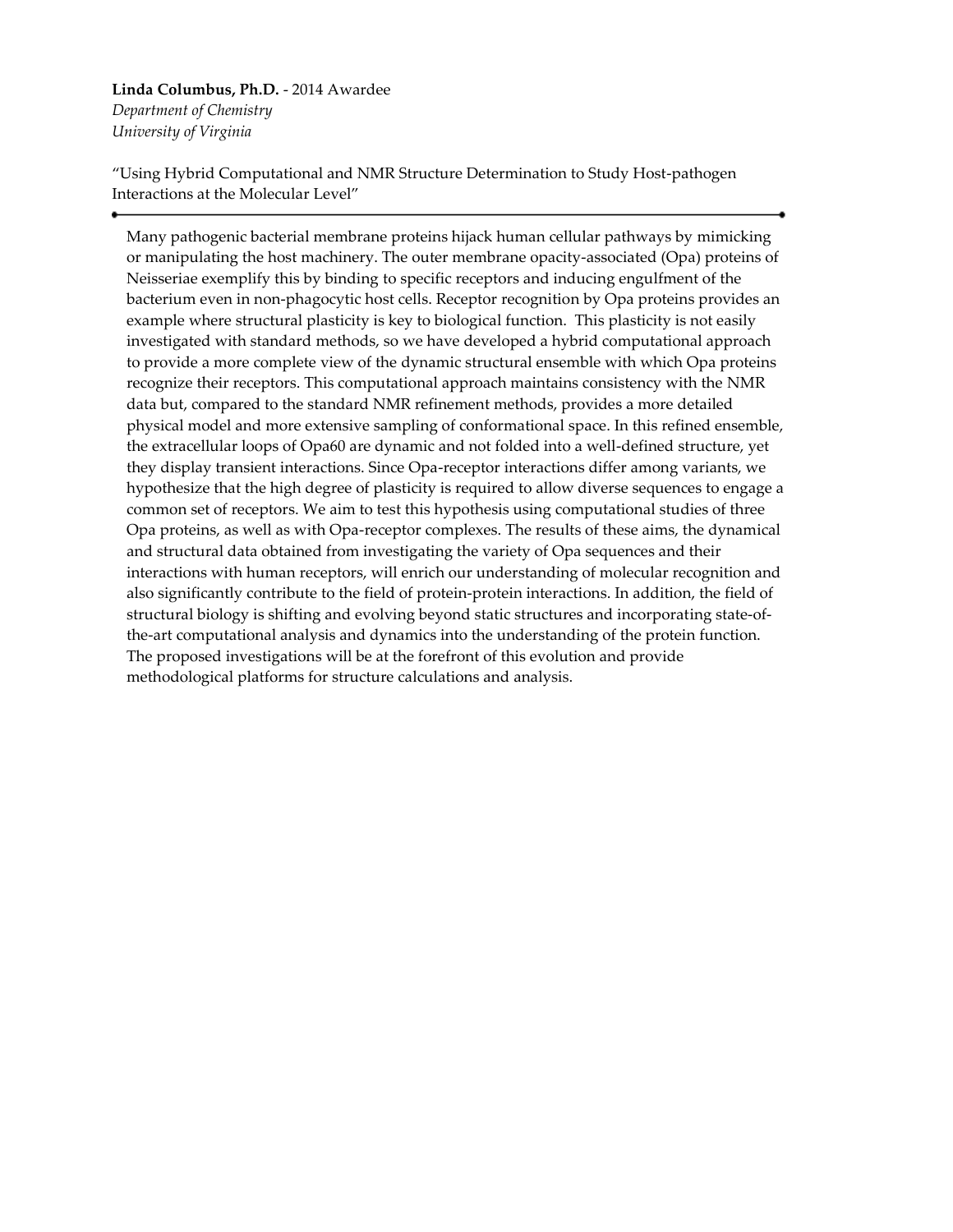## **David Gauthier, Ph.D.** - 2014 Awardee *Department of Biological Sciences Old Dominion University Research Foundation*

"Advanced Phylogenomics of the Human and Animal Pathogen Mycobacterium marinum"

Mycobacterium marinum is a significant bacterial pathogen of fishes and other animals, and causes major losses in wild populations and aquaculture. M. marinum and related bacteria are also zoonotic human pathogens and can cause severe skin infections requiring lengthy antibiotic therapy and/or surgery. In Chesapeake Bay, USA, these bacteria cause a major disease of striped bass, or rockfish (Morone saxatilis), an economically and ecologically important fish species. In this work, we will perform whole-genome Illumina sequencing of at least 24 M. marinum strains and related species from human, animal, and environmental sources. Genomic information will be used to determine relatedness within the group and examine genetic and metabolic patterns of evolution from free-living bacteria to obligate animal pathogens. This information will allow us to sensitively track infection outbreaks in humans and animals, which will aid in control and prevention of disease. Whole-genome information on this bacterial group will also be useful for vaccine development in humans and animals, including potential use of the striped bass pathogen M. shottsii as a vaccine or vaccine vector against M. tuberculosis. Assembly of mycobacterial genomes from high-throughput sequence data is complicated due to genomic repeat regions, therefore we propose to develop novel, open-source algorithms to guide genome assembly and finishing. One such algorithm, the Correlative Algorithm for Repeat Placement (CARP), will use raw sequence reads to both identify and accurately place problematic repeats, thus minimizing expensive manual finishing and improving efficiency of prokaryotic genome finishing. This project is therefore highly interdisciplinary between biological and computer sciences. Undergraduate researchers will play a central role in the proposed work, and will be cross-trained in advanced DNA sequencing and analysis, as well as advanced computational methods. These students will therefore be highly competitive for advanced careers in biotechnology and STEM-related fields.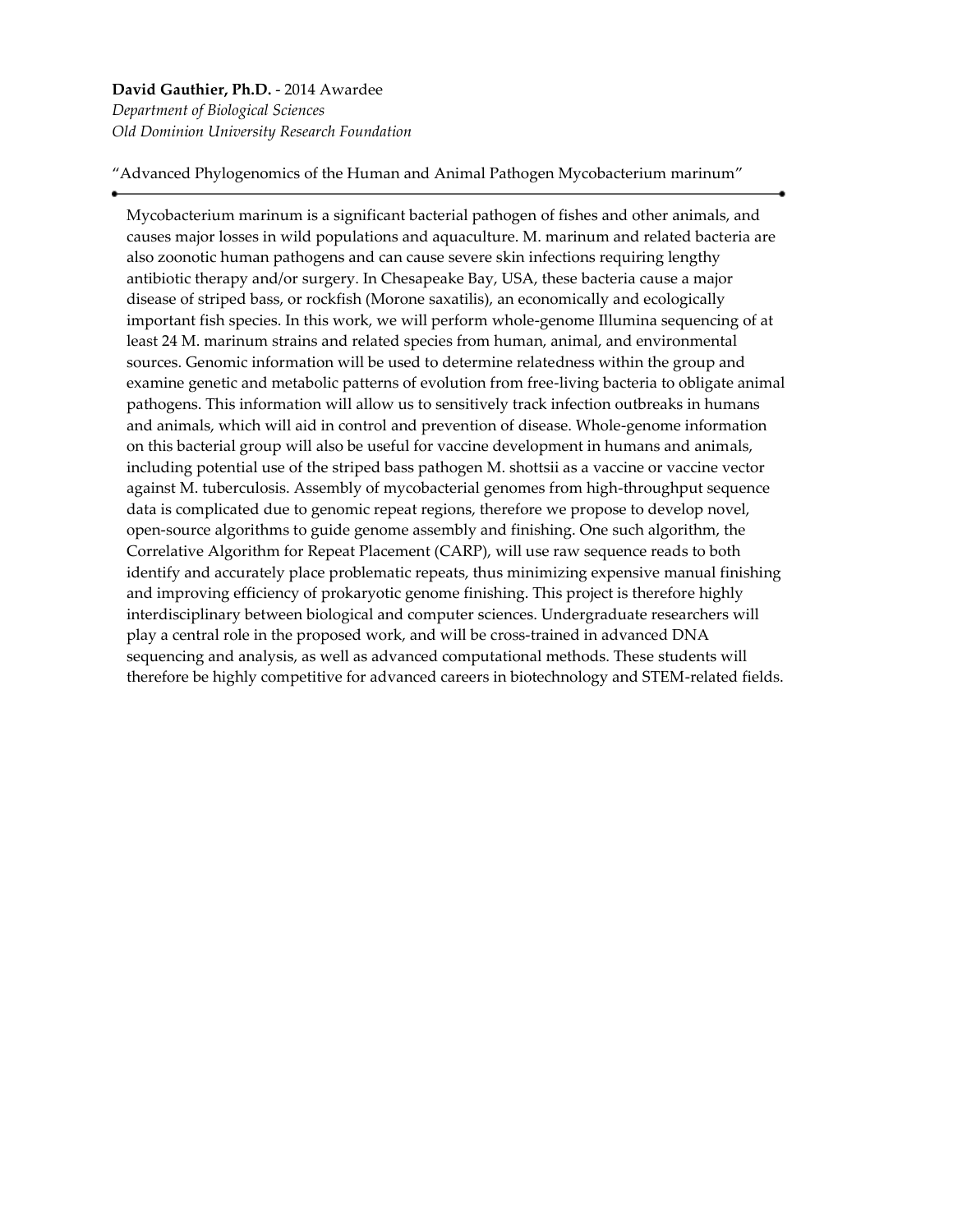# **Julia Halterman, Ph.D.** - 2014 Awardee

*Department of Biology Eastern Mennonite University*

"High-Salt Diet-Induced Regulation of NFAT5 in Hypertension"

Currently in the United States, 1 out of every 3 adults suffers from hypertension (high blood pressure [BP]). Diet and nutrition influence the expression of proteins within the body, and unhealthy diets can increase tissue inflammation, raise BP, and produce dysfunction within various organ systems. It is understood that sustained consumption of a high-salt diet (HSD) in humans increases the risk and prevalence of hypertension; however, the molecular mechanisms behind how high-salt diets alter organ function are unknown. Nuclear factor of activated Tcells 5 (NFAT5) is the only known mammalian transcription factor sensitive to changes in salt concentrations. Although NFAT5 expression has been extensively studied under high-salt concentrations in vitro, it is unknown how dietary salt consumption in vivo will alter systemic expression of NFAT5 and how this adaptation contributes to hypertension. We hypothesize that consumption of a HSD increases tissue-specific expression of NFAT5, resulting in the upregulation of NFAT5-dependent genes involved in elevating BP in hypertension. The aims of our research are two-fold: 1) To determine how consumption of a HSD alters tissue-specific NFAT5 expression and BP in rats, and 2) To identify the genes regulated by NFAT5 in hypertension. Rats will be placed on a high-, intermediate-, or normal-salt diet for 6 weeks and injections of an anti-NFAT5 antibody will test the effects of NFAT5 activity on BP regulation. Daily BP measurements will be recorded, and 16 tissues will be analyzed for NFAT5 expression using quantitative real-time PCR. A computational cross-analysis of microarray datasets will identify novel salt-sensitive genes putatively regulated by NFAT5 in hypertension. Rat tissues from the in vivo studies will be used to further validate these genes as NFAT5 targets in HSDinduced hypertension. These pilot studies will provide the first understanding as to how diet alters NFAT5 expression, BP control, and gene expression in hypertension.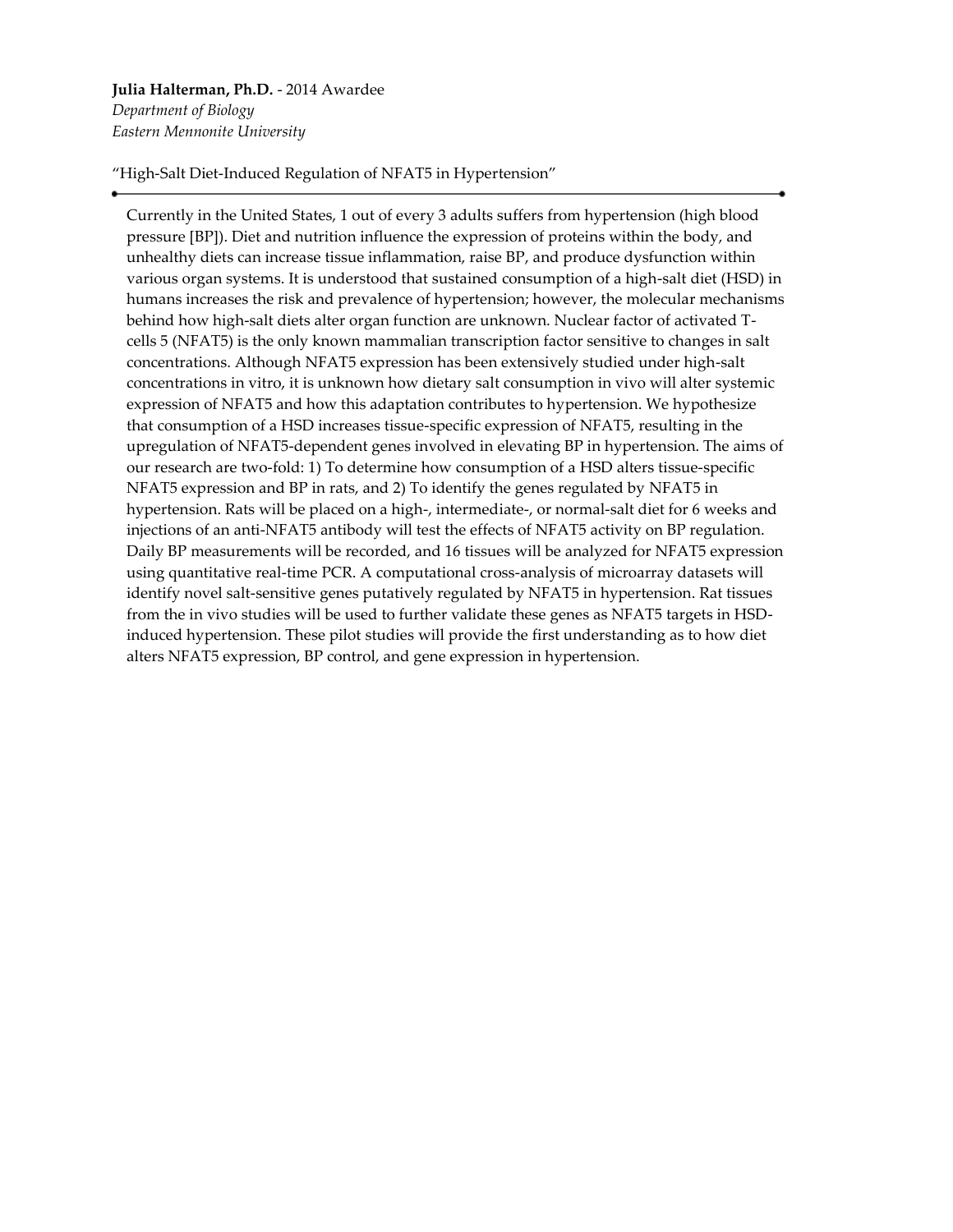**Christine May, Ph.D.** - 2014 Awardee *Department of Biology James Madison University*

"Developing an Innovative Mathematical Simulation Model to Inform Recovery Strategies for the Endangered James Spinymussel (Pleurobema collina)"

The James Spinymussel (Pleurobema collina) is the top priority species for recovery of all Endangered Species in Virginia. Spinymussels frequently burrow into the substrate, rendering them unavailable for observation, and when this low detection rate is combined with its rarity the result is an inability to determine the species occurrence and trends in abundance.

The objectives of the proposed study are to: (1) develop a mathematical simulation model to quantify temporally variable detection probabilities used to determine whether the species is present in an area and to rigorously quantify population trends, and (2) identify survival probabilities by tracking individually marked mussels in different habitats. To address these objectives we propose a combined strategy of experimentation, field observations, and innovative mathematical and statistical computations.

The first objective will utilize experimental stream channels to quantify how frequently mussels are exposed at the surface of the streambed and visible to an observer. This information will be used to establish detection probabilities, and how these probabilities are affected by temperature and stream discharge. A mathematical simulation will mimic this experimental set-up, and a statistical model will be developed to estimate the combined effect of these variables. This knowledge will be used to distinguish between the true absence of the species versus failure to detect its presence, and allow for accurate estimates of population trends.

For the second objective, individual mussels will be uniquely marked and tracked through time. Based on relevant habitat conditions a statistical analysis will detect temporal trends in survival probabilities in different habitats. Without this basic ability to decipher habitats with high survival, recovery of the James Spinymussel is severely limited.

This study will serve as an example of how to use quantitative methods to assist in Endangered Species recovery and will be developed into a teacher's case study.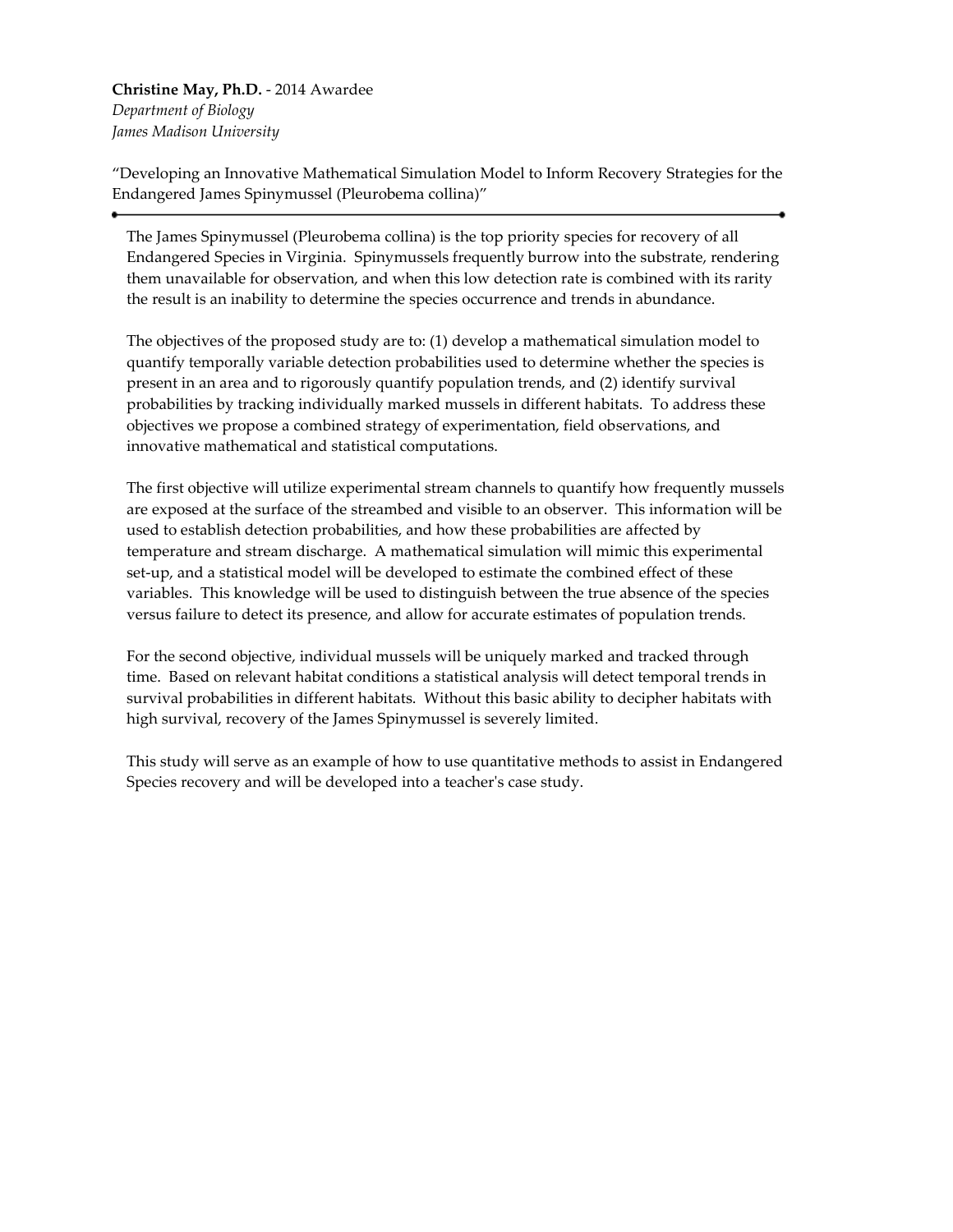**Michael Shirts, Ph.D.** - 2014 Awardee *Department of Chemical Engineering University of Virginia*

"Understanding and Predicting Pharmaceutical Binding to Blood Plasma Proteins"

The purpose of this project is to develop computational methods for the quantitative prediction of drug binding to human serum albumin (HSA) and other blood serum proteins as part of the drug design process.

Understanding how small molecule pharmaceuticals interact with blood plasma proteins is a necessary step in making an effective drug. Blood plasma proteins play a central role in the pharmacokinetics of virtually all drugs entering the bloodstream. Drugs binding too tightly to these proteins will not be available to take action in the body. However, drugs that are not naturally soluble in blood or are cleared from the body quickly can be stabilized if they bind moderately to these proteins.

There are no good existing computational methods to predict a putative drug's serum protein binding. This means that significant time and money is lost in the drug development process on trial-and-error experimentation. We need improved computational methods to determine to what extent small molecules will bind to these proteins even before they are synthesized.

In this project, we will simulate at atomic resolution the interactions of HSA, the most abundant blood serum protein, with drug molecules of interest. The computations are enabled by a set of molecular simulation algorithms we have recently developed. This level of simulation allows us to explore interactions of the drugs over the entire protein surface. We will use these simulations to predict binding locations and the network of molecular interactions between the drug molecules and HSA, as well as the overall binding affinity. We will start with a small, carefully curated experimental data set and then move on to larger datasets and blind predictions. If successful, this research will yield tools for fast and accurate prediction of HSA binding and substantially reduce the costs of new drug development.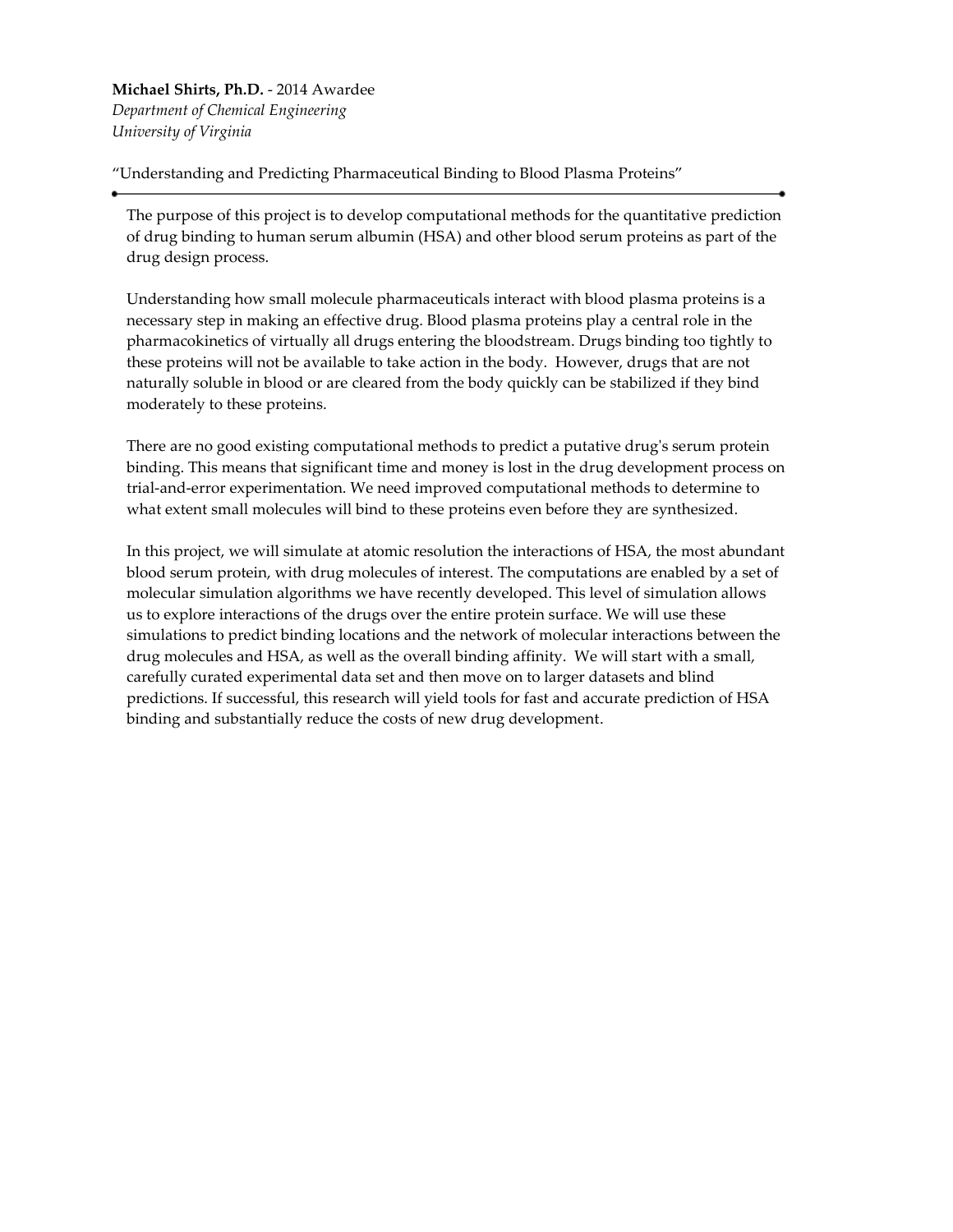#### **Ryan Taylor, Ph.D.** - 2014 Awardee

*Department of Mechanical Engineering*

"Investigation of Internal Thermally Active Oscillating Flows using Computational Fluid Dynamics and Non-Contact Laser Imaging"

The goal of our research is to advance the understanding of internal, thermally active oscillating gas flows allowing for development of next-generation thermal transport technology. This specific type of flow is unique as thermal energy can be transported from cold to warm regions using an oscillating pressure wave. Problems that plague this type of flow stem from boundary layer and buoyancy driven hydrodynamics coupled with thermal convection linked to the hydrodynamic field. Presently, these advanced hydrodynamic and thermal phenomena are not well understood and advances in understanding will aid the use of oscillating gas flows for thermal transport. Impacts of this work include development of more efficient heat transport systems and advancement of cryogenic cooling technology aiding the next generation of IR space satellites aiding weather prediction, high-speed communication systems, and minimize reliance on liquid cryogens for low temperature applications.

Our research advances the knowledge of internally, thermally active oscillating flows using detailed computational modeling validated with non-contact laser flow measurements. Computational modeling is performed using a developed high-fidelity three-dimensional computational fluid dynamic model capable of capturing all relevant physics (boundary layer transport, buoyancy driven convection, and hydrodynamic stability). This model is used to perform a parametric study of internal, thermally active oscillating gas flows over an oscillating Reynolds number range than spans six orders of magnitude. Validation of the modeling predictions is achieved using Molecular Tagging Velocimetry and Thermometry (MTV&T) in a custom oscillating test flow facility. The MTV&T technique allows for simultaneous measurement, in a non-contact manner, of the velocity and temperature of the oscillating gas using the phosphorescent emission of a tracer gas. Correlations will be developed using the validated results for energy transport as a function of an oscillating Reynolds number and gravitational orientation for the greater research community to aid next generation thermal transport applications.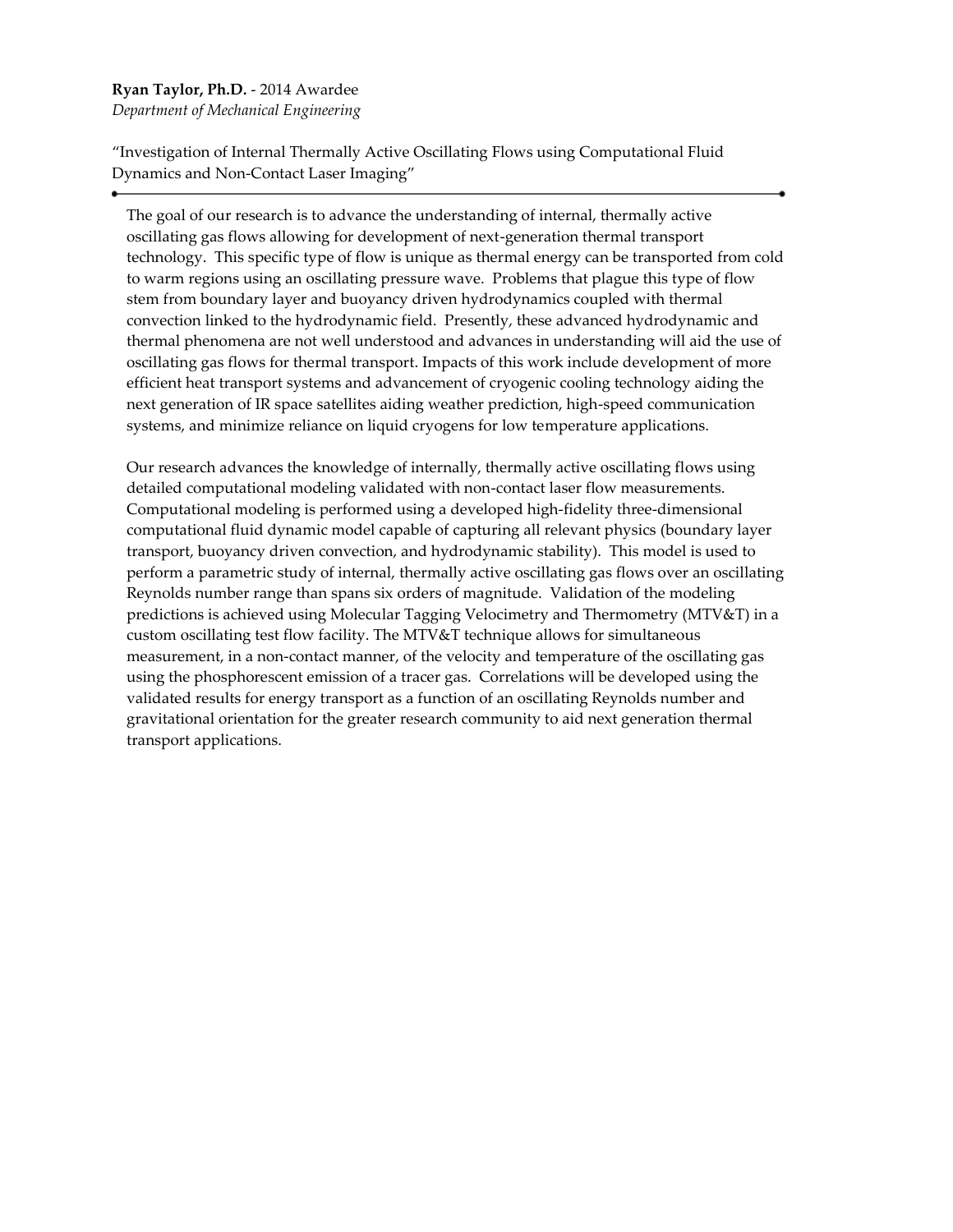#### **Michel Audette, Ph.D.** - 2013 Awardee

*Department of Modeling, Simulation and Visualization Engineering Old Dominion University Research Foundation*

"Development of Patient-Specific Spine Modeling and Surgery Simulation"

Surgical efficacy can be improved by simulation-based training, but the latter generally does not address the requirements of spine surgery, despite a clinical need. Existing work is limited to commercial simulation emphasizing needle insertion and generic anatomy, while spine surgery requires anatomically faithful, biomechanically predictive volumetric simulation. There is strong justification for simulation of spine therapy that is predictive and interactive, patientspecific, and extensible to radiotherapy and emerging therapies. Inter-vertebral disc degeneration afflicts approximately 100 million Americans, while intervention is also indicated for spinal metastatic tumors and spinal cord injury. Simulation could improve in all areas the efficacy of residents and experienced surgeons mastering new therapies.

This project, part of a broad haptics and GPU-based neurosurgery simulation effort, will lay the groundwork for a patient-specific spine surgery simulator, through minimally supervised anatomical model computation and simulation of minimally invasive discectomy. We also exploit open-source Simulation Open Framework Architecture (SOFA) and strategic collaborations.

The first aim of this project is a multi-surface spine model, through active multi-surface simplex modeling and particle filter-based tractography. Boundaries will include vertebrae, intervertebral disks, meninges, spinal cord and spinal nerves. The simplex is an active surface mesh model governed by pseudo-physical forces. Spinal nerve identification will build on particle filtering and tractographic MRI diffusion data. A neurosurgeon will provide clinical oversight.

The second aim is the simulation of resection of herniated disc, leveraging preliminary work on meshless cutting and ellipsoidal forceps bite modeling. The bite model represents a family of bite shapes that account for various opening angles, with the correct shape looked up in realtime from haptic opening angle. This project will build on research conducted by graduate and undergraduate students, whose work will be potentiated by open-source software tools including SOFA, in conjunction with the PI's development of ODU classes built on these tools.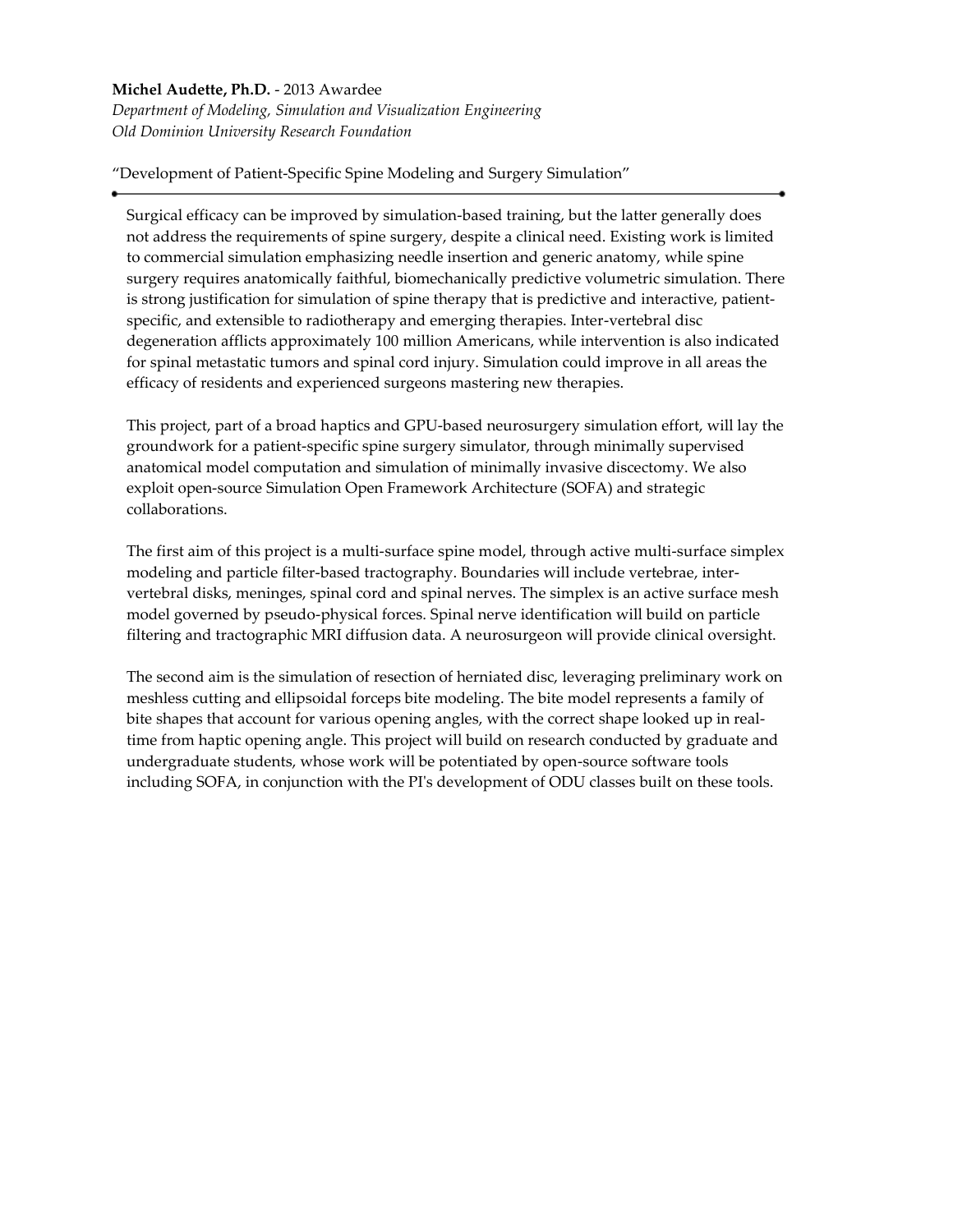#### **Grace Lim-Fong, Ph.D.** - 2013 Awardee *Department of Biology*

*Randolph-Macon College*

"Genomic and Transcriptomic Analyses of an Unculturable Marine Bacterial Symbiont"

Symbiotic bacteria residing in marine invertebrates are the source of many bioactive metabolites. However, the inability to culture these symbiotic microbes has hampered the development of the bioactive metabolites into pharmaceutically useful compounds. Our longterm goal is to understand the evolution and ecology of bioactive metabolite symbiosis. The proposed project is a collaborative effort between a marine microbial ecologist trained in natural product symbiosis and a systems biologist with expertise in genomic analysis and metabolic modeling to address a newly emerging research opportunity catalyzed by the declining cost of DNA sequencing and advances in computational methods. These techniques allow us to investigate a previously intractable microbe that makes a promising drug candidate. In this proposal, we seek to sequence the genomes of four unculturable bacterial symbionts using high-throughput sequencing technology. These symbionts, called Candidatus Endobugula, are found in the marine bryozoan genus Bugula and are the source of bryostatins, a family of polyketides which have anti-cancer, anti-Alzheimer's and anti-HIV properties. Genome sequencing will not only reveal the genes required for bryostatin biosynthesis and other functions that the symbiont may serve, but will also provide the framework to develop and test hypotheses regarding the ecology and evolution of the symbiosis. Using information from the annotated genomes, we will also apply the constraint-based modeling approach to construct genome-scale metabolic models to uncover active and missing pathways in the symbionts, from which insights regarding the host contribution to the symbiosis can be gleaned. The metabolic interaction between the host and symbiont will be further dissected by analyzing the meta-transcriptome of one symbiotic pair: B. neritina and Ca. E. sertula. Three undergraduates will be recruited to participate in this interdisciplinary project, which broadly spans the fields of natural product chemistry, marine ecology, and computational biology.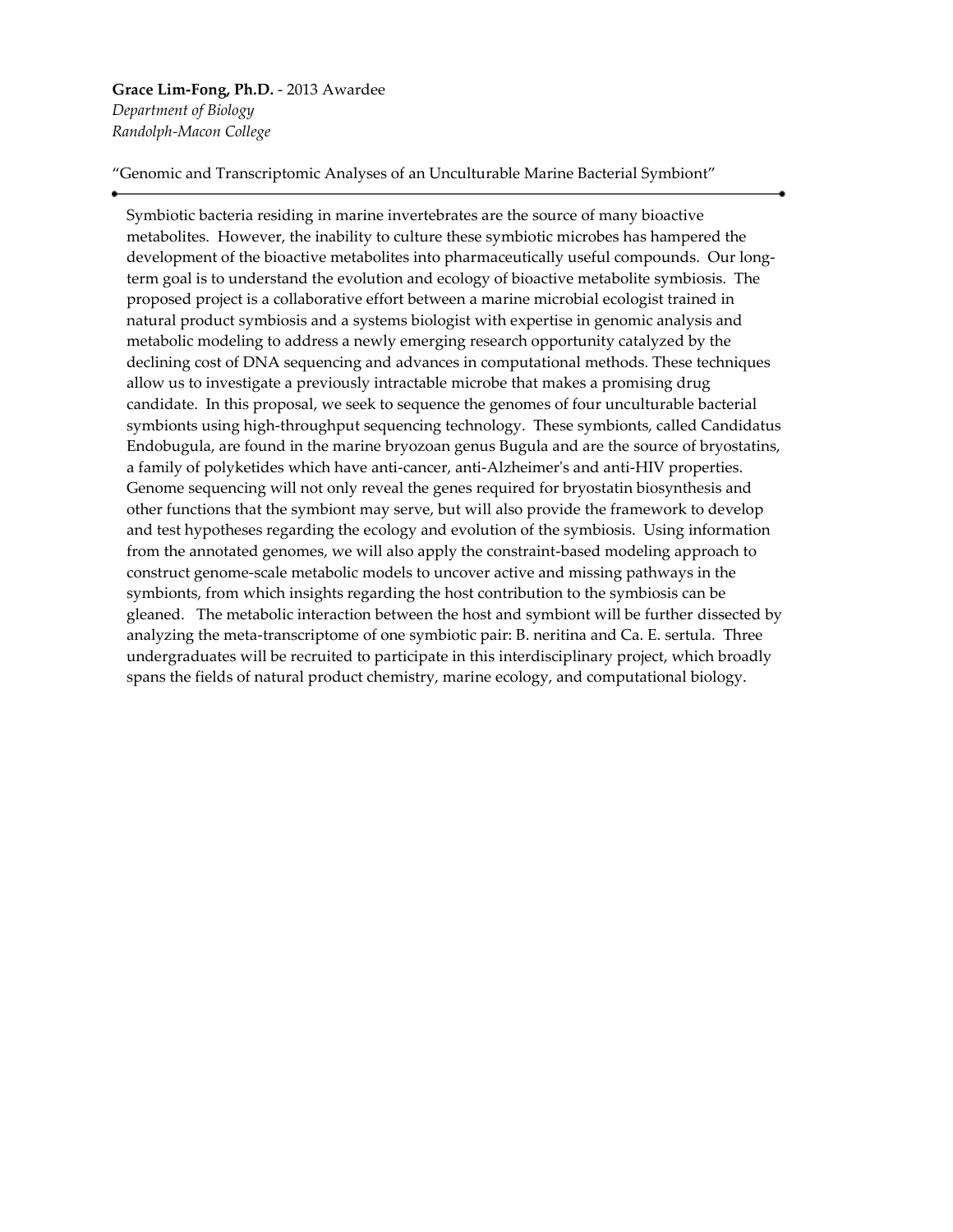## **Thomas O'Halloran, Ph.D.** - 2013 Awardee *Department of Environmental Science*

*Sweet Briar College*

"Predicting Aerosol Nucleation Events and their Contribution to Climatologically Significant Atmospheric Particles in Central Virginia using Field Measurements and Modeling"

Atmospheric aerosols are significant because they can be harmful to human health when inhaled, they reduce visibility, and they are important modulators of Earth's climate, but their complex climate effects are poorly understood. Depending on their size, chemical composition, and location in the atmosphere, aerosols can have either a warming or cooling effect on climate. Aerosols that are large and hydrophilic can act as cloud condensation nucleic (CCN), and thereby affect the radiative properties of clouds and their ability to produce precipitation. New particle formation via aerosol nucleation is a major source of aerosols to the atmosphere, yet the physical and chemical processes comprising nucleation are poorly understood. This study will contribute new knowledge regarding the controls on aerosol nucleation by measuring nanoparticle formation events in ambient air using scanning mobility particle sizers, as well as meteorological variables and precursor gas concentrations at a site in rural central Virginia. Research will take place during summer 2014 with the assistance of undergraduates at Sweet Briar College, a women's liberal arts college in Amherst County, Virginia. Sweet Briar's 3,250 acres contain over 1,500 acres of predominantly oak forest, which are among the strongest emitters of natural volatile organic compounds (VOCs) of any forest type in the world. These natural VOCs combine with local and upwind sources of air pollution to produce the summer hazes that are characteristic of the southeast, and rival the optical thickness of hazes observed worldwide. This project will develop a new statistical framework for predicting the occurrence of aerosol nucleation events by employing state-of-the-science modeling techniques drawn from data mining, including classification and regression tree analysis, and symbolic regression. These nonparametric techniques should be ideal for predicting the highly nonlinear processes involved in new particle formation, which includes tree physiological processes, atmospheric dynamics, and heterogeneous atmospheric chemistry.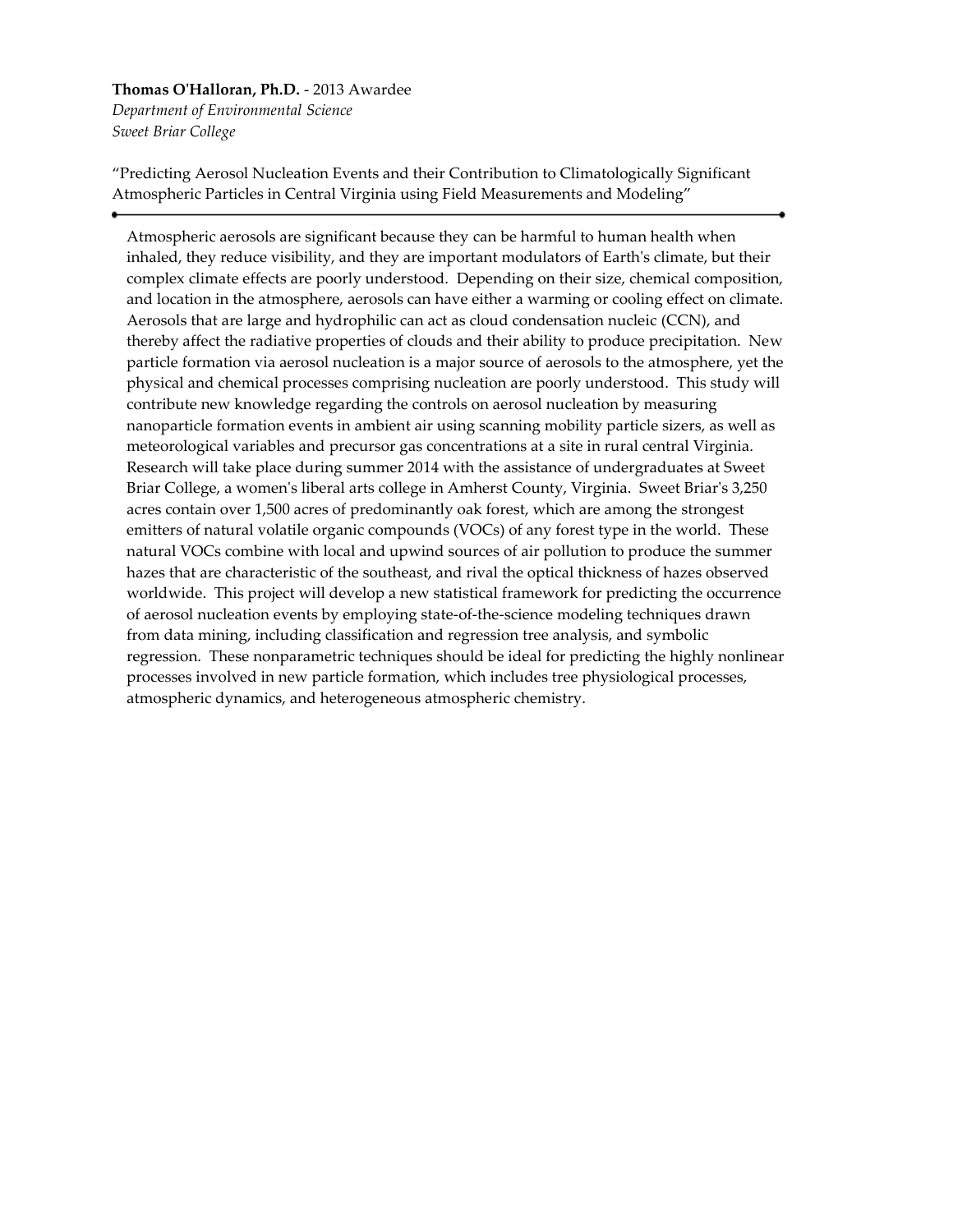**Enrico Rossi, Ph.D.** - 2013 Awardee *Department of Physics College of William and Mary*

"Computational Tools for Controlling Thin Films Properties for Optoelectronics and Nanotechnology Applications"

The goal of the proposed research program is to develop a computational tool to model the electrical and optical properties of realistic thin films in close synergy with an experimental effort. While thin films are important in a very wide range of applications, their properties are hard to predict, since traditional theoretical approaches meet significant difficulties accounting for the effects of inhomogeneities that are intrinsic for most thin films due to stresses, doping, and impurities. The proposed research will apply a novel approach to the problem that will take into account the realistic inohomogeneities of a film.

The proposed program will focus on producing an accurate model that will describe the properties of VO2 films during the insulator-to-metal transition that can be induced in this material thermally or optically. This material (especially in thin film form) has many potential applications in electronics, telecommunications and environmental designs. Yet, a complete theoretical description of its properties still does not exist.

Various computational approaches will be verified through a thorough experimental characterization of various samples. This synergy between computational and experimental work will ensure the accuracy, versatility, and immediate applicability of the resulting computational tools.

The outcome of the proposed research will be a theoretical-experimental approach that will provide the revolutionary capability to characterize the inhomogenous electronic structure of a system using only far-field measurements.

This project is also an excellent tool for involving advanced undergraduate students in highlevel scientific research. Both computational and experimental work will requires significant training provided by the PIs and the involved graduate students and therefore offer a unique research and training experience for the undergraduate participants.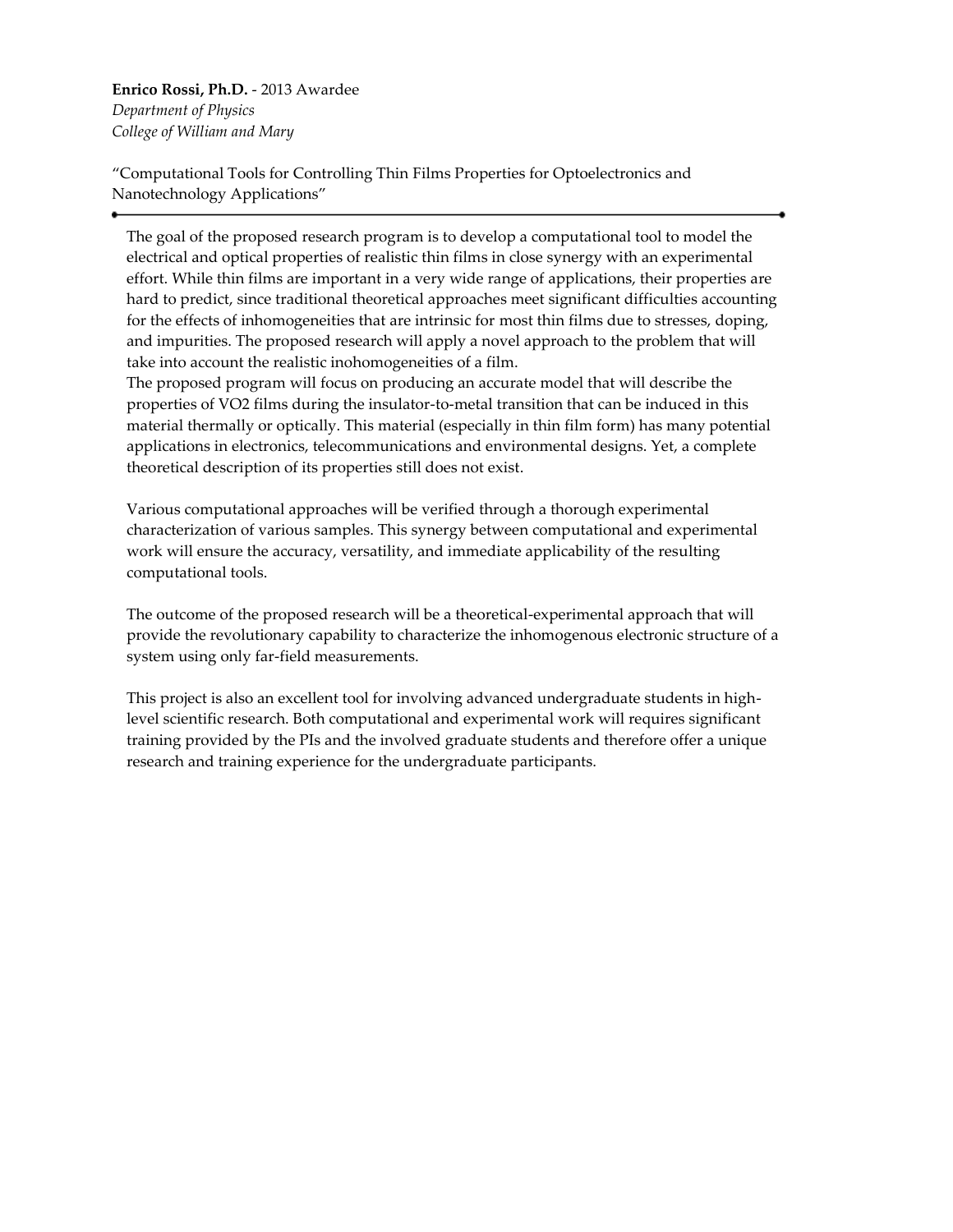### **Ryan Senger, Ph.D.** - 2013 Awardee *Department of Biological Systems Engineering Virginia Polytechnic Institute and State University*

"Engineering a De Novo Biosynthetic Pathway to Make the Valuable Building Block Chemical 2- Pyrrolidone"

This research will produce a model-guided platform to enable high productivity of novel chemicals by de novo biosynthetic pathways installed in microbial chemical factories. Over the past decade, synthetic biology has enabled the production of non-native chemicals by microbes. These efforts must expand dramatically if society is to obtain its chemicals, pharmaceuticals, and materials from renewable resources. The proposed model-guided platform relies on (i) de novo biosynthetic pathway discovery using a novel algorithm and (ii) molecular docking and dynamics simulation studies to determine interactions of existing enzymes with non-native substrates and identification of optimal variants and enzyme engineering targets. In this research, the platform will be used to produce the high-value building-block 2-pyrrolidone from crystalline cellulose substrate. Over 700 differently substituted pyrrolidones with industrial and pharmaceutical value can be derived from this building-block. To achieve high levels of production of 2-pyrrolidone, candidate de novo biosynthetic pathways to 2 pyrrolidone (from 1-pyrroline-5-carboxylate) will be evaluated through molecular docking and dynamics simulations to select optimal variants and identify potential amino acid modifications. While 2-pyrrolidone is an important chemical product, the methodology derived in this research will apply broadly to all newly derived de novo biosynthetic pathways.